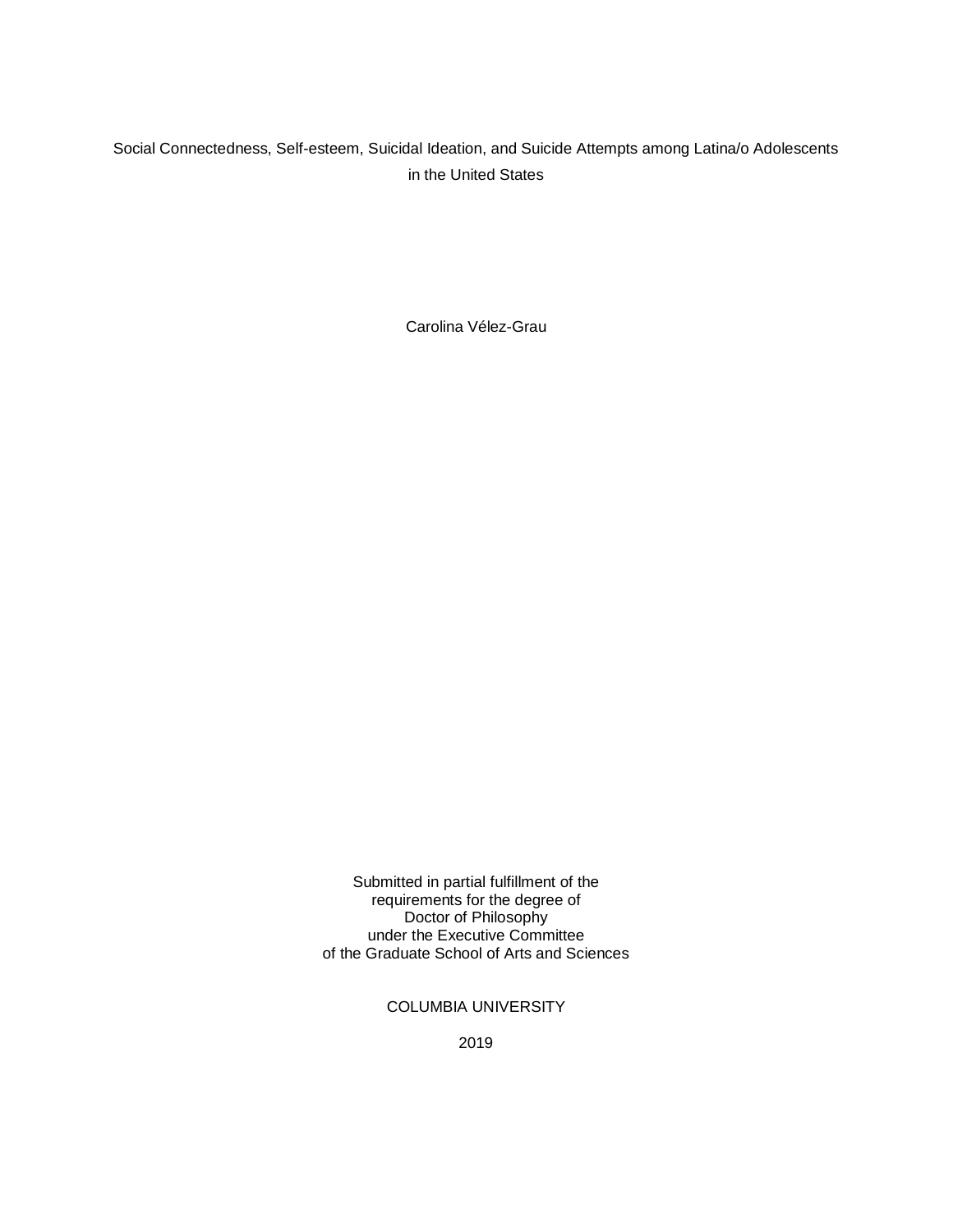© 2019 Carolina Vélez-Grau All rights reserved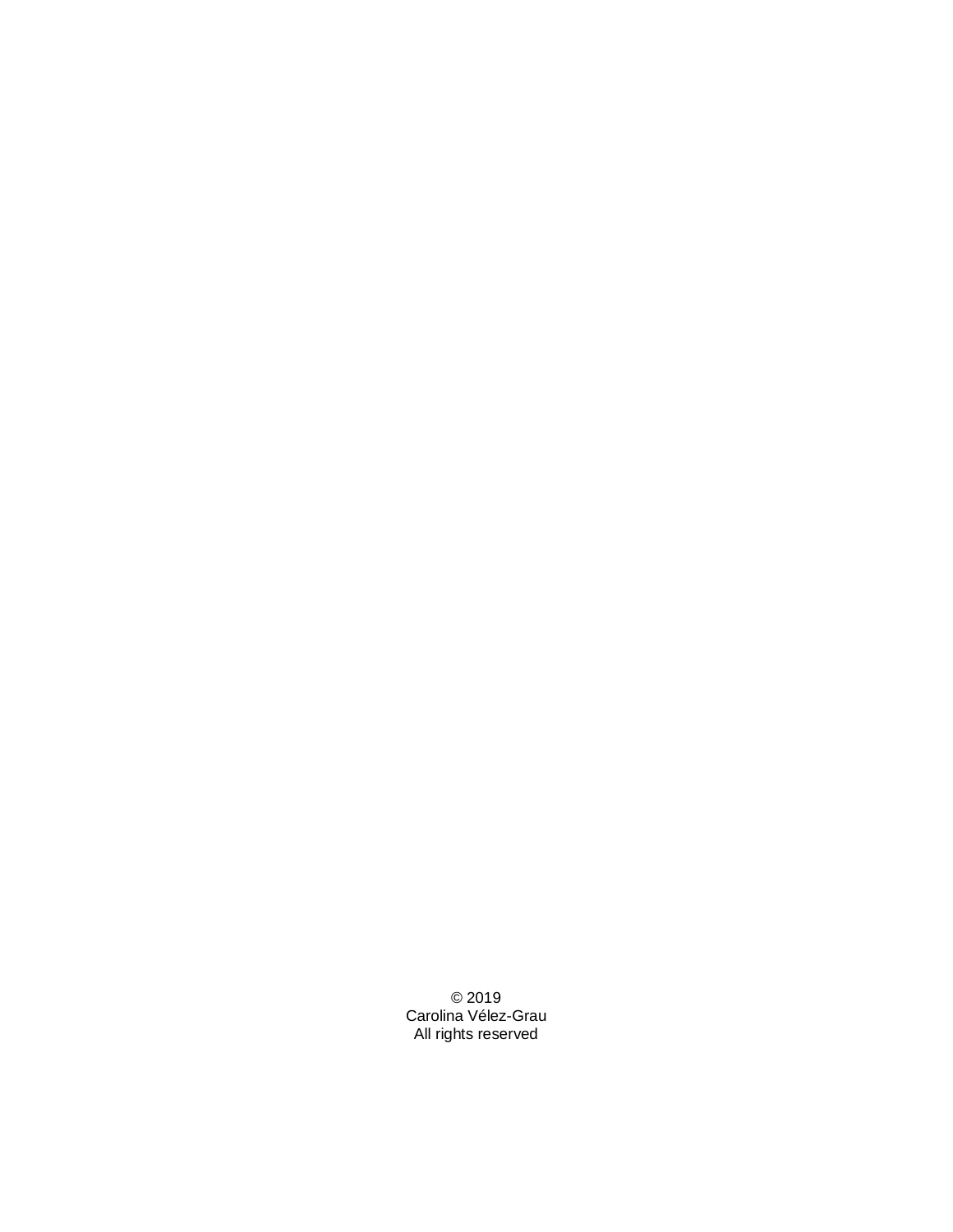#### ABSTRACT

Social Connectedness, Self-esteem, Suicidal Ideation, and Suicide Attempts among Latina/o Adolescents in the United States

#### Carolina Vélez-Grau

The purpose of this dissertation is to investigate interpersonal and sociocultural factors associated with suicide ideation and attempts among Latinx adolescents. In this dissertation, the term Latinx is used to include gender non-conforming youth. Latina/o or Latinx refer to adolescents of Latin American origin who speak Spanish. Hispanics are those with Spanish language heritage including countries such as Spain that are not in Latin America. Thus, the terms Latino/a and Latinx captured best the ethnic group represented in this dissertation.

This dissertation is composed of three papers. Paper one (#1) examines the association between social connectedness, in the family and school domains, self-esteem, and suicidal ideation among Latinx adolescents. This paper provides context for the second and third papers. Paper two (#2) examines whether immigration generational status moderates the relationship between social connectedness, selfesteem, and suicidal ideation among this group of adolescents. Paper three (#3) focuses on only those adolescents who have reported histories of suicidal ideation in the previous year and examines prospectively the degree to which social connectedness and self-esteem are associated with the transition from suicidal ideation to attempt a year later. This dissertation is guided by the Interpersonal Theory of Suicide (IPTS) and the Sociocultural Model of Suicide. The IPTS provides the constructs to understand who is at risk for suicidal ideation and the Sociocultural Model of Suicide provides the cultural lenses through which these constructs are examined. Dr. Thomas Joiner, the developer of IPTS (personal communication, April 18,2019) confirmed that the variables selected in this study captured the IPTS constructs of social connectedness and self-esteem, the latter a dimension of burdensomeness.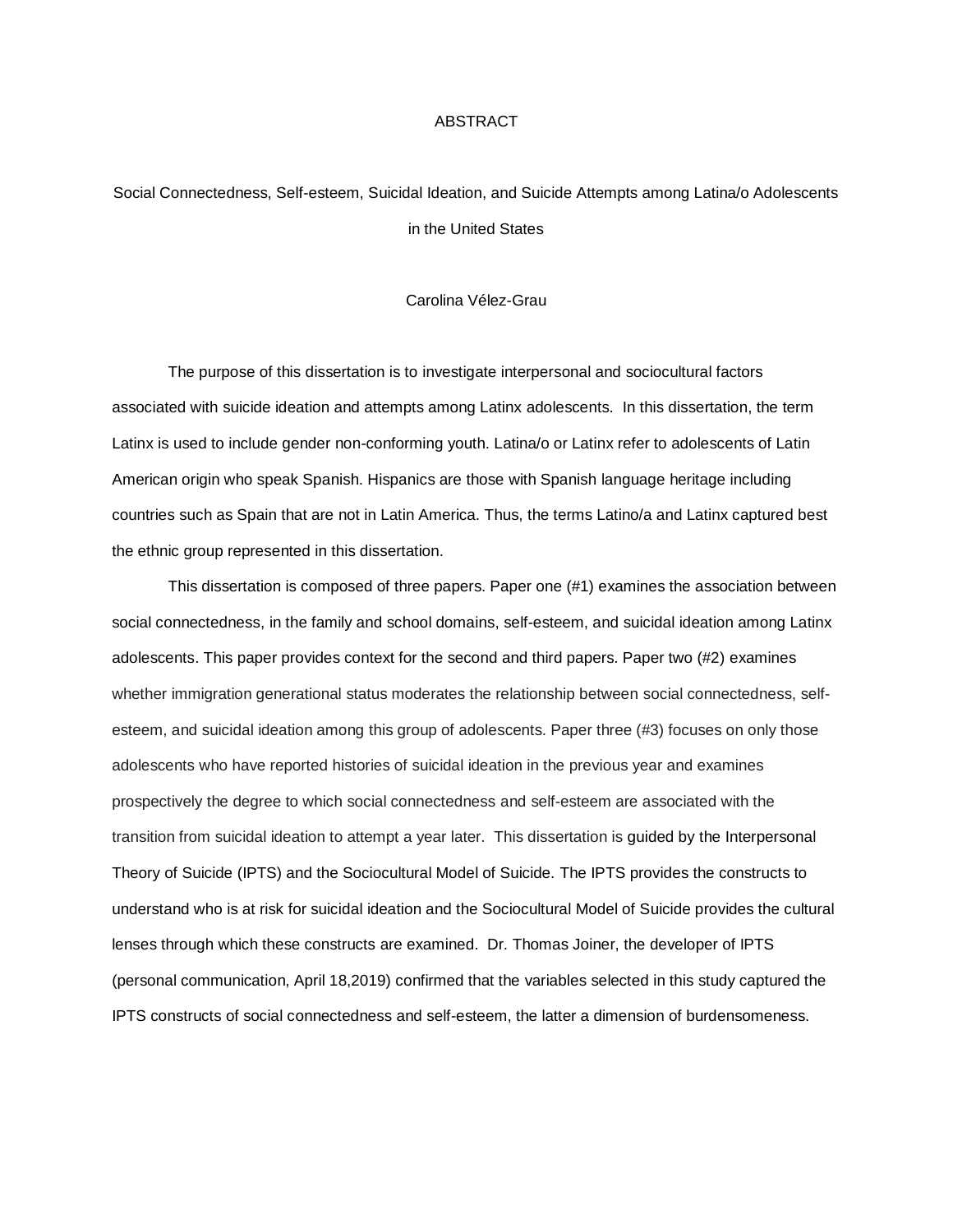# **TABLE OF CONTENTS**

| Paper # 1: The role of social connectedness and self-esteem in suicidal ideation among                                                                                |    |
|-----------------------------------------------------------------------------------------------------------------------------------------------------------------------|----|
| Paper # 2: Social connectedness, self-esteem, generational status, and suicidal ideation                                                                              |    |
| Paper # 3: The role of social connectedness and self-esteem in the course of suicidal<br>ideation and attempts among Latina/o adolescents living in the United States | 55 |
|                                                                                                                                                                       |    |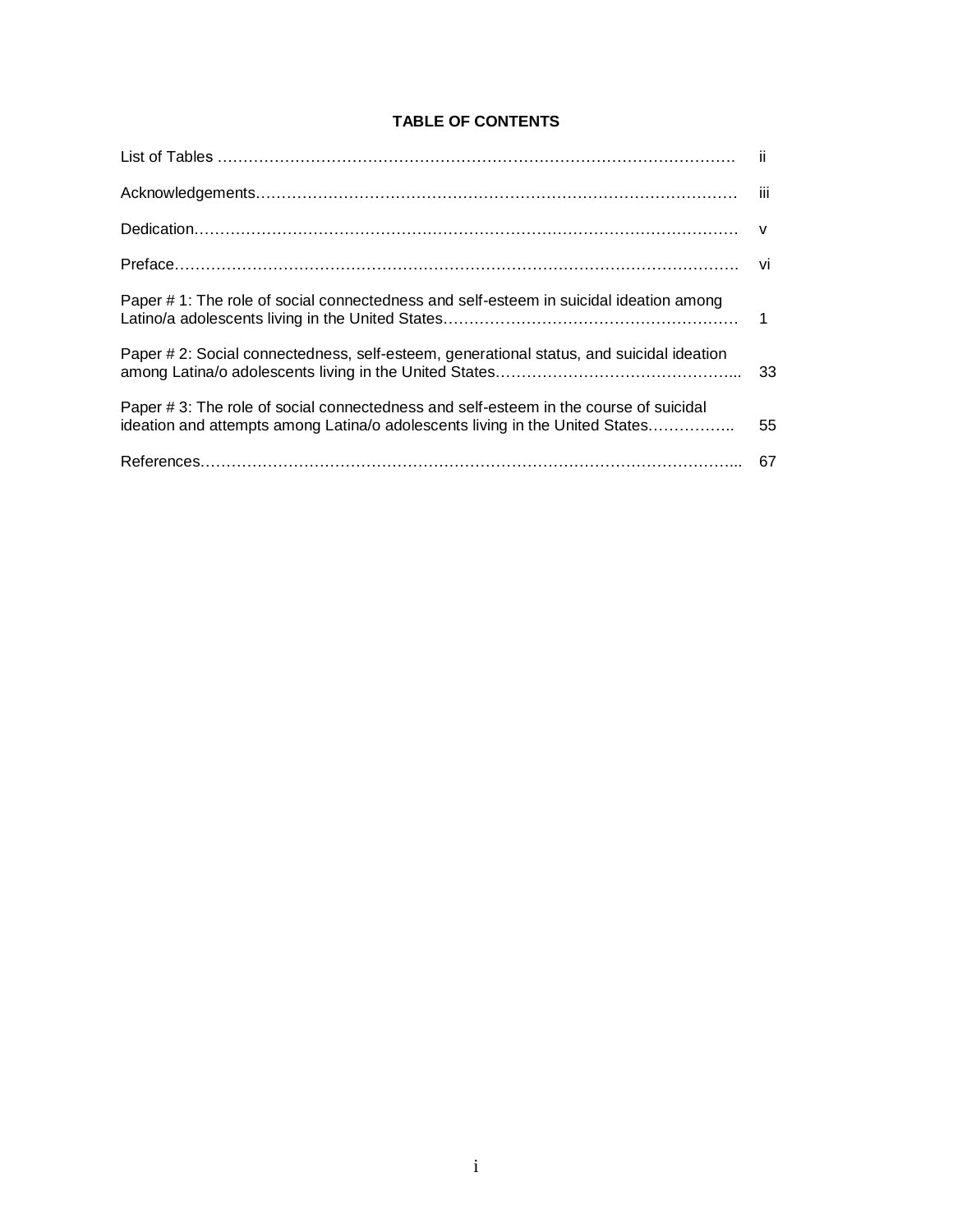# **LIST OF TABLES**

| Table 1-1. Logistic Regressions of suicidal ideation on self-esteem, family and school        | 16 |
|-----------------------------------------------------------------------------------------------|----|
| Table 1-2. Logistic Regressions of suicidal ideation on self-esteem, family and school        | 19 |
| Table 1-3. Logistic Regression of suicidal ideation on self-esteem, family and school         | 21 |
| Table 1-4. Logistic regression of suicidal ideation on the interactions self-esteem*gender,   | 23 |
| Table 1-5. Logistic regression on suicidal ideation on family and school connectedness for    | 25 |
| Table 2-1. Logistic regression of suicidal ideation on self-esteem, family and school         | 44 |
| Table 2-2. Logistic regression of suicidal ideation on parents' level of education and        | 46 |
| Table 2-3. Logistic regression of suicidal ideation on feeling safe, knowing people in the    | 47 |
| Table 2-4. Logistic regression of suicidal ideation on religious affiliation and generational | 48 |
| Table 2-5. Logistic regression of suicidal ideation on language spoken at home and            | 49 |
| Table 3-1. Multinomial logistic regression of self-esteem, family, and school                 | 62 |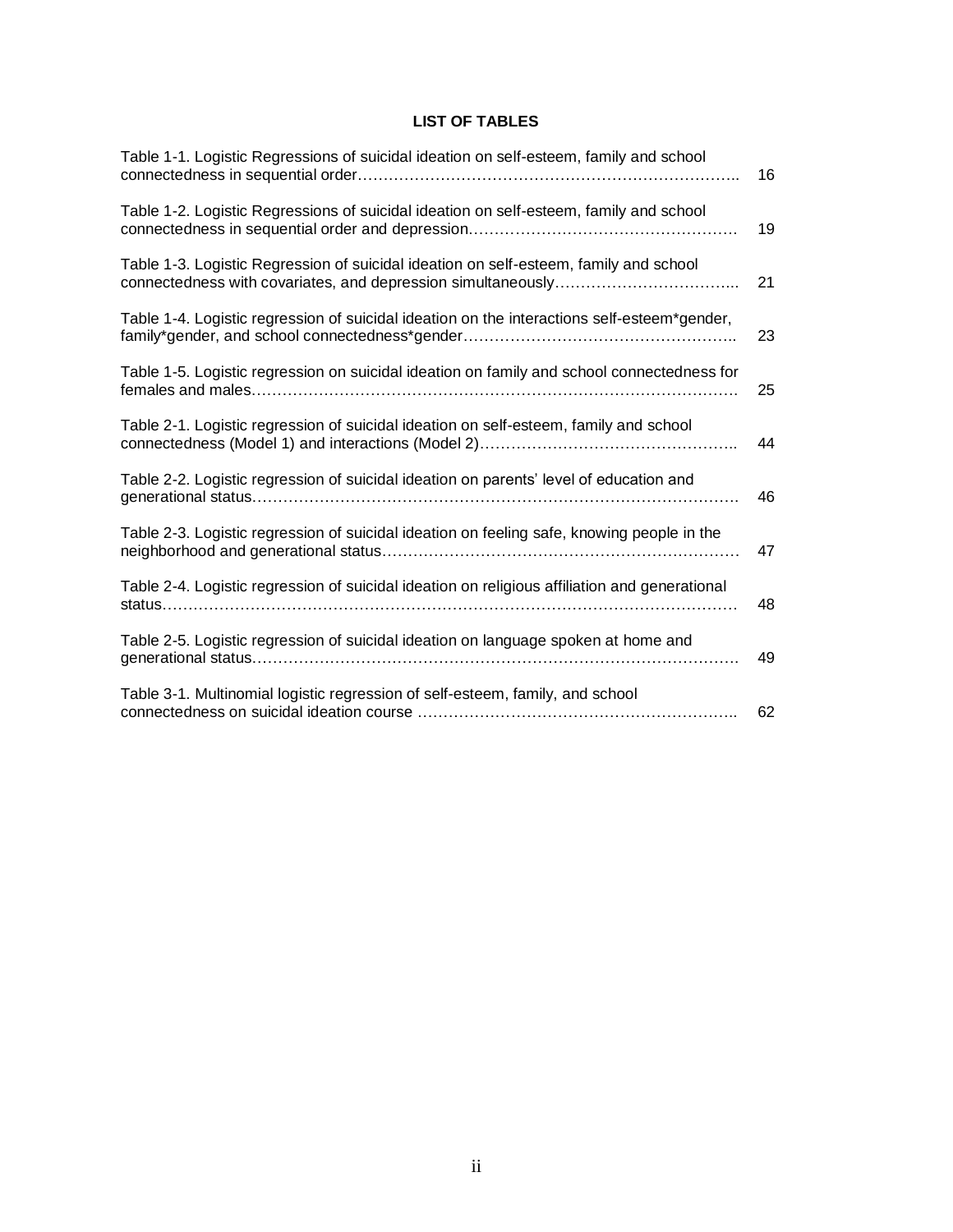#### **ACNOWLEDGEMENTS**

To the many people who were part of my daily life in the different contexts where I navigated during these four years of my doctoral program, THANK YOU. To Susan Witte, my mentor, all of this was possible because of your encouragement and guidance. Nothing was too difficult to tackle, after your reassuring words "it's going to be fun." To Ellen Lukens, the best advisor a student can have, thank you for believing in me and envisioning what I have become. Thank you, Julien Teitler, because of your class and support, I began calling myself a researcher after so many years of having been a clinician. Thank you to Barbara Simon for your cleverness and for supporting me and my research. Thank you to Linda Cushman for embracing me as your student and helping me to make sense of statistics. Thank you to Madelyn Gould for sharing your vast knowledge of suicide and mentoring me.

Thank you to Yeskika Montoya, talking to you was always uplifting. Thank you to Mia Gantt for your financial guidance and for being there to celebrate my small and big successes. Adam Pellegrini you are a brilliant writer and editor, thank you for listening and giving me the best and most sensible feedback in all my writings. To Jessica Troiano you are the soul of the doctoral program, thank you for your help and for being there. Thank you to Michael Weisner for being so good at what you do and for being always willing to guide me with the data. Special thank you to Wei Yin for helping me to navigate the Add Heath dataset and patiently explaining to me the basic and elaborate statistical questions of my dissertation. To my dear friends who accompanied me in these four years: Laura Vargas, you are a sunshine who brought so much joy and wisdom into my life, thank you for giving me your honest point of view; Anindita Bhattacharya, I have never laughed so much with someone as I did with you. You made me feel I could be just me and that was tremendously helpful in this process. I cannot wait to see you recognized for your "seminal work;" David Camacho, thank you for being there for me in tough times, your presence was enough to make me feel better; Laurel Sariscsany, thank you for lovingly challenging my perceptions and keeping me on my toes, I learned so much from you; YG Lee your sweetness and way of listening was always just what I needed; Yi Wang, your brilliant mind and your kindness will always be with me, thank

iii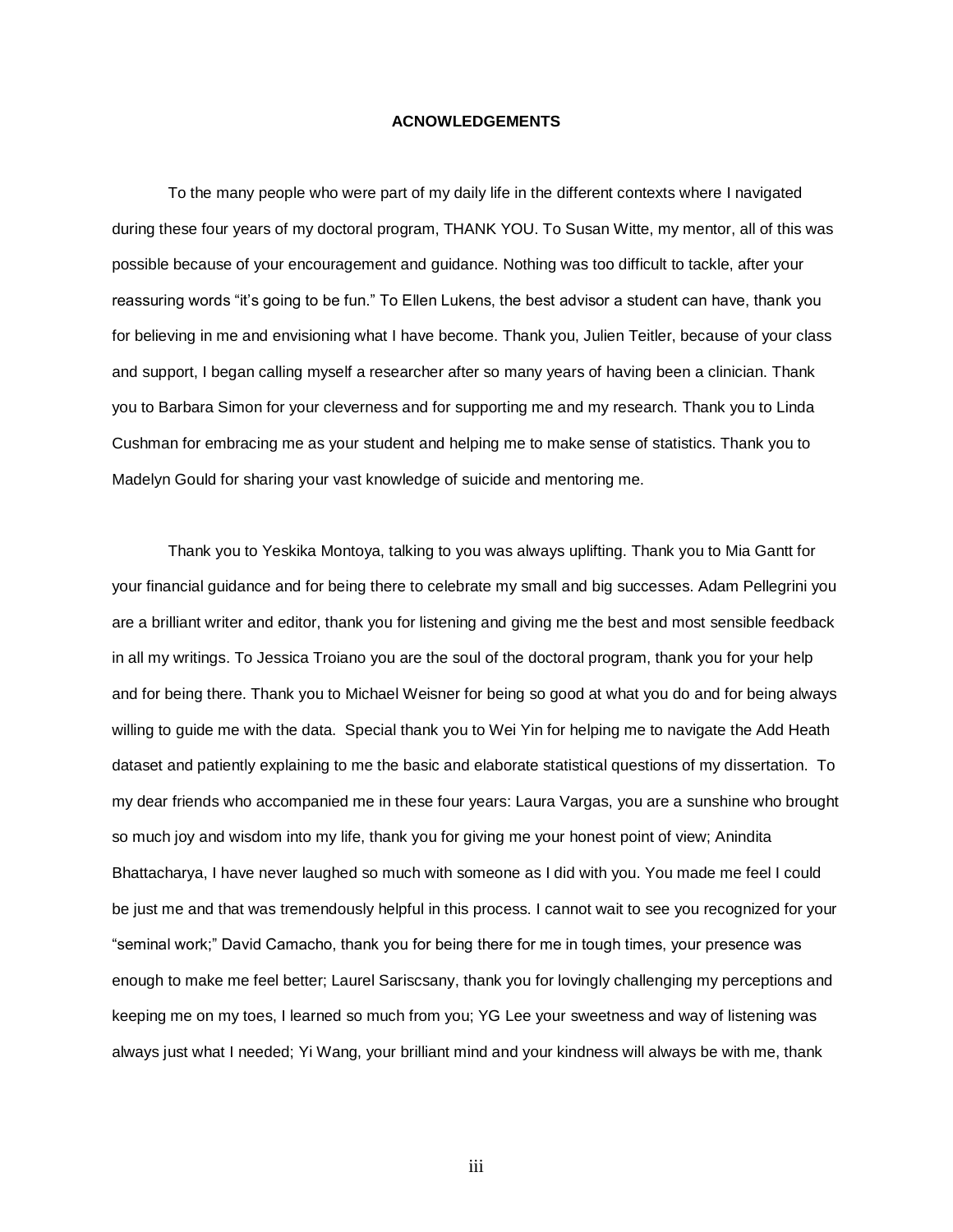you for teaching me life and statistics lessons. To Diana Padilla who supported me with my application and was there for me in these four years. Thank you to Tiffany Miller for being you and for your advice.

Thank you to Yale-Ciencia Academy (YCA), Puerto Rico-Inter Professional Education Service Learning (PR-IPE SL) Fellowship at Mailman School of Public Health and New York Presbyterian Hospital for providing me with profound lessons and the networks that will stay with me forever.

To my parents who instilled in me the love and dedication for my work, thank you for your unconditional love. To my sisters Monica and Patricia for believing in me, to my nephew Juan Esteban for keeping me up-to-date with our favorite TV shows in Colombia, you helped me to distract and relax when I needed. To my niece Veronica for leaving me love messages in my desk, just looking at them while I was working, made me feel better. To Charly Szydlowski thank you for being with me in my most important milestones in the United States and for believing in me from the very beginning. Most of all, thank you to my husband Michael Szydlowski who tirelessly worked with me, sustained me, and cared for me so that I could give my hundred percent to my studies. Your encouragement and love made this possible. Thank you to my little dog Frida who patiently accompanied me many days and nights while I was working and for making me smile every time you greet me at the door.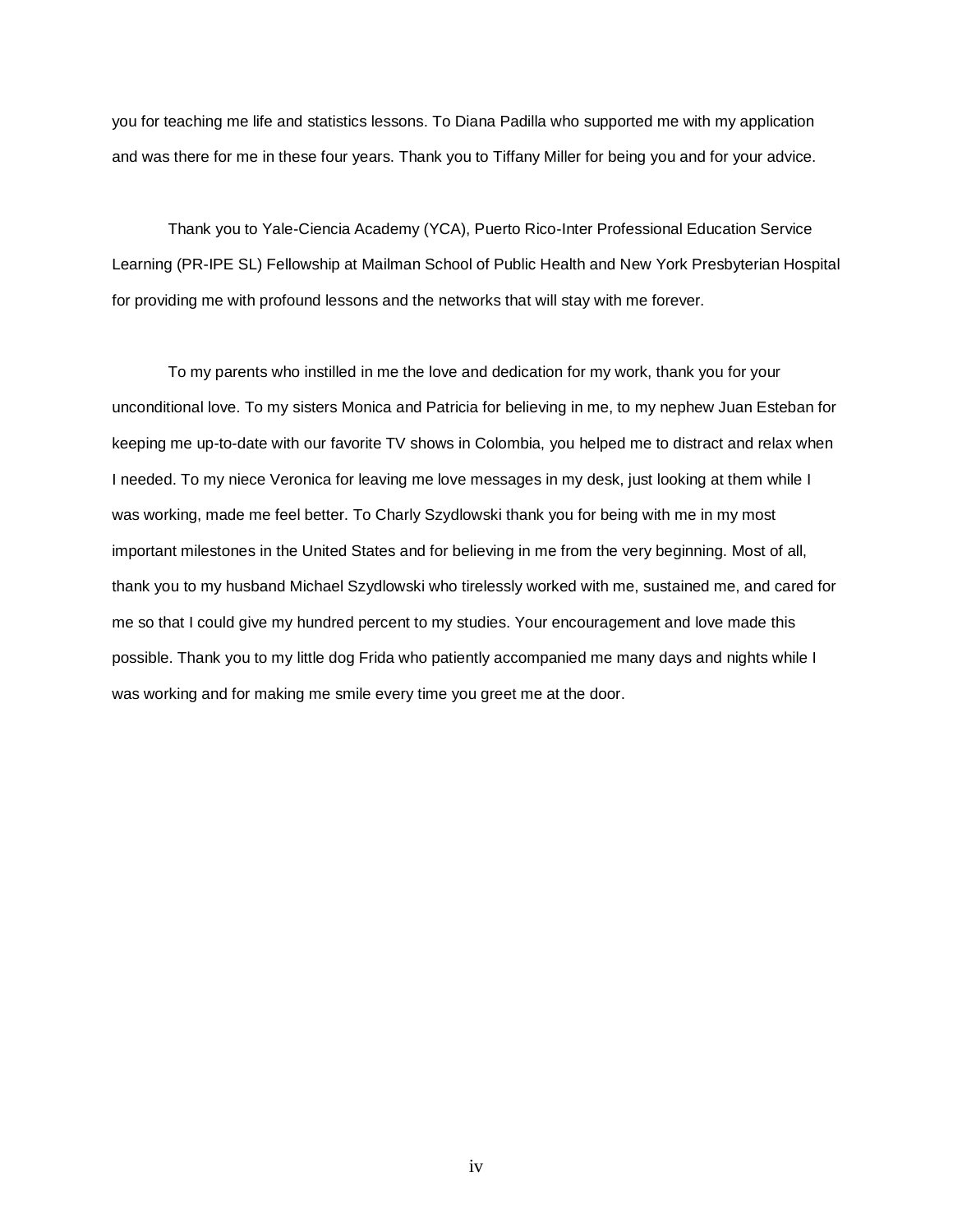# **DEDICATION**

This is dedicated to Michael.

Te amo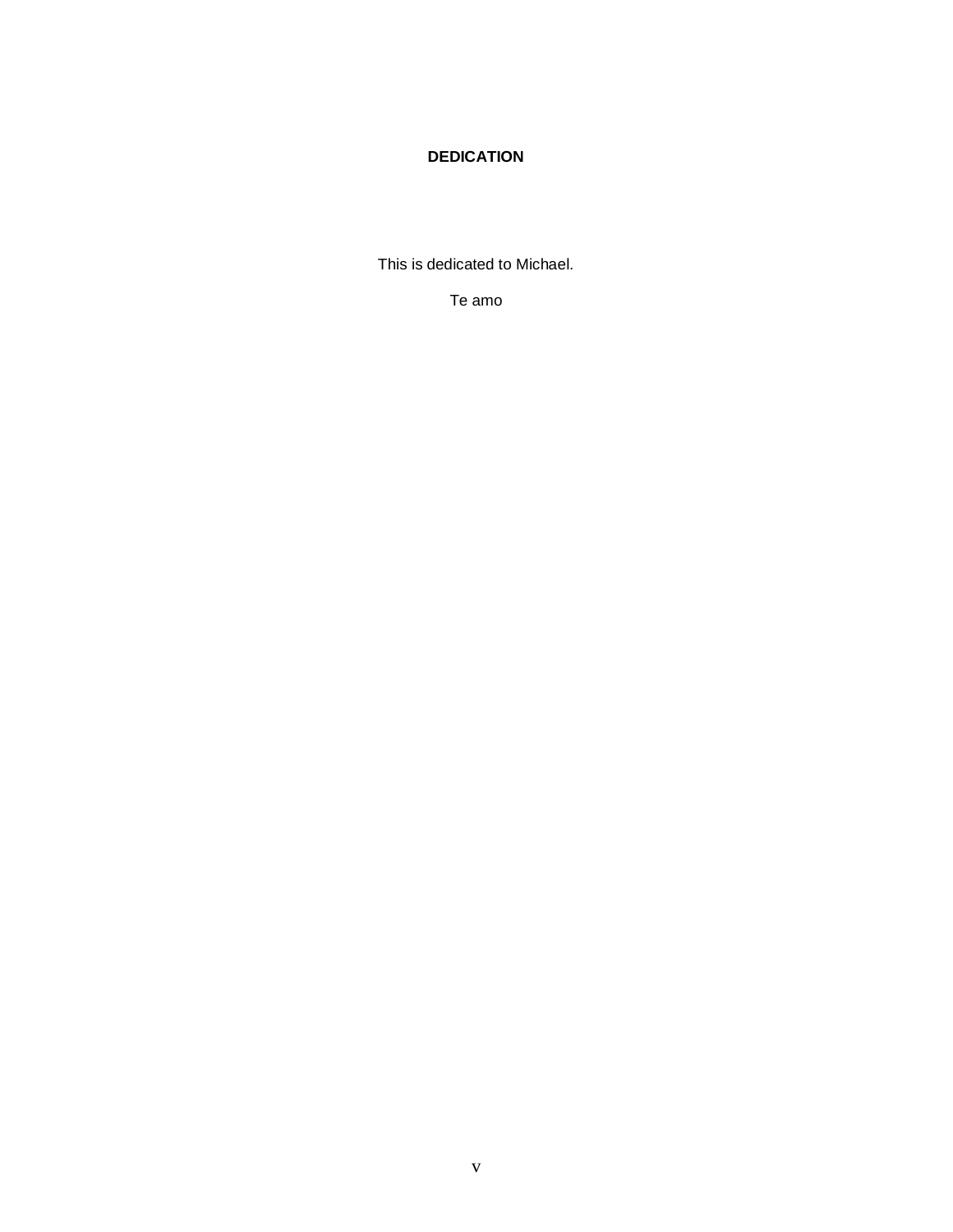#### **Preface:**

Suicide is the second leading cause of death for the age group 13 to 19-years-old. From 1999 to 2014, deaths by suicide increased among adolescents 10 to14-years old (200% for females and 37% for males)(Curtin, Warner, & Hedegaard, 2016a) suggesting that this is a period of heightened vulnerability, but also an opportunity to implement preventive strategies. Findings from the 2017 Youth Risk Behavior Surveillance System (YRBSS), indicated that nationwide 17.2% of students seriously considered attempting suicide in the last 12 months, 13.6% made a suicide plan (active suicidal ideation), and 7.4% attempted suicide. The same survey shows that 16.4% of Latinx students seriously consider attempting suicide, and 8.2% attempted suicide in the previous year (Kann et al., 2018). Additionally, Latinx adolescents reported higher sadness and hopelessness compared with their racial/ethnic counterparts (Kann et al., 2016; Kann et al., 2018). This is concerning given that sadness and previous suicide ideation and attempts are the strongest predictors of suicide death (Bridge, Goldstein, & Brent, 2006; Nock et al., 2008). Lack of social connectedness and low self-esteem, which can increase feelings of burdensomeness, are factors associated with increased risk for suicide. However, these factors have not been fully examined among Latinx youth. Guided by the Interpersonal Theory of Suicide and the Sociocultural Model of Suicide, this dissertation aims to examine the role of self-esteem and social connectedness in the family and school domains in suicidal ideation among Latina and Latino adolescents aged 13 to 19. I also examine potential gender differences in these relationships as well as other social determinants pertaining to the Latinx experience such as generational status. In this dissertation, connectedness to the family was defined as feeling part of, cared for, and loved by the family. Connectedness to school was defined as feeling close to people and part of the school. Selfesteem was defined as recognizing good qualities in oneself, being proud and liking oneself, feeling socially accepted and wanted. Papers # 1 and # 2 focus on suicidal ideation as the primary outcome. If suicide risk is considered as a continuum where suicidal ideation precedes suicide attempts, I take an upstream perspective where suicidal ideation could potentially be addressed first to avoid more serious consequences such as suicide attempts. Finally, I account for Latin American-origin subgroup membership (e.g., Mexican, Puerto Rican, Cuban, other Latin American) to investigate whether there are variations among this growing and diverse U.S. population.

vi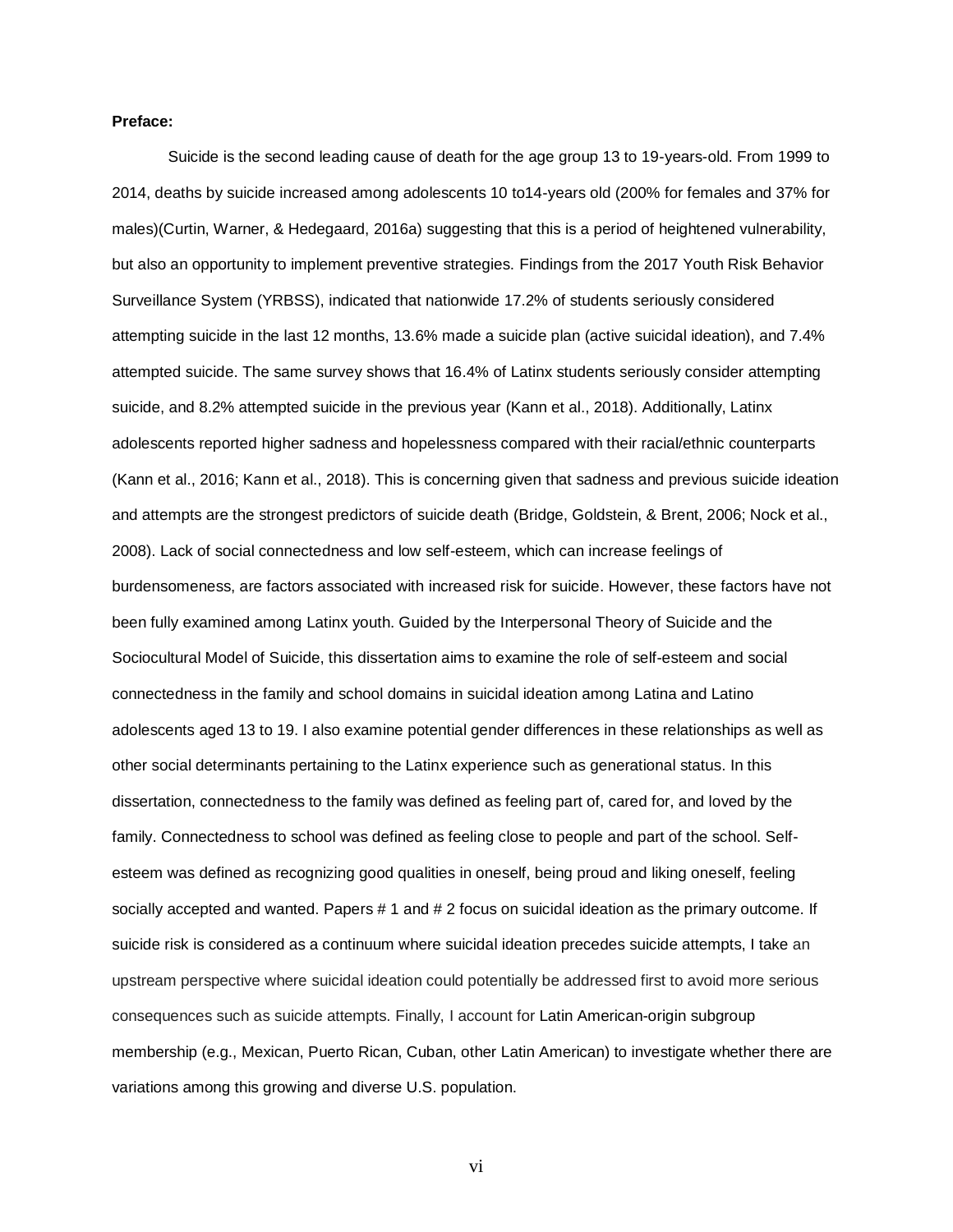The analysis employed data from in-home questionnaires conducted in the academic year of 1995-1996 (Wave 1) and a follow-up interview a year later (Wave 2), from the National Longitudinal Study of Adolescent Health (Add Health). Papers #1 and #2 analyze social connectedness and self-esteem at one point in time (Wave 1) and paper #3 analyzes these constructs over time (Wave 2).

The present dissertation addresses gaps in the literature by using a national sample of Latinx adolescents, an understudied population, to examine individual and contextual factors associated with suicidal ideation and suicide attempts and by using a theoretical framework that combines two theories that have the potential to explain who is at risk and what cultural components may be associated with that risk. Focusing on potentially modifiable factors such as social connectedness and self-esteem may shed light on culturally appropriate strategies for suicide assessment and prevention among these high-risk youth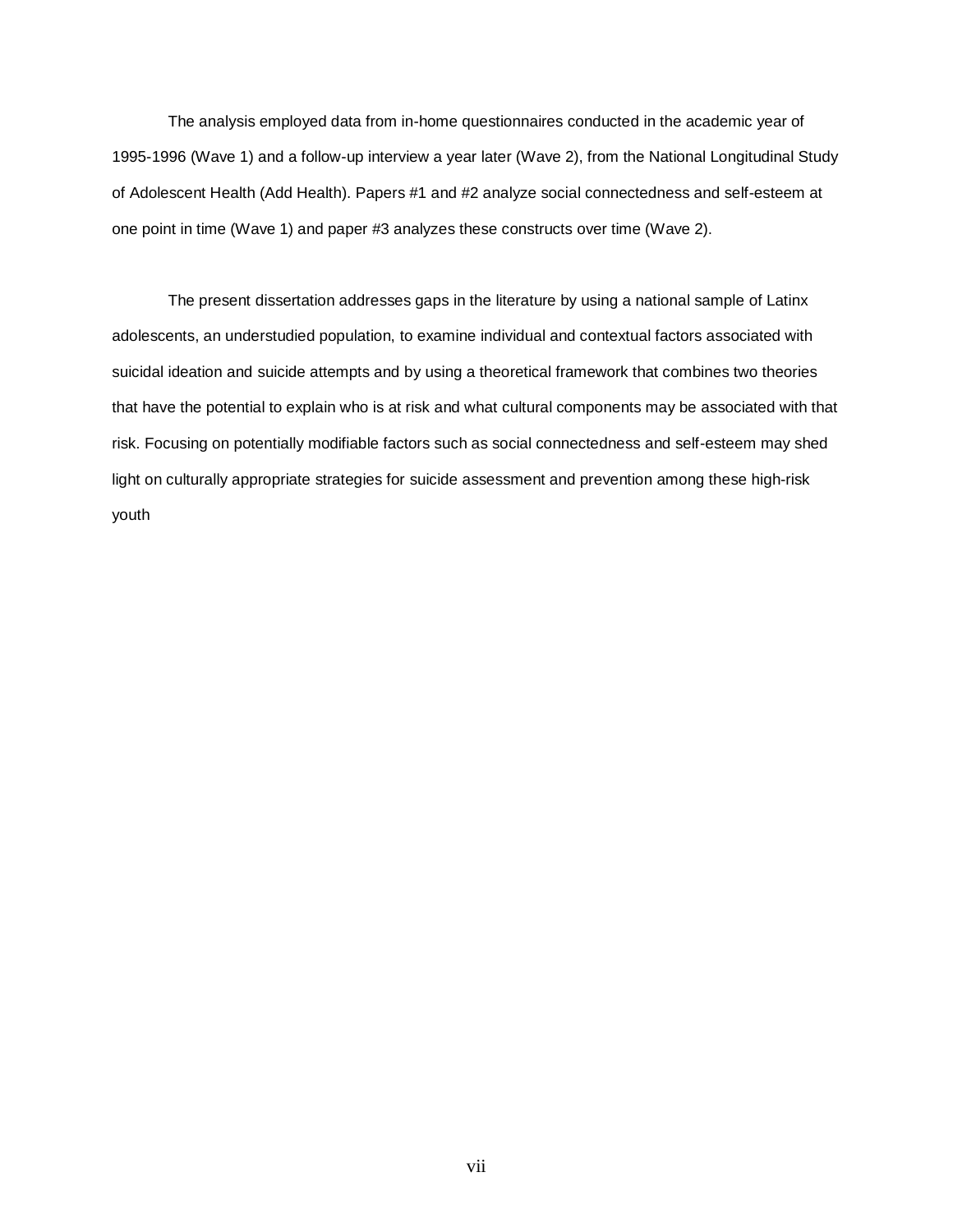#### **Paper # 1**

**The role of social connectedness and self-esteem in suicidal ideation among Latino/a adolescents living in the United States**

#### **Background**

In the United States (U.S.), suicide is one of the ten leading causes of death, and it is the second leading cause of death for the age group 13-19 years old (CDC, 2018). Suicide among adolescents has steadily increased since 1999 through 2014 with the largest increase for females ages 10-14 years old (200%) (Curtin et al., 2016a). Suicidal ideation and suicide attempts increase significantly around age 12 and become more prevalent as adolescents age, reaching a peak from 16 to 18 years old (Kessler, Borges, & Walters, 1999; Nock et al., 2008). Latinx groups are disproportionally affected by suicidal ideation and suicide attempts, and it is unclear what factors are associated with this disparity (Bridge et al., 2006; Canino & Roberts, 2001; Curtin et al., 2016a; Curtin, Warner, & Hedegaard, 2016b).

Findings from The Youth Risk Behavior Surveillance System (YRBSS), a U.S. nationally representative survey of students in 9<sup>th</sup> to 12<sup>th</sup> grades developed by the Center for Disease Control (CDC) conducted in 2017, indicated that nationwide 17.2% of students seriously considered attempting suicide in the last 12 months, 13.6% made a suicide plan (active suicidal ideation), and 7.4% attempted suicide. Additionally, 31.5% of students experienced sadness or hopelessness (Kann et al., 2018). Latinx youth (33.7%) reported higher rates of sadness or hopelessness compared to Whites (30.2%) and Blacks (29.2%). These disparities have not changed significantly since 2007 (CDC, 2017). Reports of suicide ideation and attempts have been consistently higher for Latinx youth, especially for Latinas since 2001 (Kann et al., 2016). However, the last report, from the year 2017 of the YRBSS, shows slightly lower rates in both ideation and attempts for both Latinos and Latinas. For example, in 2015, 25.6% of the Latinas reported having considered attempting suicide compared with White females (22.8%) and Black females (18.7%), while in 2017, 22.1% of Latinas reported having considered attempting suicide, compared to Black females (22.4%) and White females (21.2%). These positive changes were also observed among Latinx youth. In 2015, Latinos (12.4%) reported the highest rates of having considered attempting suicide,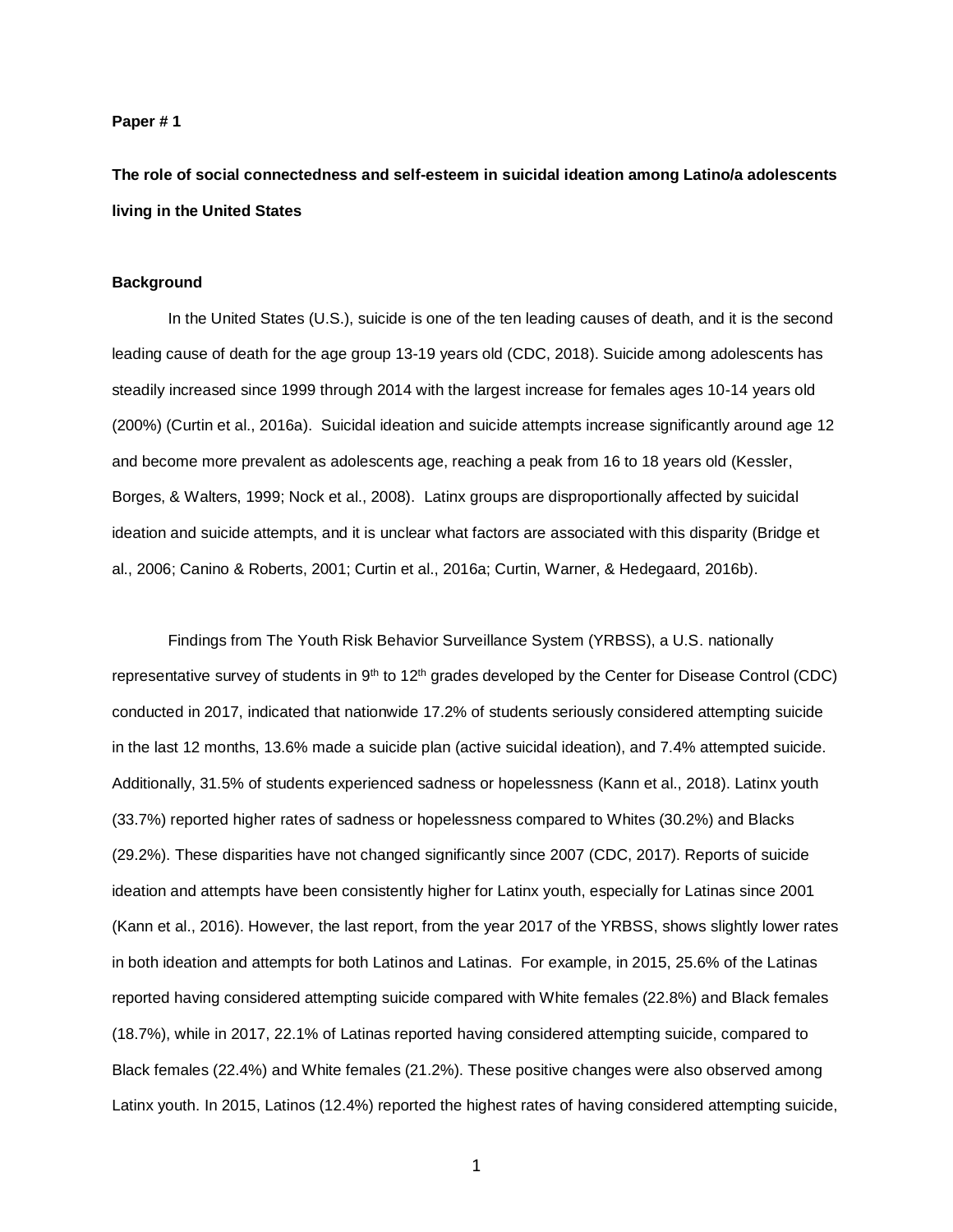compared with White males (11.5%) and Black males (11%). In 2017, these rates slightly decreased for Latinos (10.8%) and Black males (6.6%) and increased for White males (13%).

In terms of suicide attempts in 2015, Latinas (15.1%) had the highest prevalence, compared with White females (9.8%) and Black females (10.2%). Likewise, Latinos (7.6%) had the highest prevalence compared with White males (3.7%) and Black males (7.2%). In 2017, Latinas (10.5%) and Black females (12.5%) were more likely to report having attempted suicide compared to White females (7.3%). Latinos (5.8%) and Black males (6.7%) were also more likely to report having attempted suicide compared to White males (4.6%) (Kann et al., 2016; Kann et al., 2018). Importantly, the rates of having made a suicide attempt that needed medical attention continued to be highest for Latinx youth, particularly for females in both 2015 and 2017. In 2017, Latinas (3.8%) had higher rates of having made a suicide attempt that needed medical attention compared with White females (2.3%), White male (1.3%) and Latinos (1.7%), which demonstrated the potential lethality of the methods used by Latina/o adolescents. Though reduction in rates of suicidal ideation and attempts reported by the YBRSS in the last survey are encouraging, it is important to highlight that ideation and attempts have remained a consistent problem for Latinx youth, particularly for Latinas in the last two decades. These epidemiological studies suggest gender differences in suicide ideation and attempts among youth; however, there is limited understanding about the factors that may account for this difference. It is well established that suicidal ideation and suicide attempts are the strongest predictors of death by suicide (Bridge et al., 2006; Gould, Greenberg, Velting, & Shaffer, 2006; Joiner, 2005; Nock et al., 2008; Turecki & Brent, 2016), placing Latinx youth at increased risk. Nonetheless, little is known about the predictors of suicidal ideation and suicide attempts that place this particular population at risk (Franklin et al., 2017).

Studying Latinx youth becomes a priority considering that they are at high risk for thinking about and attempting suicide and that they are a growing population in the U.S. In 2016, Latinos made up 18% of the total population of the U.S. and were the largest ethnic minority in the U.S (U.S, Bureau Census, 2017; Pew Research Center, 2016). Latinos are expected to be 25% of the total population by 2060 (Pew Research Center, 2016). Importantly, fifty-eight percent of Latin families have children younger than 18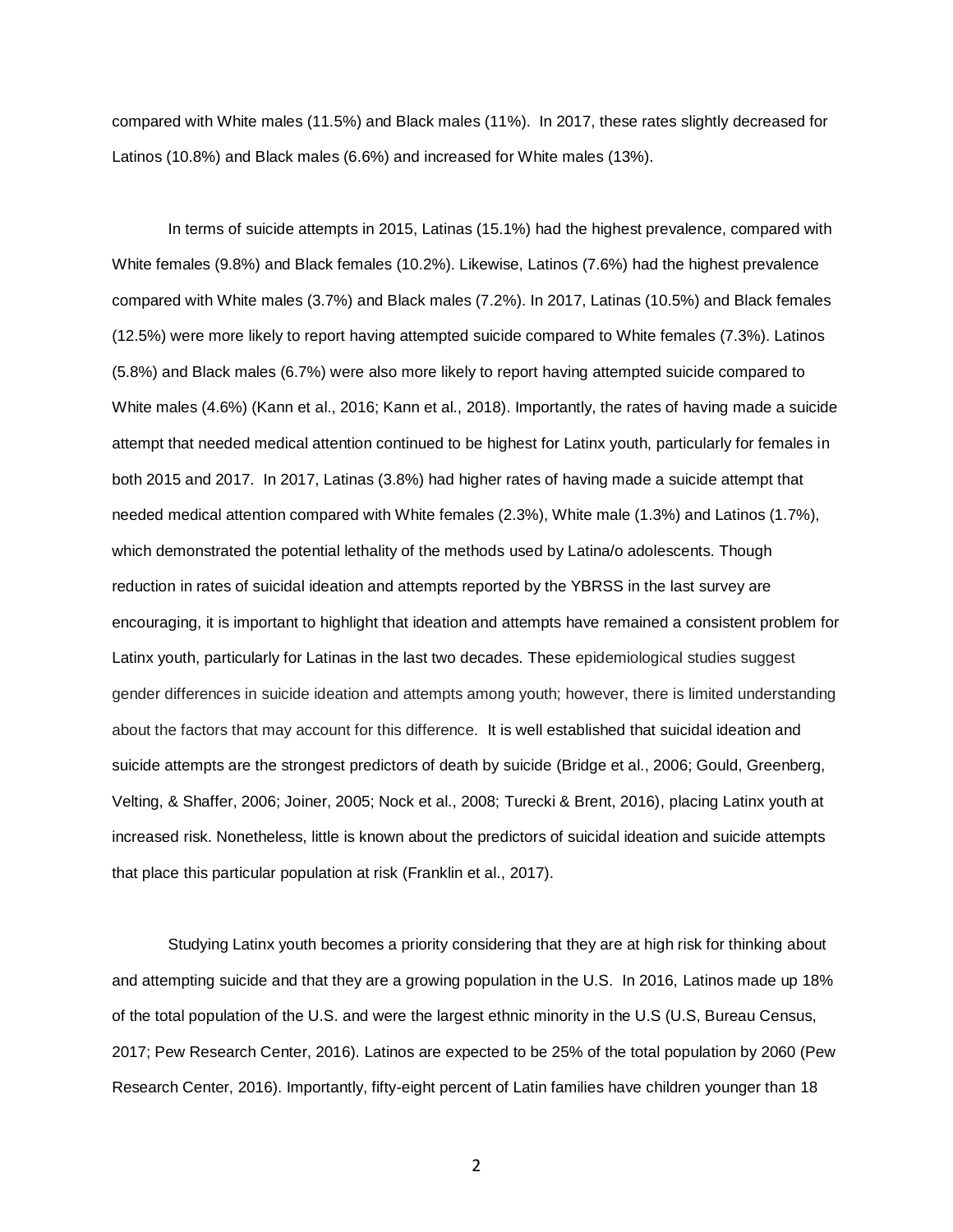years old, compared with forty percent of the general population and nearly half (47%) of U.S born Latino/a are under age 18 (Pew Research Center, 2016).

This paper fills in the literature gaps by examining the role of social connectedness and selfesteem in suicidal ideation among Latinos and Latinas<sup>1</sup> and whether these factors differ for females and males. This study focuses on suicidal ideation based on empirical theories such as the Interpersonal Theory of Suicide (Joiner, 2005) that support different factors associated with suicidal ideation (i.e., social disconnection and feeling a burden) and suicide attempts (i.e., suicidal ideation simultaneously with the acquired capability to self-harm). Moreover, predictors of suicidal ideation, such as the ones investigated in the present study, are modifiable (Joiner, 2019) and may be in alignment with upstream prevention, which focuses on addressing low levels of risk in order to prevent more serious behaviors such as suicide attempts (Pisani et al., 2013; Wyman, 2014). Finally, this study controls for Latin American subgroup membership (e.g., Mexican, Puerto Rican, Cuban, other Latin American) to investigate whether there are variations among the subgroups of this growing and diverse U.S. population.

## *Social Connectedness and Suicide*

Promoting connectedness to family and community has been proposed by the Centers for Disease Control and Prevention as a suicide preventive strategy among adolescents (CDC, 2012). Social connectedness defined as the subjective emotional sense of belonging to, being cared for, and understood and valued by others in the family and school contexts (Whitlock, Wyman, & Moore, 2014) has been identified as a protective factor against suicide among adolescents in general (Bridge et al., 2006; Gould et al., 2006; Joiner, 2005; King & Merchant, 2008; Nock et al., 2008; Whitlock et al., 2014) and minority adolescents (Leong & Leach, 2010). Although there is a paucity of studies examining family connectedness and suicide risk among minority adolescents, studies examining this relationship have consistently found that lack of family support, poor communication, and less time spent with family were associated with suicidal ideation and/or attempts (King & Merchant, 2008; Opperman, Czyz, Gipson, &

 $<sup>1</sup>$  This study focuses only on Latinas (females) and Latinos (males) due to the binary nature of the gender variable of</sup> Add Health wave 1.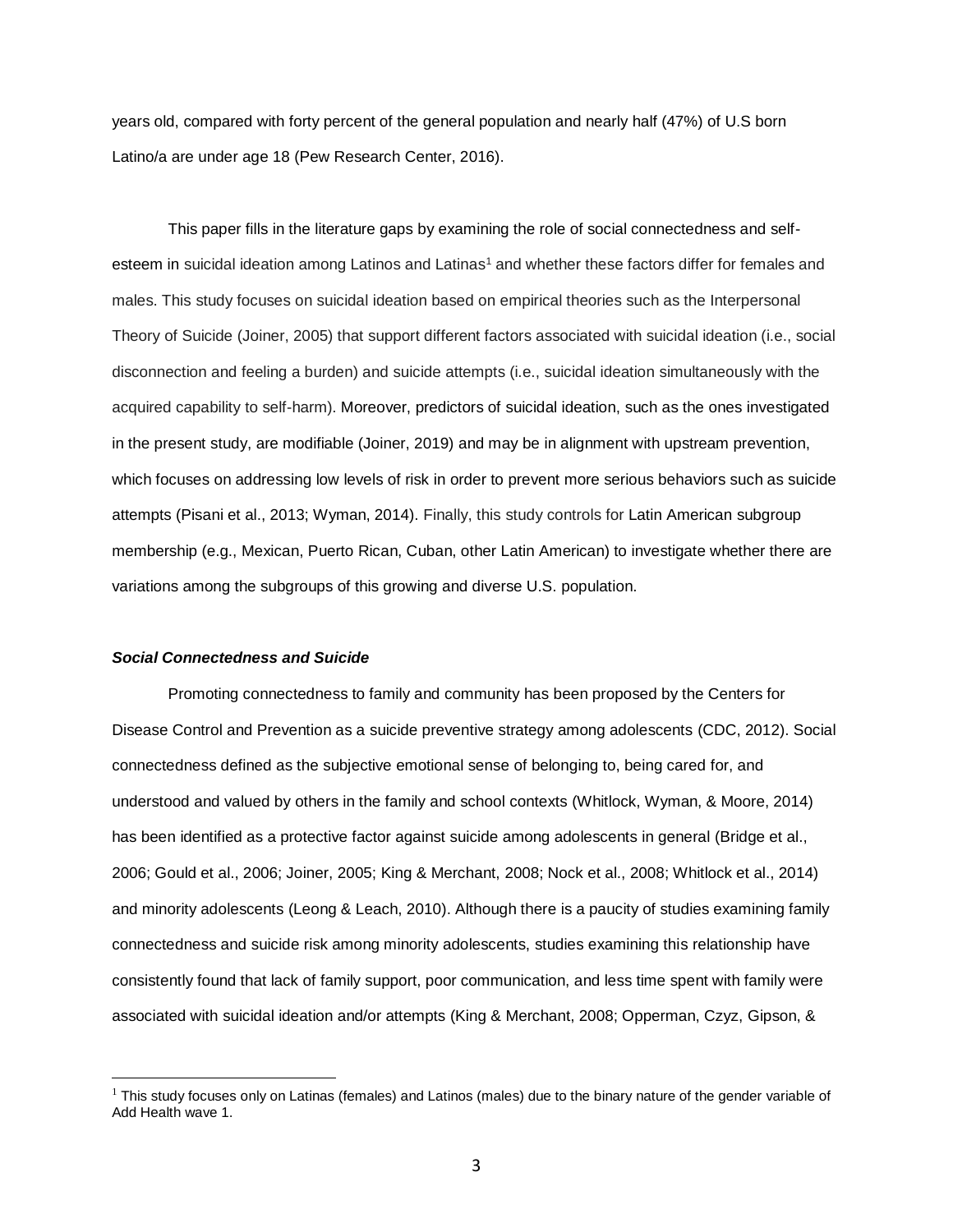King, 2015). Family connectedness or familism, described as loyalty, reciprocity, and physical closeness (Kuhlberg, Peña, & Zayas, 2010; Steidel & Contreras, 2003), is a central aspect of the Latin American culture. Familism has been found to be a protective factor against suicidal ideation and attempts among female adolescents (Bridge et al., 2006; Canino & Roberts, 2001; Fortuna, Perez, Canino, Sribney, & Alegria, 2007; Gulbas et al., 2011; Peña et al., 2011; Piña-Watson, Castillo, Rodriguez, & Ray, 2014), while disconnection from family and parents has been associated with depression, increased suicidal ideation and suicide attempts among Latina/o adolescents (Canino & Roberts, 2001; Feldman, Trupin, Walker, & Hansen, 2010; Fortuna et al., 2007; Piña-Watson et al., 2014; Zayas, Lester, Cabassa, & Fortuna, 2005).

School is an important social system in the life of adolescents and has increasingly been recognized as a place for upstream suicide prevention (Wyman, 2014). Difficulties in school and a lack of connection to school have been associated with risk for suicide (Bridge et al., 2006; Gould et al., 2006). School connectedness, defined as feeling close to and supported by people in school, was found to be a protective factor against suicidal ideation among high school students in California (Benbenishty, Astor, & Roziner, 2018). A study using the Youth Risk Behavior Survey in Texas, identified school bullying, feeling unsafe, and being threatened or injured at school increased the likelihood of suicidal behaviors among this sample of high school students (Olcoń, Kim, & Gulbas, 2017). Adult-adolescent interactions such as the ones formed in school settings have protective effects by providing adolescents with strong support networks from adults who know them, guide them and are in a position to notice and address signs of distress or suicidal behavior (Pisani et al., 2013; Whitlock et al., 2014). Sources of Strength (Wyman et al., 2010) a school-based program, focused on enhancing connectedness between students and trusted adults through educating in suicide, positive coping, connectedness, and help-seeking behaviors, was shown to be effective in increasing help-seeking, connectedness with adults and school engagement, all protective factors of suicide. Moreover, results assessing the efficacy of Sources of Strength showed the largest positive effect was on students who were thinking about suicide, demonstrating the importance of upstream interventions. However, in spite of these encouraging results, there is limited understanding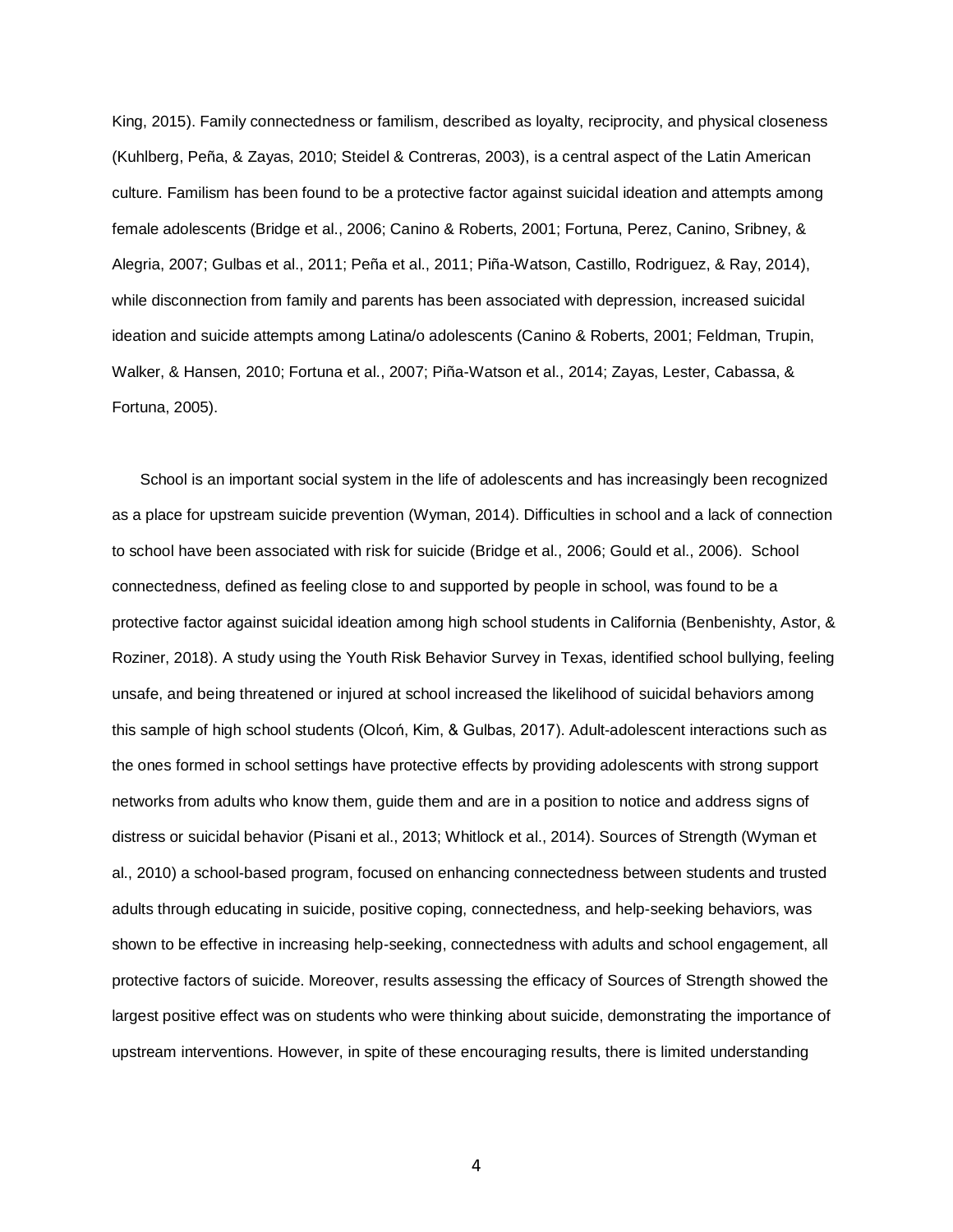about the role of school in the emergence of suicidal ideation among adolescents of Latin American origin.

In the general population of adolescents, low self-esteem has been found to be associated with depression, hopelessness and suicidal behaviors (Overholser, Adams, Lehnert, & Brinkman, 1995). Low self-esteem, can lead to feelings of self-derogation and unworthiness impacting adolescents' perception of self and their relationship with others (Rosenberg, 1965). Moreover, low self-esteem is associated with cognitions and feelings that one is a burden to others, which increases the risk for suicidal ideation (Van Orden et al., 2010). High self-esteem was found to be a protective factor against depression and discrimination among Latinx youth (Behnke, Plunkett, Sands, & Bámaca-Colbert, 2011; Umaña-Taylor & Updegraff, 2007) and low self-concept was found to be an important risk factor for suicidal ideation among Puerto Rican adolescents (Duarté-Vélez, Lorenzo-Luaces, & Rosselló, 2016). Parental involvement has also been associated with the development of positive self-esteem (Behnke et al., 2011). Within Latin American values, children develop a sense of competence and self-worth, through the process of collectivism and familism, which is helping, giving, and respecting family and community members. Latin American parents reinforced social connectedness more than independence and autonomy (Santiago-Rivera, Arredondo, & Gallardo-Cooper, 2002). Although there is limited information about self-esteem and suicide among Latinx youth, a study comparing Latina adolescents with and without histories of suicide attempts found that the latter group reported higher levels of self-esteem (Kuhlberg et al., 2010). To the authors' knowledge, there are no studies examining the association between self-esteem and suicidal ideation among Latinx youth.

# *Gender differences*

Gender differences in suicidal ideation and attempts are relevant for youth, including Latinx adolescents. Females across ethnic groups are approximately twice as likely as males to think about and attempt suicide (CDC, 2012; Gould et al., 2006; Kann et al., 2016; Kann et al., 2018). Gender differences in suicide may be explained by social constructs assigned to female and male roles. For example, male gender role is associated with risk-taking behaviors and individualism; whereas female gender role stresses the importance of interdependence and relatedness (Payne, Swami, & Stanistreet, 2008). Low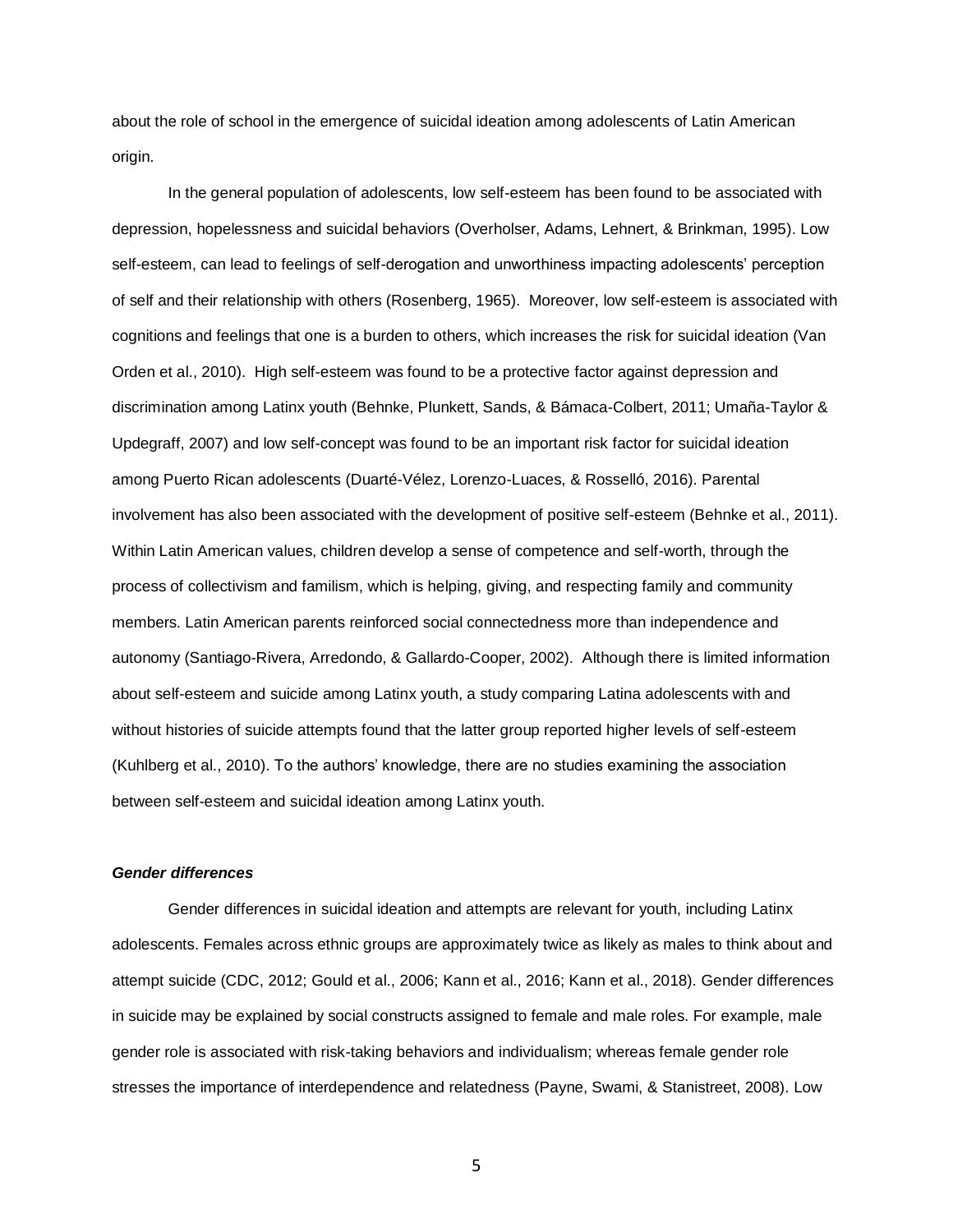levels of family and school connectedness, as well as low self-esteem have been associated with suicide risk for both female and male adolescents (Resnick et al., 1997); yet how these factors affect females different from males remains poorly understood. In a study examining the association between selfesteem and suicidal ideation among high school students and adolescents with history of inpatient psychiatric treatment, the levels of self-esteem were significantly higher among males than females, although no significant gender differences were found regarding self-esteem and suicidal ideation (Overholser et al., 1995). There is limited understanding about whether social connectedness and selfesteem have differential impact on suicidal ideation between females and males of Latin American background. Although, the protective effect of family connectedness (e.g. familism) on suicide behavior among Latinx youth has been documented (Peña et al., 2011); the majority of suicide studies examining connectedness among Latinx youth focus on Latinas because they are at high risk relative to Latino adolescents (Piña-Watson et al., 2014; Zayas & Pilat, 2008). Likewise, high self-esteem was found to be an important protective factor against suicide attempts among Latinas (Kuhlberg et al., 2010); but studies about Latino adolescents are scarce.

#### *Depression and suicide*

Depressive disorders are highly prevalent among adolescents who completed suicide (Bridge et al., 2006; Gould et al., 2006; Nock et al., 2008) and are the most common mental health symptoms among Latinx youth (Canino & Roberts, 2001; Fortuna et al., 2007; Peña et al., 2011). Rosselló, Duarté-Vélez, Bernal, and Zuluaga (2011) found a strong association between suicidal ideation and depressive symptoms among Puerto Rican adolescents and the Center for Disease Control (CDC) found that Latinx students in the U.S. reported higher rates of sadness and hopelessness than any other ethnicity (Kann, et al., 2000, 2016). Depression is associated with suicidal ideation and behaviors (Gould et al., 2006; Kessler et al., 1999; Miranda et al., 2008; Nock et al., 2008) and Latinx are at high risk for both (Canino & Roberts, 2001).

#### **Latin American subgroups and suicidal ideation and attempts**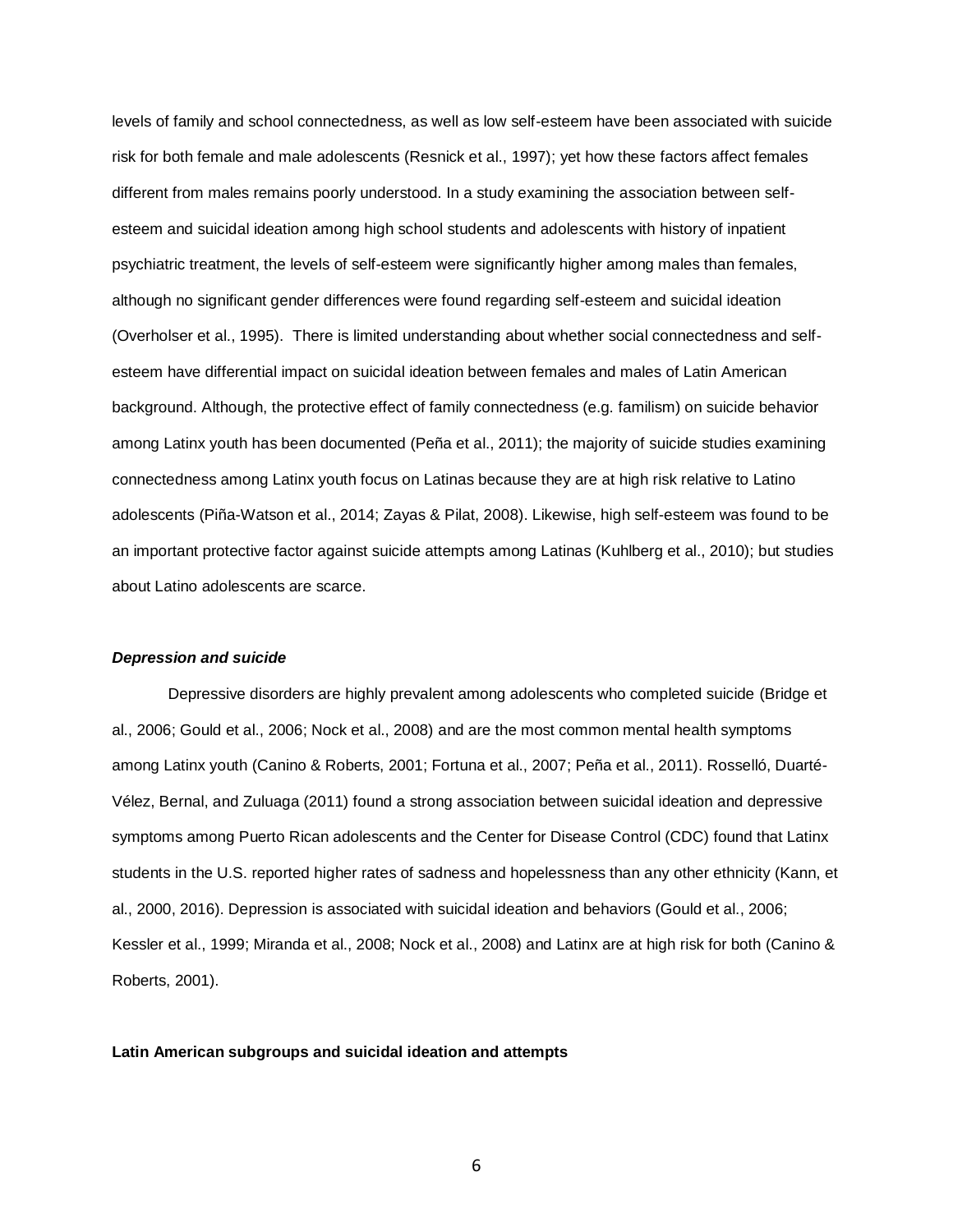Individuals of Latin American background come from diverse ethnicities and from different countries, each influenced by their own socio-cultural and political histories. Migration patterns, place of arrival, settlement and opportunities offered to them by the host country impact the way in which individuals from each Latin American subgroup adapt to the new environment (Santiago-Rivera et al., 2002). Available studies examining suicide among Latin American youth living in the U.S. suggest differences across subgroups (e.g. Mexican, Cubans, Puerto Ricans). For example, Dominican girls were more likely to engage in suicidal behaviors and reported higher family cultural discrepancies compared to Colombian girls who were less likely to engage in suicide attempts and more likely to report family support (Baumann, Kuhlberg, & Zayas, 2010). Given that the examination of these differences could have implications for suicide prevention and intervention development, this study controls for Latin American subgroups.

#### **Theoretical Framework**

This study was guided by the Interpersonal Theory of Suicide (IPTS) (Joiner, 2005) and the Sociocultural Model of Suicide (Zayas et al., 2005). IPTS postulates that a combination of perceived feelings of disconnection and burdensomeness result in the desire to die (i.e., suicidal ideation). Belongingness involves positive connections with others, as well as feelings of being cared for. Burdensomeness encompasses feeling ineffective to the point of perceiving oneself as a burden to others (Van Orden et al., 2010). However, not everyone moves from thinking to acting upon those thoughts; the acquired capability to enact self-harm is necessary for this transition to take place. This capability involves relative fearlessness about death, and it may be acquired through the exposure to painful emotional and physical experiences, which, in turn, desensitize individuals to pain, making them more likely to engage in self harmful behaviors (Gunn & Lester, 2015; Joiner, 2005). This study focuses only on the first part of the IPTS in an effort to understand the factors associated with suicidal ideation among Latina/o adolescents. Joiner's theory was chosen because it postulates distinct pathways associated with suicidal ideation and suicide attempts. Additionally, IPTS has specific hypotheses to test and has been empirically tested with different populations (Gunn & Lester, 2015; Joiner, 2005). However, this theory has not been fully examined with Latinx youth.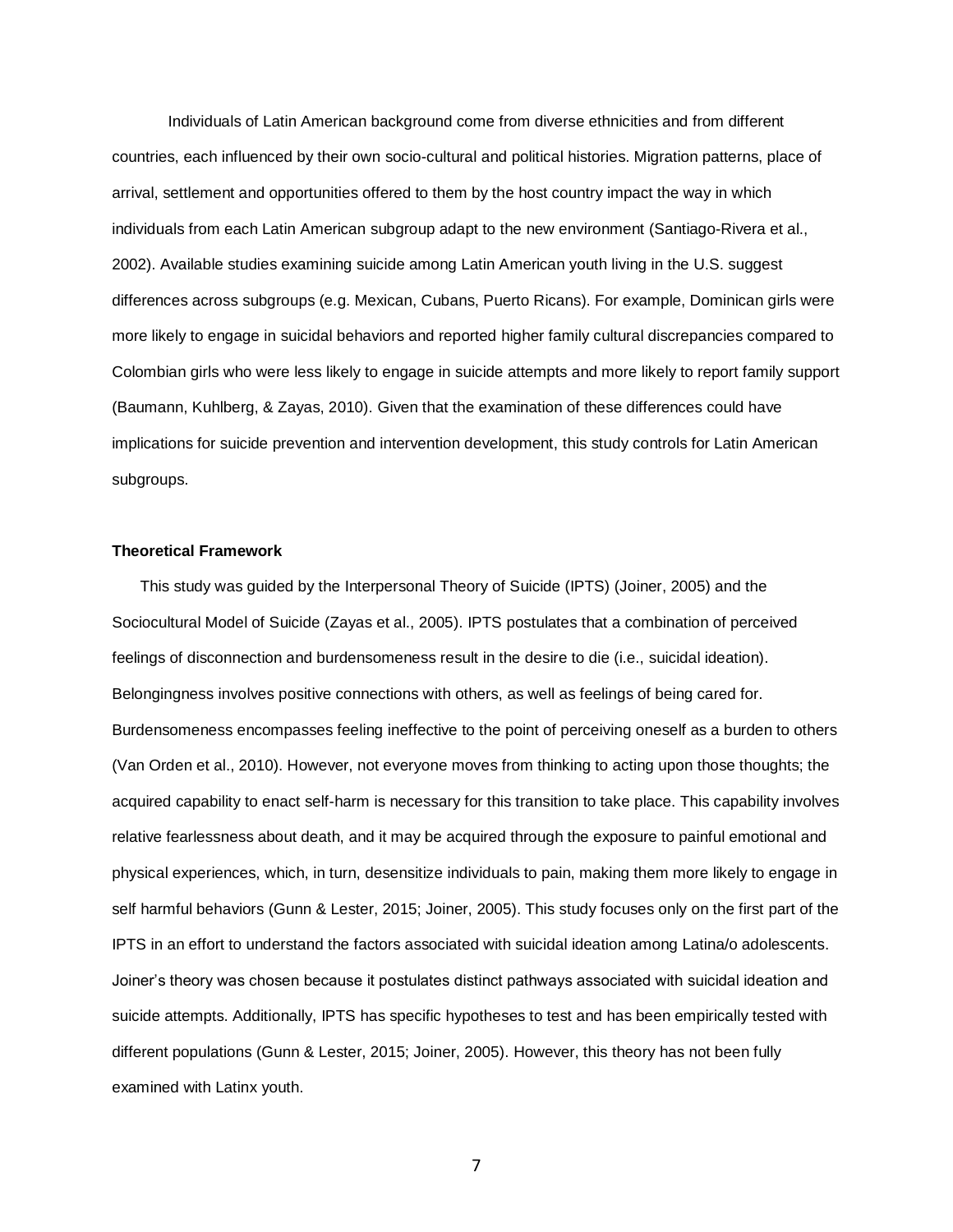The Sociocultural Model of Suicide (Zayas et al., 2005), on the other hand, was designed to understand suicide among Latinx adolescents, particularly Latinas. This theory emphasizes an ecological approach (e.g., individual, micro, and meso systems) to understand suicide among Latina adolescents. It postulates that adolescent development, individual characteristics (i.e. emotional vulnerability), family functioning, and cultural factors all play a role in the development of suicide. Zayas underscored the parent-child conflict, resulting from cultural dissonance between U.S.-born adolescents and their foreignborn parents, coupled with the adolescents' emotional vulnerability, as the culprits for suicide attempts. This model is valuable because it focuses on the socio-cultural aspects related to Latin American families. However, this model focuses only on females and has been difficult to examine due to lack of specificity of the different dimensions and variables in the model (Gulbas, Hausmann-Stabile, Szlyk & Zayas, 2018).

Based on the tenets of the IPTS, this study proposes that low social connectedness in the family and school domains and low self-esteem are associated with suicidal ideation among Latina/o adolescents. In this study, social connectedness includes feeling care for, part of and spending time with family and parents, which captures the concept of belongingness (Thomas Joiner, personal communication, April 18, 2019). Although self-esteem may not answer directly the question whether a person is a burden to others, this study adopts the stance that an individual who reports low self-esteem is more likely to feel a burden to others (Van Orden et al., 2010). Perceived burdensomeness is a multi-dimensional construct and low self-esteem is an observable indicator of self-hate, a dimension of perceived burdensomeness (Van Orden, Cukrowicz, Witte, & Joiner Jr, 2012) and an important protective factor against suicide risk among adolescents (Overholser et al., 1995). In this study, IPTS provides the constructs to explain who is at risk for suicidal ideation and the Sociocultural Model provides the cultural lenses through which these constructs would be examined. Gender differences will be explained using a social constructionist perspective, where gender is defined as a social construct that fits dominant norms of masculine and feminine roles (Payne et al., 2008). Two hypotheses are posited: (1) low self-esteem and low connectedness to family and school are associated with suicidal ideation among Latinx youth, even after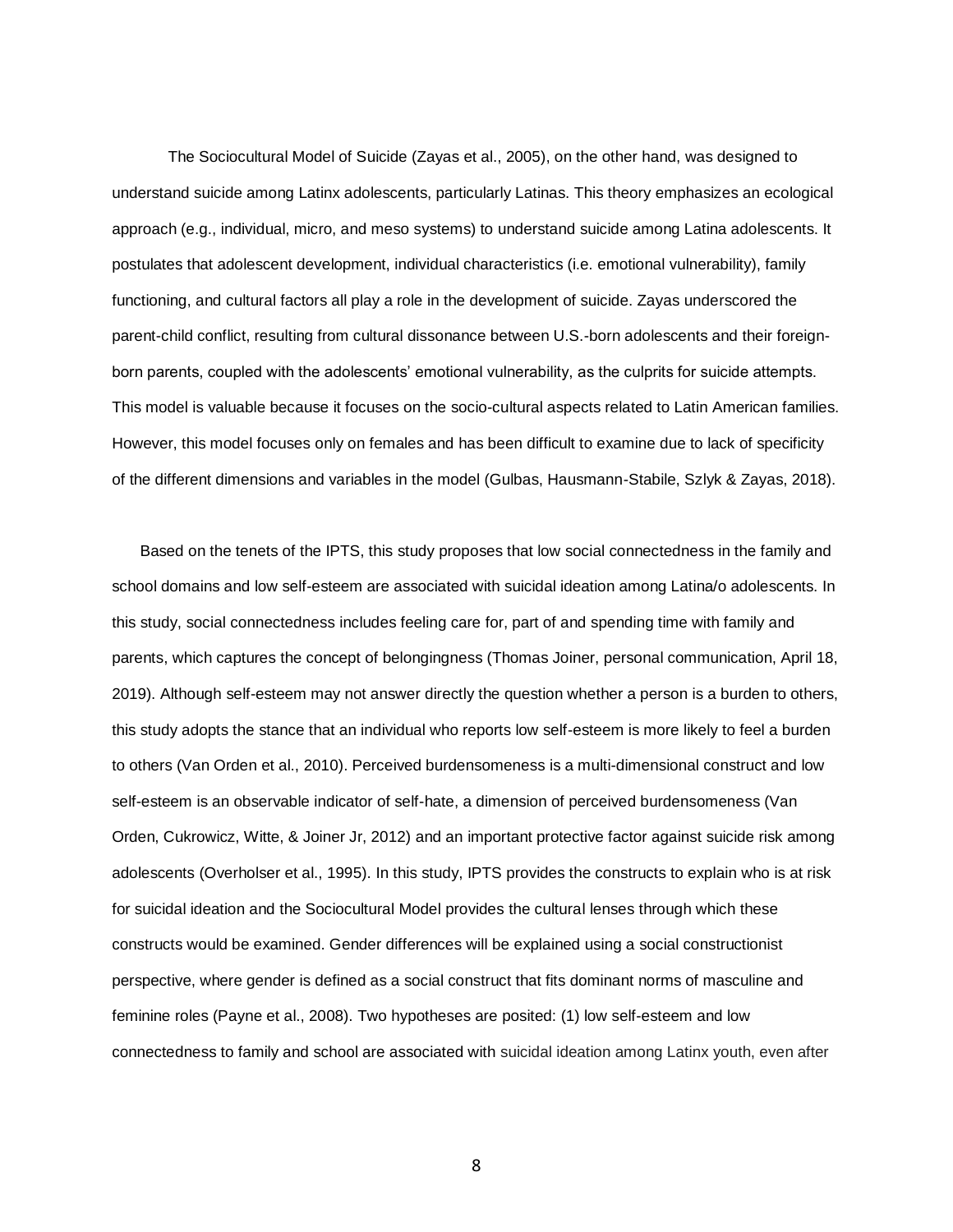adjusting for depression and (2) females are more negatively impacted by low social connectedness and low self-esteem relative to males.

#### **Method**

This study employs data from the National Longitudinal Study of Adolescent Health (Add Health) (Harris & Udry, 2014), a nationally representative longitudinal study of U.S. adolescents enrolled in 7<sup>th</sup> through 12<sup>th</sup> grade in the 1994-1995 academic year. Add Health was designed to measure the impact of social environment on adolescent health. The primary sampling frame was originated from the Quality Education Database (QED) containing more than 26.000 High Schools across United States. A stratified sample of 80 schools—with 11<sup>th</sup> grade and at least 30 students—was selected proportional to school size and stratified by geographic region, urban or rural location, school type, and ethnic composition. In addition, for each high school selected, a feeder school was identified and recruited for a total of 52 junior and middle schools (Harris & Udry, 2014). The study has followed respondents into young adulthood with five in-home interviews, the most recently completed in 2008, when participants were approximately 24 to 32 years old. Add Health just completed wave 5 in 2018. The current study utilizes data from wave 1 inhome data, collected in 1994-1995. Add Health was chosen because it has a large number of Latin American background adolescents allowing for subgroup comparison (e.g., Mexican-, Cuban-, and Puerto Rican-origin). The sample for this study comprised 3,380 Latina and Latino adolescents who 1) selfreported as being of Latin origin; 2) were between 13 and 19 years old, and 3) answered the question whether they have had suicidal ideation in the past year. The study was reviewed and accepted by the Columbia University Institutional Review Board and determined to be exempt.

#### **Measures**

#### **Dependent variable**

#### *Suicidal ideation*

Suicidal ideation (dichotomous) was measured with the question "during the past 12 months, did you ever seriously think about committing suicide? In the present study this variable was dichotomized. Zero (0) indicates no ideation in the past year, and one (1) indicates any ideation in the past year.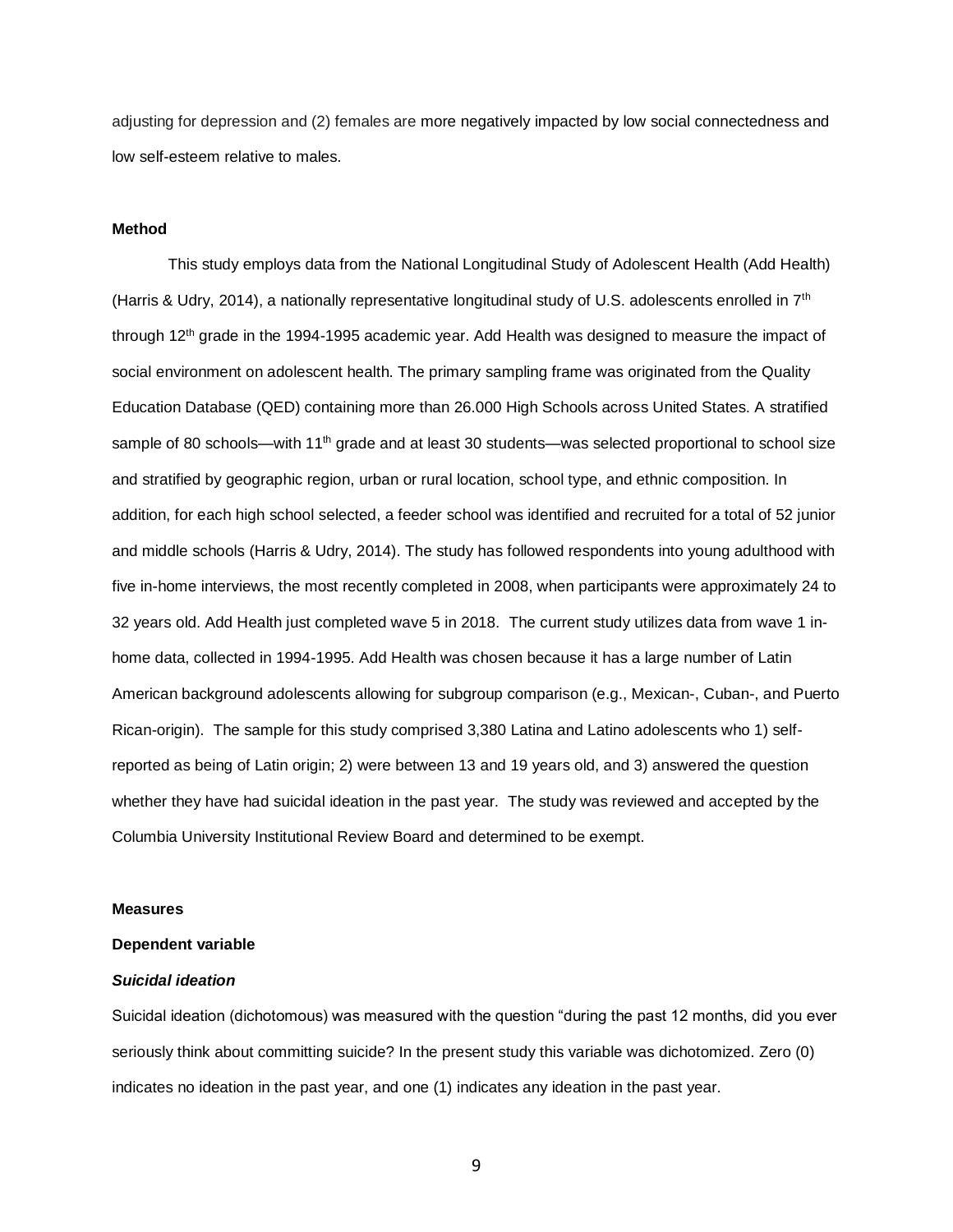#### **Independent variables**

#### *Self-esteem*

Six-items from the Add Health survey that correspond to the Rosenberg Self-esteem Inventory (Rosenberg, 1965) were used to measure self-esteem. These items included, "You have a lot of good qualities," "You have a lot to be proud of," "You like your-self just the way you are," "You feel like you are doing everything just right," "You feel socially accepted," and "You feel loved and wanted." These items were assessed on a 5-point response scale with answers ranging from 1 (strongly agree) to 5 (strongly disagree). High scores represent higher self-esteem. In this study, Cronbach's alpha showed these items to reach acceptable reliability,  $\alpha = .84$ . These items were selected based on previous studies assessing adolescents self-esteem using Add Health (Costello, Swendsen, Rose, & Dierker, 2008; Resnick et al., 1997). Rosenberg's scale has been validated with diverse samples of ethnic minority adolescents (Umaña-Taylor & Updegraff, 2007) and has been found to have a strong relationship with global selfworth, a domain of self-esteem (Hagborg, 1993) and an important component of burdensomeness as suggested by the Interpersonal Theory of Suicide (Van Orden et al., 2012).

#### *Family and School connectedness*

Family and school connectedness were measured using items from the protective factors section of Add Health. The section contains 8 items on a 5-point Likert scale (ranging from "strongly disagree" to "strongly agree") assessing the extent to which adolescents perceived themselves as being supported by parents, teachers and friends. To measure family connectedness, four items were selected. These items included, "How much do you feel parents care about you," "How much do you feel that people in your family understand you," "How much do you feel that you and your family have fun together", and "How much do you feel that your family pay attention to you." A higher score corresponds to higher family and parental support or connectedness. These items were selected to capture the concept of belonginess (Van Orden et al., 2010) and were based on previous studies examining family support using Add Health (Borowsky, Ireland, & Resnick, 2001). In the current study Cronbach's alpha showed these items to reach acceptable reliability,  $\alpha = 0.75$ .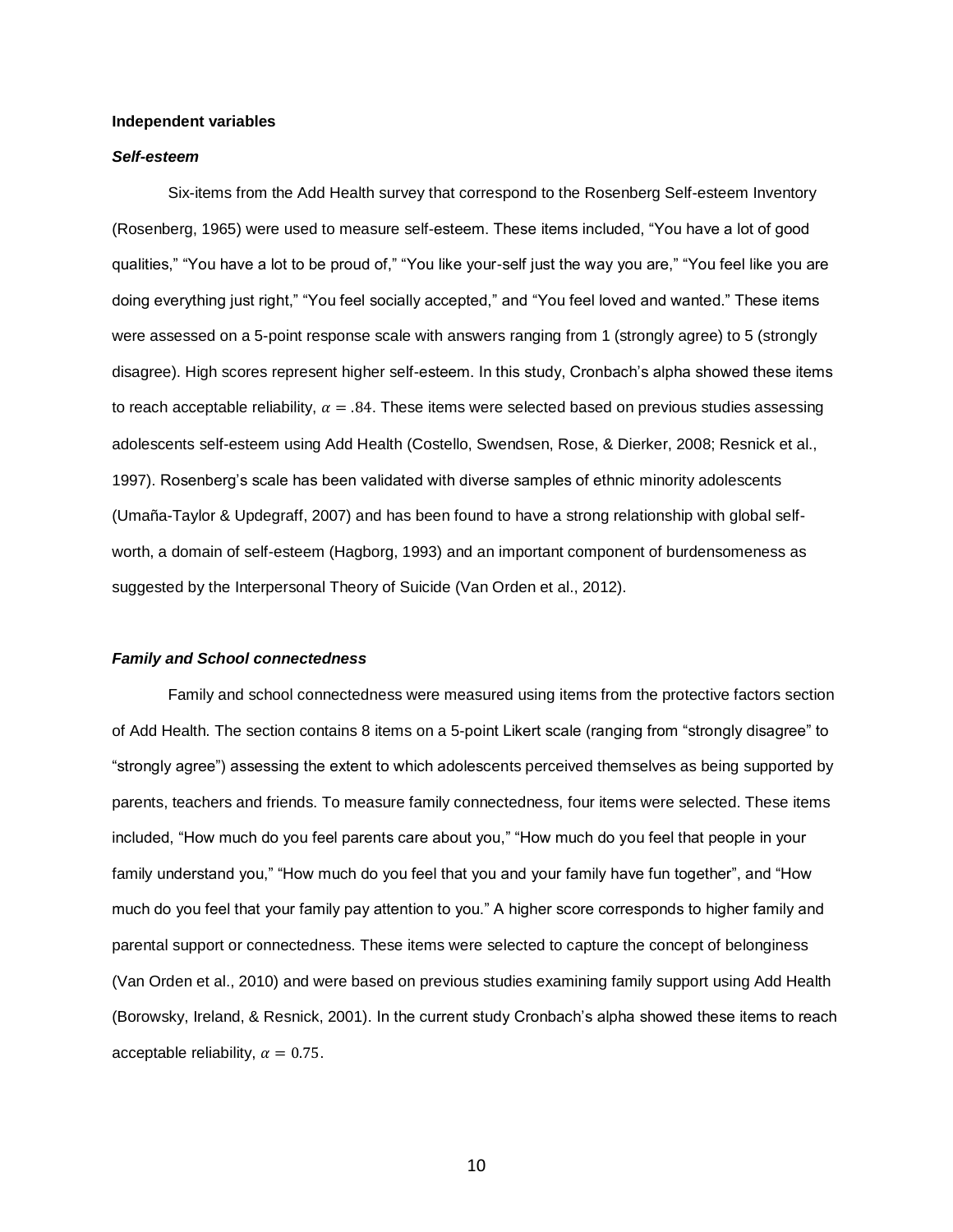School connectedness was measured with two items on a 5-point Likert scale (ranging from "strongly disagree" to "strongly agree") measuring adolescents' perceptions of school connectedness. These items include, ''You feel close to people at your school,'' and ''You feel like you are part of your school.'' Items were selected to capture belonginess (Van Orden et al., 2010) and based on previous studies examining school connectedness and suicidal behaviors using Add Health (Kidd et al., 2006; Resnick et al., 1997). In the present study, Cronbach's alpha showed these items to reach acceptable reliability,  $\alpha = 0.72$ 

The items of self-esteem, family and school connectedness were analyzed using factor analysis. Principal component analysis was selected as the extraction method and orthogonal rotation (Varimax) as the rotation method. Self-esteem, family connectedness, and school connectedness subscales formed three strong distinctive factors with eigenvalues higher than one. Factor loadings for the scales were high, with loadings ranging from 0.706 to 0.769; 0.561 to 0.831; and 0.833 to 0.870 on the three factors respectively. Previous studies have examined self-esteem, family and school connectedness as continuous variables, where higher scores correspond to higher levels in self-esteem, family and school connectedness respectively. To try to address the question about at which point perceptions of disconnectedness and burdensomeness result in suicidal ideation (Van Orden et al., 2010), self-esteem and connectedness to family and school variables were trichotomized, dividing the factors in tertiles (low, medium, and high) by using cutoffs of 33.3<sup>rd</sup> percentile and 66.7<sup>th</sup> percentile. This decision was also made considering the advantage that categories offer for clinical interpretation of the results and the potential to understand useful cutoffs for low, medium, and high as thresholds of risk.

## **Covariates**

## *Depressive symptoms*

In Add Health depressive symptoms (continuous) were measured by using the 19-item modified version of the original 20-item Center for Epidemiologic Studies Depressive Symptoms Scale (CES-D) instrument (Radloff, 1977), which has been used on adolescent populations to measure depressive symptoms (Garrison, Addy, Jackson, McKeown, & Waller, 1991). Following previous studies examining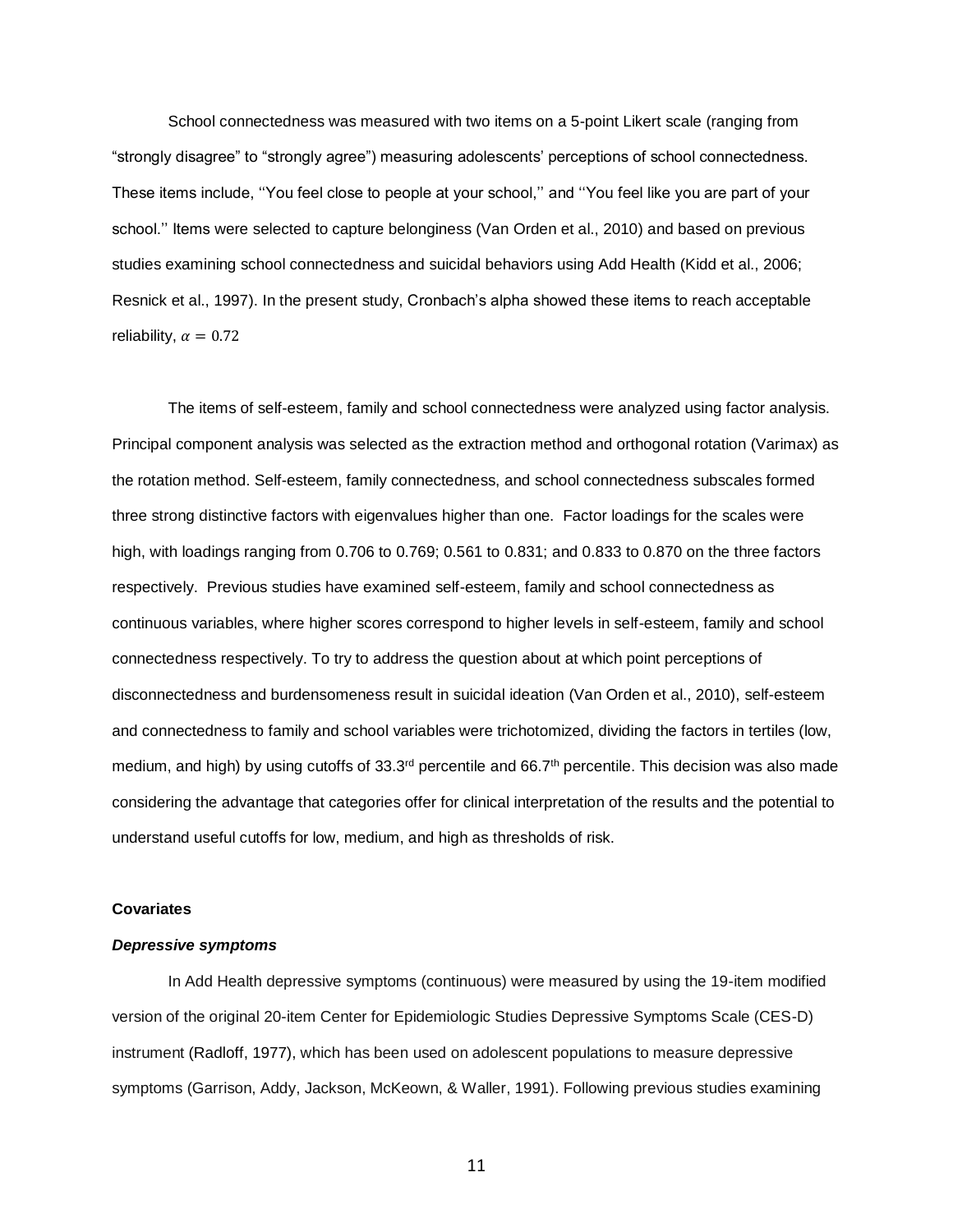Latinx adolescents (Peña et al., 2008), this study used 5 of these 19 items because they have been tested with multiple ethnicities among adolescents and across generations with good external validity (Perreira, Deeb-Sossa, Harris, & Bollen, 2005). These items include: 1) "You could not shake off blues even with help from your family and friends"; 2) "You felt depressed"; 3) "You were happy" (reversed code); 4) "You felt sad"; and 5) "You felt life was not worth living." Items were scored from 0 (never) to 3 (daily) with a range of possible score between 0 to 15. In the present study, Cronbach's alpha showed these items to reach acceptable reliability,  $\alpha = 0.77$ 

#### *Demographic variables*

Four main Latin American-origin subgroups (i.e., Mexican, Puerto Rican, Cuban, Central/South American) were selected based on adolescents' self-reported responses to the following questions: "Are you of Mexican-origin," "Are you Cuban-origin," "Are you Puerto-Rican-origin," "Are you Central or South American-origin," "Are you other." In the current study answers were coded (1) "yes" and (0) "no". Those who responded "other" were coded in the same group as Central and South American. Age was calculated in years from the date of birth and interview. Gender was a binary option reported by adolescents and measured by the question, "Biological sex female or male". In this study this variable was coded (0) male and (1) female. Income was based on parental self-report of annual household income using the question "about how much total income, before taxes did your family receive in 1994."

#### **Analytic Strategy**

Using wave 1, in-home questionnaire of Add Health, logistic regression models (Menard, 2002) were used to examine the relationship between self-esteem, family and school connectedness and suicidal ideation controlling for socio-demographic characteristics and depressive symptoms. Odd ratios (ORs) and confidence intervals (CI) were examined in three different set of models. To understand the effects of each of the main predictors (i.e., self-esteem, family, and school connectedness) on the dependent variable (i.e., suicidal ideation), the first set of models analyzed individually each factor, controlling for socio-demographics (e.g. income, age, Latin American subgroup). To examine the adjusted effects of depression, the second set of models analyzed each individual factor, added depression, and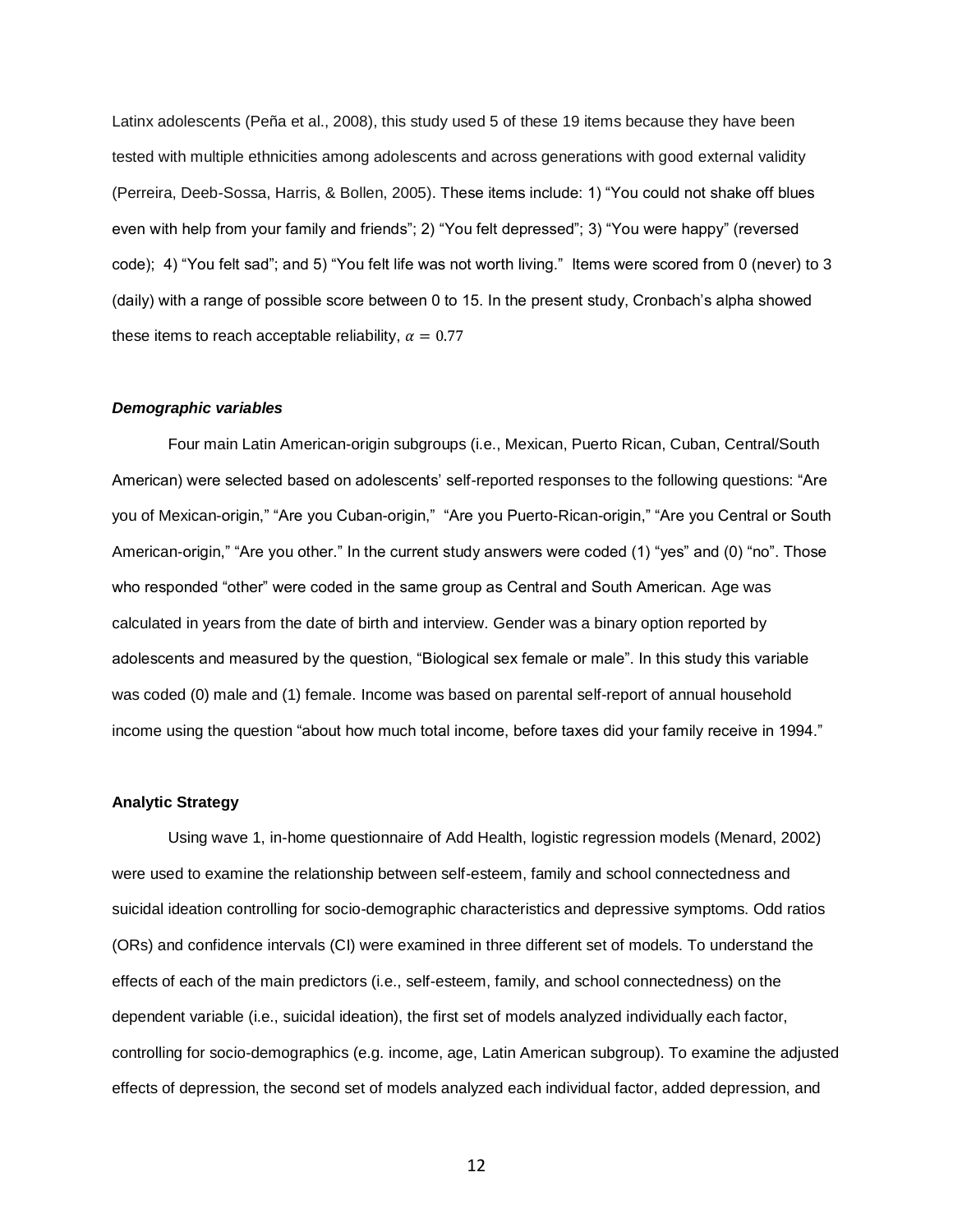included sociodemographic characteristics. Finally, the third model analyzed simultaneously the main factors, depression, and sociodemographic characteristics.

To examine gender differences, a fourth model analyzed the interactions between self-esteem against gender, family connectedness against gender, and school connectedness against gender with suicidal ideation as the dependent variable. Subsequently, stratified analysis by gender was conducted on the significant interactions. Finally, to statistically validate the theoretical model and identify the variables with the largest effects, stepwise (backward) logistic regression was used. SPSS (BM Corp. Released 2016. IBM SPSS Statistics for Windows, Version 24.0. Armonk, NY: IBM Corp) was used to conduct all the analyses.

## *Missing data*

Patterns of missing data were analyzed. The percentage of missing data ranged from 3.6% (family connectedness) to 28% (income). Multiple imputation for missing data was used as the recommended strategy to eliminate or minimize bias related to different causes of missing data (Allison, 2001). Variables used for imputation included the key main factors, as well as covariates in the model. Analyses were performed using Fully Conditional Specification, an iterative Markov chain Monte Carlo (MCMC) method that can be used when the pattern of missing data is at random, with twenty imputations, and model for scale variables was Predictive Mean Matching, all functions of SPSS (IMB Knowledge Center, 2018).

## **Results**

## *Sociodemographic characteristics*

The sample of the present study consisted of 3,380 Latin American-origin adolescents, evenly distributed between Latinos (50.1%) and Latinas (49.9%). Of the total sample almost 14% reported having thought about committing suicide in the past year, with Latina adolescents (17%) reporting a higher percentage than Latino adolescents (10%). Mean age for this group of adolescents was 16 years old and for self-reported depression was 2.9 in a scale between 0 and 15. The largest group were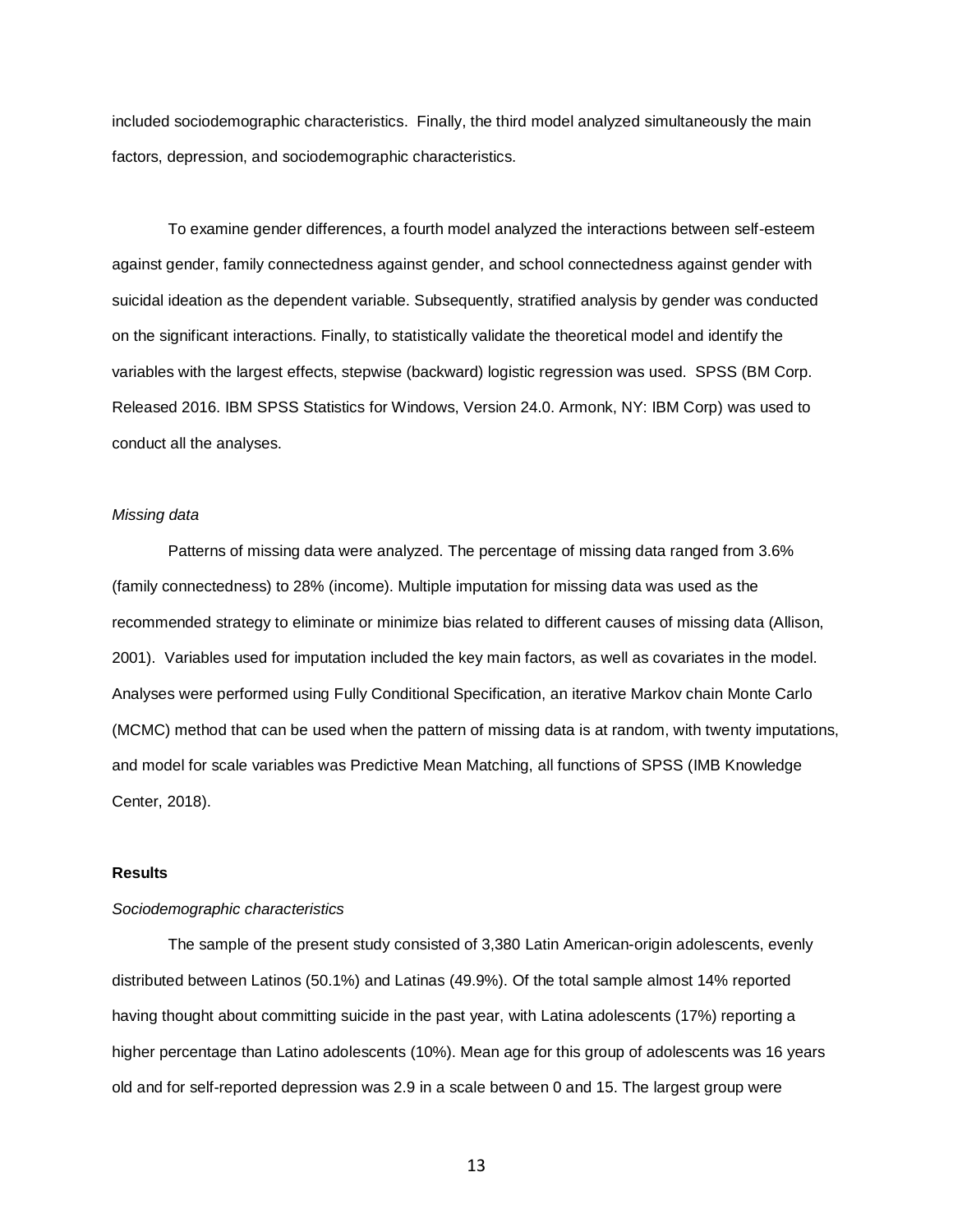adolescents of Mexican descent (49.3%), followed by Puerto Ricans (16.8%) and Cubans (13.7%). A significant percentage of adolescents were from any other country in Central and South America (20.2%). In 1994, the average annual income, reported by adolescents' parents, was \$33.600.

#### *Self-esteem, social connectedness (family and school), and suicidal ideation*

The first set of models show the odds ratios and confidence intervals for each factor. The factors included in each model are as follows: (1) self-esteem; (2) family connectedness; and (3) school connectedness, individually, controlling for gender, income, age, and Latin American subgroups (e.g., Mexican, Puerto Rican, Cuban, Central/South American) (see Table 1-1).

Results from the logistic regression of suicidal ideation on self-esteem (Model 1) indicated that compared to youth who reported high self-esteem, adolescents who reported low self-esteem (OR=2.298, 95% CI 1.773-2.978, p=0.000) and medium self-esteem (OR=1.321, 95% CI 1.002-1.742, p=0.048) were more likely to report suicidal ideation during the past year and compared to females, males (OR=0.552, 95% CI 0.449-0.677, p= 0.000) were less likely to report suicidal ideation. In terms of Latin American subgroups, compared with adolescents who were non-Mexican-origin (OR=1.581, 95% CI 1.009-2.479, p= 0.046) Mexican-origin adolescents were more likely to think about suicide. Likewise, compared with non-Puerto Rican-origin adolescents (OR=1.676, 95% CI 1.071-2.623, P= 0.024) Puerto Rican-origin adolescents were more likely to think about suicide. Results from the regression model entering only family connectedness (Model 2) with covariates (gender, income, age, and Latin American subgroups) showed that compared to adolescents who reported high family connectedness, adolescents with low family connectedness (OR=3.779, 95% CI 2.853-5.004, p= 0.000) and medium family connectedness (OR=2.239, 95% CI 1.670-3.002, p= 0.000) were more likely to report suicidal ideation in the previous year and males (OR=0.533, 95% CI 0.434-0.655, p= 0.000) were less likely to report suicidal ideation compared with females. Additionally, compared to adolescents who were non-Mexican-origin and non-Puerto Rican-origin, Mexican-origin adolescents (OR=1.671, 95% CI 1.064-2.625, p=0.026) and Puerto Rican-origin adolescents (OR=1.605, 95% CI 1.023-2.516, P=0.040) were more likely to think about suicide. Finally, the results of the regression with only school connectedness (Model 3) and covariates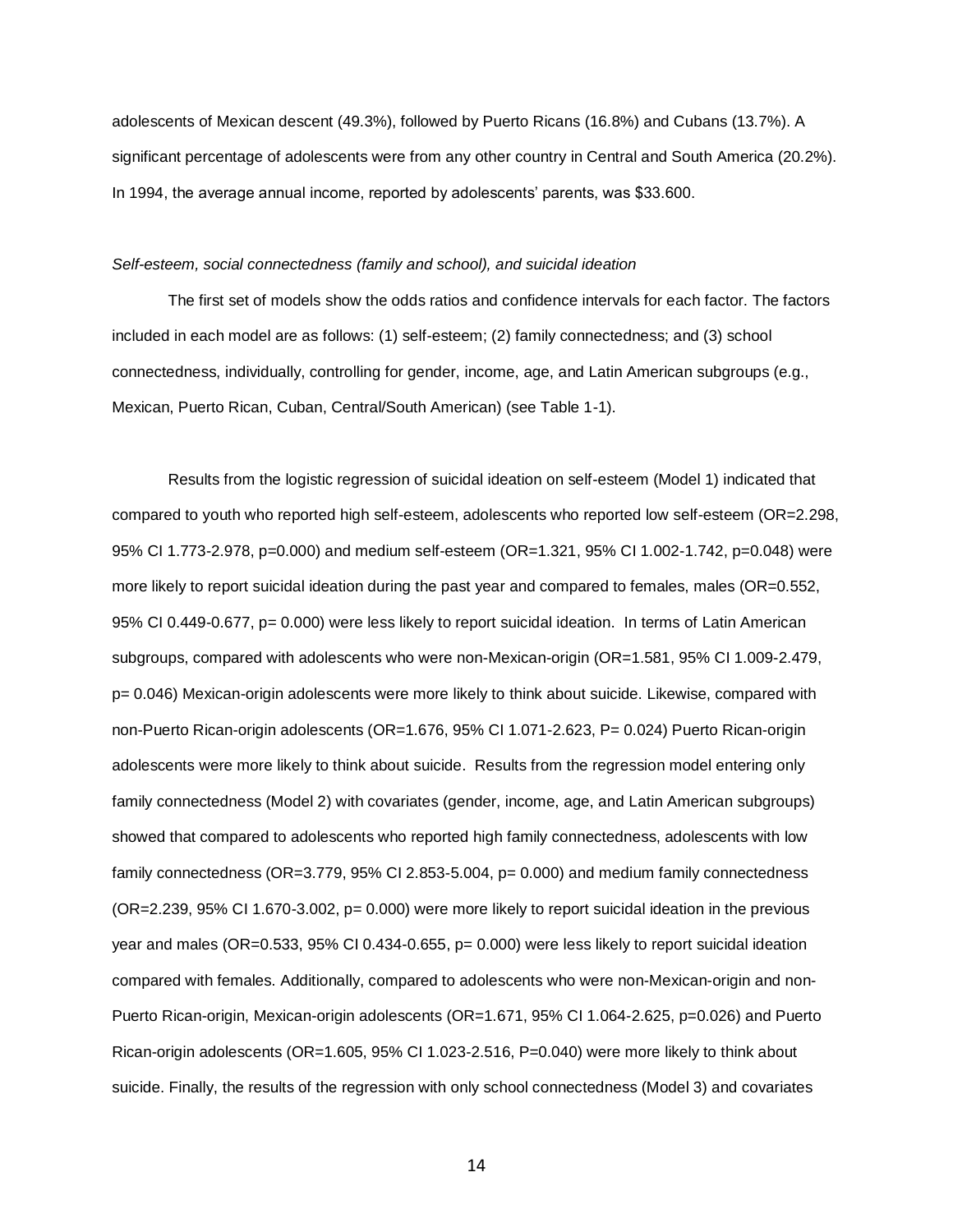mentioned above, indicated that compared to adolescents who reported high school connectedness, those who reported low school connectedness (OR=1.663, 95% CI 1.300-2.128, p=0.000) were more likely to report suicidal ideation in the previous year and compared to females, males (OR=0.500, 95% CI 0.408-0.614, p= 0.000) were less likely to report suicidal ideation. In terms of Latin American subgroups, compared to adolescents from non-Mexican or non-Puerto Rican-origin, Mexican-origin (OR=1.653, 95% CI 1.056-2.586, p=0.028) and Puerto Rican-origin adolescents (OR=1.659, 95% CI 1.063-2.589, p=0.026) were more likely to think about suicide. These results show that each of the main factors namely selfesteem, family, and school connectedness independently were significantly associated with suicidal ideation among this group of adolescents, when controlling for demographic characteristics such as income, age, gender and Latin American subgroups. Likewise, medium levels of self-esteem and family connectedness were also associated with increased risk for suicidal ideation. In addition, gender, being Mexican-origin and Puerto Rican-origin were factors associated with suicidal ideation (Table 1-1).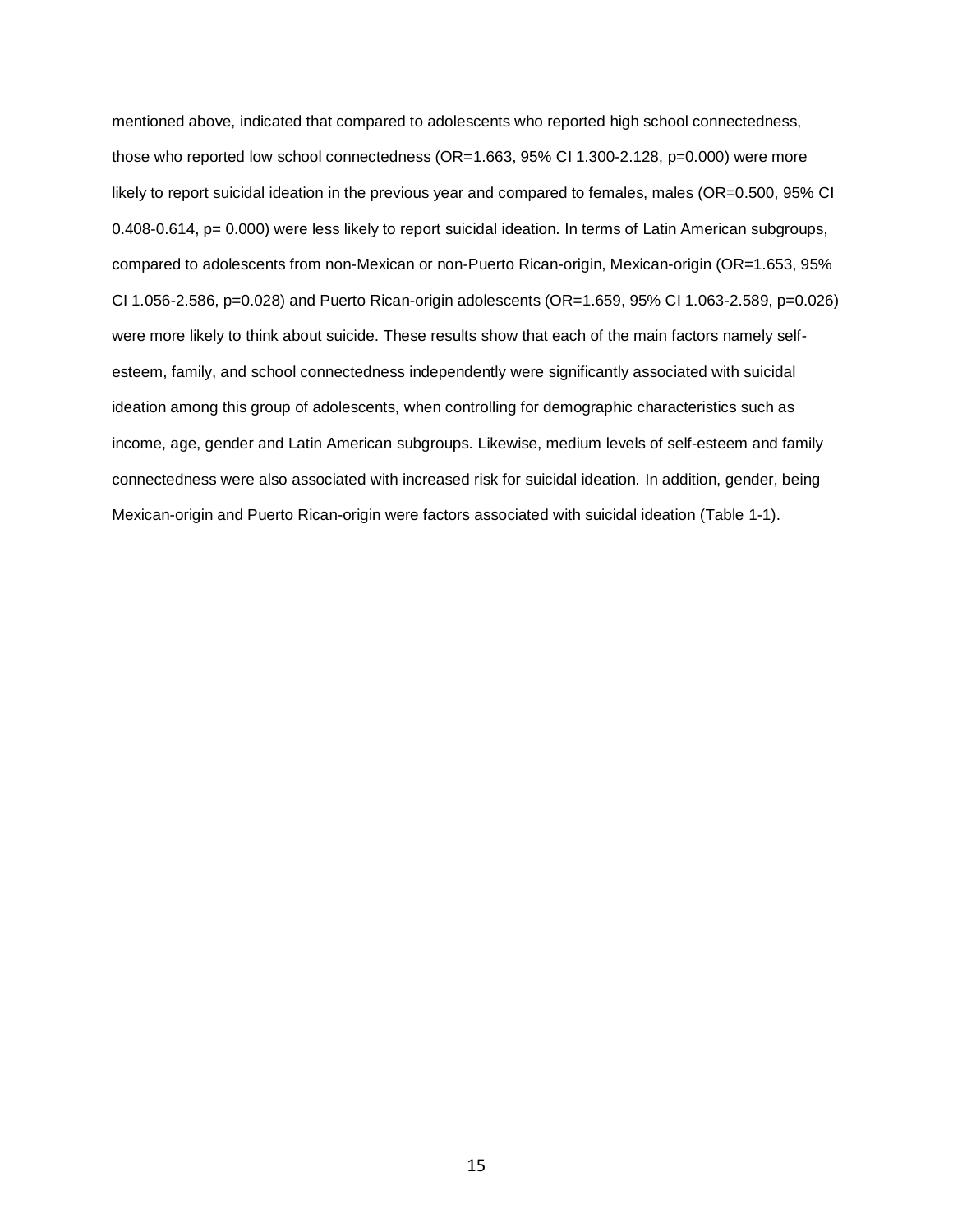|                                |           |             |         | <b>Models</b> |             |         |           |             |         |
|--------------------------------|-----------|-------------|---------|---------------|-------------|---------|-----------|-------------|---------|
|                                |           | (1)         |         |               | (2)         |         |           | (3)         |         |
|                                | <b>OR</b> | 95% CI      | p value | <b>OR</b>     | 95% CI      | p value | <b>OR</b> | 95% CI      | p value |
| <b>Self Esteem</b> (Ref= High) |           |             |         |               |             |         |           |             |         |
| low                            | 2.298     | 1.773-2.978 | 0.000   |               |             |         |           |             |         |
| Medium                         | 1.321     | 1.002-1.742 | 0.048   |               |             |         |           |             |         |
| <b>Family Connectedness</b>    |           |             |         |               |             |         |           |             |         |
| $(Ref = High)$                 |           |             |         |               |             |         |           |             |         |
| Low                            |           |             |         | 3.779         | 2.853-5.004 | 0.000   |           |             |         |
| Medium                         |           |             |         | 2.239         | 1.670-3.002 | 0.000   |           |             |         |
| <b>School Connectedness</b>    |           |             |         |               |             |         |           |             |         |
| (Ref= High)                    |           |             |         |               |             |         |           |             |         |
| Low                            |           |             |         |               |             |         | 1.663     | 1.300-2.128 | 0.000   |
| Medium                         |           |             |         |               |             |         | 0.940     | 0.719-1.228 | 0.648   |
| Latin American subgroup        |           |             |         |               |             |         |           |             |         |
| Mexican (ref: non-Mexican)     | 1.581     | 1.009-2.479 | 0.046   | 1.671         | 1.064-2.625 | 0.026   | 1.653     | 1.056-2.586 | 0.028   |
| PRicans (ref: non-PRicans)     | 1.676     | 1.071-2.623 | 0.024   | 1.605         | 1.023-2.516 | 0.040   | 1.659     | 1.063-2.589 | 0.026   |
| Cubans (ref: non-Cubans)       | 1.397     | 0.873-2.237 | 0.164   | 1.452         | 0.902-2.339 | 0.125   | 1.360     | 0.851-2.174 | 0.199   |
| Central/South (ref: non-C/S)   | 1.284     | 0.851-1.939 | 0.234   | 1.278         | 0.842-1.939 | 0.249   | 1.323     | 0.877-1.998 | 0.182   |
| <b>Gender</b> (Ref: Females)   | 0.552     | 0.449-0.677 | 0.000   | 0.533         | 0.434-0.655 | 0.000   | 0.500     | 0.408-0.614 | 0.000   |
| Age                            | 0.996     | 0.937-1.059 | 0.890   | 0.977         | 0.918-1.040 | 0.465   | 0.993     | 0.934-1.055 | 0.816   |
| <b>Income</b>                  | 0.998     | 0.994-1.002 | 0.258   | 0.997         | 0.993-1.001 | 0.163   | 0.998     | 0.994-1.002 | 0.230   |

| Table 1-1. Logistic Regressions of suicidal ideation on self-esteem, family and school connectedness in sequential order (n=3,380) |
|------------------------------------------------------------------------------------------------------------------------------------|
|------------------------------------------------------------------------------------------------------------------------------------|

Note:  $CI =$  confidence interval.  $OR =$  Odds ratio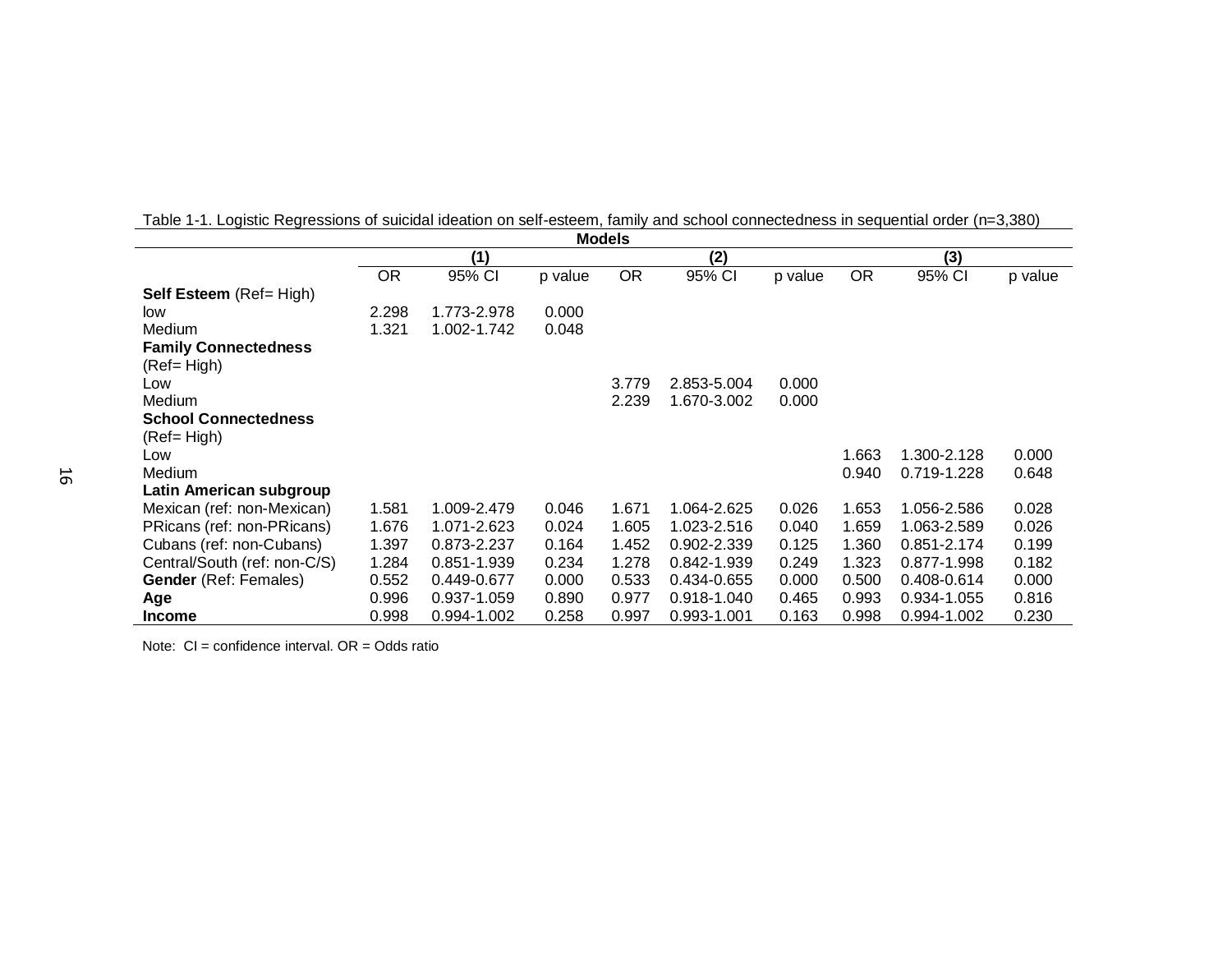#### *Self-esteem, social connectedness (family and school), and depression*

To adjust for the effects of depression, the next set of models (see Table 1-2) analyzed each factor self-esteem (Model 4), family connectedness (Model 5), and school connectedness (Model 6) independently, adding depression as well as the other demographics. Results from the logistic regression entering only self-esteem and covariates, show that compared to youth who reported high self-esteem, adolescents who reported low self-esteem (OR=1.266, 95% CI 0.962-1.684, p=0.104) and those who reported medium self-esteem (OR=1.107, 95% CI, 0.828-1.481, p=0.493) were more likely to report suicidal ideation during the past year. However, when adjusting for depression, these results became not significant. Compared to females, males (OR=0.716, 95% CI 0.575-0.892, p=0.003) were less likely to think about suicide. Depression was a significant factor  $(p=0.000)$ ; the odds of thinking about suicide among those with high levels of depression were 1.37 times higher than for those with low levels of depression. Additionally, compared to adolescents who were not from Mexican or Puerto Rican origin, Mexican (OR=1.781, 95% CI 1.105-2.869, p=0.018) and Puerto Rican-origin adolescents (OR=1.658, 95% CI 1.072-2.565, p=0.036) were more likely to think about suicide in the last year, even when controlling for depression. Results from the regression entering family connectedness only with other covariates, including depression, indicated that compared with youth who reported high family connectedness, adolescents who reported low family connectedness (OR=2.415, 95% CI 1.790-3.258, p=0.000) and medium family connectedness (OR=1.960, 95% CI 1.444-2.662, p=0.000) were more likely to report suicidal ideation during the past year. Males (OR=0.722, 95% CI 0.579-0.900, p=0.004) were less likely to report suicidal ideation compared with females. Additionally, the odds of thinking about suicide among older adolescents were 0.92 times lower compared to younger adolescents and this was significant (p=0.030). Compared with non-Mexican-origin adolescents, Mexican-origin adolescents (OR=1.781, 95% CI 1.103-2.875, p=0.018) were more likely to think about suicide in the last year, even when controlling for depression. At the school level, adolescents who reported low school connectedness (OR=1.348, 95% CI 1.033-1.759, p=0.028) were more likely to report suicidal ideation compared with youth with high school connectedness and these results were significant, but there was no significant association for adolescents at the medium level of connectedness. In this model, the odds of thinking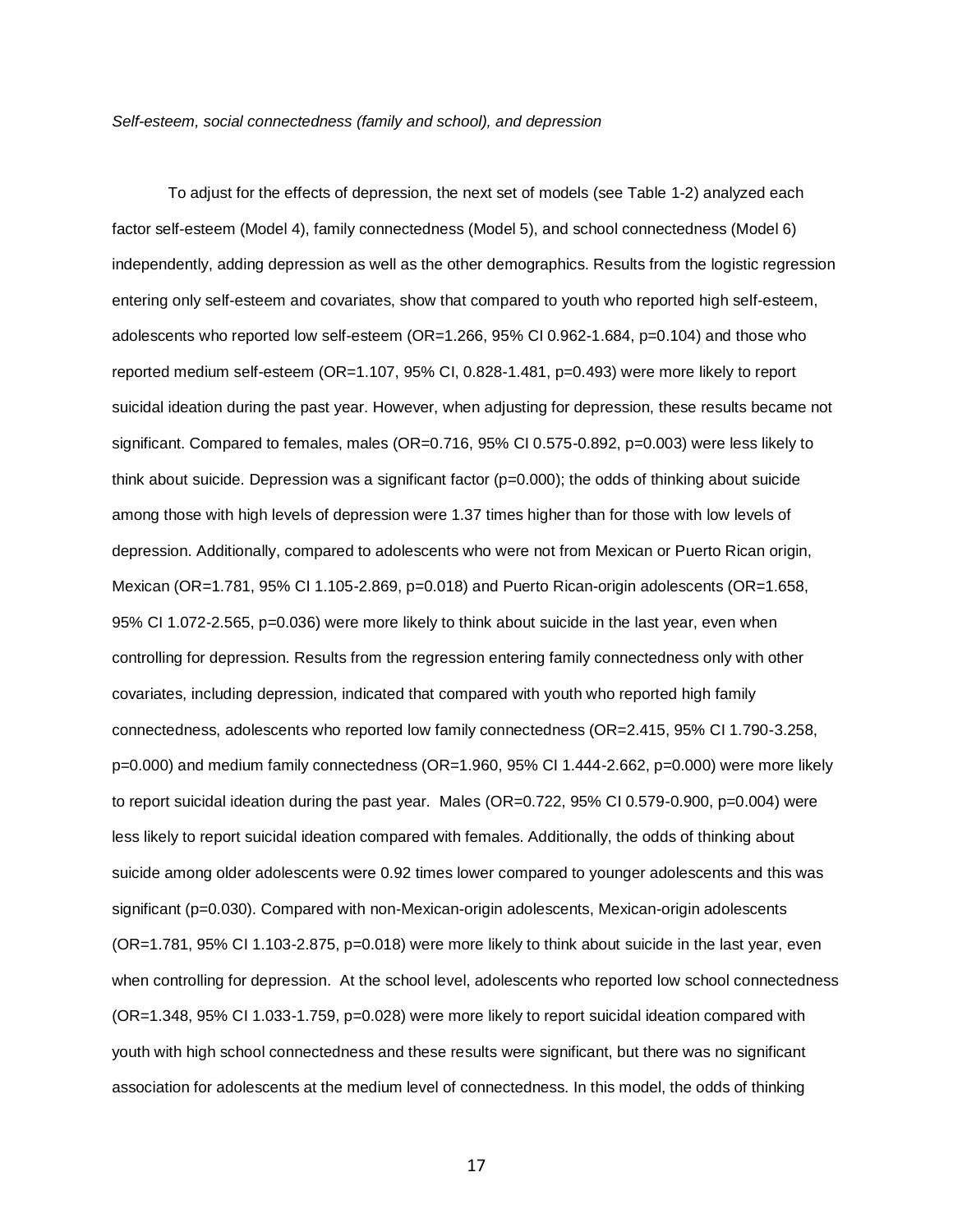about suicide among those with high levels of depression were 1.37 times higher than those with low levels of depression, and this result was significant (p=0.000). Males (OR=0.692, 95% CI 0.555-0.861, p=0.001) were less likely to report suicidal ideation compared with females; and those who were older (OR=0.936, 95% CI 0.876-1.000, p=0.049) were less likely to think about suicide compared with those who were younger. In terms of Latin American subgroups, compared with non-Mexican-origin adolescents, Mexican-origin adolescents (OR=1.813, 95% CI 1.126-2.921, P=0.015) were more likely to think about suicide in the last year, even when controlling for depression. Likewise, compared with non-Puerto Rican-origin adolescents, Puerto Rican-origin adolescents (OR=1.655, 95% CI 1.035-2.649, p=0.036) were more likely to think about suicide and compared with non-Central and South Americanorigin adolescents, Central/South American adolescents (OR=1.568, 95% CI 1.010-2.436, p=0.045) were more likely to think about suicide. The results in this model show that social connectedness in the family and school domains were significantly associated with suicidal ideation among Latino/a adolescents, even when controlling for depression. In addition, adolescents of Mexican-origin, Puerto Rican-origin, and other countries in Central and South American were at risk.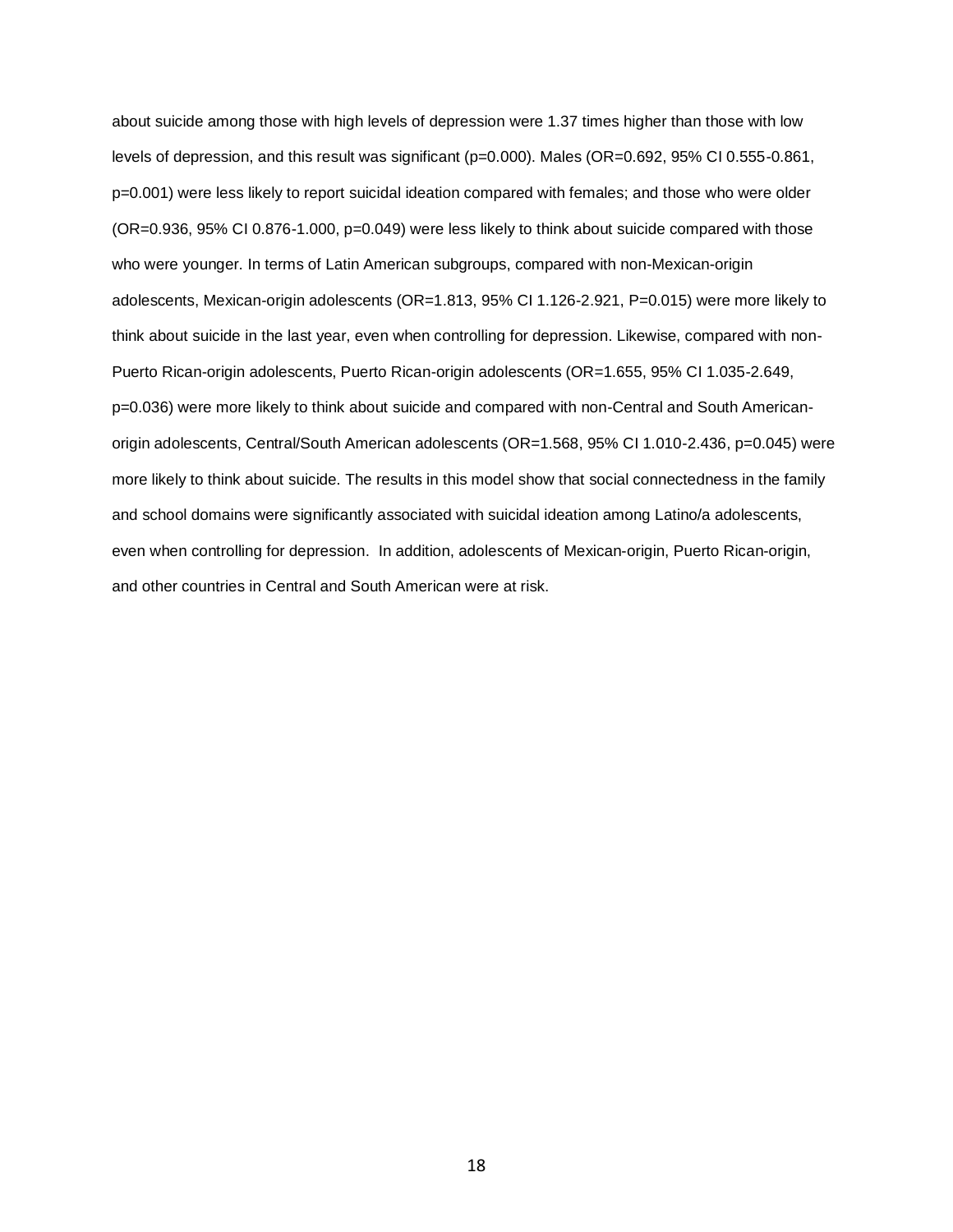Table 1-2. Logistic Regressions of suicidal ideation on self-esteem, family and school connectedness in sequential order and depression (n=3,380)

|                                |           |             |         | Models    |             |         |           |             |         |
|--------------------------------|-----------|-------------|---------|-----------|-------------|---------|-----------|-------------|---------|
|                                |           | (4)         |         |           | (5)         |         |           | (6)         |         |
|                                | <b>OR</b> | 95% CI      | p value | <b>OR</b> | 95% CI      | p value | <b>OR</b> | 95% CI      | p value |
| <b>Self</b> Esteem (Ref= High) |           |             |         |           |             |         |           |             |         |
| low                            | 1.266     | 0.962-1.684 | 0.104   |           |             |         |           |             |         |
| Medium                         | 1.107     | 0.828-1.481 | 0.493   |           |             |         |           |             |         |
| <b>Family Connectedness</b>    |           |             |         |           |             |         |           |             |         |
| (Ref= High)                    |           |             |         |           |             |         |           |             |         |
| Low                            |           |             |         | 2.415     | 1.790-3.258 | 0.000   |           |             |         |
| Medium                         |           |             |         | 1.960     | 1.444-2.662 | 0.000   |           |             |         |
| <b>School Connectedness</b>    |           |             |         |           |             |         |           |             |         |
| (Ref= High)                    |           |             |         |           |             |         |           |             |         |
| Low                            |           |             |         |           |             |         | 1.348     | 1.033-1.759 | 0.028   |
| Medium                         |           |             |         |           |             |         | 0.996     | 0.749-1.323 | 0.976   |
| Latin American subgroup        |           |             |         |           |             |         |           |             |         |
| Mexican (ref: non-Mexican)     | 1.781     | 1.105-2.869 | 0.018   | 1.781     | 1.103-2.875 | 0.018   | 1.813     | 1.126-2.921 | 0.015   |
| PRicans (ref: non-PRicans)     | 1.658     | 1.072-2.565 | 0.036   | 1.605     | 0.998-2.581 | 0.051   | 1.655     | 1.035-2.649 | 0.036   |
| Cuban (ref: non-Cuban)         | 1.583     | 1.072-2.565 | 0.072   | 1.601     | 0.967-2.653 | 0.068   | 1.582     | 0.981-2.552 | 0.072   |
| Central/South American         | 1.534     | 0.991-2.376 | 0.056   | 1.503     | 0.965-2.340 | 0.071   | 1.568     | 1.010-2.436 | 0.045   |
| $(ref: non-C/S)$               |           |             |         |           |             |         |           |             |         |
| <b>Depression</b>              | 1.372     | 1.321-1.425 | 0.000   | 1.355     | 1.305-1.406 | 0.000   | 1.376     | 1.326-1.427 | 0.000   |
| <b>Gender</b> (Ref: Females)   | 0.716     | 0.575-0.892 | 0.003   | 0.722     | 0.579-0.900 | 0.004   | 0.692     | 0.555-0.861 | 0.001   |
| Age                            | 0.942     | 0.880-1.009 | 0.078   | 0.929     | 0.869-0.993 | 0.030   | 0.936     | 0.876-1.000 | 0.049   |
| <b>Income</b>                  | 0.999     | 0.995-1.003 | 0.593   | 0.999     | 0.995-1.002 | 0.485   | 0.999     | 0.994-1.003 | 0.633   |

Note: CI = confidence interval; OR = odds ratio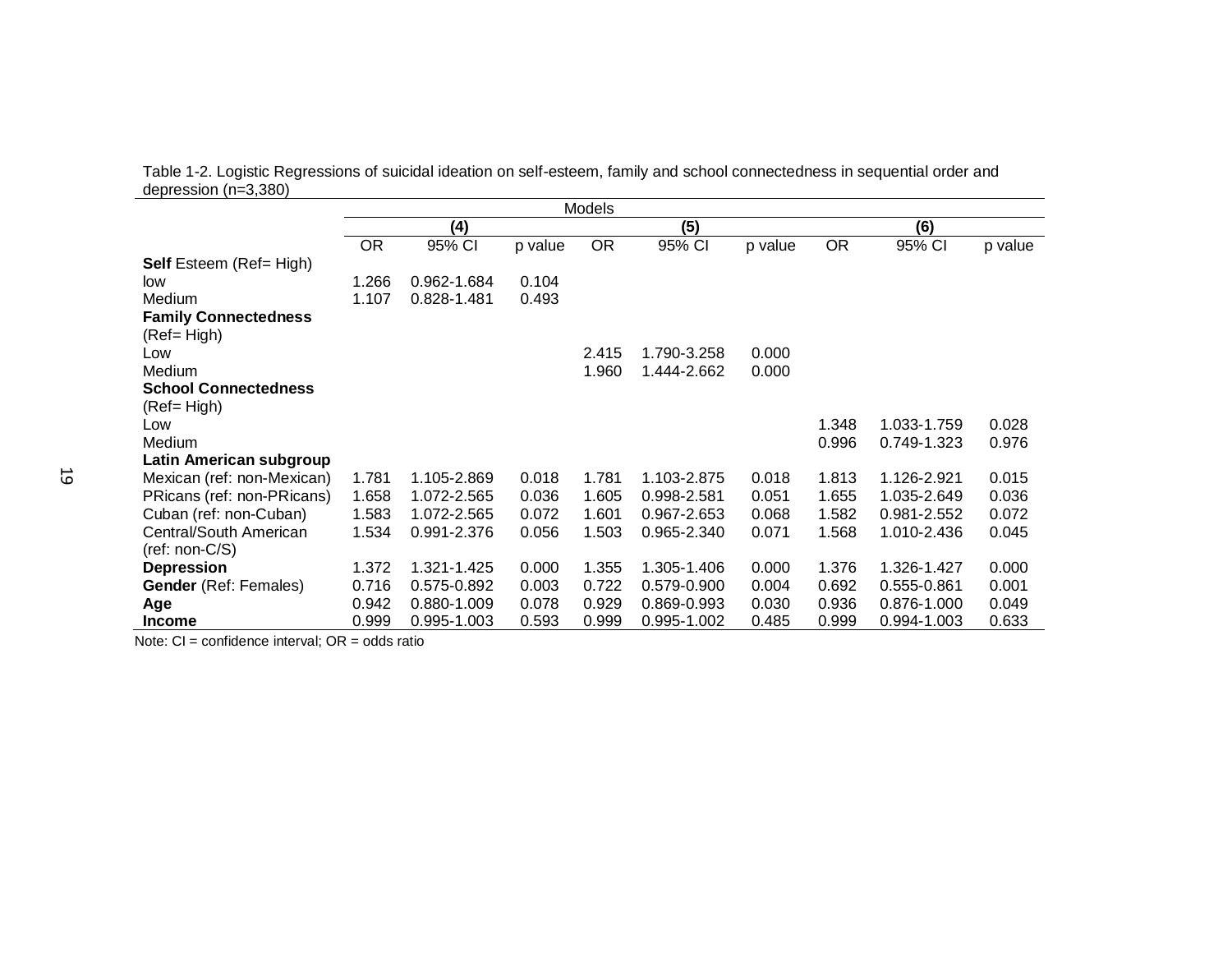# *Self-esteem, social connectedness (family and school), depressive symptoms, and suicidal ideation simultaneously*

Results from the logistic regression of suicidal ideation on all factors simultaneously controlling for age, gender, income, Latin American subgroups (e.g., Mexican, Puerto Rican, Cuban, Central/South American), and depression (see Table 1-3), indicated that: 1) Adolescents with low self-esteem (OR=1.367, 95% CI 1.024-1.824, p= 0.034) were significantly more likely to report suicidal ideation compared with those with high self-esteem. No significant results were found at the medium level of selfesteem. 2) Adolescents who reported low family connectedness (OR=2.491, 95% CI 1.843-3.365, p= 0.000) and medium family connectedness ( $OR=1.984$ , 95% CI 1.460-2.697, p= 0.000) were more likely to report suicidal ideation compared with adolescents who reported high family connectedness. 3) Adolescents who reported low school connectedness (OR=1.412, 95% CI 1.080-1.855, p= 0.012) were more likely to report suicidal ideation compared with adolescents with high school connectedness; however, no significant results were found at the medium school connectedness. The coefficients of low self-esteem, low and medium family connectedness, and low school connectedness decreased after controlling for demographics, depressive symptoms, and the three key independent variables in the model. In addition, results in this model indicated that the odds of thinking about suicide among those with high levels of depression were 1.32 times higher than those with low levels of depression, and this result was significant (p=0.000). Males (OR=0.719, 95% CI 0.576-0.898, p= 0.004) were less likely to think about suicide compared to females, and age (OR=0.921, 95% CI 0.861-0.986, p= 0.017) was a protective factor, signifying that as age increases the likelihood of adolescents thinking about suicide decreases. Additionally, Mexican-origin adolescents were more likely to think about suicide compared with those of non-Mexican-origin (OR=1.718, 95% CI 1.059-2.787, p= 0.028). As indicated by the coefficients, adolescents who perceived low connectedness to their family, had almost double the risk of thinking about suicide compared with those who perceived medium connectedness to their family. Additionally, Mexican-origin adolescents were at higher risk of thinking about suicide than any other Latin American subgroup. Stepwise (backward) logistic regression, statistically validated the model and shows that family connectedness had the largest effect on suicidal ideation among this group of adolescents.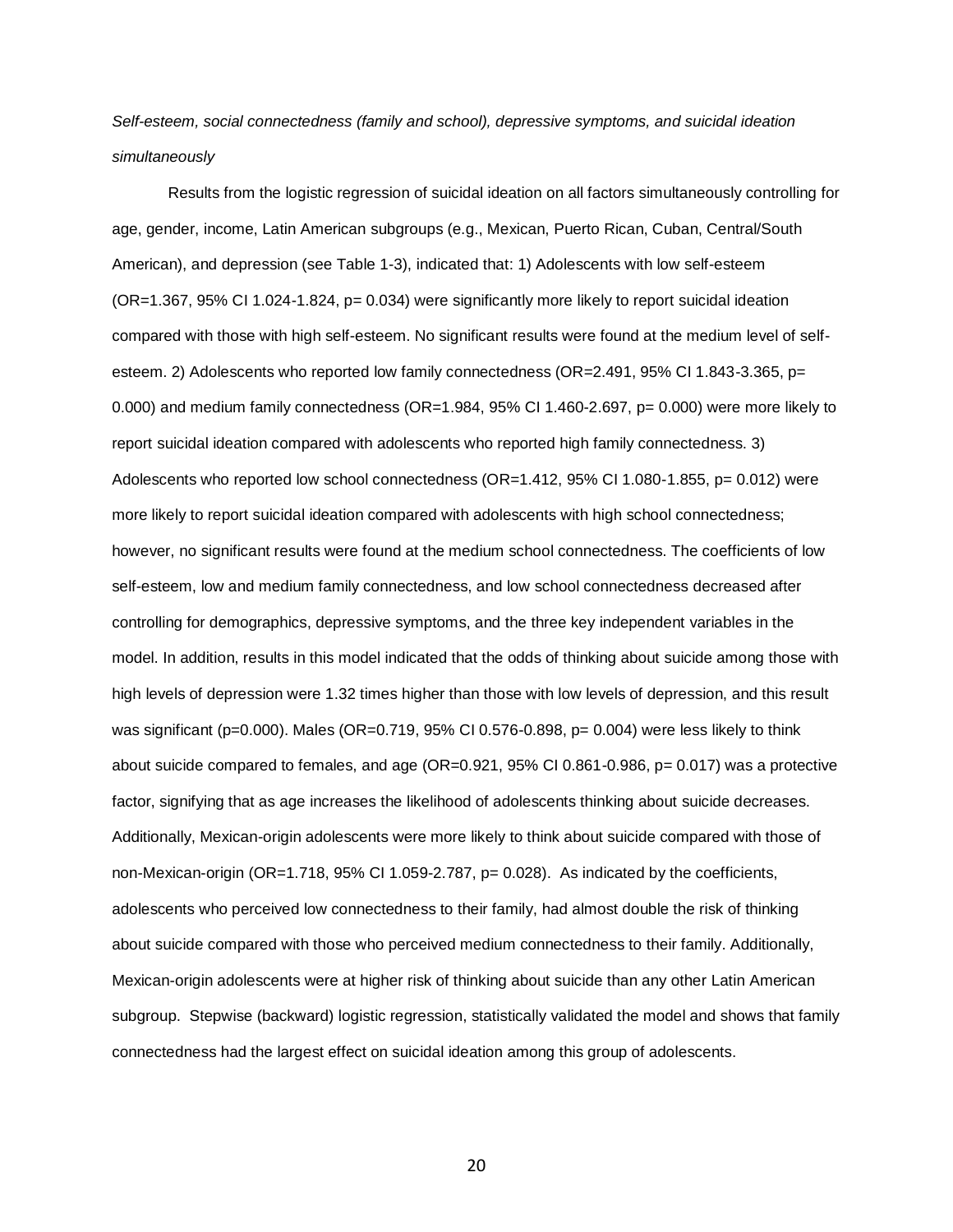| Table 1-3. Logistic Regression of suicidal ideation on self-esteem, |
|---------------------------------------------------------------------|
| family and school connectedness with covariates, and depression     |
| simultaneously (n=3,380)                                            |
|                                                                     |

|                              | Model 7 |             |         |
|------------------------------|---------|-------------|---------|
|                              | OR.     | 95% CI      | p value |
| Self Esteem (Ref= High)      |         |             |         |
| low                          | 1.367   | 1.024-1.824 | 0.034   |
| Medium                       | 1.114   | 0.831-1.494 | 0.470   |
| <b>Family Connectedness</b>  |         |             |         |
| (Ref= High)                  |         |             |         |
| Low                          | 2.491   | 1.843-3.365 | 0.000   |
| Medium                       | 1.984   | 1.460-2.697 | 0.000   |
| <b>School Connectedness</b>  |         |             |         |
| (Ref= High)                  |         |             |         |
| Low                          | 1.415   | 1.080-1.855 | 0.012   |
| Medium                       | 1.047   | 0.784-1.397 | 0.757   |
| Latin American subgroup      |         |             |         |
| Mexican (ref: non-Mexican)   | 1.718   | 1.059-2.787 | 0.028   |
| PRican (ref: non-PRican)     | 1.585   | 0.982-2.559 | 0.059   |
| Cuban (ref: non-Cuban)       | 1.576   | 0.948-2.619 | 0.080   |
| Central/South American       | 1.498   | 0.959-2.342 | 0.076   |
| (ref: non-C/S)               |         |             |         |
| <b>Depression</b>            | 1.328   | 1.277-1.381 | 0.000   |
| <b>Gender</b> (Ref: females) | 0.719   | 0.576-0.898 | 0.004   |
| Age                          | 0.921   | 0.861-0.986 | 0.017   |
| <b>Income</b>                | 0.999   | 0.995-1.003 | 0.493   |

Note:  $CI =$  confidence interval;  $OR =$  odds ratio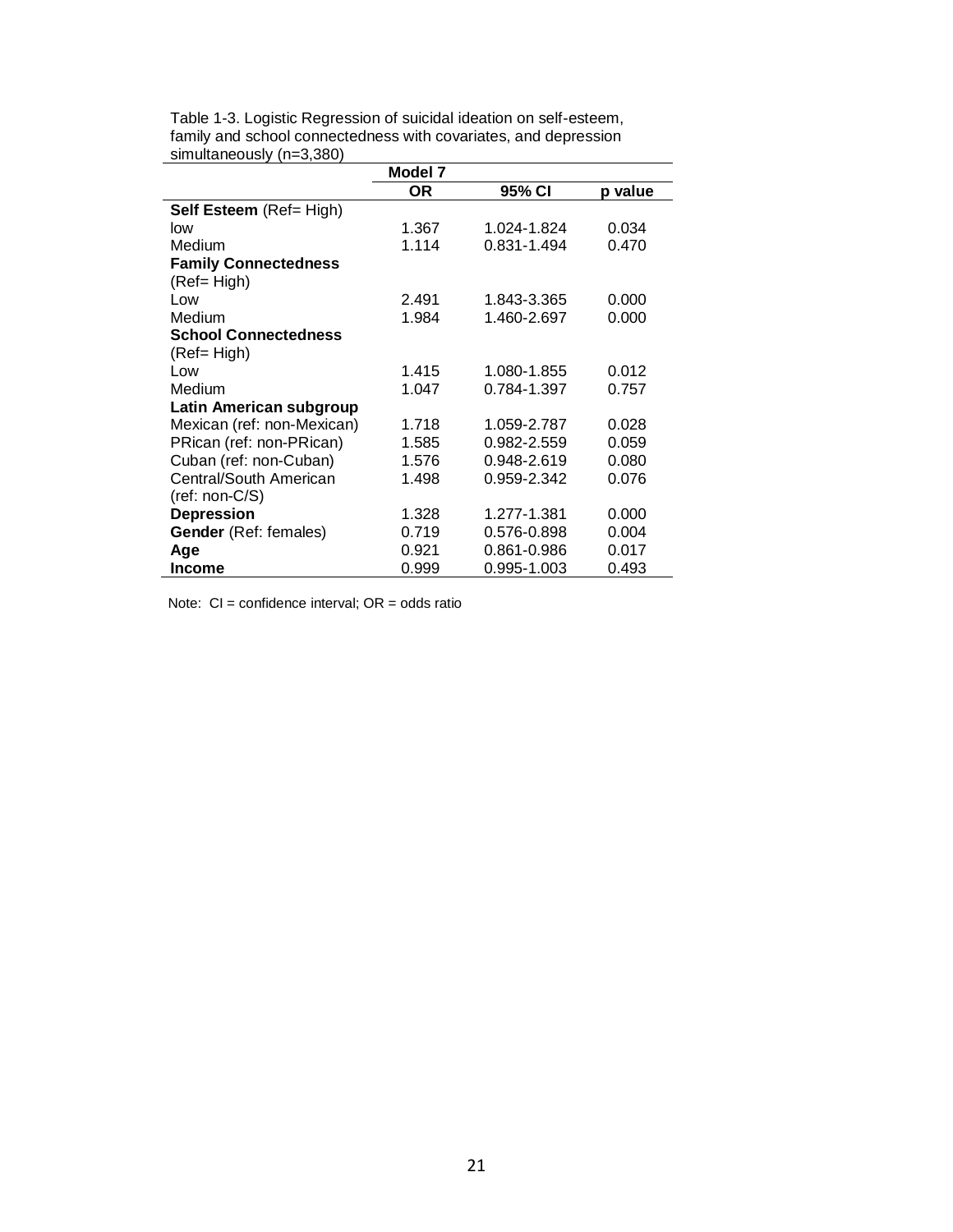# *Gender and suicidal ideation*

Table 1-4 shows the results of the interactions between gender (female, male) and each factor self-esteem, family, and school connectedness (high, medium, low). These results indicated that gender impacts the relationship between social connectedness and suicidal ideation, but no self-esteem and suicidal ideation. Females with low and medium family connectedness are at higher risk of thinking about suicide compared to their male counterparts who have low and medium family connectedness.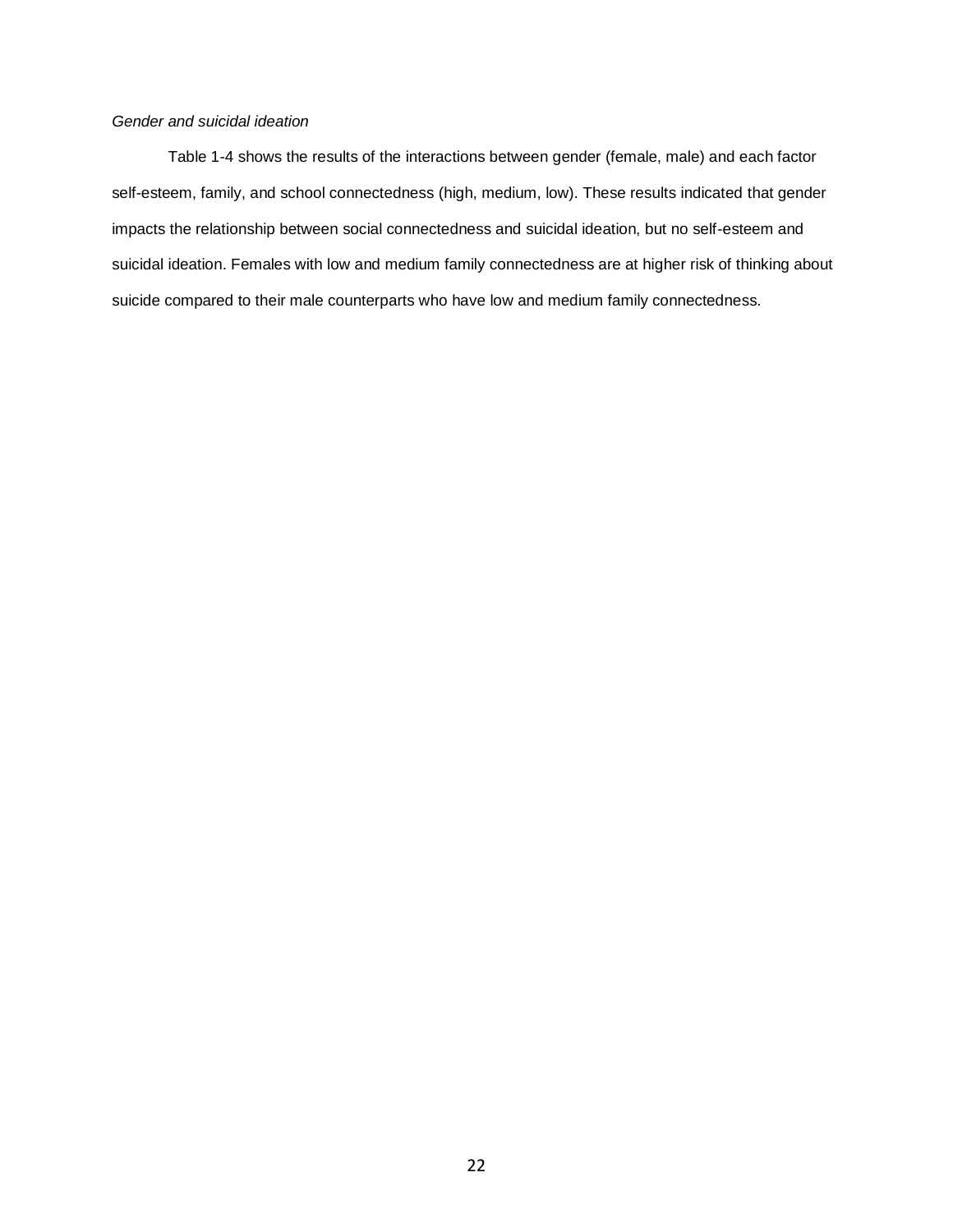Table 1-4. Logistic regression of suicidal ideation on the interactions self-esteem\*gender, family\*gender, and school connectedness\*gender (n=3,380)

| raminy genuer, and school connectedness genuer (n=0,000) | <b>OR</b> | 95% CI      | p value | <b>OR</b> | 95% CI      | p value |
|----------------------------------------------------------|-----------|-------------|---------|-----------|-------------|---------|
| Self Esteem (Ref=high)                                   |           |             |         |           |             |         |
| low                                                      | 1.367     | 1.024-1.824 | 0.034   | 1.369     | 0.881-2.128 | 0.163   |
| Medium                                                   | 1.114     | 0.831-1.494 | 0.470   | 1.325     | 0.853-2.056 | 0.210   |
| <b>Family Connectedness</b>                              |           |             |         |           |             |         |
| (Ref=high)                                               |           |             |         |           |             |         |
| Low                                                      | 2.491     | 1.843-3.365 | 0.000   | 1.776     | 1.151-2.740 | 0.009   |
| Medium                                                   | 1.984     | 1.460-2.716 | 0.000   | 1.303     | 0.831-2.022 | 0.248   |
| <b>School Connectedness</b>                              |           |             |         |           |             |         |
| (Ref=high)                                               |           |             |         |           |             |         |
| Low                                                      | 1.415     | 1.080-1.855 | 0.012   | 1.413     | 0.935-2.134 | 0.101   |
| Medium                                                   | 1.047     | 0.784-1.397 | 0.757   | 0.590     | 0.357-0.975 | 0.040   |
| <b>Depression</b>                                        | 1.328     | 1.277-1.381 | 0.000   | 1.327     | 1.275-1.380 | 0.000   |
| Age                                                      | 0.921     | 0.861-0.985 | 0.017   | 0.922     | 0.862-0.986 | 0.018   |
| <b>Income</b>                                            | 0.999     | 0995-1.003  | 0.493   | 0.999     | 0.995-1.002 | 0.491   |
| Gender (ref:male)                                        | 1.390     | 1.113-1.737 | 0.004   | 1.269     | 0.764-2.105 | 0.357   |
| Latin American subgroup                                  |           |             |         |           |             |         |
| Mexican (ref: non-Mexican)                               | 1.718     | 1.059-2.787 | 0.028   | 1.748     | 1.074-2.848 | 0.025   |
| Cuban (ref: non-Cuban)                                   | 1.576     | 0.948-2.619 | 0.080   | 1.645     | 0.985-2.749 | 0.057   |
| PRican (ref: non-PRican)                                 | 1.585     | 0.982-2.559 | 0.059   | 1.609     | 0.994-2.606 | 0.053   |
| Central/South American                                   | 1.798     | 0.959-2.342 | 0.076   | 1.516     | 0.968-2.376 | 0.069   |
| (ref: non-C/S)                                           |           |             |         |           |             |         |
| Self-esteem*gender                                       |           |             |         |           |             |         |
| Self-esteem low*female                                   |           |             |         | 0.969     | 0.555-1.693 | 0.912   |
| Self-esteem medium*female                                |           |             |         | 0.727     | 0.400-1.321 | 0.295   |
| <b>Family</b>                                            |           |             |         |           |             |         |
| Connectedness*gender                                     |           |             |         |           |             |         |
| <b>Family Connectedness</b><br>low*female                |           |             |         | 1.906     | 1.049-3.462 | 0.034   |
| <b>Family Connectedness</b>                              |           |             |         | 2.197     | 1.173-4.115 | 0.014   |
| medium*female                                            |           |             |         |           |             |         |
| <b>School</b>                                            |           |             |         |           |             |         |
| Connectedness*gender                                     |           |             |         |           |             |         |
| <b>School Connectedness</b>                              |           |             |         | 0.976     | 0.571-1.668 | 0.930   |
| low*female                                               |           |             |         |           |             |         |
| <b>School Connectedness</b>                              |           |             |         | 2.477     | 1.340-4.579 | 0.004   |
| medium*female                                            |           |             |         |           |             |         |

Note: CI= confidence interval; OR=odds ratio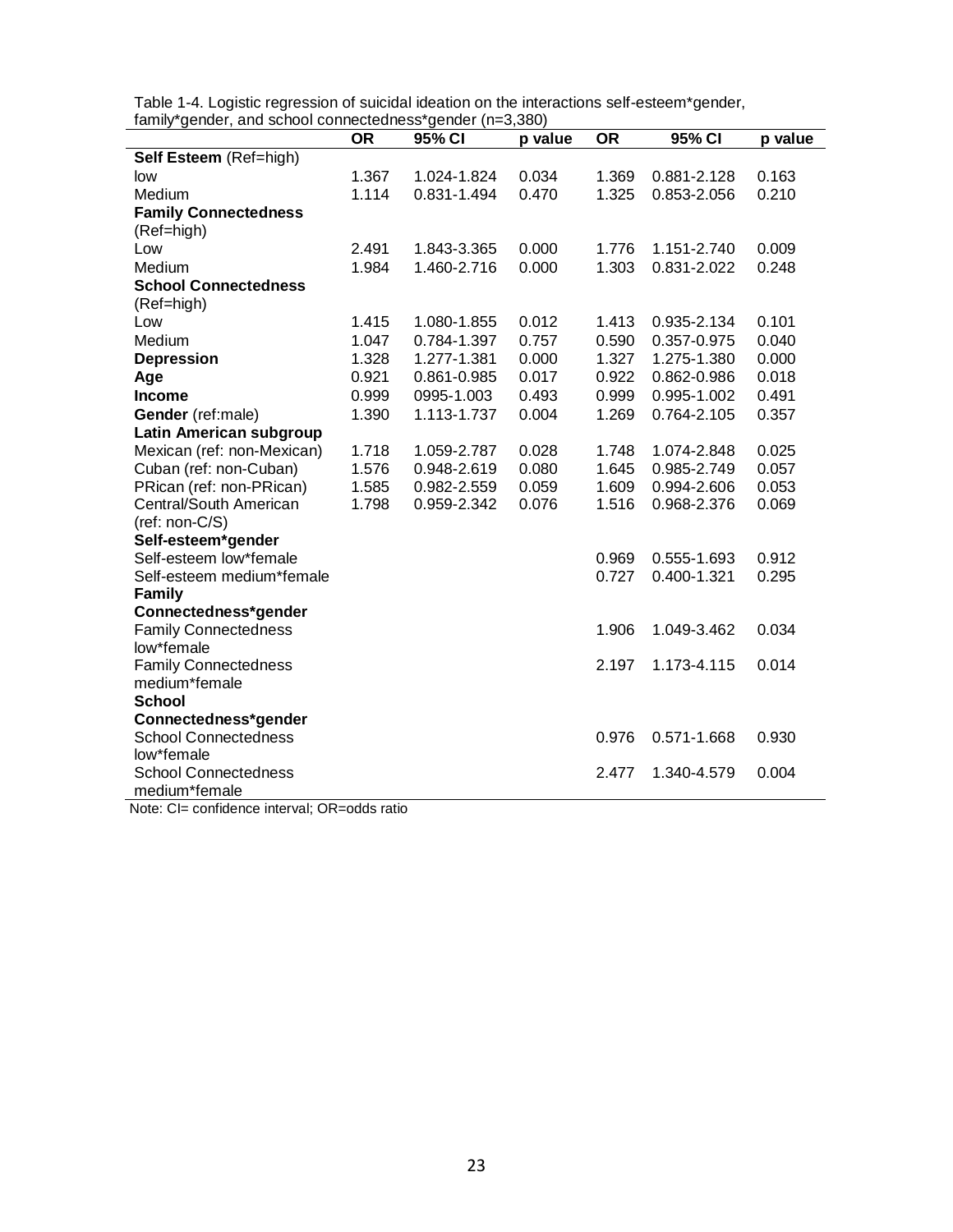To further understand gender differences, gender was stratified, and the main significant variables were entered into the equations (see Table 1-5). The results indicated that there were significant gender differences in terms of low and medium family connectedness and medium school connectedness. The effect size of having low family connectedness for females was larger compared with their male counterparts with low family connectedness and this difference was significant (p=0.034). Likewise, the effect size of having medium family connectedness was larger for females than for males with medium family connectedness and this difference was significant (p=0.009). The odds ratio for adolescents who fell into the medium connectedness to school, were in the opposite direction for females and males. Females with medium school connectedness (OR=1.436, 95% CI 1.008-2.045, p=0.045) were more likely to think about suicide compared with females with high school connectedness. However, males with medium school connectedness (OR=0.610, 95% CI 0.370-1.006, p=0.053) were less likely to think about suicide compared with males with high school connectedness, but this result was not significant. Comparing Latinas with Latinos, the difference in medium school connectedness was significant (p=0.006). In summary, Latina adolescents were more vulnerable to thinking about suicide having low and medium family connectedness, compared to Latino adolescents. Likewise, Latinas were also more vulnerable to thinking about suicide having medium school connectedness compared to Latinos. There were no gender differences in terms of depression, age, or income.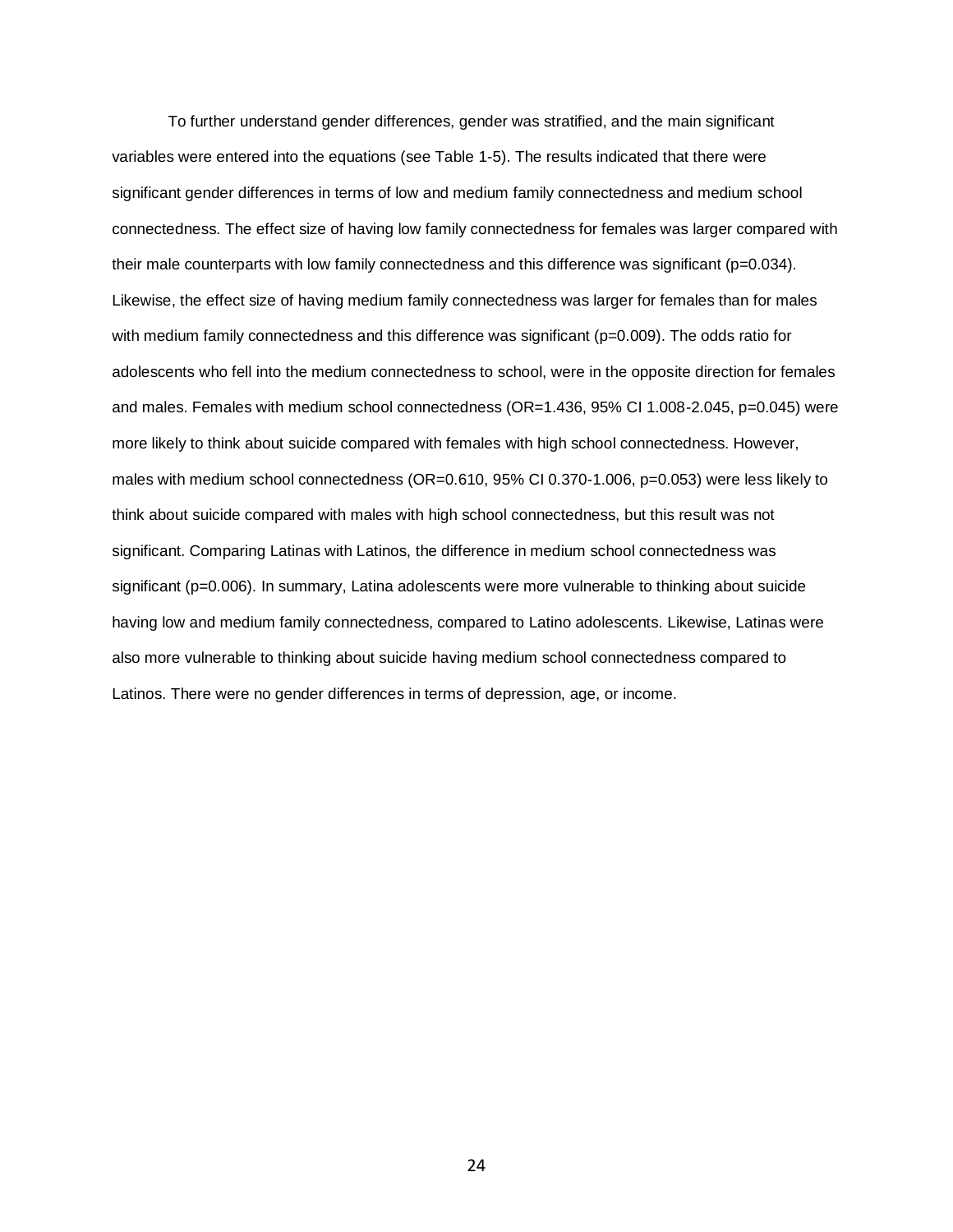|                                   |       | Females (n=1688) |         |       | Males (n=1692) |         | <b>Significance</b> |
|-----------------------------------|-------|------------------|---------|-------|----------------|---------|---------------------|
|                                   | OR    | 95% CI           | p value | OR    | 95% CI         | p value |                     |
| <b>Family Connectedness (Ref=</b> |       |                  |         |       |                |         |                     |
| high)                             |       |                  |         |       |                |         |                     |
| Low                               | 3.360 | 2.204-5.124      | 0.000   | 1.725 | 1.110-2.678    | 0.015   | 0.034               |
| Medium                            | 2.924 | 1.886-4.535      | 0.000   | 1.276 | 0.811-2.006    | 0.292   | 0.009               |
| <b>School Connectedness (Ref=</b> |       |                  |         |       |                |         |                     |
| high)                             |       |                  |         |       |                |         |                     |
| Low                               | 1.364 | 0.967-1.924      | 0.077   | 1.401 | 0.940-2.088    | 0.098   | 0.870               |
| Medium                            | 1.436 | 1.008-2.045      | 0.045   | 0.610 | 0.370-1.006    | 0.053   | 0.006               |
| <b>Depression</b>                 | 1.344 | 1.282-1.408      | 0.000   | 1.345 | 1.264-1.430    | 0.000   | 0.903               |
| Age                               | 0.902 | 0.828-0.982      | 0.018   | 0.950 | 0.853-1.057    | 0.344   | 0.423               |
| <b>Income</b>                     | 0.996 | 0.990-1.002      | 0.191   | 1.001 | 0.997-1.005    | 0.637   | 0.165               |

Table 1-5. Logistic regression on suicidal ideation on family and school connectedness for females and males

Note: CI= confidence interval; OR=odds ratio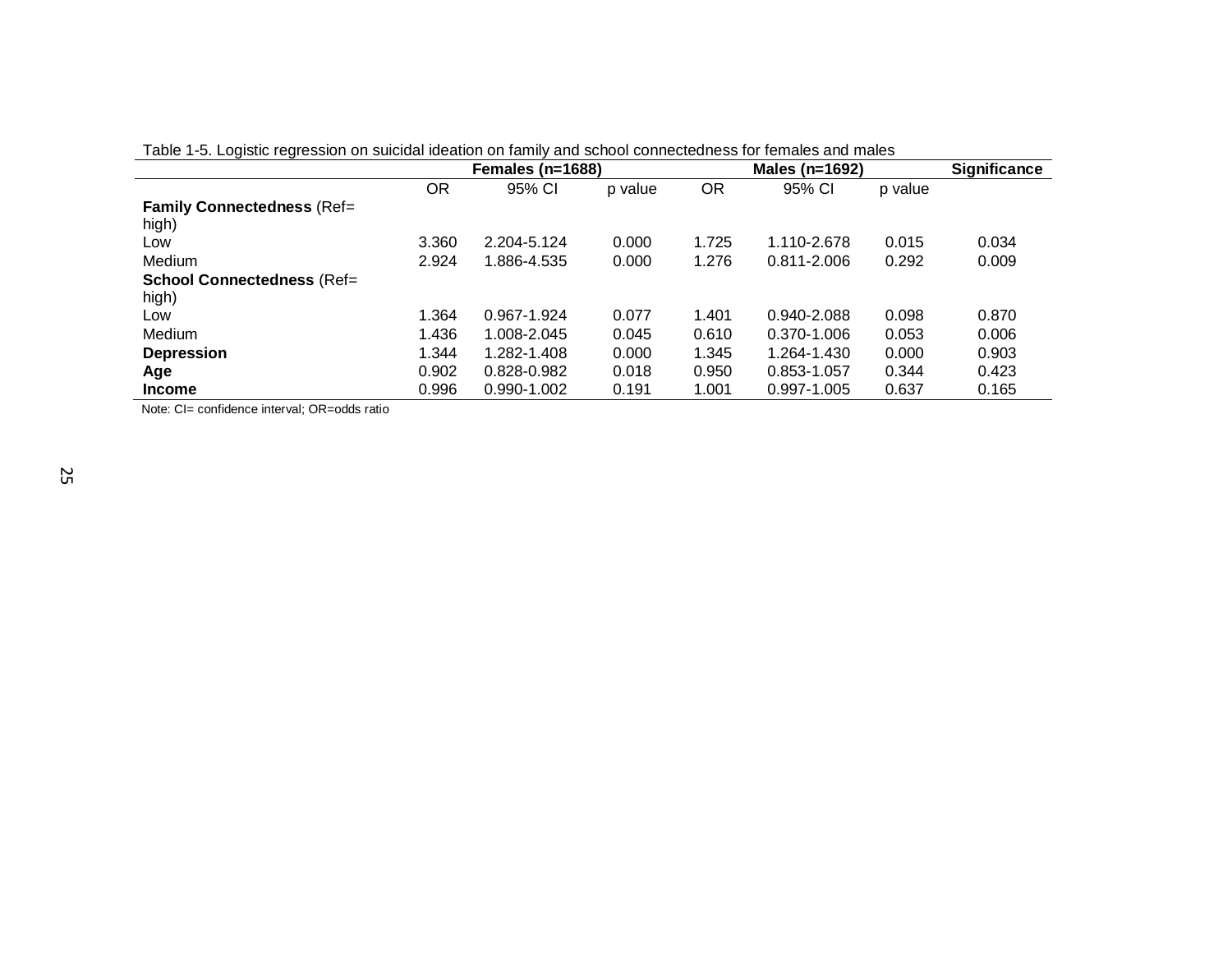### **Discussion**

The present study expands the knowledge of the specific factors associated with suicidal ideation among Latina/o adolescents by examining whether social connectedness and self-esteem were associated with suicidal ideation among this understudied population and whether these factors differed by gender. Social connectedness was examined in the family and school domains. Family connectedness was defined as perceived feelings of being part of, cared, valued, and understood by parents and family members. School connectedness was defined as perceived feelings of being part of and close to people in school. Self-esteem, a dimension of burdensomeness, was defined as having good qualities, being proud of and like self, feelings of doing things right, and being socially accepted and loved. The results of this study support the first hypothesis that low self-esteem and low social connectedness in the family and school domains are associated with suicidal ideation among Latina/o adolescents. Unlike adolescents who fell in the medium category of self-esteem and school connectedness, those who fell in the medium category of family connectedness are also at risk of suicidal ideation compared with those who reported high connectedness to their family. This suggest the important role of strong family ties and parental support in the lives of Latinx adolescents. This is consistent with previous research showing that lack of parental support had greater negative impact on Latino/a children than on children from other ethnicities (Behnke et al., 2011). The protective role that supportive adults play in the lives of adolescents cannot be underestimated (Borowsky et al., 2001; Kidd et al., 2006; Pisani et al., 2013; Wyman, 2014). For adolescents in general, school offers an important opportunity to interact with such adults. This study found evidence of the protective effects of school connectedness on suicidal ideation among Latinx adolescents and support the potential of adapting interventions that are proven effective in enhancing school connectedness in the general population such as Sources of Strength (Wyman, 2014)

This study found support for the two explanatory components associated with suicidal ideation of the Interpersonal Theory of Suicide (Joiner, 2005). Latinx adolescents who perceive low connectedness to their family and school and perceive themselves to have low self-esteem, a dimension of perceived burdensomeness (Van Orden et al., 2010) are at highest risk of thinking about suicide beyond depression. However, for this sample of Latinas and Latinos, low family connectedness has the largest impact on suicidal ideation, providing support of the pivotal role of the family in the Latin culture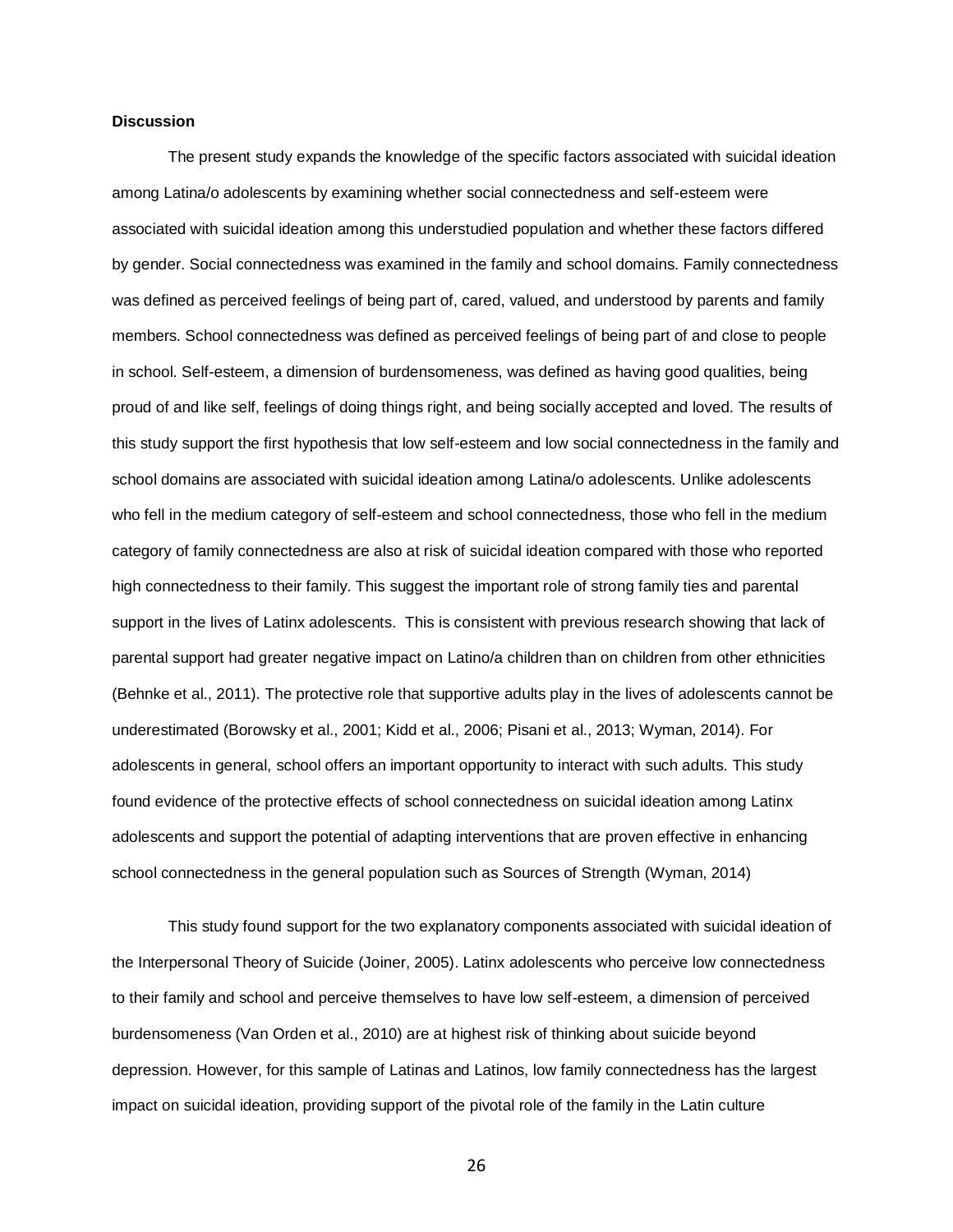(Santiago-Rivera et al., 2002). Additionally, in this sample, increases in age appear to be a protective factor which is consistent with findings in the general population of adolescents (Nock et al., 2008).

The processes by which social connectedness and self-esteem are associated with suicidal ideation in the Latinx adolescents may be explained by the convergence of individual, familial and cultural factors proposed by the Sociocultural Model (Zayas et al., 2005). Familism, which can be seen as connectedness to family, is an important value for Latin American families, but for these families living in the United States, familism is challenged by the acculturation process—which individuals go through when they interact with a new culture—and the developmental stage of the adolescents. In these families, the expected parent-adolescent conflicts around independence, autonomy, commitment and respect for the family are intensified by the cultural dissonance between more acculturated adolescents and their less acculturated parents (Zayas et al., 2005). In addition to developmental and cultural discrepancies, limited meaningful communication between less English-proficient parents and less Spanish-proficient adolescents, as well as socio-economic disadvantages pose additional challenges for the parentadolescent interaction. It is likely that in this stressful context the parent-adolescent relationship is disrupted, hampering positive communication and conflict resolution, which, in turn, may negatively affect the adolescent's self-esteem. Social connectedness and self-esteem cannot be studied in isolation because these constructs are intertwined. For example, it may be that Latinx adolescents experience high self-esteem via family connectedness whereas other adolescents experience high self-esteem via their level of autonomy and independence (Santiago-Rivera et al., 2002). There is a need for empirical studies to fully understand the overlapping relationship between social connectedness and self-esteem among Latinx adolescents living in the U.S and its relevance to suicide risk.

Consistent with the suicide literature that suggests gender differences in suicide risk, the results of this study support the second hypothesis that there are gender differences between Latina adolescents and Latino adolescents. However, this difference is only significant with respect to social connectedness. In the family domain, Latinas appear to be more vulnerable to the effects of not being cared for, valued, and understood by parents and family members compared to Latinos. Using Zayas et al. (2005) framework, which aligns with the social constructivism framework (Payne et al., 2008), this gender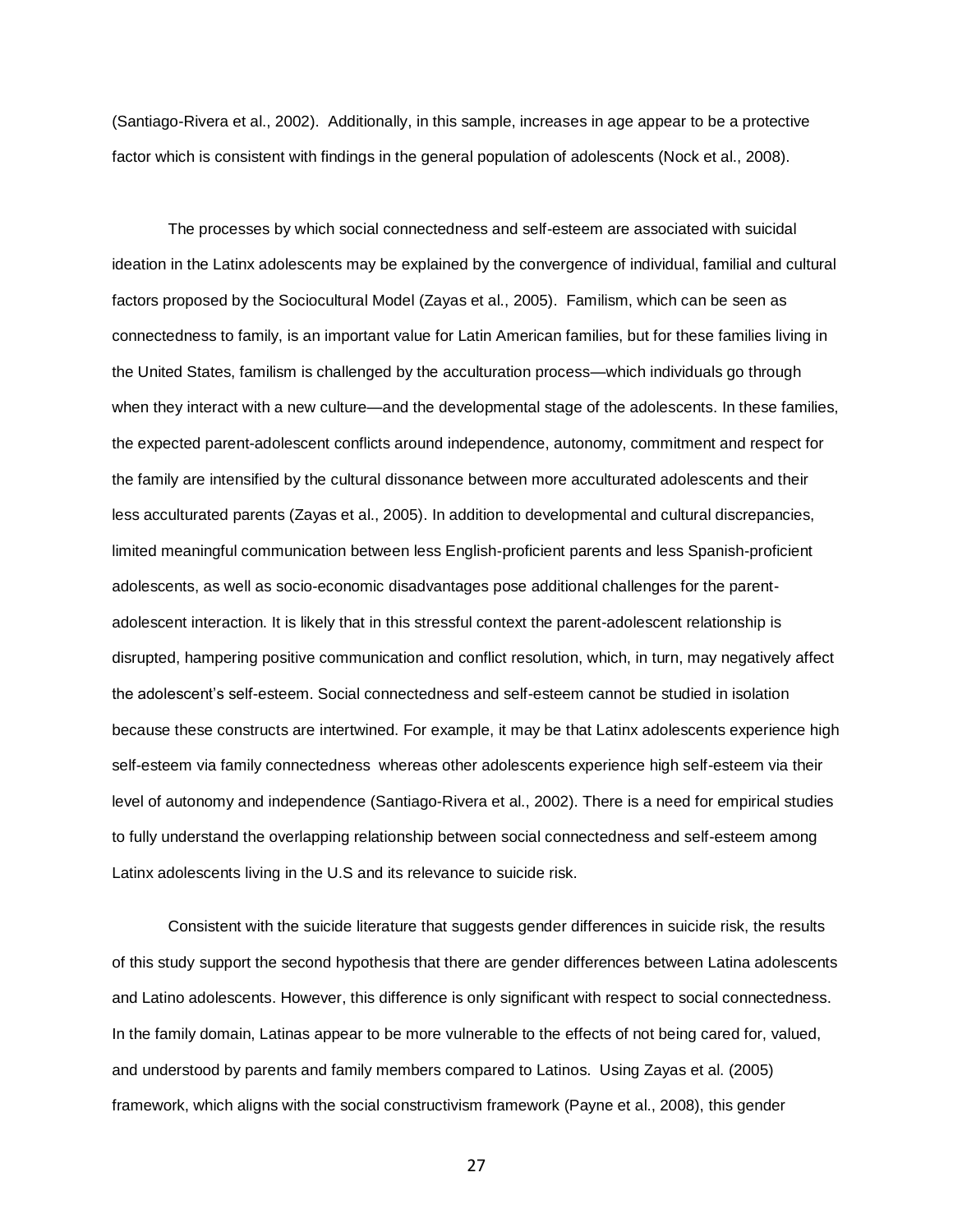disparity can be explained by how Latina/o adolescents, especially girls, are socialized within the Latin American cultural values. As mentioned before, family is a central value and women are at its center. Women play an important role in supporting and keeping the welfare of the families, in many cases, by placing their individual needs secondary to those of the family (Katiria Perez & Cruess, 2014; Menard, 2002; Nolle, Gulbas, Kuhlberg, & Zayas, 2012). Girls are socialized to be interdependent on their families, deferent towards parents, and are expected to maintain harmonious relationships with their family. Thus, girls' normal adolescent development towards more independence and autonomy, a value greatly reinforced in the host culture, may challenge cultural traditional Latin American gender roles and family values. As Zayas et al. (2005) contended, parents may become highly critical of their daughters' strides for independence, resulting in the Latinas' internal tension between their autonomous and relational selves. This internal tension in an emotionally vulnerable girl can result in suicidal thoughts and behaviors. The results of this study indicated that depression is an important contributing factor in suicidal ideation. Thus, further studies need to continue examining whether depression is what Zayas et al. (2005) called emotional vulnerability. It may be that depressive symptoms among girls, impact the way they feel about their families and themselves. Further studies should examine the mediational and moderating effects of depression between self-esteem, social connectedness, and suicidal ideation among Latina and Latino adolescents.

Within the school domain a counterintuitive result was found only for those adolescents who fell in the category of medium connectedness to the school. Latina adolescents in this category were more likely to think about suicide, whereas Latino adolescents were less likely to think about suicide. Although not significant for Latinos, the comparison between Latinas and Latinos was significant. This may indicate that there is something in the school domain that places girls at higher risk and boys at lower risk for suicidal ideation compared with those who are highly connected to school. In the absence of research literature understanding gender differences in terms of suicide among Latina/o adolescents, the present study hypothesize that cultural gender expectations may be in part responsible for this difference. As noted before, girls are socialized to be socially interdependent; thus, the perception of feeling they are not part of the school or close to people in school may create internal conflict, which may motivate the desire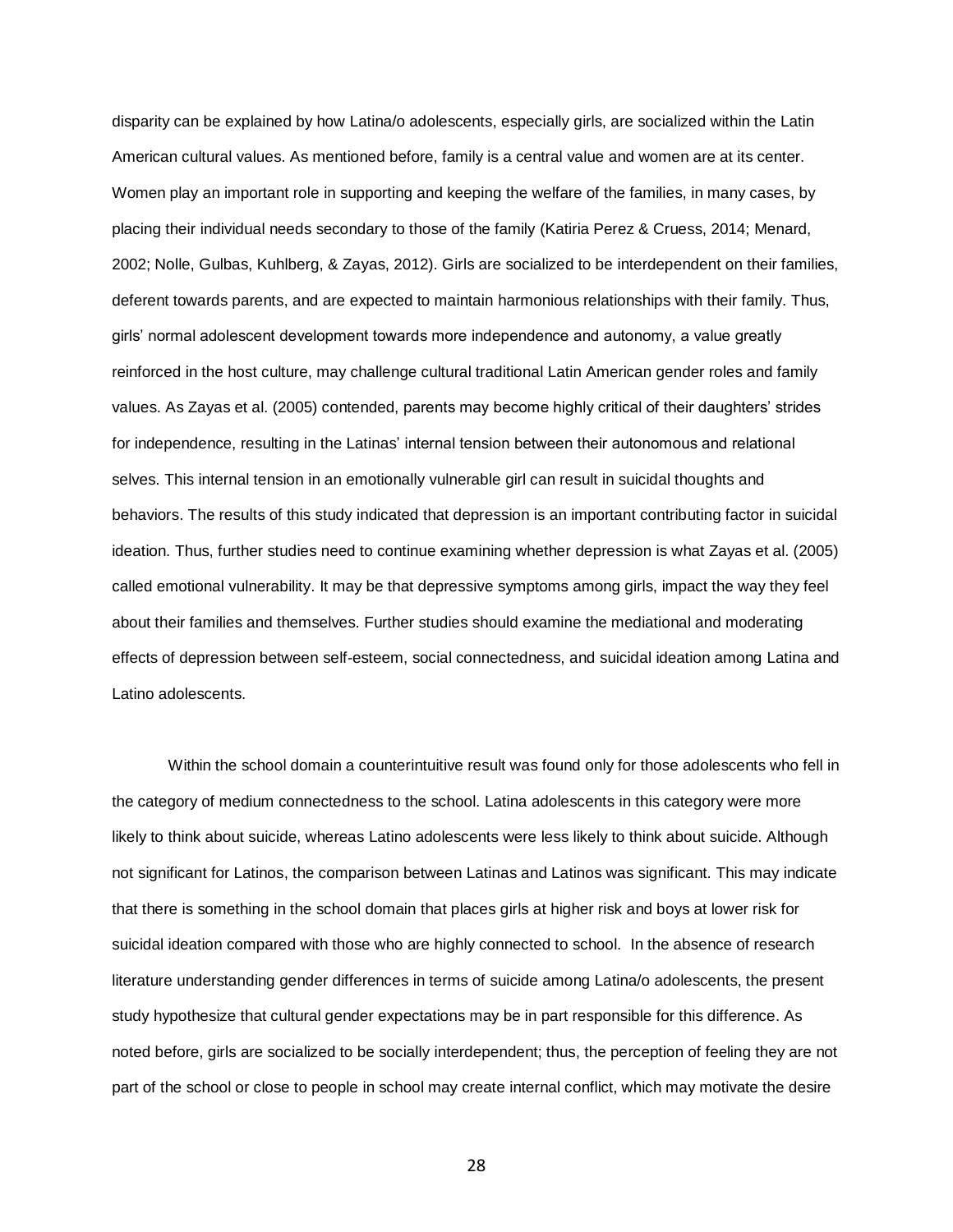to die. In addition, social influence such as peer rejection may affect girls more than males. Indeed, it has been documented that girls are more vulnerable to the detrimental effects of bullying and more likely to think about suicide compared with males. Bullying victimization was associated with suicide attempts for females, but no for males (Shain, 2016). Additionally, males may be more connected to other social spaces such as sport teams; thus, social interconnectedness in school may not be as important. Gender differences in the school domain with respect to suicide risks warrant further investigation and clarification.

An important contribution of this study is the identification of Latin American subgroups who appear to be at highest risk for thinking about suicide. Consistent with previous research (Canino & Roberts, 2001), in this study, Mexican-origin and Puerto Rican-origin adolescents were at higher risk to think about suicide than other subgroups. Previous research suggested that sociocultural, psychological, economic factors, and acculturative stress are associated with the differential rates in suicide risk among Latino subgroups (Canino & Roberts, 2001). Although, the explanation about these subgroup differences is beyond the scope of this study, comprehensive studies aiming to understand differential factors associated with risk for suicide among this diverse group of Latin American adolescents are needed for prevention and intervention.

## **Implications for practice**

Current suicide intervention and prevention practices have overlooked ethnic differences (Leong & Leach, 2010) and have focused on those who are already suicidal or at high risk (Gould, Greenberg, Velting, & Shaffer, 2003). This study highlighted the role of self-esteem and social connectedness factors derived from empirical theories—in suicidal ideation among a national sample of Latinx adolescents. Previous studies have shown the role of self-esteem and connectedness in buffering adolescents from the effects of risk factors in their lives (Foster et al., 2017; Overholser et al., 1995; Resnick et al., 1997; Umaña-Taylor & Updegraff, 2007). If suicide is looked as a continuum where suicidal ideation precedes attempts, it may be that prevention efforts can be directed to those with low social connectedness and self-esteem. This study indicated that among Latina/o adolescents,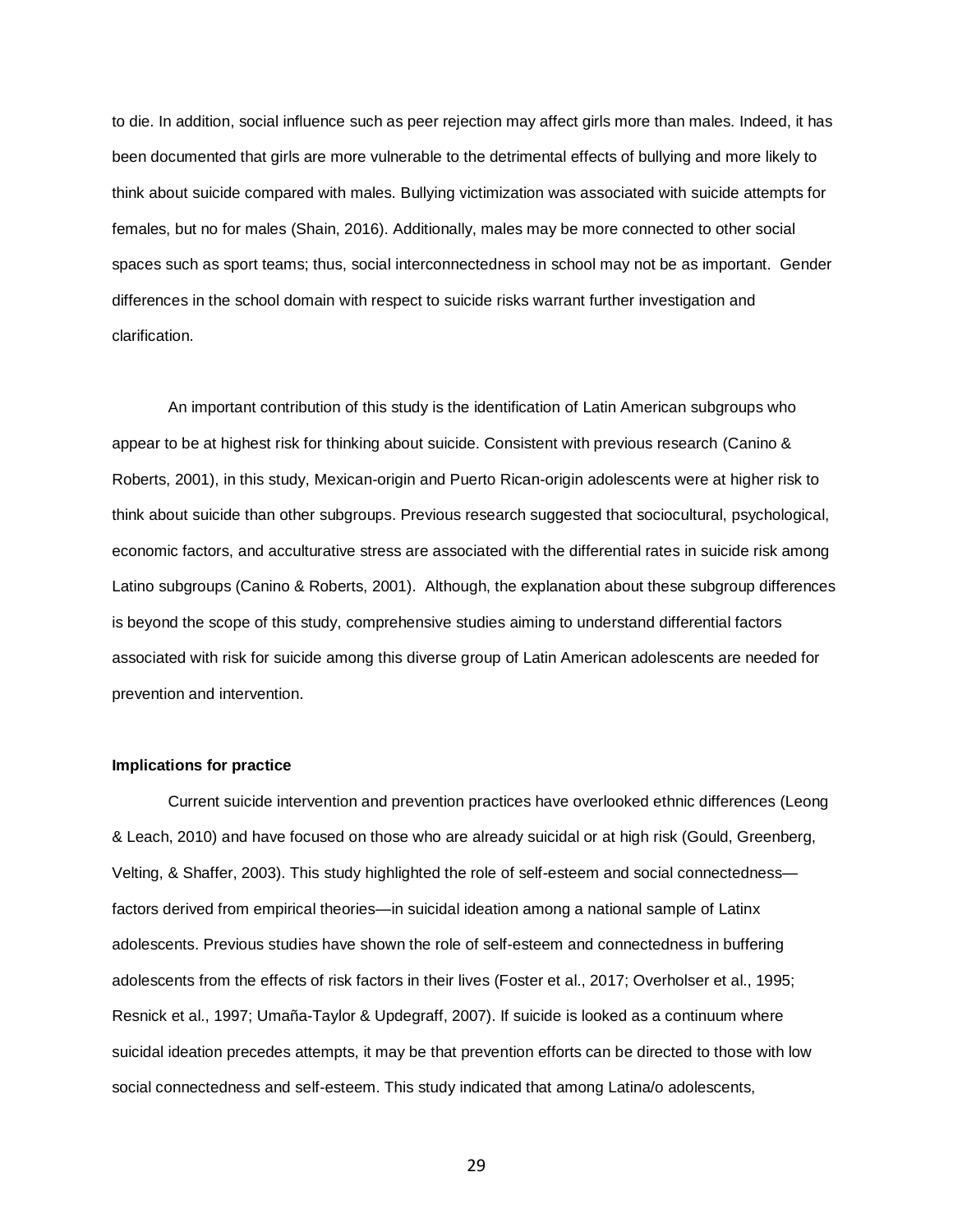connectedness to families and parents may have the largest buffering effect, suggesting that preventive and therapeutic efforts should be greatly allocated in the family unit. The protective value of social connectedness on suicidal thoughts may result from feeling interpersonally connected to others, which in turn have a positive effect on cognitions (e.g., one is valued, cared and loved) and emotional regulation (Whitlock et al., 2014). Thus, interventions targeting social connectedness, especially in the family domain, may reduce suicidal thoughts among Latinx adolescents. In this regard, cultural adaptations of cognitive behavioral therapy to target Latinx adolescents who think about suicide (Rosselló et al., 2011) and family-based interventions to decrease risk behaviors among this youth such as Familias Unidas (Vidot et al., 2016), may be good alternatives for practitioners working with Latinx youth presenting with suicidal ideation.

Finally, the results of this study showed that depression is an important contributor of suicidal ideation among this sample of Latina/o youth, but the mechanisms by which depression affected adolescents were not the focus of the present study. Thus, future studies should look at whether depression reinforce negative cognitions (feeling unwanted or does not belong) and behaviors that may impact interpersonal relationships.

## **Implications for Research**

This study examined factors associated with suicidal ideation among Latina/o adolescents by using components of the IPTS, an empirical theory that has not been examined in a national sample of Latinx adolescents to understand who is at risk of suicidal ideation. The sociocultural model was used to give cultural meaning to these components. This study lays the foundation for future studies that investigate further and more precisely the components of the IPTS. For example, to examine burdensomeness on suicidal ideation among Latinx adolescents, a study that uses theory-derived measures such as the Interpersonal Needs Questionnaire (Van Orden, et al. 2012) is recommended. Additionally, there is a need for qualitative studies to explore the mechanisms by which connectedness, self-esteem, ethnic identity, burden to others, and acculturative status impact suicide among Latinx adolescents. This study lay the groundwork for developing culturally-appropriate interventions aim to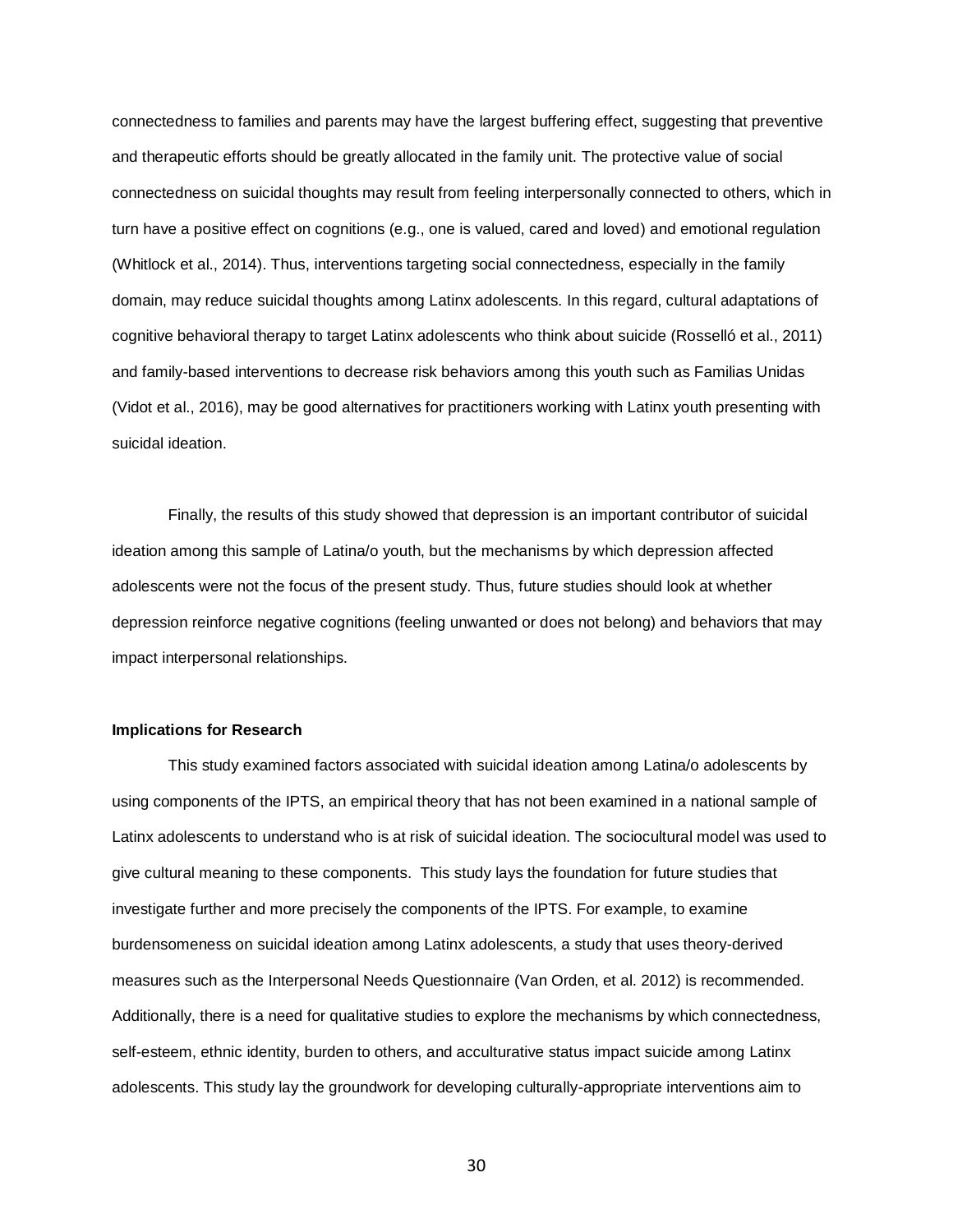reduce suicidal ideation among this understudied and underserved population of adolescents. Acknowledging that the relation between self-esteem and social connectedness may be far more complex as demonstrated in a meta-analysis study showing that self-esteem may be rooted in interpersonal experiences and that self-esteem predicts later interpersonal experiences (Cameron & Granger, 2018), this study proposes the need to further investigate the potential use and efficacy of culturally-adapted interventions that focus on enhancing interpersonal relationships and cognitions related to these relationships. For example, a cultural adaptation of the Interpersonal Psychotherapy for Adolescents (IPT-A) (Mufson et al., 2004) to target social interactions and the resulting cognitions and feelings to reduce distorted cognitions that one is not valued or loved may reduce suicidal thoughts among Latinx adolescents. In addition, further investigation is needed to assess the potential benefits of adding service to others as an integral component of interventions for suicide based on the assumption that contributing to others enhance sense of purpose and the experience of positive emotions (Whitlock et al., 2014). This study did not include important life stressors such as immigration, generational status, and discrimination, which are integral to the experience of being Latina/o in the United States. Further studies examining the relationship between these stressors, social connectedness, self-esteem and suicidal ideation are recommended.

# **Limitations**

Some important limitations of this study rest on the nature of the data. First, Add Health data collected in wave 1 are twenty years old and might not reflect current contextual factors that may impact adolescents' health. For example, the current political climate of racial discrimination may heighten adolescents' sense of not belonging and negatively affect their self-esteem. Second, the data do not capture the cultural nuances of being a Latina/o in the U.S. Additionally, the gender variable was defined in strict binary terms (i.e., male and female) which limits the understanding of suicide for an important atrisk group such as LGBT youth. Owing to the study design (e.g. survey was conducted on a school day with only those who were present, which might have excluded adolescents who were absent from school; therefore, missing the opportunity to include adolescents who may be more isolate and in greater need of help. Finally, it is known that the definition or means of measuring suicidal ideation have the potential to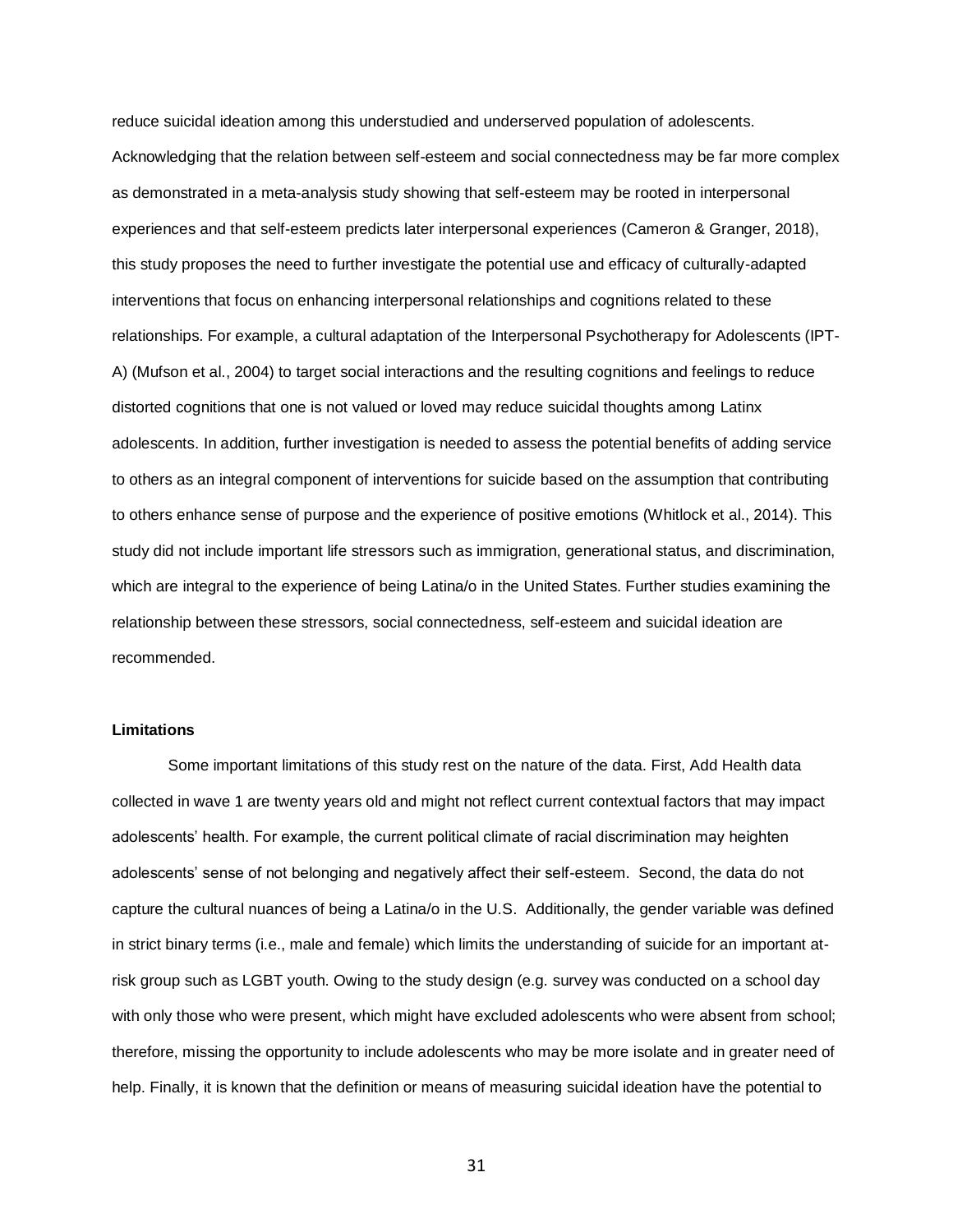cause inconsistent results (O'connor, 2016). Current suicide assessment tools have moved from terms such as "committing" to more all-encompassing terms such as thinking about death or thoughts about dying (Posner et al., 2011). Thus, this measure of suicidal ideation in Add Health may have different meanings for adolescents and may result in underestimating the number of adolescents who think about suicide in this sample. Finally, the cross-sectional data do not allow for claims of causality. In terms of the proposed theories, an important limitation is that significant covariates of suicide risk such as substance use and family history of suicide were not included in the models because they are not explicit in the IPTS or the Sociocultural Model of Suicide.

## **Conclusion**

The first study to examine the components of IPTS, an empirical theory of suicide, using a national sample of Latina/o adolescents from Add Health and explain these components within the sociocultural context of Latin American values, showed that social connectedness, particularly in the family and school domains, and self-esteem are associated with suicidal ideation among this population. However, for adolescents in this sample, perceived feelings of being unvalued, uncared and unloved by family had the largest impact on suicidal ideation, particularly for Latinas. In addition to being the first study that examines an empirical theory in a national sample of adolescents from Latin American origin, this study contributes to the current literature by identifying potential modifiable factors that place this youth at risk for suicidal ideation and by laying the groundwork for a much needed culturally-tailored suicide prevention strategy designed for Latinx adolescents. Such strategy should tap into culturally identified protective factors relevant to this group such as parent-adolescent connectedness and family ties. In addition, aspects of ethnic identity and cultural integration that can impact the development of selfesteem among Latinx adolescents should be considered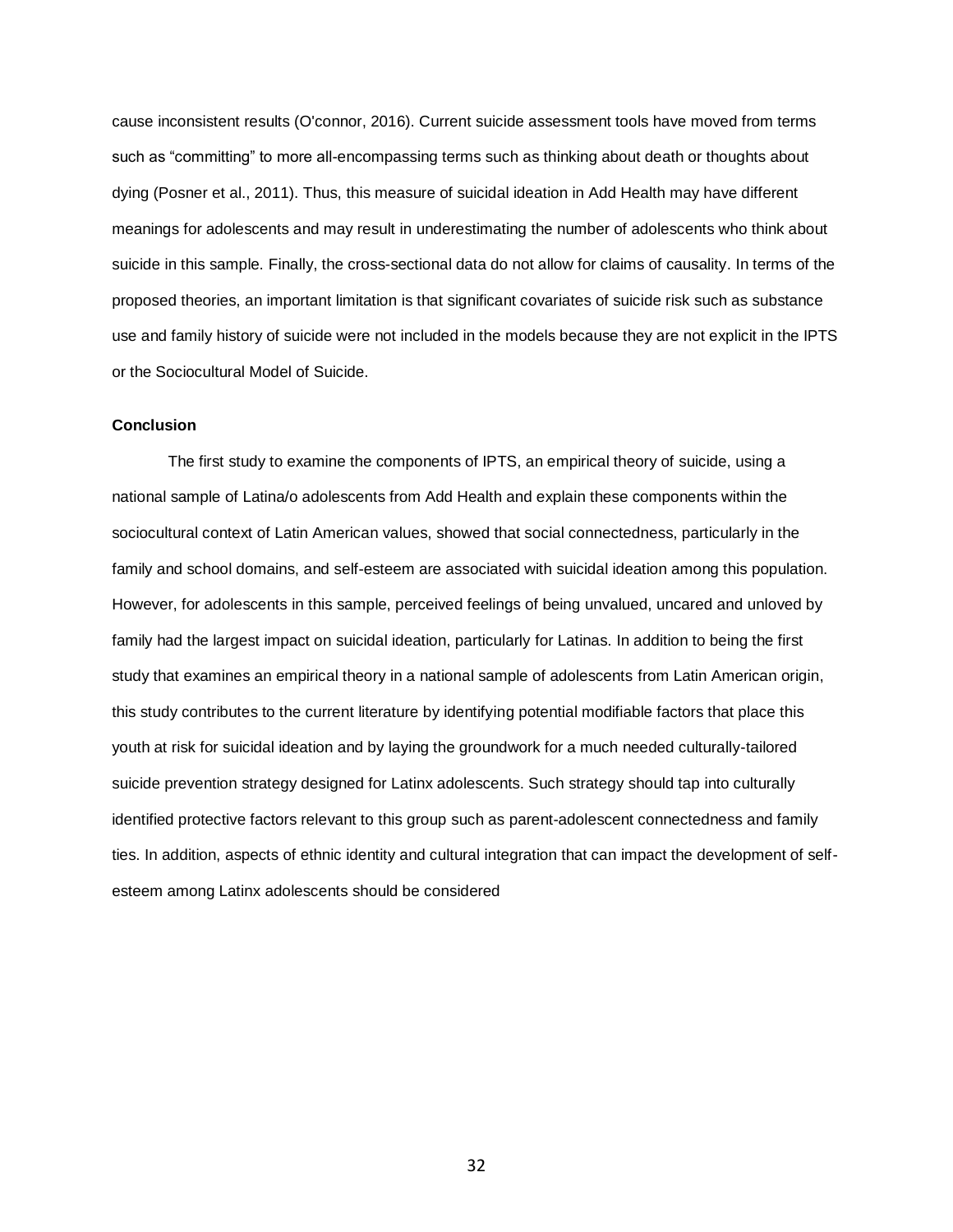### **Paper # 2**

**Social connectedness, self-esteem, generational status, and suicidal ideation among Latina/o adolescents living in the United States**

## **Background**

Latinos/as—individuals from Latin American countries—are the second-largest ethnic minority group in the United States and the second fastest growing racial or ethnic group (U.S, Bureau Census, 2017; Pew Research Center, 2016). In 2014, thirty-two percent of the children under 18 were of Latin American origin (Pew Research Center, 2016), making this population the youngest in the United States. Mexican-origin youth (68%) is the Latin American subgroup, followed by Puerto Rican-origin (9%), Central American-origin (6%), and South American-origin youth (4%) (Child Trends, 2019).

Individuals from Latin American countries tend to be viewed as a homogenous group because they share Spanish as their common language. Despite this commonality, Latin Americans come from diverse ethnicities and from different countries, each influenced by their own socio-cultural and political histories. In addition, migration patterns, place of arrival, settlement and opportunities offered to them by the host country impact the way in which individuals from each Latin American subgroup adapt to the new environment (Santiago-Rivera et al., 2002). In the United States, Latinx have longer live expectancy relative to Whites, despite the fact that Latinx, on average, are less educated, have lower income and wealth, and have less access to health care than Whites, a phenomenon known as the Latino Paradox (Salas-Wright, Vaughn, Goings, Miller, & Schwartz, 2018; Turra & Goldman, 2007). Strong social networks and healthy behaviors at the start of their migration are some of the factors associated with this advantage; yet, the health of this immigrants tend to decline with time living in the United States. It is likely that the stresses of the process of migration and acculturation have detrimental effects on the health and mental health of Latinos/as (Rubalcava, Teruel, Thomas, & Goldman, 2008). Findings from a study examining the Latino paradox in mental health disorders across subgroups showed that the rates of mental illness varied according to nativity, demographics and socioeconomic status and type of mental illness. For example, U.S.-born Mexican-origin individuals reported higher rates of mood, anxiety, and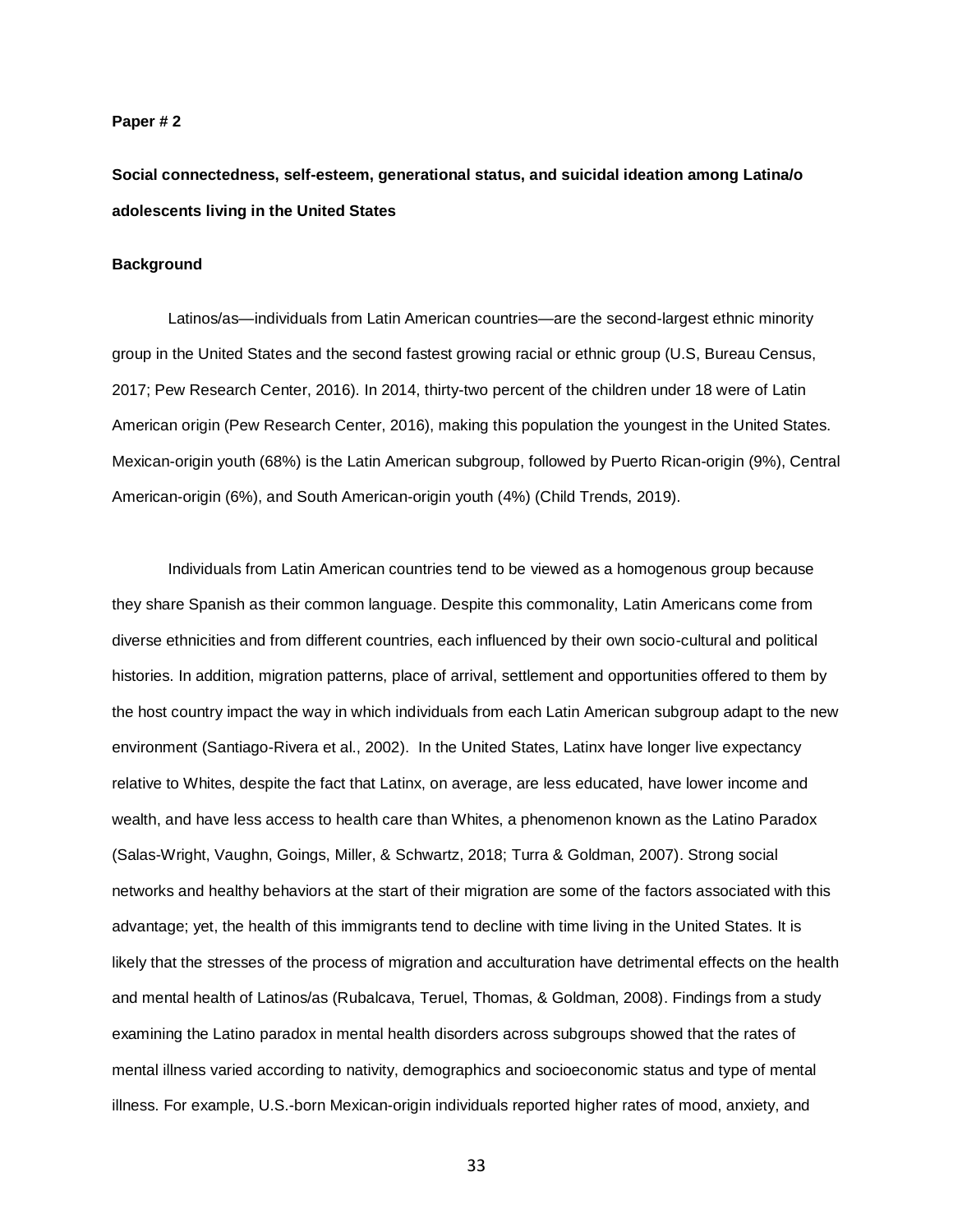substance abuse disorders than their foreign-born Mexican-origin counterparts; however, for Cubans the Latino paradox was observed only for substance disorders (Alegría et al., 2008). One of the few studies reporting on suicide risk among Latinas indicated that there are differences across subgroups. For example, Dominican girls were more likely to engage in suicidal behaviors and reported higher family cultural discrepancies compared to Colombian girls who were less likely to engage in suicide attempts and more likely to report family support (Baumann et al., 2010). These studies highlight differences across Latin American subgroups. The examination of these differences could have implications for suicide prevention and intervention development that acknowledge the needs of each Latinx subgroup.

## **Immigration Generational Status**

Immigration generational status refers to the place of birth (U.S.-born or foreign-born) and a parents' place of birth. The three main categories are "first generation" which includes foreign-born individuals (immigrants); "second generation" are U.S.-born individuals who have at least one foreignborn parent; and "third generation or higher" includes individuals who are U.S.- born with both parents born in U.S. (Census Bureau, 2019). Migration from most Latin American countries to the U.S. began in the 1960s and has increased since 1990s. However, Puerto Rico, considered a U.S. territory, and Mexico have both different migration patterns that go back to the nineteenth century and a different socio-political relationship with the United States. In 2012, a large number of adult Latinos/as in the U.S. were first generation (47%), followed by second generation (35%) and third generation (6%) (Pew Research Center, 2013).

Immigration generational status is positively correlated with acculturation (Perez & Padilla, 2000); however, these concepts are not the same. Acculturation encompasses the process of change in beliefs, traditions, and perceptions as the result of the contact individuals have with a new society with different cultural traditions (Escobar & Vega, 2000; Perez & Padilla, 2000). Generational status, the focus of the present study, is a proxy of acculturation as it reflects time spent in the new culture. It is recommended as a measure of acculturation because it produces consistent effects on dependent variables such depression or other psychiatric disorders (Escobar & Vega, 2000).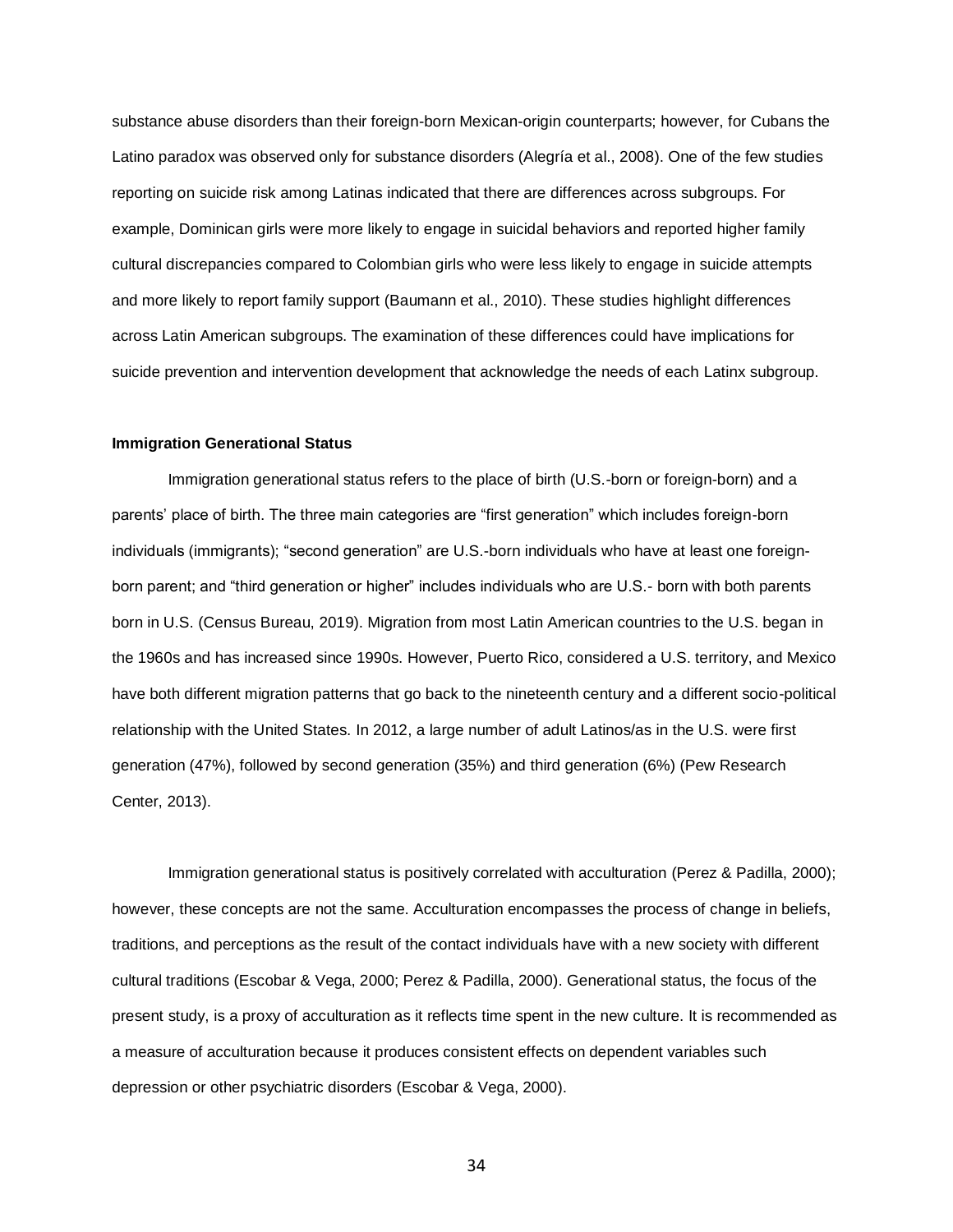Generational status is known to be an important factor in suicide risk (Brown, Cohen, & Mezuk, 2015; Canino & Roberts, 2001; Fortuna et al., 2016). Previous literature examining the association between suicide-related behaviors and immigration status among Latinx concur that first-generation are at lower risk of suicide-related behaviors compared to latter generations (Borges et al., 2009; Fortuna et al., 2007; Hovey & King, 1996; Peña et al., 2008; Sorenson & Shen, 1996). Furthermore, there is evidence that exposure to the U.S. culture and time spent in the U.S. increases the risk for suicide among this group (Borges et al., 2009; Brown et al., 2015; Peña, Zayas, Cabrera-Nguyen, & Vega, 2012; Sorenson & Shen, 1996). For example, using a national sample of Latinx adolescents, Peña et al. (2008) found that third-generation adolescents were three times more likely to attempt suicide than firstgeneration adolescents. Likewise, Baumann et al. (2010) also found that second-generation immigrant Latinas were more likely to attempt suicide than first-generation Latinas living in New York City.

Some aspects of acculturation such as acculturation stressors and cultural involvement play an important role in the mental health of Latinx adolescents. Social supports, such as those obtained from family, have been proposed as major variables linking immigration generation status and suicide risk. For instance, family cohesion has been consistently associated with lower rates of suicide among firstgeneration immigrant adolescents compared to later immigrant youth (Pottie, Dahal, Georgiades, Premji, & Hassan, 2015). Acculturation stressors such as parent-child conflicts derived from intergenerational dissonance has been postulated as a risk of suicide behaviors (Bridge et al., 2006; Zayas et al., 2005). Acculturation conflict increases the likelihood of parent-child conflict (Smokowski, Rose, & Bacallao, 2008), which, in turn increases the risk of suicidal behaviors. In a study examining a clinical sample of adolescent ethnic minorities, Ortin, Miranda, Polanco-Roman, and Shaffer (2018) found that higher parent-child acculturation gap was associated with increased suicidal ideation. Although this study did not use generational status as a measure of acculturation, it highlighted the importance of the acculturation gap as a risk factor for ethnic minorities including Latinx. In addition, parent-child conflict in the context of acculturation discrepancies is associated with lower self-esteem among Latinx youth (Smokowski & Bacallao, 2007). Many immigrant families experience poverty levels, less educational attainment, and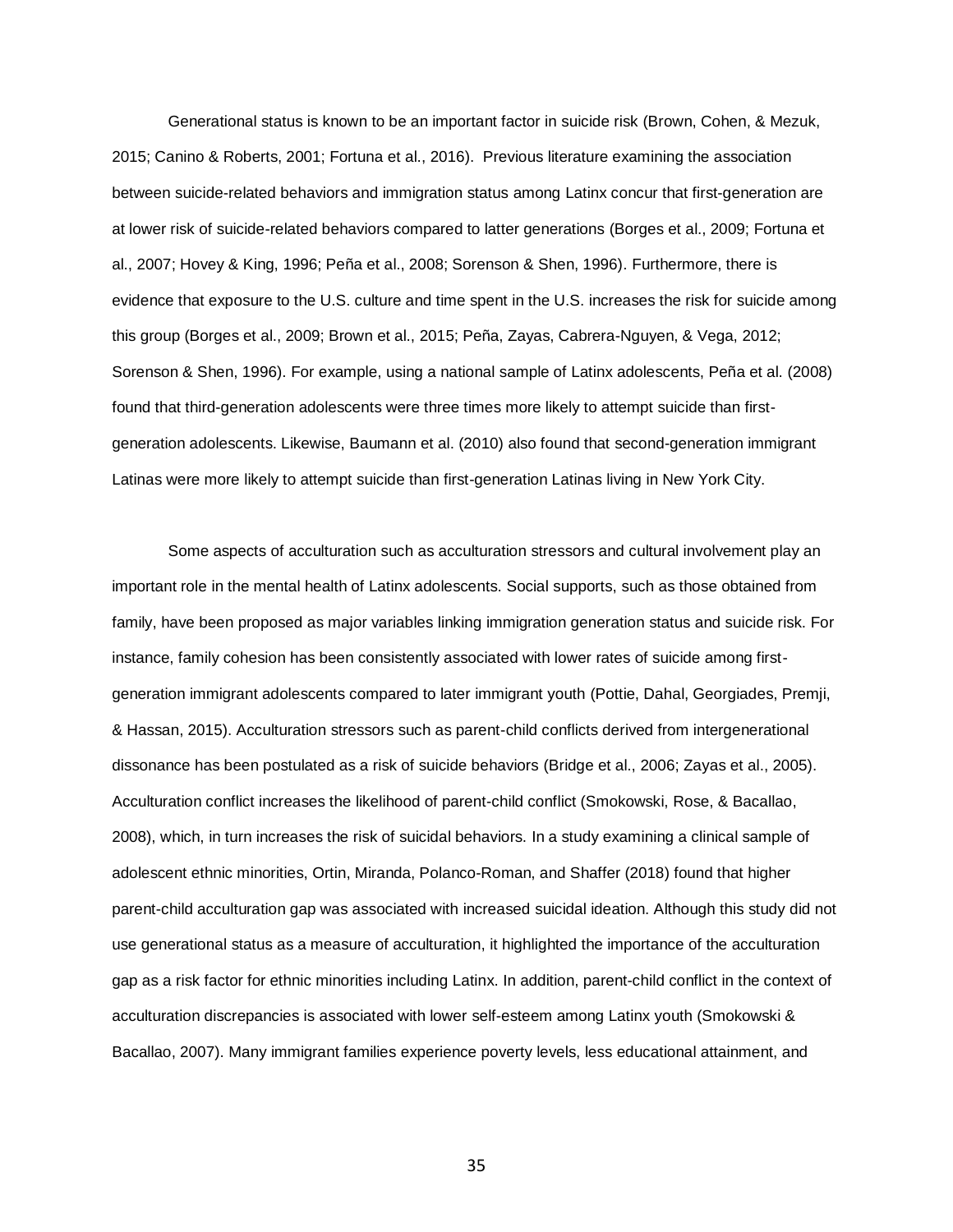limited English proficiency, all risk factors that may lead to poor mental health outcomes in youth (Goforth, Pham, Chun, & Castro-Olivo, 2017).

Although, current literature does not explain the mechanisms by which generational status is related to suicide, some studies assert that acculturative stress and separation from country of origin play an important role. Joiner (2005) posits that, for immigrants, separating from their country heightens their risk for suicidal ideation by disrupting social connections with loved ones and increasing a sense of isolation. In a recent study, Fortuna et al. (2016) found that discrimination, family conflicts, and a low sense of belonging increased the likelihood of thinking about suicide among Latinos/as. Likewise, Silva and Van Orden (2018) argued that the stress immigrants go through in the process of acculturation decreases immigrants' participation in traditional social activities (e.g., church attendance and family gatherings), which are all well-known protective factors against suicide.

Given that acculturation is an important aspect of the life of Latinx immigrants and that family and school are crucial for the development of a child, research inquiry about generational status is important considering the impact that it has for the mental health of Latinx adolescents and the large percentage of these adolescents living in intergenerational households, being new immigrants in the U.S., and attending schools. Guide by the same theoretical framework explained in paper # 1, the present paper aims to examine the role of generational status on suicidal ideation, particularly exploring whether it moderates the relationship between self-esteem, social connectedness (in the family and school domains) and suicidal ideation. This study hypothesized that generational status would moderate the relationship between social connectedness, self-esteem, and suicidal ideation, after controlling for sociodemographic characteristics and depression. Understanding how generational status is associated with risk for suicide could have implications for prevention and intervention related to this growing segment of the population.

#### **Methods**

Data for this study drew from the National Longitudinal Study of Adolescent Health (Add Health), wave 1 in-home questionnaire, collected in 1994-1995. Add Health is a longitudinal study designed to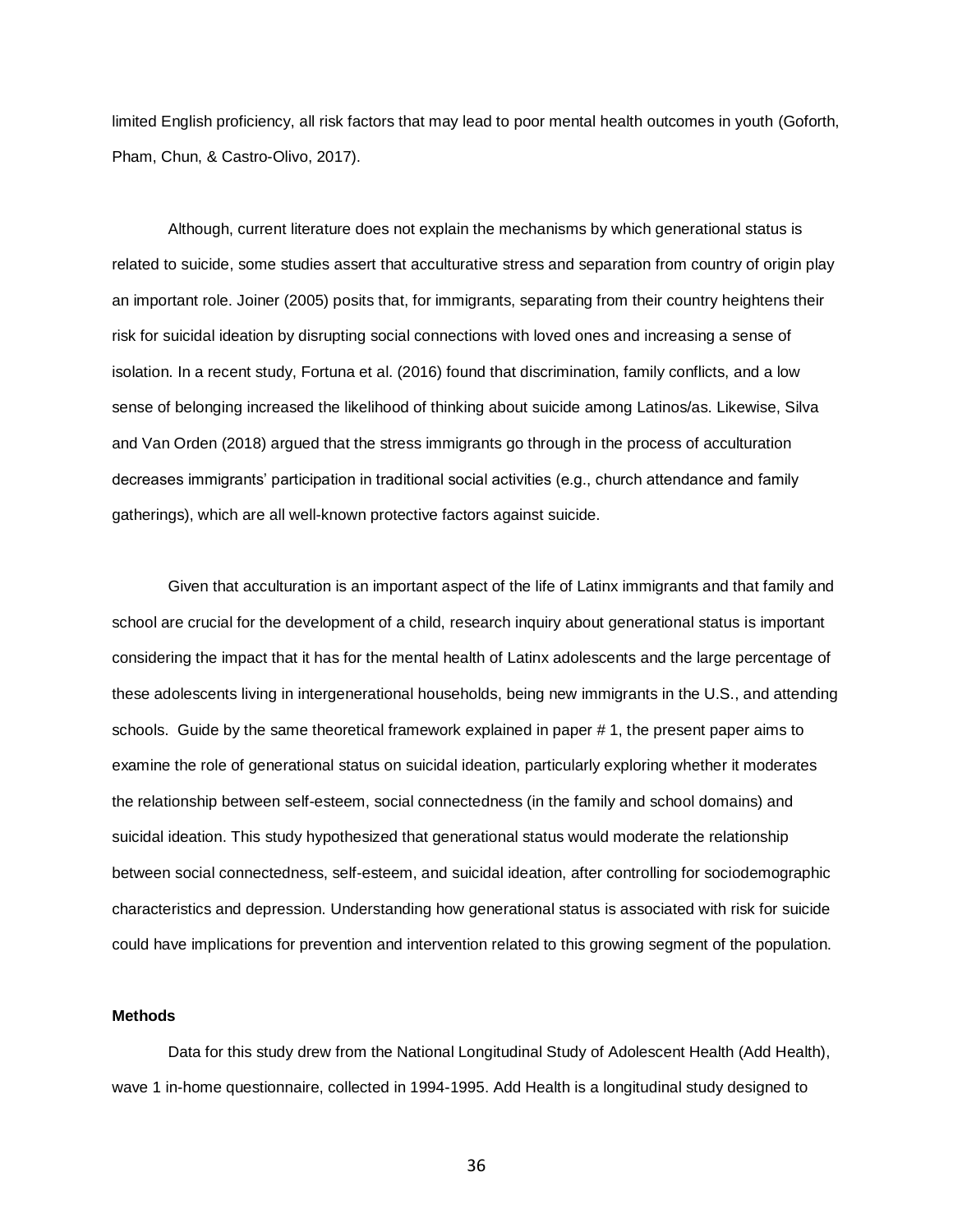understand the role of micro and macro level factors in the lives of students in grades 7 through 12. A random sample of eighty high schools across U.S. was selected and stratified by region, urbanicity, school type, and racial percentage. For each high school, the largest middle feeder school was also selected (Harris & Udry, 2014). Add Health has collected data from multiple waves (five) the last one conducted in 2018. Wave 1 was chosen to examine adolescents between 13 and 19-years-old. The sample for this study comprised 2,196 students who 1) self-reported as being of Latin American origin; 2) were between 13 and 19-years-old; 3) answered the question whether they have had suicidal ideation in the past year; and 4) answered the questions about their birthplace and their residential parents' birthplace. This study was reviewed by Columbia University Institutional Review Board and determined to be exempt.

#### **Measures**

### **Dependent variable**

#### *Suicidal ideation*

Suicidal ideation (dichotomous) was measured with the question "during the past 12 months, did you ever seriously think about committing suicide? In the present study this variable was dichotomized. Zero (0) indicates no ideation in the past year, and one (1) indicates any ideation in the past year.

### **Independent variables**

### *Self-esteem*

Six-items from the Add Health survey that correspond to the Rosenberg Self-esteem Inventory (Rosenberg, 1965) were used to measure self-esteem. These items included, "You have a lot of good qualities," "You have a lot to be proud of," "You like your-self just the way you are," "You feel like you are doing everything just right," "You feel socially accepted," and "You feel loved and wanted." These items were assessed on a 5-point response scale with answers ranging from 1 (strongly agree) to 5 (strongly disagree). High scores represent higher self-esteem. In this study, Cronbach's alpha showed these items to reach acceptable reliability,  $\alpha = .84$ . These items were selected based on previous studies assessing adolescents self-esteem using Add Health (Costello et al., 2008; Resnick et al., 1997). Rosenberg's scale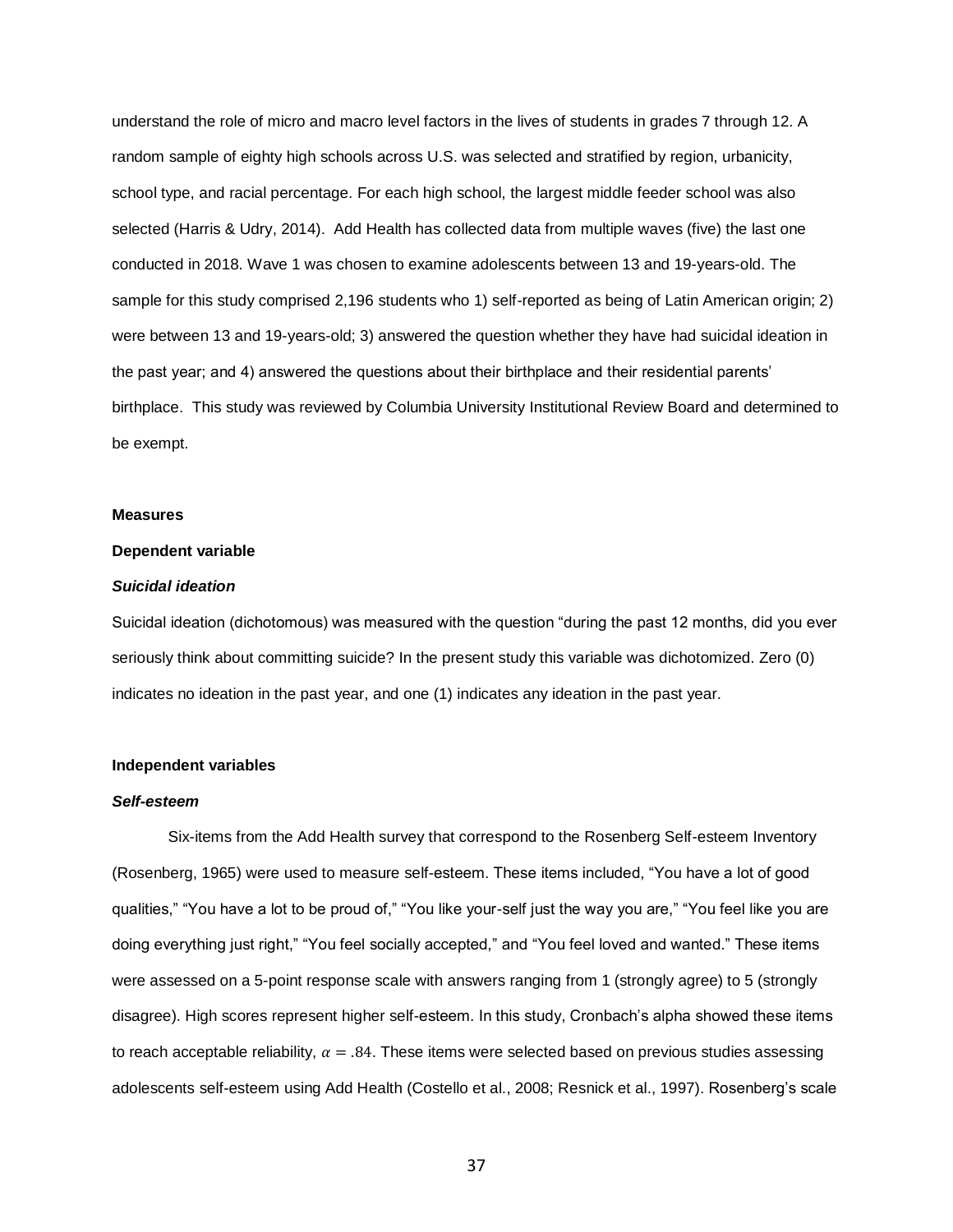has been validated with diverse samples of ethnic minority adolescents (Umaña-Taylor & Updegraff, 2007) and has been found to have a strong relationship with global self-worth, a domain of self-esteem (Hagborg, 1993) and an important component of burdensomeness as suggested by the Interpersonal Theory of Suicide (Van Orden et al., 2012).

#### *Family and School connectedness*

Family and school connectedness were measured using items from the protective factors section of Add Health. The section contains 8 items on a 5-point Likert scale (ranging from "strongly disagree" to "strongly agree") assessing the extent to which adolescents perceived themselves as being supported by parents, teachers and friends. To measure family connectedness, four items were selected. These items included, "How much do you feel parents care about you," "How much do you feel that people in your family understand you," "How much do you feel that you and your family have fun together", and "How much do you feel that your family pay attention to you." A higher score corresponds to higher family and parental support or connectedness. These items were selected to capture the concept of belonginess (Van Orden et al., 2010) and were based on previous studies examining family support using Add Health (Borowsky et al., 2001). In the current study Cronbach's alpha showed these items to reach acceptable reliability,  $\alpha = 0.75$ .

School connectedness was measured with two items on a 5-point Likert scale (ranging from "strongly disagree" to "strongly agree") measuring adolescents' perceptions of school connectedness. These items include, ''You feel close to people at your school,'' and ''You feel like you are part of your school.'' Items were selected to capture belonginess (Van Orden et al., 2010) and based on previous studies examining school connectedness and suicidal behaviors using Add Health (Kidd et al., 2006; Resnick et al., 1997). In the present study, Cronbach's alpha showed these items to reach acceptable reliability,  $\alpha = 0.72$ 

The items of self-esteem, family and school connectedness were analyzed using factor analysis. Principal component analysis was selected as the extraction method and orthogonal rotation (Varimax) as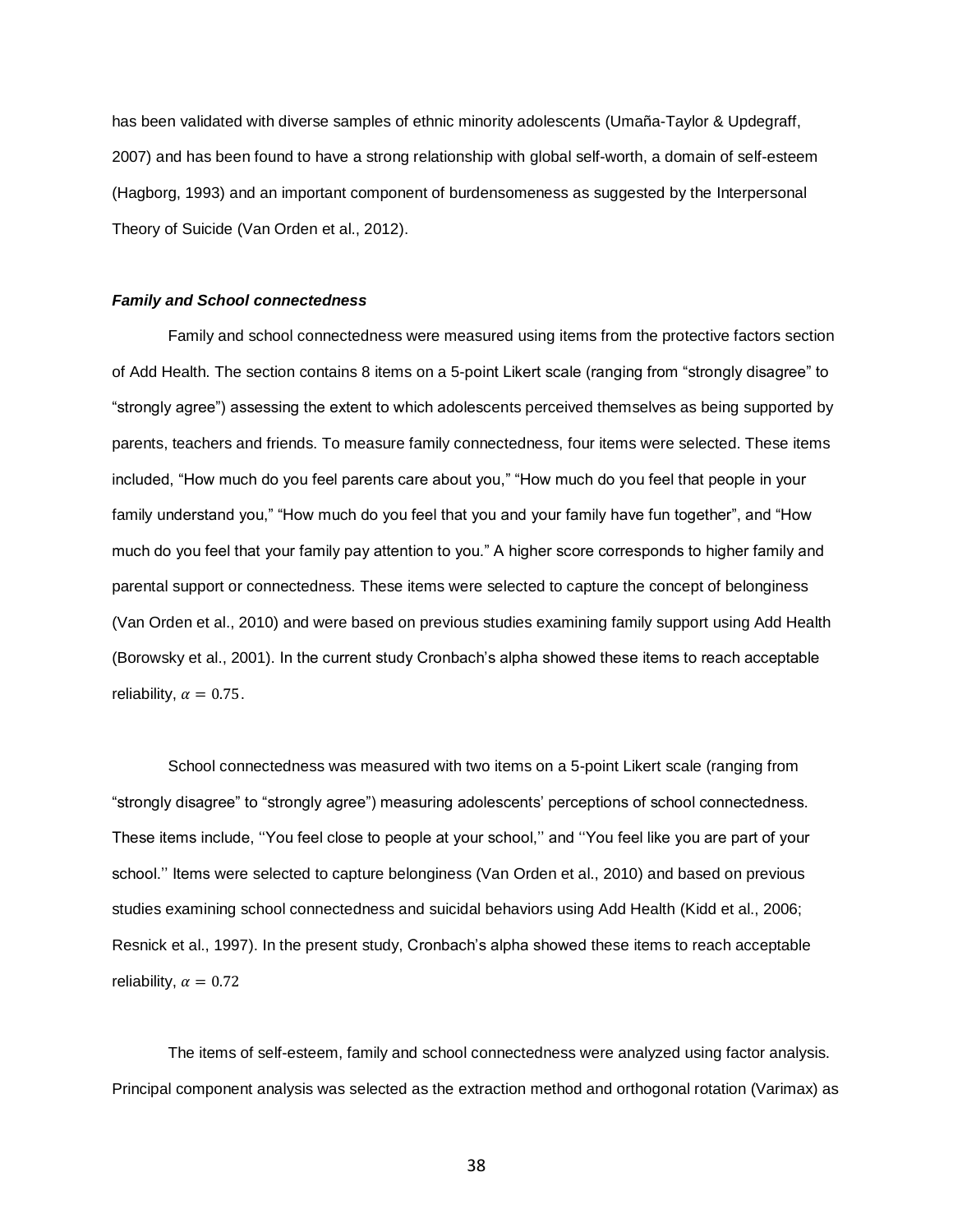the rotation method. Self-esteem, family connectedness, and school connectedness subscales formed three strong distinctive factors with eigenvalues higher than one. Factor loadings for the scales were high, with loadings ranging from 0.706 to 0.769; 0.561 to 0.831; and 0.833 to 0.870 on the three factors respectively. Previous studies have examined self-esteem, family and school connectedness as continuous variables, where higher scores correspond to higher levels in self-esteem, family and school connectedness respectively. To try to address the question about at which point perceptions of disconnectedness and burdensomeness result in suicidal ideation (Van Orden et al., 2010), self-esteem and connectedness to family and school variables were trichotomized, dividing the factors in tertiles (low, medium, and high) by using cutoffs of 33.3<sup>rd</sup> percentile and 66.7<sup>th</sup> percentile. This decision was also made considering the advantage that categories offer for clinical interpretation of the results and the potential to understand useful cutoffs for low, medium, and high as thresholds of risk.

## *Immigration Generation Status*

A variable with three categories (1<sup>st</sup>, 2<sup>nd</sup> and 3<sup>rd</sup> generation) was created using adolescents selfreports on their own and their parents' country of birth. Following conventions from a previous study examining generational status among Latin American adolescents with the same dataset (Peña et al., 2008) and definitions provided by Cervantes, Padilla, Napper, and Goldbach (2013), as well as the U.S. Census Bureau (2019), generations were coded as follows: 1) first generation represented foreign-born adolescents; 2) second generation denoted U.S.-born adolescents or those living since birth in the U.S., with both parents or at least one parent foreign-born; and 3) third generation comprised U.S.-born adolescents with both parents U.S.-born.

#### **Covariates**

#### *Depressive symptoms*

In Add Health depressive symptoms (continuous) were measured by using the 19-item modified version of the original 20-item Center for Epidemiologic Studies Depressive Symptoms Scale (CES-D) instrument (Radloff, 1977), which has been used on adolescent populations to measure depressive symptoms (Garrison et al., 1991). Following previous studies examining Latinx adolescents (Peña et al.,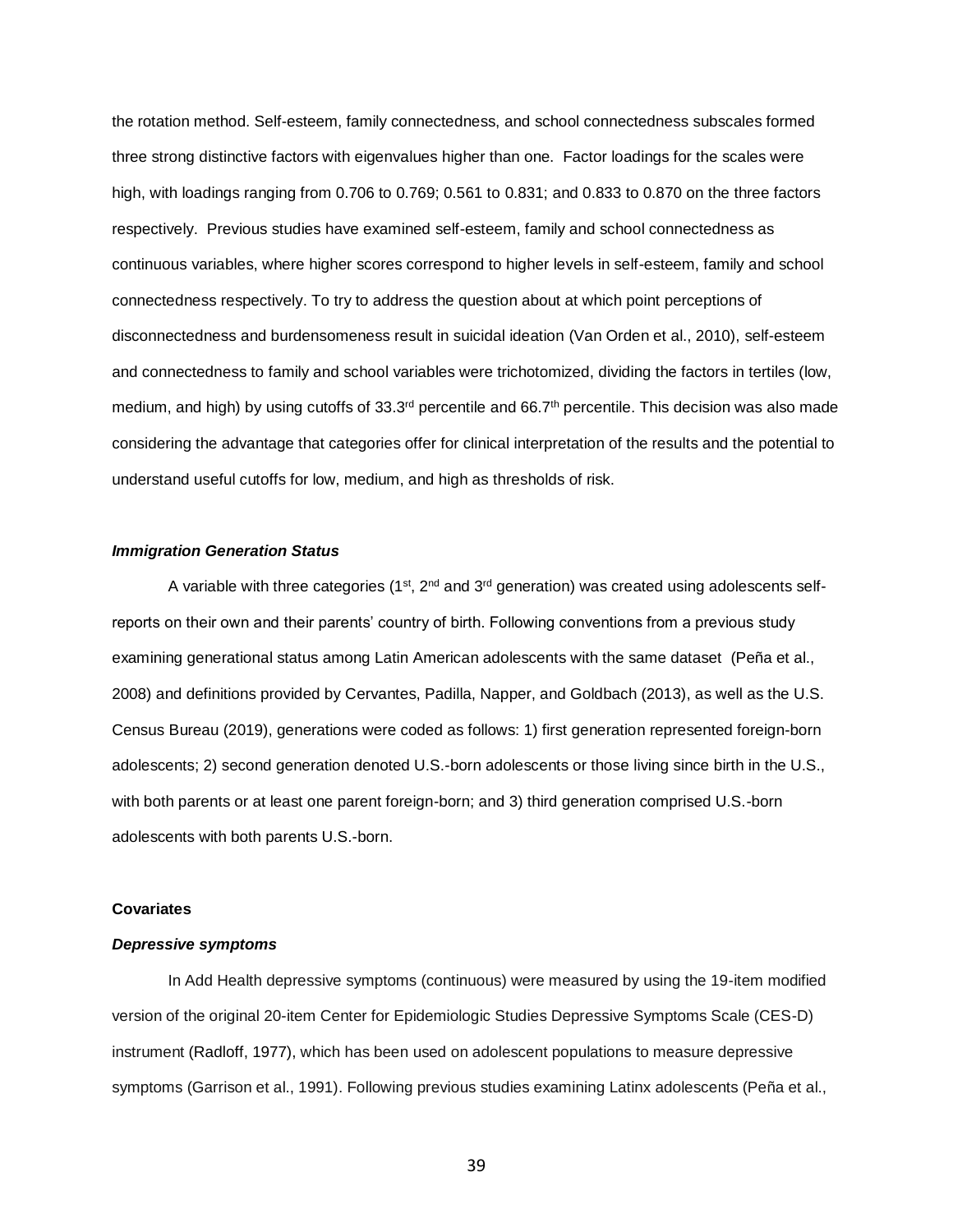2008), this study used 5 of these 19 items because they have been tested with multiple ethnicities among adolescents and across generations with good external validity (Perreira et al., 2005). These items include: 1) "You could not shake off blues even with help from your family and friends"; 2) "You felt depressed"; 3) "You were happy" (reversed code); 4) "You felt sad"; and 5) "You felt life was not worth living." Items were scored from 0 (never) to 3 (daily) with a range of possible score between 0 to 15. In the present study, Cronbach's alpha showed these items to reach acceptable reliability,  $\alpha = 0.77$ 

#### *Demographic variables*

Four main Latin American-origin subgroups (i.e., Mexican, Puerto Rican, Cuban, Central/South American) were selected based on adolescents' self-reported responses to the following questions: "Are you of Mexican-origin," "Are you Cuban-origin," "Are you Puerto-Rican-origin," "Are you Central or South American-origin," "Are you other." In the current study answers were coded (1) "yes" and (0) "no". Those who responded "other" were coded in the same group as Central and South American. Age was calculated in years from the date of birth and interview. Gender was a binary option reported by adolescents and measured by the question, "Biological sex female or male". In this study this variable was coded (0) male and (1) female. Income was based on parental self-report of annual household income using the question "about how much total income, before taxes did your family receive in 1994."

#### **Statistical Analysis**

Logistic regressions were used to explain the relationship between the independent variables and the dependent variable (Menard, 2002) and to conduct moderation analysis predicting suicidal ideation (dichotomous). Main variables (i.e., self-esteem, social connectedness in the family and school domains) and covariates (i.e., age, gender, income and Latin American subgroups) were entered in the first step (Model 1) and interactions (i.e., self-esteem\*generation, family connectedness\*generation, school connectedness\*generation) with covariates in the second step (Model 2) (see Table 2-1). Finally, to understand the role of variables relevant to the acculturation process, models 3,4,5 and 6 examined contextual variables individually, such as parents' level of education, religious affiliation, feeling safe and knowing people in the neighborhood, and language spoken at home, controlling for generational status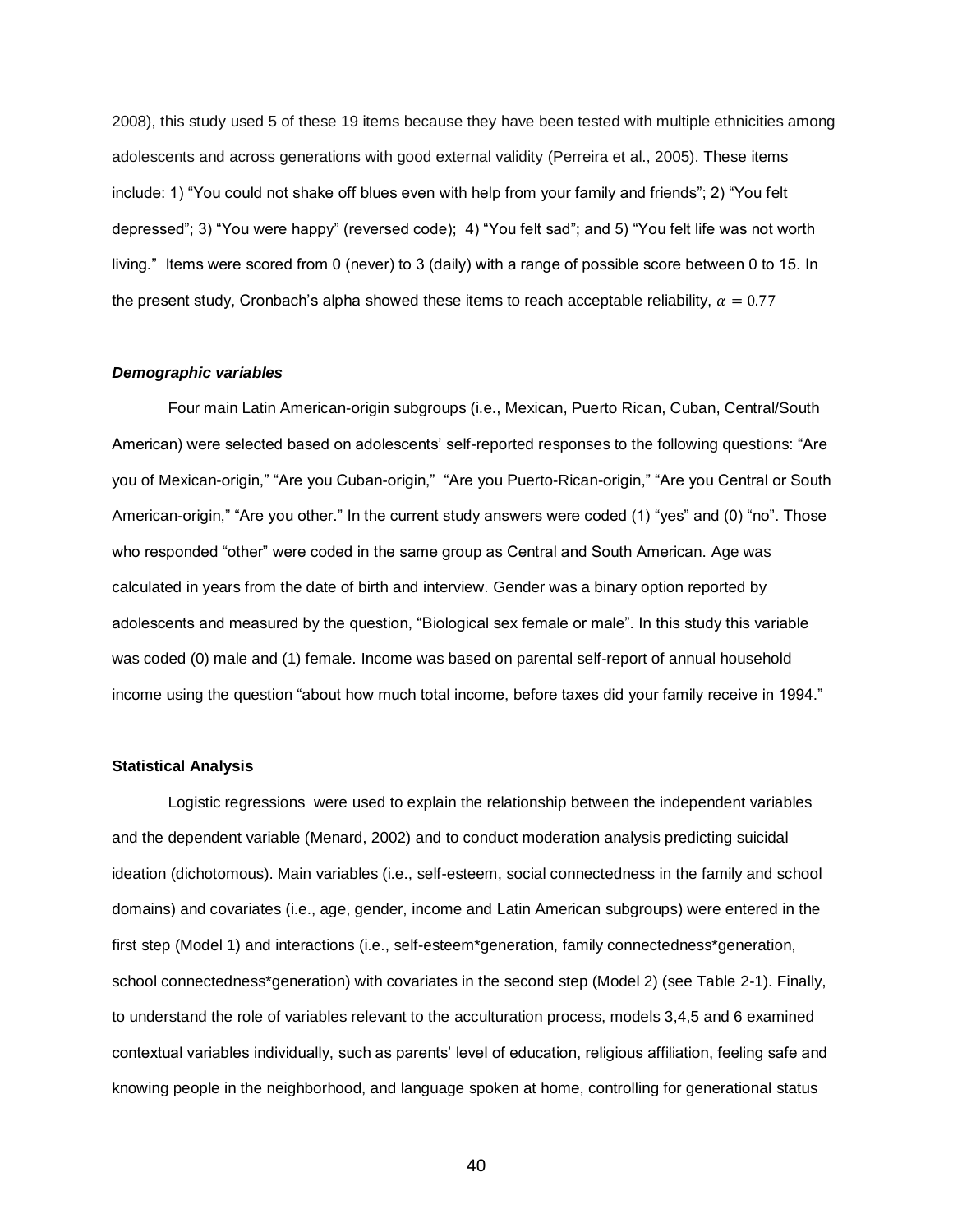and covariates. Tests of model effects were conducted to confirm the overall effect of the independent variables on the dependent variable. All analyses were conducted using SPSS (BM Corp. Released 2016. IBM SPSS Statistics for Windows, Version 24.0. Armonk, NY: IBM Corp).

# *Missing data*

Patterns of missing data were analyzed. The percentage of missing data ranged from 3.7% (family connectedness) to 28% (income). Multiple imputation for missing data was used as the recommended strategy to eliminate or minimize bias related to different causes of missing data (Allison, 2001). Variables used for imputation included the key main variables, as well as covariates in the model. Analyses were performed using Fully Conditional Specification, an iterative Markov chain Monte Carlo (MCMC) method that can be used when the pattern of missing data is at random, with twenty imputations, and model for scale variables was Predictive Mean Matching, all functions of SPSS (IBM Knowledge Center, 2018).

#### **Results**

## **Sociodemographic Characteristics**

Among this sample of 2,196 Latinx adolescents, almost 13% reported having thought about committing suicide in the previous year. The mean age was 16.3 years old. Males (50.1%) and females (49.9%) were evenly distributed. More than half of the sample were youth of Mexican-origin (53%), followed by Puerto Rican-origin (15%), and Cuban-origin (13%), with a large percentage from Central and South American countries (19%). The preponderance of the adolescents were U.S.-born (74.6%) and the majority of the parents (70.4%) were foreign-born. The largest group of adolescents were secondgeneration (45.7%), followed by third-generation (28.9%) and first-generation (25.4%). A large proportion of adolescents reported Catholicism (58.1%) as their religious affiliation, and half of the sample reported they spoke Spanish at home (50.1%). The preponderance of adolescents reported feeling safe (81.8%) and knowing people in their neighborhood (63.9%). The majority of fathers (63.3%) and mothers (67.2%) had less than or high school education.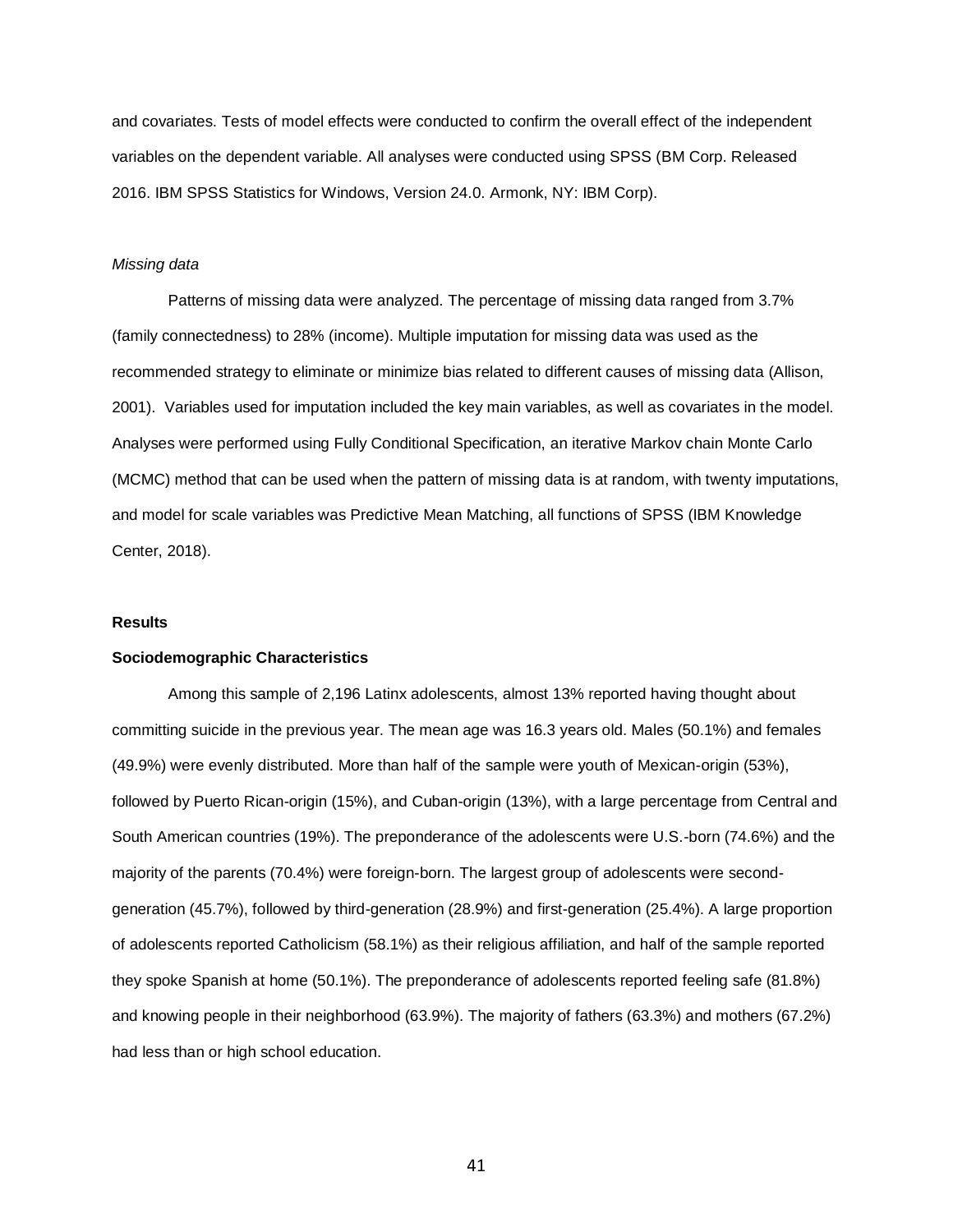#### **Outcomes**

Table 2-1 presents the odds ratios (OR), 95% intervals (CI) and p values from the first step (Model 1). Results indicated that compared with adolescents with high self-esteem, adolescents with low self-esteem (OR 1.380, CI 1.021-1.864, p=0.036) were more likely to think about suicide, and this result was significant. In terms of social connectedness, compared with adolescents who reported high family connectedness, adolescents with low family connectedness (OR 2.068, CI 1.523-2.807, p=0.000) were more likely to think about suicide. Likewise, adolescents who reported low connectedness to school (OR 1.476, CI 1.102-1.969, p=0.009) were more likely to think about suicide compared with adolescents who reported high school connectedness. All these results were significant. In terms of generational status, compared with first-generation adolescents, third generation adolescents (OR 2.349, CI 1.447-3.736, p=0.000) were significantly more likely to think about suicide. Similarly, second-generation adolescents (OR 1.393, CI 0.928-2.091, p=0.109) were also more likely to think about suicide compared with firstgeneration, but this result was not significant. Characteristics such as age, gender, and being of Cubanorigin were all significantly associated with suicidal ideation among this sample. With increasing age, the odds of thinking about suicide were lower (OR 0.911, CI 0.833-0.998, p=0.044); compared with females, males had lower odds of thinking about suicide (OR 0.698, CI 0.521-0.935, p=0.016); and compared to non-Cuban-origin adolescents, those of Cuban-origin (OR 2.081, CI 1.056-4.101, p=0.034) were more likely to think about suicide. In addition, among adolescents with reported higher levels of depression (OR 1.394, CI 1.324-1.467, p=0.000) the odds of thinking about suicide significantly increased. Income was not significantly related to suicidal ideation. Test of model effects of model 1, confirmed that selfesteem (p=0.022); family (p=0.000) and school connectedness (p=0.013), and generational status (p=0.000) were significantly associated with suicidal ideation. In addition, age (p=0.028), depression (p=0.000), and Cuban-origin (p=0.039) were also significantly associated with suicidal ideation. Table 2-1 also shows the second step (Model 2) where interactions were probed by testing the conditional effects of generational status (first, second, and third) on self-esteem, family, and school connectedness (low and high), controlling for age, income, depression, and Latin American subgroups. The results indicated that second-generation adolescents with low self-esteem (OR 1.193, CI 0.524-2.719 p=0.674) were more likely to think about suicide compared with first-generation adolescents with low self-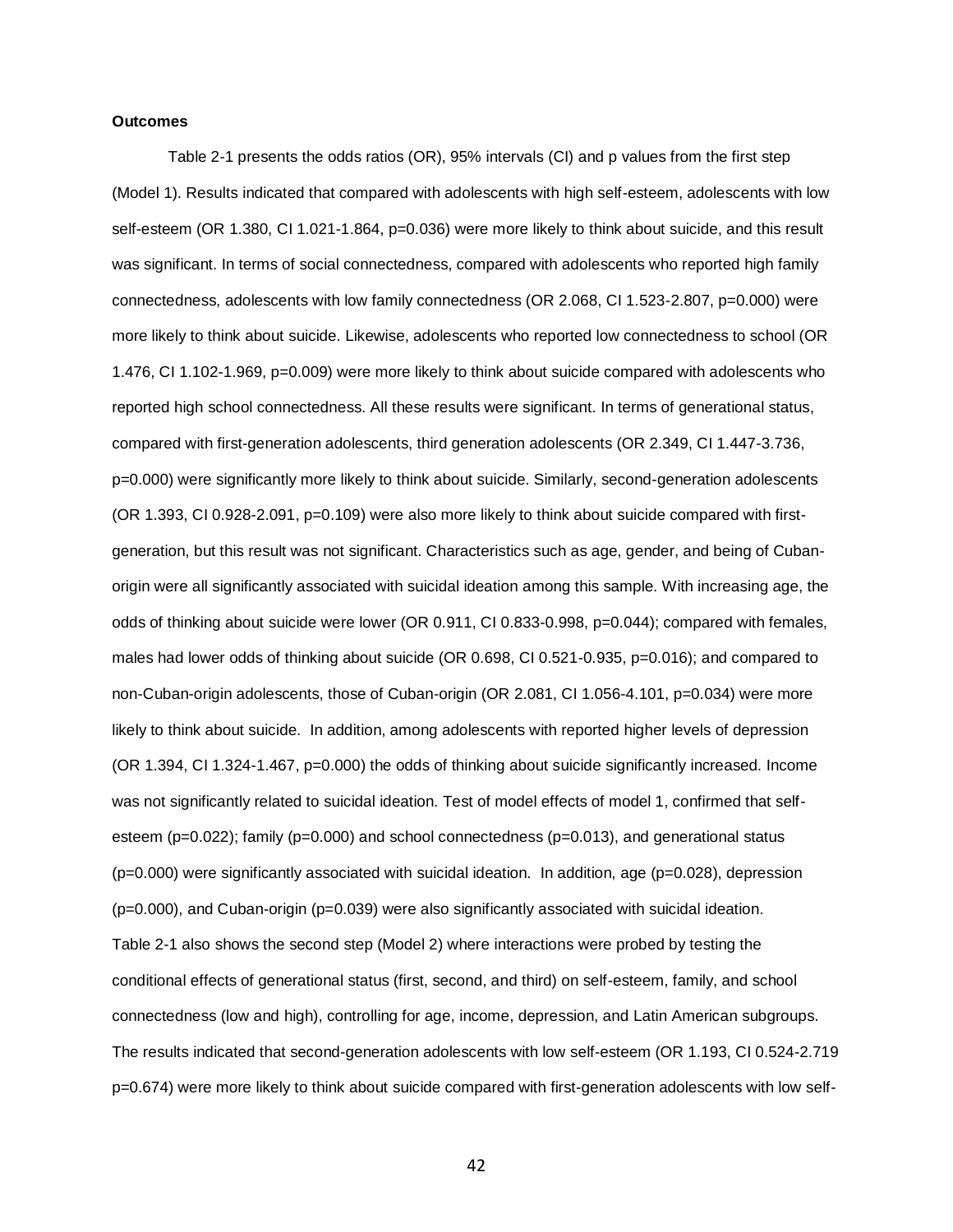esteem, although this result was not significant. Third-generation adolescents with low self-esteem (OR 0.774, CI 0.329-1.821 p=0.558) were less likely to think about suicide compared with first-generation adolescents with low self-esteem, but this result was no significant. In terms of social connectedness, second-generation (OR 1.976, CI 0.885-4.409, p=0.097) and third-generation (OR 1.939, CI 0.823-4.572, p=0.130) adolescents with low family connectedness were more likely to think about suicide compared to first-generation adolescents with low family connectedness. Although these results were not significant, family connectedness had a marginally significant impact on second-generation adolescents compared to the first-generation. The odds ratio indicated that second-generation adolescents who reported low family connectedness appear to have the highest risk of thinking about suicide. Additionally, compared to firstgeneration adolescents with low school connectedness, second-generation (OR 1.202, CI 0.548-2.639, p=0.646) and third-generation (OR 1.326, CI 0.579-3.036, p=0.505) adolescents with low school connectedness were more likely to think about suicide, but these results were not significant. In this model, gender, being of Cuban-origin and depressive symptoms remain significantly associated with suicidal ideation. Compared with females, males were less likely to report suicidal ideation in the previous year (OR 0.688, CI 0.513-0.924, p=0.013), and compared with non-Cuban-origin adolescents, Cubanorigin adolescents (OR 2.098, CI 1.061-4.148, p=0.033) were more likely to think about suicide in the past year. Additionally, higher depression increased the odds of thinking about suicide (OR 1.398, CI 1.328- 1.472, p=0.000) compared with lower depression. Test of model effects in model 2 confirmed that generation status is not a function of the relationship between self-esteem and suicidal ideation (p=0.387); between family connectedness and suicidal ideation (p=0.184); or school connectedness and suicidal ideation (p=0.511). The effects of age (p=0.036), depression (p=0.000, gender (p=0.012), and Cuban-origin (p=0.043) remained significant. The results did not support the hypothesis that generational status would moderate the relationship between self-esteem, social connectedness and suicidal ideation among Latinx adolescents when controlling for age, gender, income, Latin American subgroups, and depression.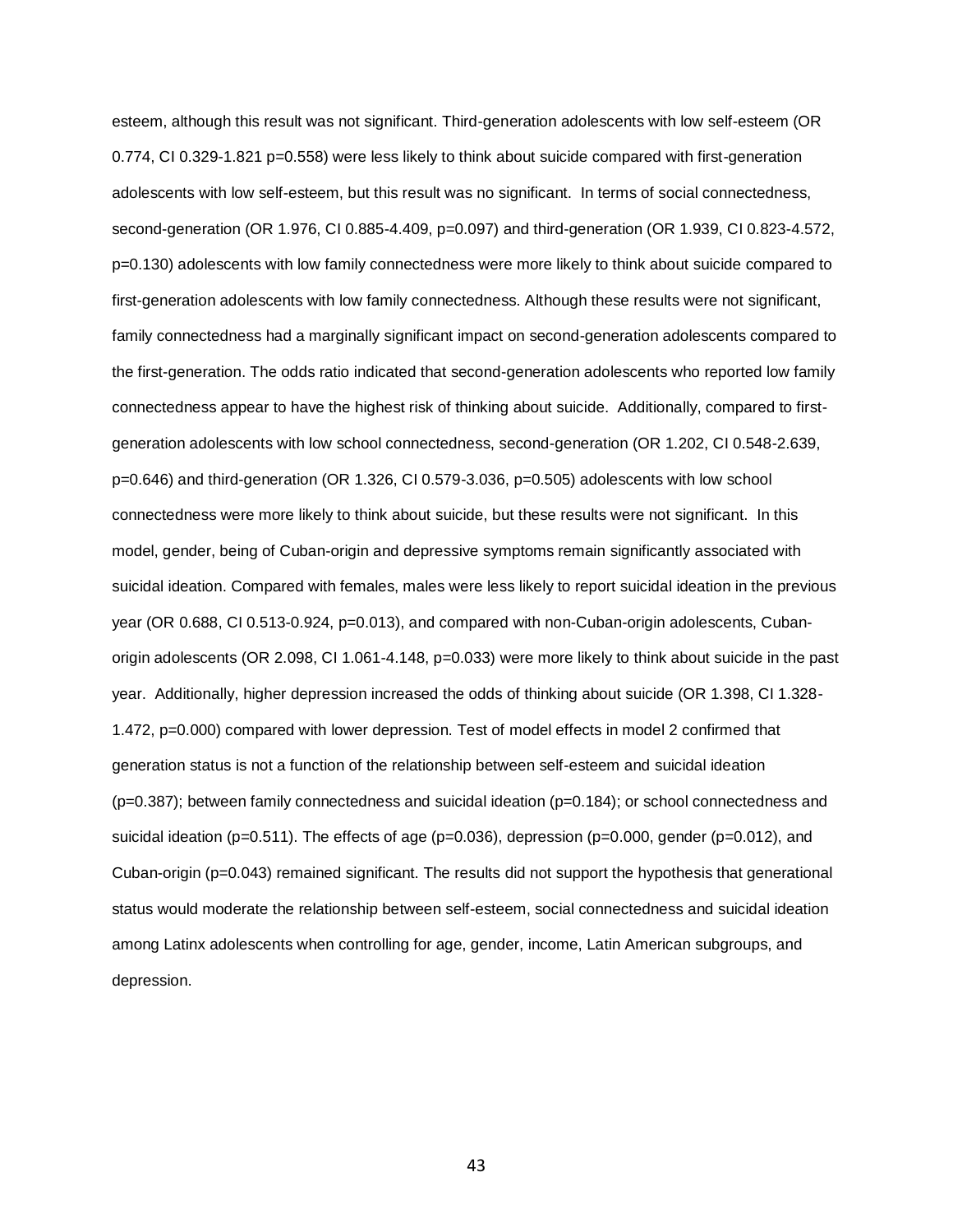|                                                       | Model 1   |             |         | <b>Model 2</b> |             |         |
|-------------------------------------------------------|-----------|-------------|---------|----------------|-------------|---------|
|                                                       | <b>OR</b> | 95% CI      | p value | <b>OR</b>      | 95% CI      | p value |
| Self-esteem (ref: high)                               |           |             |         |                |             |         |
| Low                                                   | 1.380     | 1.021-1.864 | 0.036   | 1.377          | 0.683-2.775 | 0.371   |
| Family Connectedness (ref: high)                      |           |             |         |                |             |         |
| Low                                                   | 2.068     | 1.523-2.807 | 0.000   | 1.228          | 0.631-2.391 | 0.545   |
| <b>School Connectedness (ref: high)</b>               |           |             |         |                |             |         |
| Low                                                   | 1.473     | 1.102-1.969 | 0.009   | 1.232          | 0.635-2.392 | 0.537   |
| Generational Status (ref: 1 <sup>st</sup> generation) |           |             |         |                |             |         |
| $2nd$ generation                                      | 1.393     | 0.928-2.091 | 0.109   | 0.738          | 0.284-1.917 | 0.533   |
| 3 <sup>rd</sup> generation                            | 2.349     | 1.447-3.736 | 0.000   | 1.547          | 0.572-4.187 | 0.390   |
| <b>Latin American Subgroups</b>                       |           |             |         |                |             |         |
| Mexican (ref: non-Mexican)                            | 1.861     | 0.996-3.588 | 0.064   | 1.847          | 0.956-3.569 | 0.068   |
| Cuban (ref: non-Cuban)                                | 2.081     | 1.056-4.101 | 0.034   | 2.098          | 1.061-4.148 | 0.033   |
| Puerto Rican (ref: non-Puerto Rican)                  | 1.471     | 0.760-2.844 | 0.252   | 1.477          | 0.759-2.874 | 0.251   |
| Central/South American (ref: non-C/SA)                | 1.707     | 0.951-3.067 | 0.073   | 1.708          | 0.948-3.076 | 0.075   |
| Age                                                   | 0.911     | 0.833-0.998 | 0.044   | 0.912          | 0.833-0.999 | 0.047   |
| Gender (ref: female)                                  | 0.698     | 0.521-0.935 | 0.016   | 0.688          | 0.513-0.924 | 0.013   |
| <b>Income</b>                                         | 0.996     | 0.988-1.003 | 0.264   | 0.996          | 0.988-1.003 | 0.272   |
| <b>Depression</b>                                     | 1.394     | 1.324-1.467 | 0.000   | 1.398          | 1.328-1.472 | 0.000   |
| Self-esteem*Generation                                |           |             |         |                |             |         |
| Self-esteem*2 <sup>nd</sup> generation                |           |             |         | 1.193          | 0.524-2.719 | 0.674   |
| Self-esteem*3 <sup>rd</sup> generation                |           |             |         | 0.774          | 0.329-1.821 | 0.558   |
| <b>Family*Generation</b>                              |           |             |         |                |             |         |
| Family*2 <sup>nd</sup> generation                     |           |             |         | 1.976          | 0.885-4.409 | 0.097   |
| Family*3 <sup>rd</sup> generation                     |           |             |         | 1.939          | 0.823-4.572 | 0.130   |
| <b>School*Generation</b>                              |           |             |         |                |             |         |
| School*2 <sup>nd</sup> generation                     |           |             |         | 1.202          | 0.548-2.639 | 0.646   |
| School*3 <sup>rd</sup> generation                     |           |             |         | 1.326          | 0.579-3.036 | 0.505   |

Table 2-1. Logistic regression of suicidal ideation on self-esteem, family and school connectedness (Model 1) and interactions (Model 2) (n=2,196)

Note: CI= confidence interval; OR=odds ratio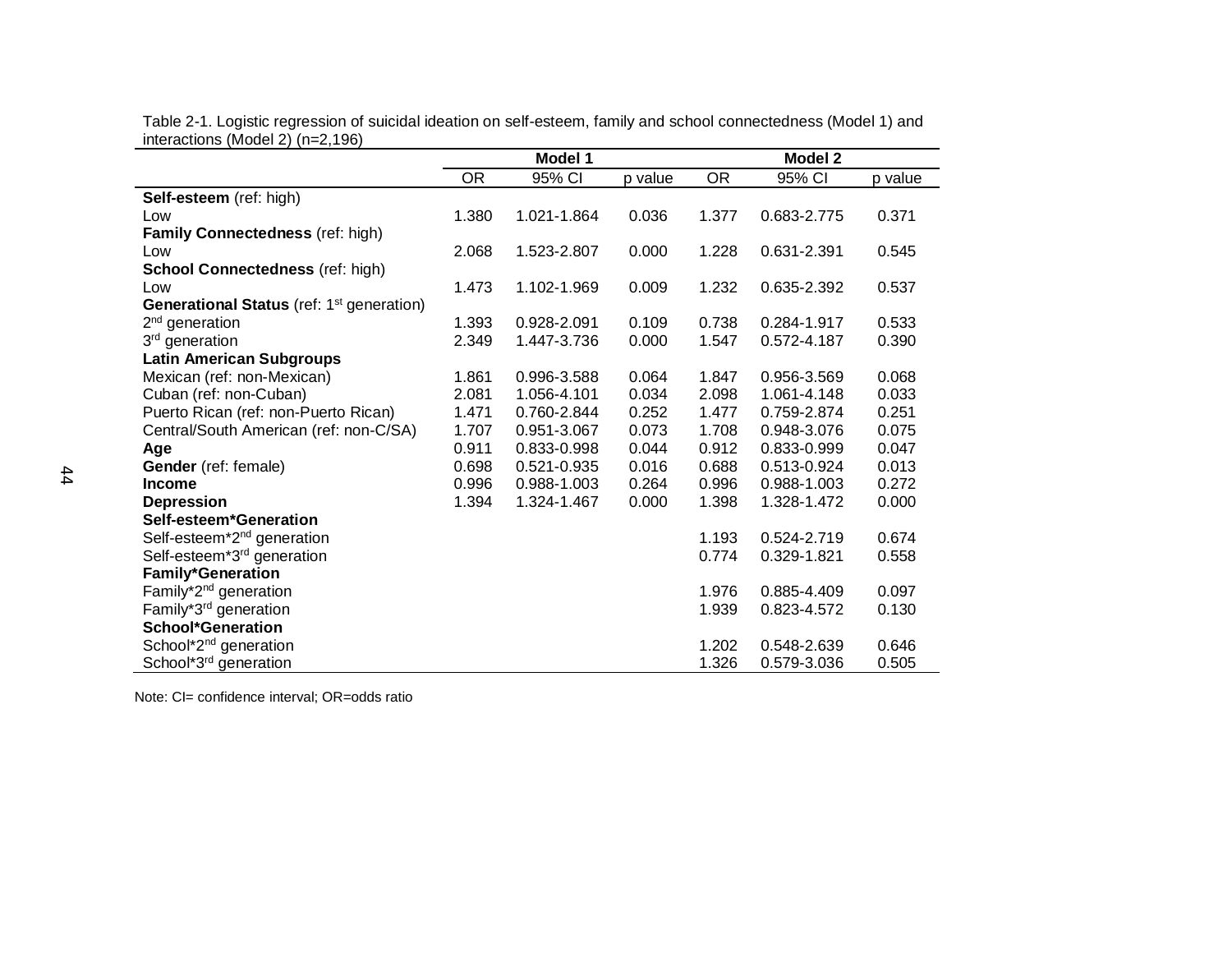Finally, tables 2-2, 2-3, 2-4 and 2-5 present the results of the logistic regressions of suicidal ideation on each independent contextual variable (i.e., mother's and father's level of education, religious affiliation, feeling safe and knowing someone in the neighborhood, and spoken language at home), including the main factors (self-esteem, family, and school connectedness), generational status, and covariates (age, gender, income, depression, and Latin American subgroup). None of these factors were significantly associated with suicidal ideation among this group of Latinx adolescents. Only depression remained significant. However, in all these regression models, being third-generation adolescent was significantly positively associated with suicidal ideation, while age was significantly negatively associated with suicidal ideation and being female increased the odds of thinking about suicide.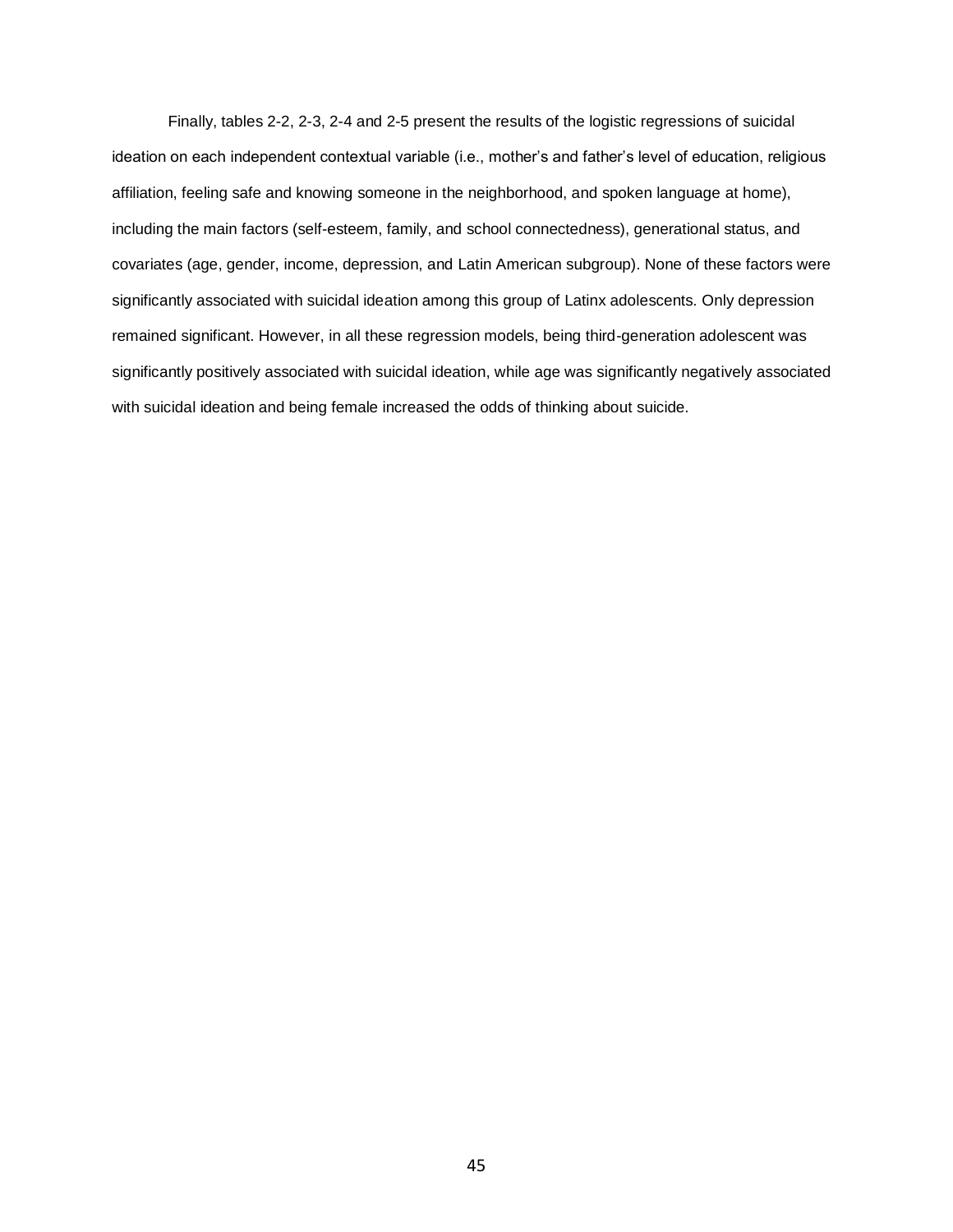| caacation and goncrational status (n=2,150)                  | OR.   | 95% CI      | P value |
|--------------------------------------------------------------|-------|-------------|---------|
| Father's level of education (ref: other)                     |       |             |         |
| High school or less                                          | 1.094 | 0.649-1.843 | 0.736   |
| Some college                                                 | 1.119 | 0.633-2.274 | 0.577   |
| Graduate college or more                                     | 1.023 | 0.530-1.973 | 0.947   |
| Mother's level of education (ref: other)                     |       |             |         |
| High school or less                                          | 0.948 | 0.529-1.700 | 0.859   |
| Some college                                                 | 1.319 | 0.665-2.618 | 0.429   |
| Graduate college or more                                     | 1.495 | 0.722-3.095 | 0.279   |
| <b>Generational Status</b> (ref: 1 <sup>st</sup> generation) |       |             |         |
| 2 <sup>nd</sup> generation                                   | 1.393 | 0.928-2.091 | 0.109   |
| 3 <sup>rd</sup> generation                                   | 2.349 | 1.447-3.736 | 0.000   |
| <b>Latin American Subgroup</b>                               |       |             |         |
| Mexican (ref: non-Mexican)                                   | 1.985 | 1.039-3.793 | 0.038   |
| Cuban (ref.: non-Cuban)                                      | 1.998 | 1.016-3.929 | 0.045   |
| Puerto Rican (ref.: non-Puerto Rican)                        | 1.528 | 0.801-2.916 | 0.198   |
| Central/South American (ref: non-C/SA)                       | 1.740 | 0.974-3.110 | 0.061   |
| Age                                                          | 0.932 | 0.853-1.018 | 0.119   |
| Gender (ref: female)                                         | 0.669 | 0.501-0892  | 0.006   |
| Income                                                       | 0.994 | 0.986-1.002 | 0.158   |
| <b>Depression</b>                                            | 1.448 | 1.377-1.523 | 0.000   |

Table 2-2. Logistic regression of suicidal ideation on parents' level of education and generational status (n=2,196)

Note: OR=Odds ratio; CI= confidence interval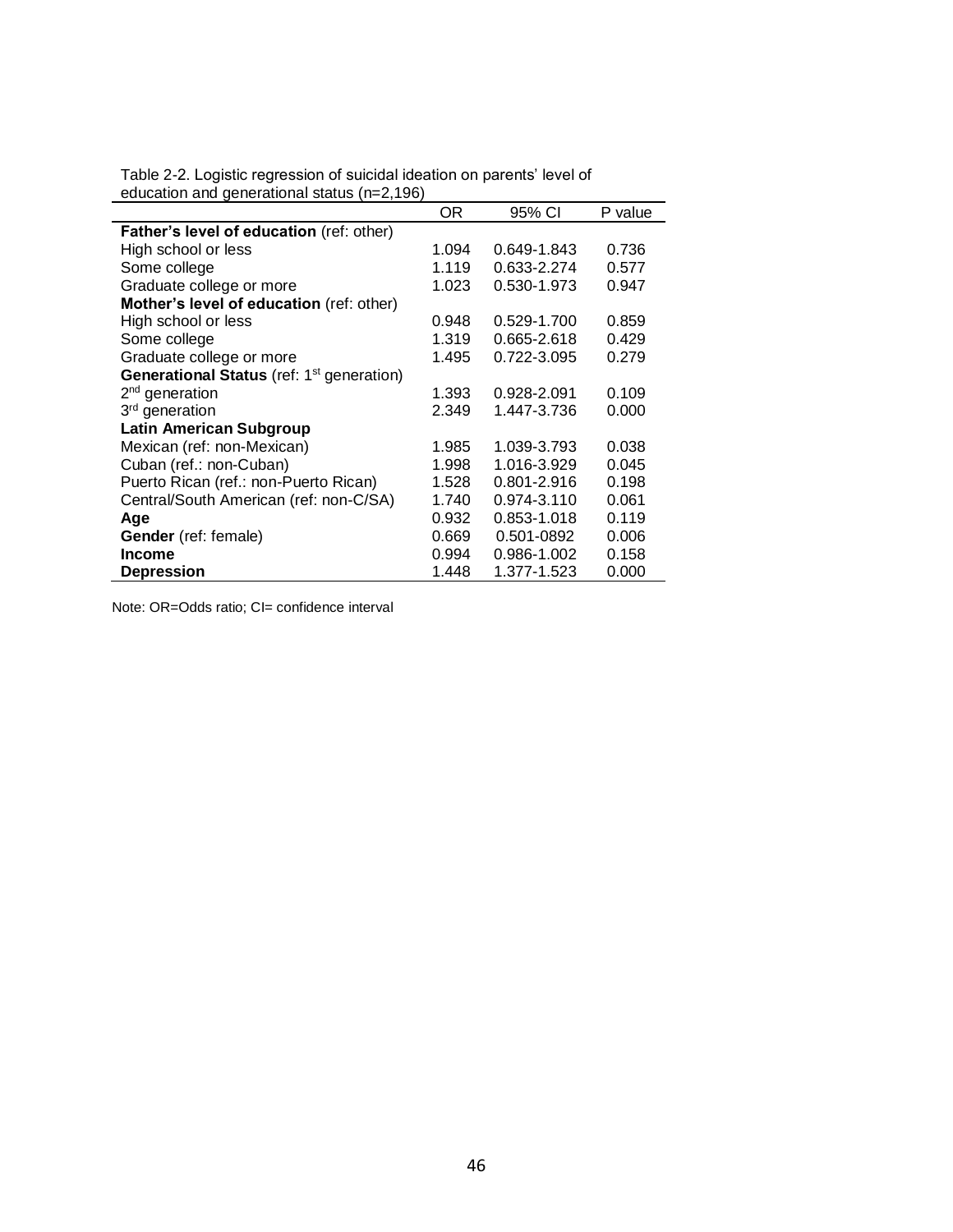|                                                       | OR    | 95% CI      | p value |
|-------------------------------------------------------|-------|-------------|---------|
| Neighborhood (Yes)                                    |       |             |         |
| Know people in the neighborhood                       | 1.015 | 0.759-1.357 | 0.921   |
| Feel safe in the neighborhood                         | 0.855 | 0.589-1.241 | 0.409   |
| Generational Status (ref: 1 <sup>st</sup> generation) |       |             |         |
| $2nd$ generation                                      | 1.485 | 0.994-2.217 | 0.053   |
| 3 <sup>rd</sup> generation                            | 2.479 | 1.567-3.921 | 0.000   |
| <b>Latin American Subgroup</b>                        |       |             |         |
| Mexican (ref: non-Mexican)                            | 1.925 | 1.007-3.679 | 0.048   |
| Cuban (ref.: non-Cuban)                               | 2.058 | 1.051-4.031 | 0.035   |
| Puerto Rican (ref.: non-Puerto Rican)                 | 1.517 | 0.794-2.898 | 0.207   |
| Central/South American (ref: non-C/SA)                | 1.768 | 0.990-3.155 | 0.054   |
| Age                                                   | 0.931 | 0.852-1.016 | 0.110   |
| Gender (ref: female)                                  | 0.675 | 0.506-0.900 | 0.007   |
| <b>Income</b>                                         | 0.996 | 0.988-1.003 | 0.259   |
| <b>Depression</b>                                     | 1.442 | 1.372-1.515 | 0.000   |

Table 2-3. Logistic regression of suicidal ideation on feeling safe, knowing people in the neighborhood and generational status (n=2,196)

Note: OR=Odds ratio; CI= confidence interval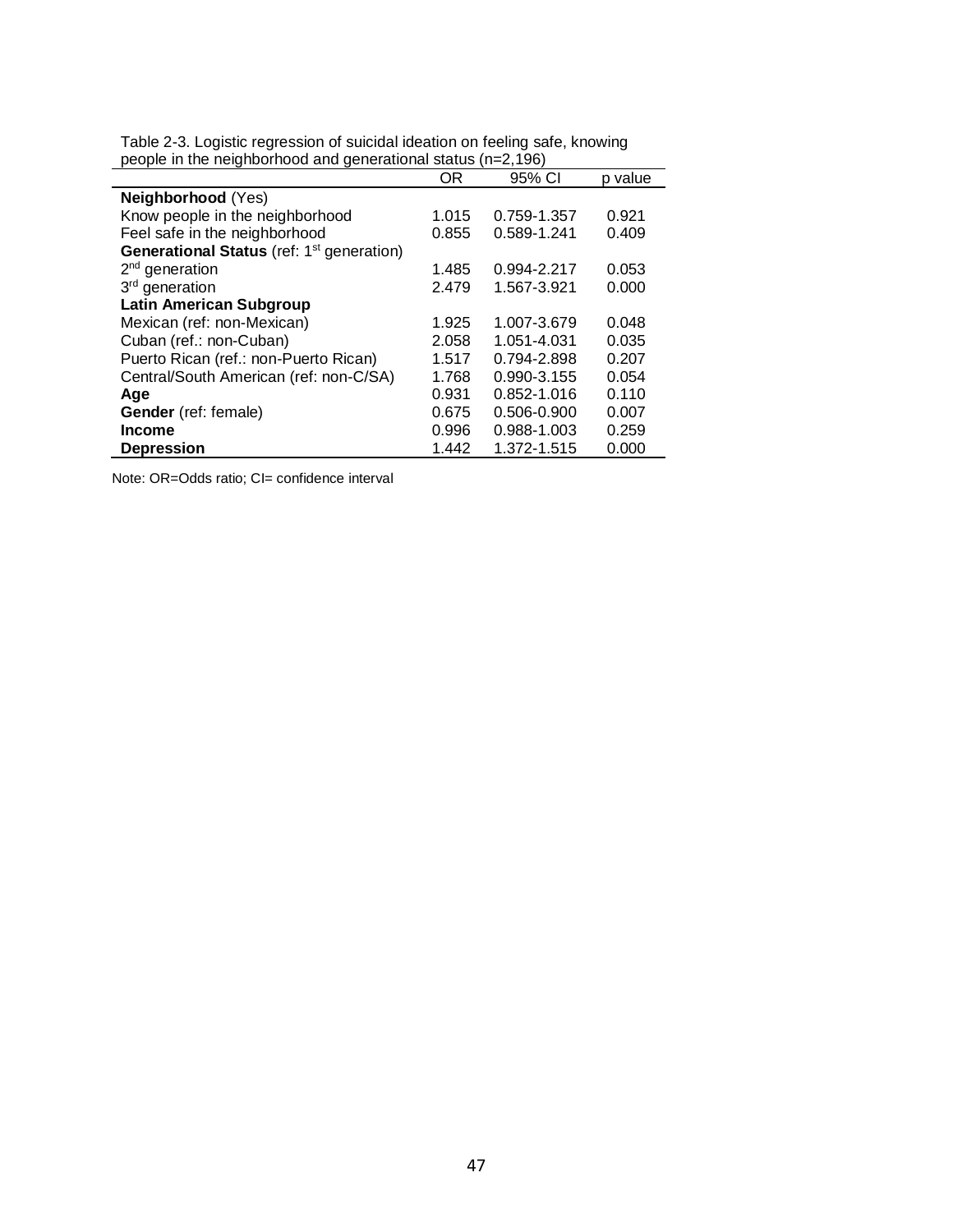|                                                              | OR    | 95% CI      | p value |
|--------------------------------------------------------------|-------|-------------|---------|
| Religious affiliation (ref: other)                           |       |             |         |
| Catholic                                                     | 0.842 | 0.621-1.142 | 0.269   |
| None                                                         | 1.011 | 0.612-1.670 | 0.966   |
| <b>Generational Status</b> (ref: 1 <sup>st</sup> generation) |       |             |         |
| $2nd$ generation                                             | 1.496 | 1.001-2.235 | 0.049   |
| 3 <sup>rd</sup> generation                                   | 2.501 | 1.581-3.957 | 0.000   |
| <b>Latin American Subgroup</b>                               |       |             |         |
| Mexican (ref: non-Mexican)                                   | 1.907 | 0.997-3.646 | 0.051   |
| Cuban (ref: non-Cuban)                                       | 2.041 | 1.041-4.001 | 0.038   |
| Puerto Rican (ref: non-Puerto Rican)                         | 1.509 | 0.789-2.885 | 0.214   |
| Central/South American (ref: non-C/SA)                       | 1.759 | 0.984-3.144 | 0.057   |
| Age                                                          | 0.930 | 0.852-1.016 | 0.108   |
| Gender (ref: female)                                         | 0.676 | 0.507-0.901 | 0.008   |
| <b>Income</b>                                                | 0.996 | 0.988-1.003 | 0.256   |
| <b>Depression</b>                                            | 1.443 | 1.373-1.516 | 0.000   |
| Note: OR=Odds ratio; CI= confidence interval                 |       |             |         |

Table 2-4. Logistic regression of suicidal ideation on religious affiliation and generational status (n=2,196)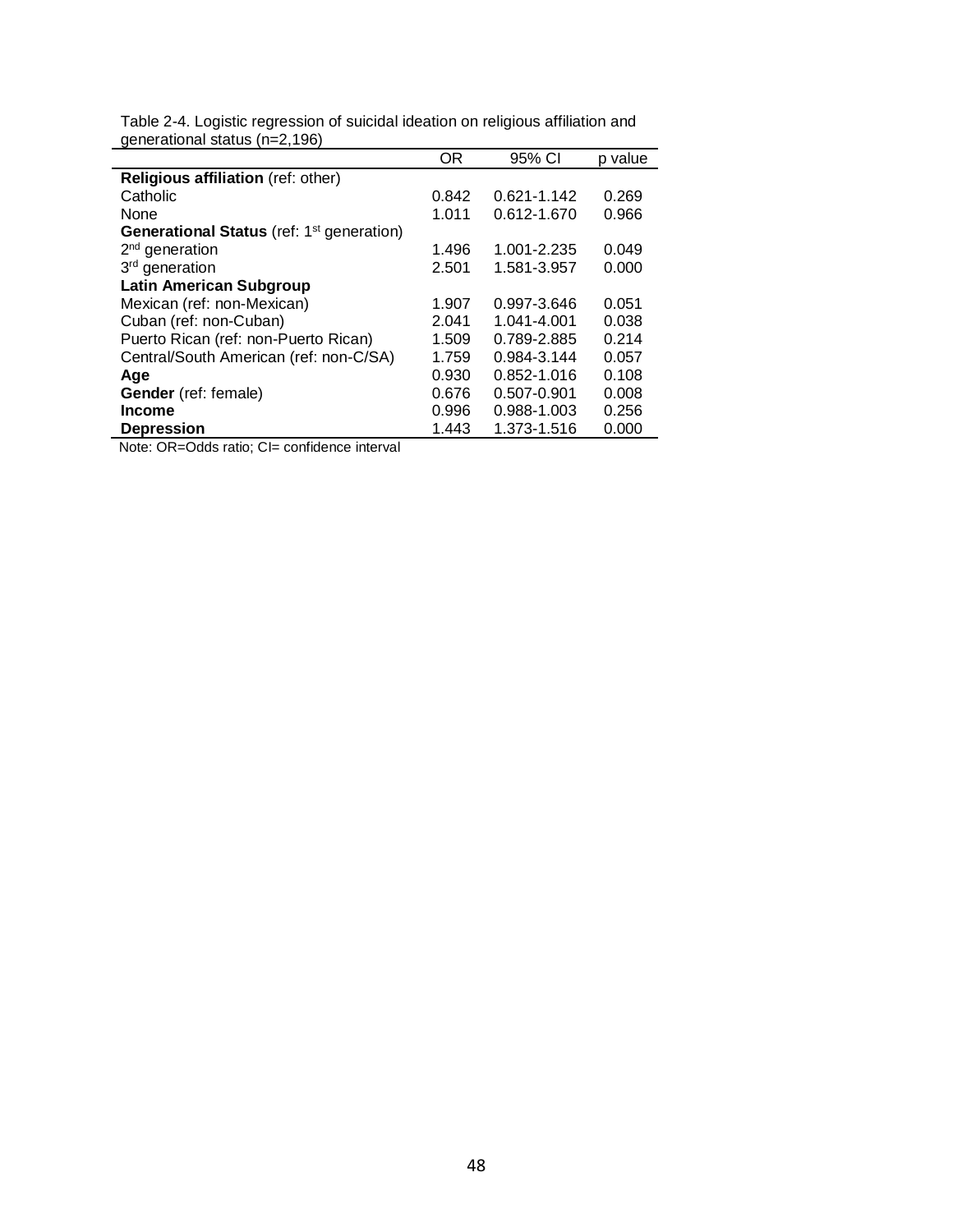|                                                              | ΟR    | 95% CI      | p value |
|--------------------------------------------------------------|-------|-------------|---------|
| Language spoken at home (ref: other)                         |       |             |         |
| Spanish                                                      | 0.963 | 0.264-3.518 | 0.955   |
| English                                                      | 1.678 | 0.456-6.181 | 0.436   |
| <b>Generational Status</b> (ref: 1 <sup>st</sup> generation) |       |             |         |
| $2nd$ generation                                             | 1.286 | 0.850-2.945 | 0.233   |
| 3 <sup>rd</sup> generation                                   | 1.698 | 1.016-2.838 | 0.043   |
| <b>Latin American Subgroup</b>                               |       |             |         |
| Mexican (ref: non-Mexican)                                   | 1.942 | 1.018-3.705 | 0.044   |
| Cuban (ref: non-Cuban)                                       | 2.171 | 1.108-4.254 | 0.024   |
| Puerto Rican (ref: non-Puerto Rican)                         | 1.421 | 0.744-2.714 | 0.288   |
| Central/South American (ref: non-C/SA)                       | 1.748 | 0.979-3.121 | 0.059   |
| Age                                                          | 0.934 | 0.855-1.020 | 0.129   |
| <b>Gender</b> (ref: female)                                  | 0.671 | 0.503-0.895 | 0.007   |
| <b>Income</b>                                                | 0.994 | 0.986-1.002 | 0.121   |
| <b>Depression</b>                                            | 1.449 | 1.379-1.523 | 0.000   |

Table 2-5. Logistic regression of suicidal ideation on language spoken at home and generational status (n=2,196)

Note: OR=Odds ratio; CI= confidence interval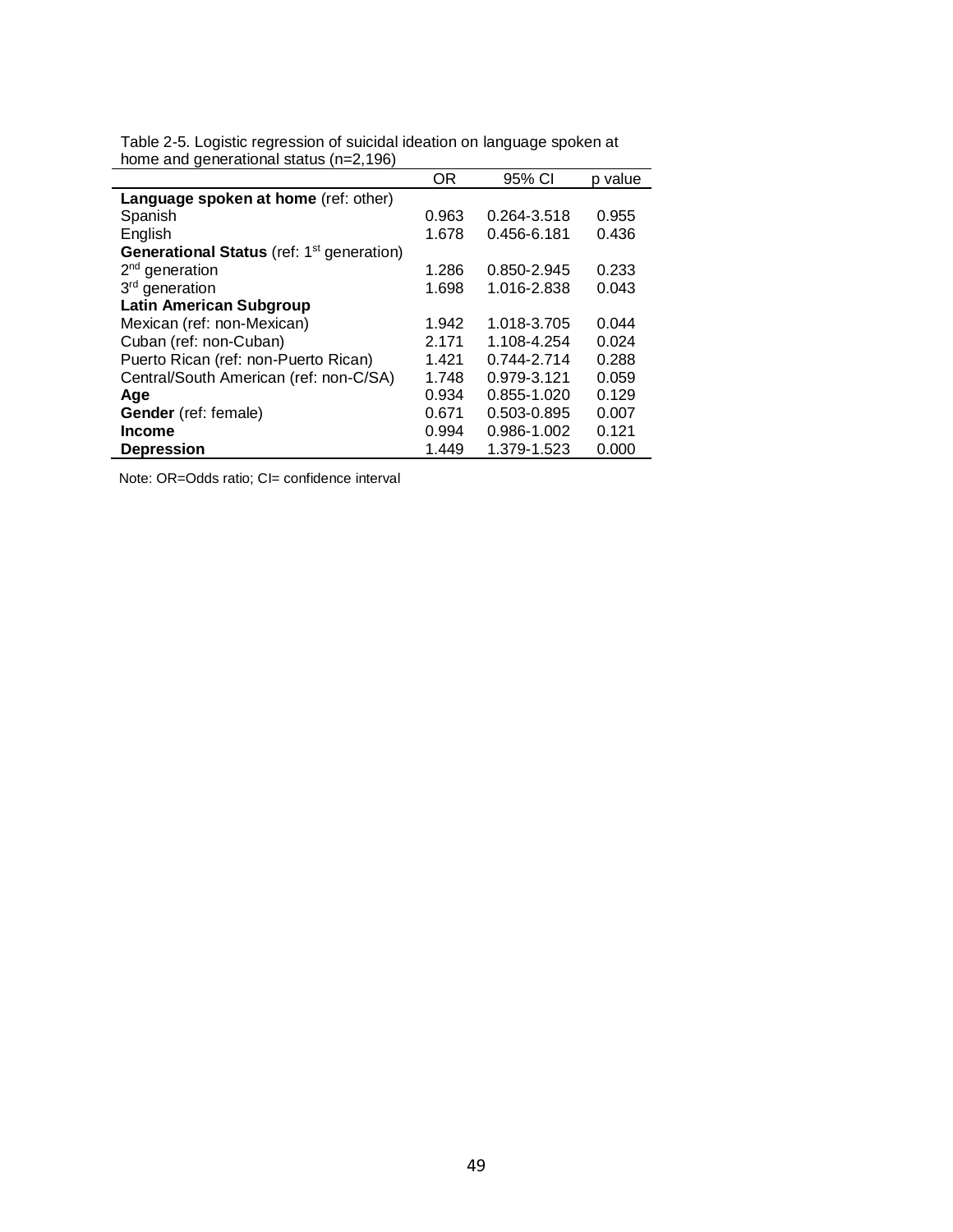# **Discussion**

The results of the present study suggest that the antecedents of suicidal ideation proposed by the Interpersonal Theory of Suicide (Joiner, 2005): low social connectedness (in the family and school domains) and low self-esteem (i.e., a dimension of burdensomeness) are present in this sample of Latinx adolescents. Although low school connectedness and low self-esteem have a sizeable impact on suicidal ideation among Latinx youth, low family connectedness has the largest impact, suggesting the central role of family and family ties in the lives of Latin American-origin adolescents. In addition, this study found that generational status matters in terms of suicidal ideation. Third-generation adolescents are at higher risk of thinking about suicide compared with their first-generation counterparts. This finding is consistent with previous studies, showing generation status—measured by time spent in the U.S.— is a risk factor associated with suicide (Canino & Roberts, 2001; Hovey & King, 1997; Peña et al., 2008). Research studies have shown that with increased time spent in the U.S., Latin American cultural orientation decreases, and U.S. cultural orientation increases across generations. Despite this shift, adolescents tend to retain the value of family ties (Perez & Padilla, 2000). This cultural orientation shift may provide some explanation for why third-generation adolescents appear to be at higher risk. It is possible that more acculturated third-generation Latinx adolescents, who may be more in line with the individualistic values (e.g., self-efficacy, autonomy) of the U.S. culture, may rely more on themselves and less on their families for support which, in turn, may create a sense of isolation and disconnection from their families. It may also be that decreasing levels of familism (i.e., responsibility to family) across generations, which has been identified as a protective factor against suicide, place third-generation Latinx adolescents at higher risk (Oquendo et al., 2005; Perez & Padilla, 2000).

The effect of social connectedness and self-esteem on suicidal ideation among Latinx adolescents was not different across generations. However, family connectedness had a marginal effect for secondgeneration compared to first-generation adolescents. This result—even though non-significant—suggests that generational status might make a difference in the relationship between family connectedness and suicidal ideation, particularly for second-generation adolescents. Previous studies support the protective role of family ties or familism against suicide risk, but also the detrimental effects that family disruption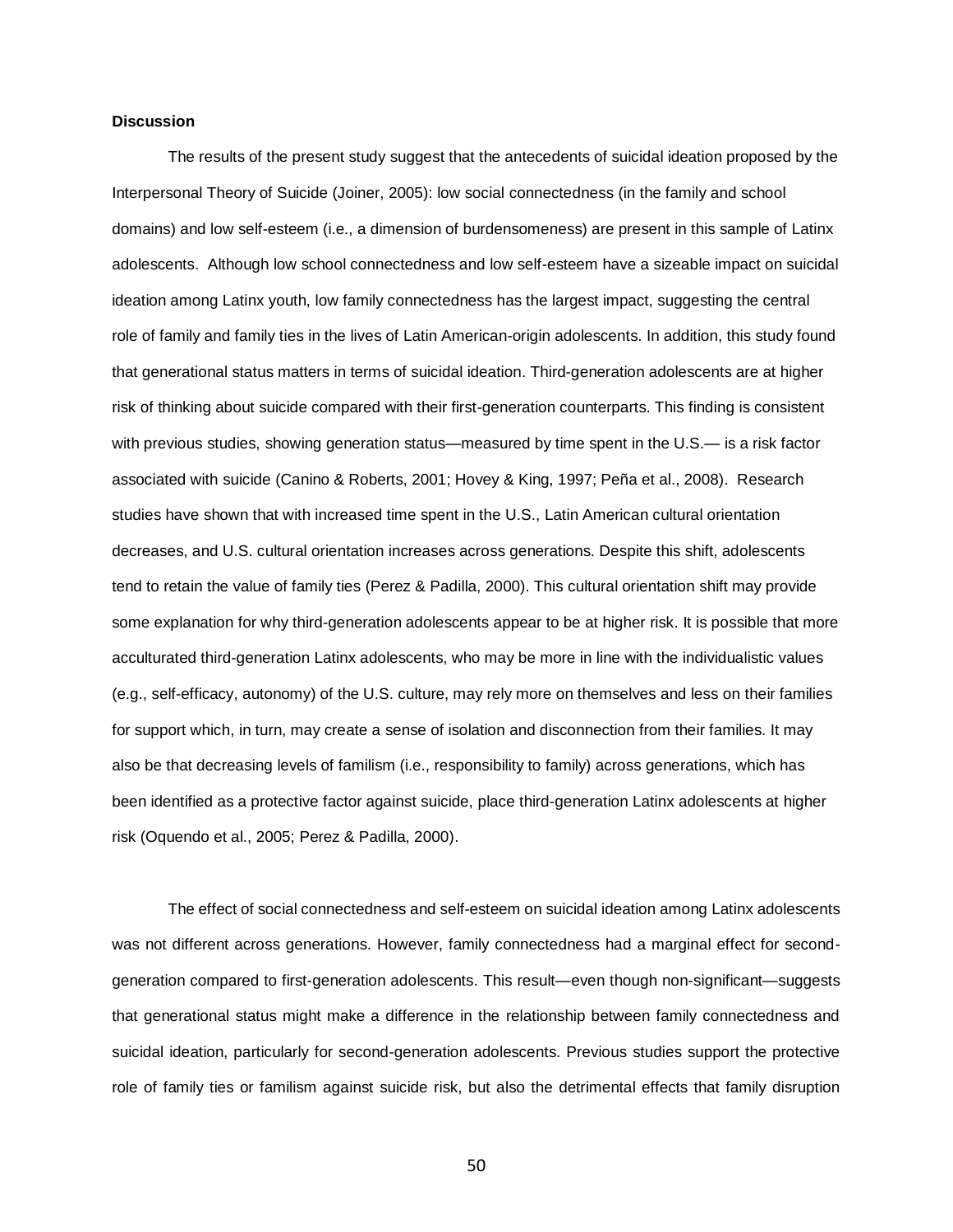emerging from the cultural dissonance between more acculturated adolescents and their less acculturated parents have on Latin American families. Second generation adolescents in particular may face in-home intercultural discrepancies and subsequent parent-child conflict (Hovey & King, 1997; Oquendo et al., 2005; Zayas, Bright, Álvarez-Sánchez, & Cabassa, 2009) and low self-esteem (Smokowski & Bacallao, 2007), both risks for suicide. Taking the findings of the present study together, it may be that acculturation stress is the culprit of suicidal ideation among Latinx adolescents across generations. However, for secondgeneration youth, the stress may be more at the micro level, related to the parent-child acculturation discrepancies inside the home. While for third-generation adolescents, the stress may be more at the macro level, related to tensions outside the home. These macro level tensions may refer to the departure from collectivistic values to fit the individualistic values of the host culture, the perceptions of the society or community about ethnic minorities, socioeconomic disparities, and discrimination.

The present study also found that age, gender, and depression are associated with risk of suicidal ideation, which is consistent with the findings of the general population of adolescents (Nock et al., 2008). Interestingly, depression was the only variable that remained significant when interactions were added into the model. As proposed by the Sociocultural Model of Suicide (Zayas et al., 2005), this finding could indicate that acculturation stressors, such as parent-child cultural gaps may play a more important role among adolescents who are already emotionally vulnerable. Nevertheless, the crosssectional analysis of the present study does not allow for interpretations based on directionality. It remains a question as to whether emotional vulnerability is a precursor or a consequence of acculturation stress.

The current study also examined other risk and protective sociocultural variables associated with suicide among Latinx, including Latin American subgroup, parents' level of education, feeling safe and knowing people in the neighborhood, religious affiliation, and language spoken at home. In contrast to previous studies identifying religious affiliation and retention of language as a protective factors against suicide among Latinos/as (Almeida, Molnar, Kawachi, & Subramanian, 2009; Oquendo et al., 2005), this study found no effects from religious affiliation, language spoken at home, feeling safe in the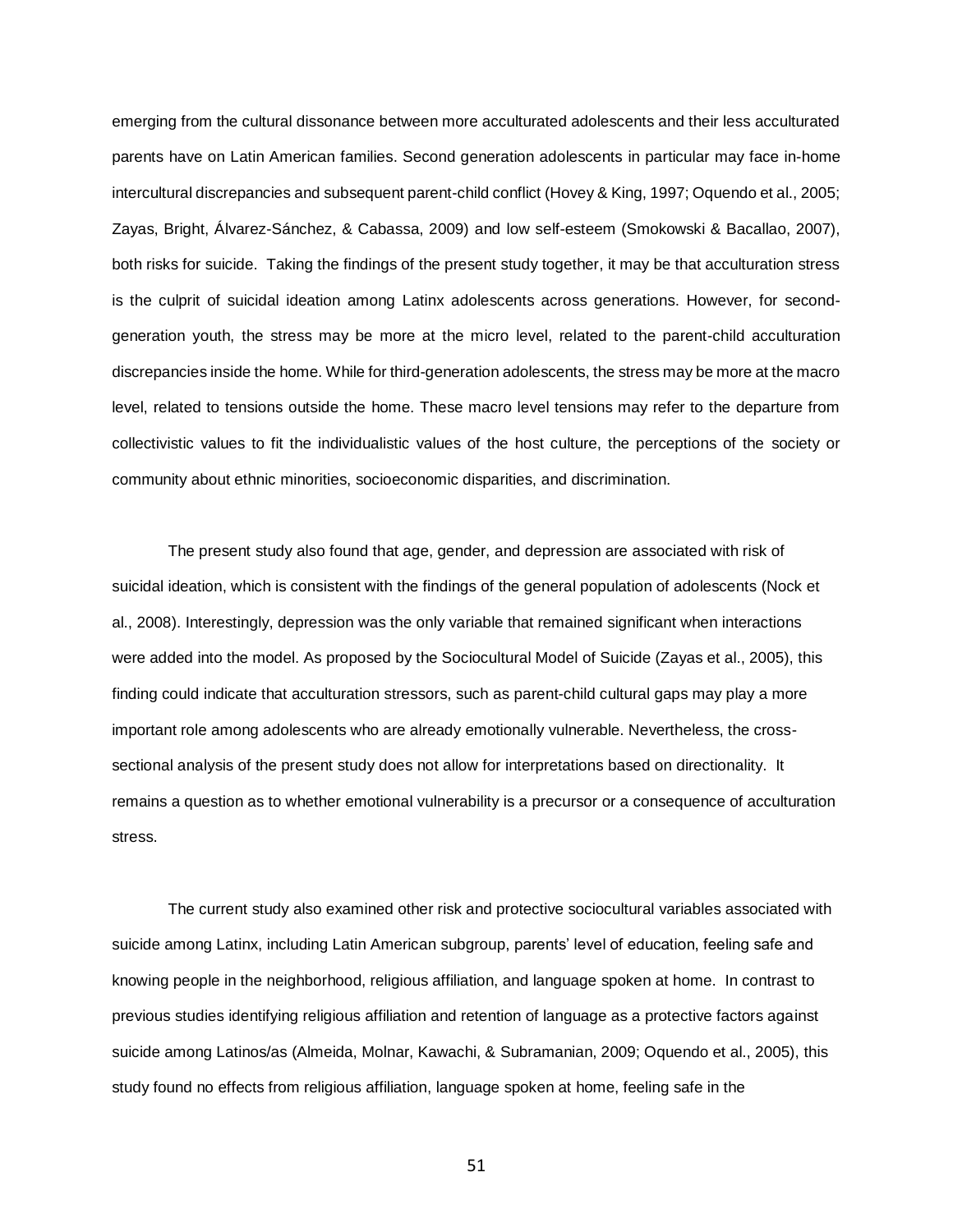neighborhood or parental education. The present study did find, however, that Cuban-origin adolescents are at higher risk of thinking about suicide compared with other Latin American-origin youth. Even though there was a positive association among all of the other subgroups (i.e., Mexican, Puerto Ricans, Central and South Americans), none of them were significant. This result may point out to the heterogeneity of the subgroups. Further research is needed to understand cultural commonalties and differences across Latin American subgroups that have protective or risk effects on suicide. The present study concurs with previous recommendations to continue investigating protective and risk culture-related mediators and moderators to be able to develop approaches that are culturally relevant to Latinx youth with suicide risk (Oquendo et al., 2005). It is also important to understand how acculturation impacts adolescents' mental health in order to train providers who work with minority populations and improve services (Goforth et al., 2017).

### **Implications for clinical practice**

The present study suggests that time spent in the U.S. increases the likelihood of thinking about suicide among Latinx adolescents. Practitioners working with Latinx adolescents need to consider the dynamic process of acculturation—within the micro and macro systems—on the mental health of Latinx immigrant adolescents across the first three generations. Fostering the integration of both Latin American and U.S. culture orientation (i.e., biculturalism) as proposed by Smokowski et al. (2008) may allow Latinx adolescents to increase the gamut of protective coping strategies offered by the two cultures. In this regard, culture- and family-based interventions to decrease risk behaviors among Latinx youth such as Familias Unidas (Vidot et al., 2016) and bicultural skills training program (Bacallao & Smokowski, 2005) could be good alternatives for practitioners working with Latinx youth at risk.

## **Implications for Research**

This study examined empirically tested antecedents of suicidal ideation derived from IPTS not examined before in a national sample of Latinx adolescents and used the Sociocultural Model to give cultural meaning to these factors. This study lays the foundation for future studies that investigate more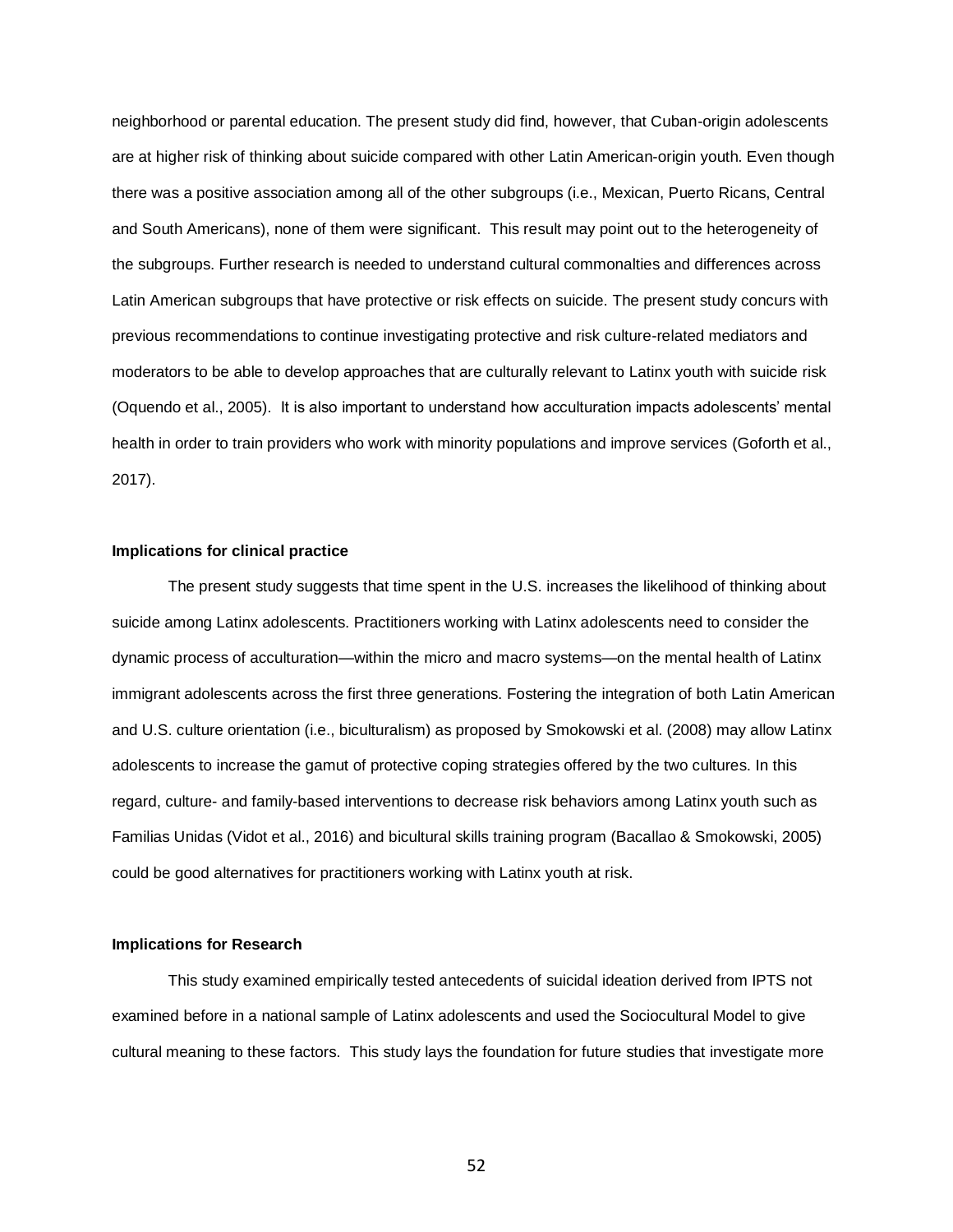precisely the components of the IPTS, taking into consideration cultural aspects such as acculturation stress relevant to the Latinx group.

There is a need for both quantitative and qualitative studies clarifying the direction of depression and acculturation stress, that is, to determine which one precedes the other. To do so, measures of acculturation that are not only related to time spent in the U.S., but also to biculturalism are needed to capture the complexity of the concept of acculturation. Qualitative studies may help to understand the unexplored cultural differences and related coping strategies particular to each Latin American subgroup. The present study lays the groundwork for developing culturally-appropriate interventions aimed at reducing suicidal ideation among this understudied and underserved population of adolescents. Finally, this study examined protective factors—identified by the literature—such as parents' level of education, religious affiliation, feeling safe in the neighborhood, and language spoken at home but none of them were significantly associated with suicidal ideation. These results suggest that interventions should begin by focusing on family and acculturation stress (e.g., parent-child cultural discrepancies) while more is known regarding other contextual factors that may affect suicidal ideation among this group.

#### **Limitations**

It is known that the definition or means of measuring suicidal ideation has the potential to cause inconsistent results (O'connor, 2016). Current suicide assessment tools have moved from terms such as "committing" to more all-encompassing terms such as thinking about death or thoughts about dying (Posner et al., 2011). Thus, the measure of suicidal ideation in Add Health may have different meanings for adolescents and may result in underestimating the number of adolescents who think about suicide in this sample. Some other important limitations of this study rest on the nature of the Add Health data. First, data collected in wave 1 are twenty-years-old, thus may not reflect current contextual factors that may impact adolescents' health. For example, the current political climate of racial, ethnic and national discrimination may thwart adolescents' belonginess and negatively impact their self-esteem. Second, the gender variable was defined in strict binary terms (i.e., male and female) which limits the understanding of suicide for an important at-risk group, such as LGBT youth. Owing to the study design (e.g. the survey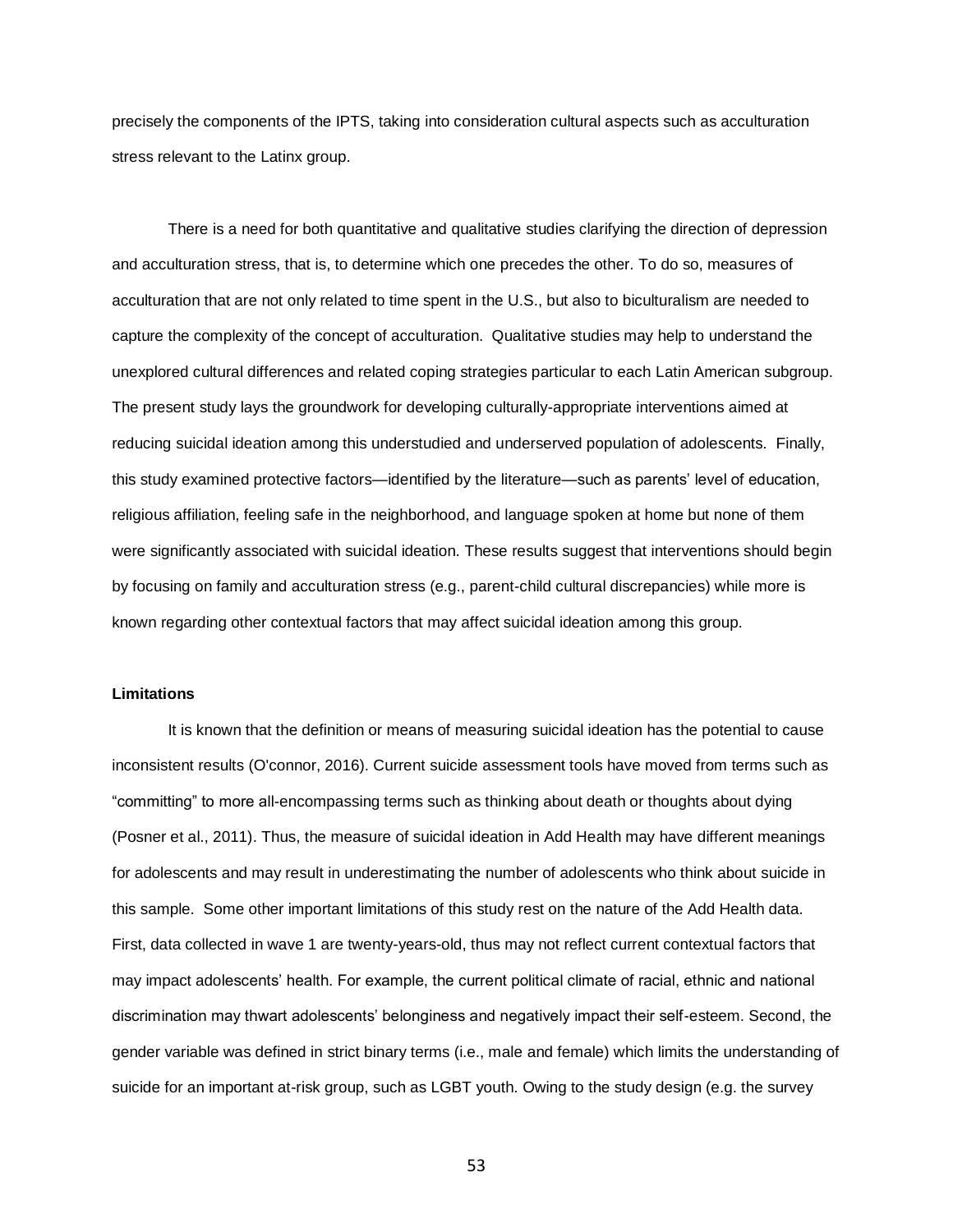was conducted on a school day with only those who were present, excluding adolescents who were absent from school) misses the opportunity to include adolescents who may be more isolated and in greater need of help. Additionally, in order to fully test the true validity of IPTS, belongingness and burdensomeness may need to be measured with theoretically-based measures such as the Interpersonal Needs Questionnaire (Van Orden et al., 2012).

## **Conclusion**

By using a national sample of Latina/o adolescents from Add Health, the present study sought to understand the impact of generational status, measured as time spent in the U.S. on suicidal ideation among this group of adolescent immigrants. This study provides evidence that the two antecedents of suicidal ideation (i.e., low social connectedness and low self-esteem) proposed by the IPTS are present among Latina/o adolescents. Generational status does not appear to make a difference in the relationship between social connectedness (in family and school domains), self-esteem and suicidal ideation. However, there was a pattern of change in the association between family connectedness and suicidal ideation (non-significant), suggesting that acculturation stressors stemming from cultural dissonance within the micro (e.g., parent-adolescent) and macro (e.g., Latin-U.S. orientation) across generations may be especially important for the first three generations of Latinos/as in the United States. Efforts to understand the dynamic nature of acculturation, its impact on suicide, and the cultural protective and risk factors that are common and different among Latin American subgroups warrant further examination. In addition, investigating bicultural training programs to foster self-esteem and connectedness to family and school among Latinx youth are particularly important for suicide prevention.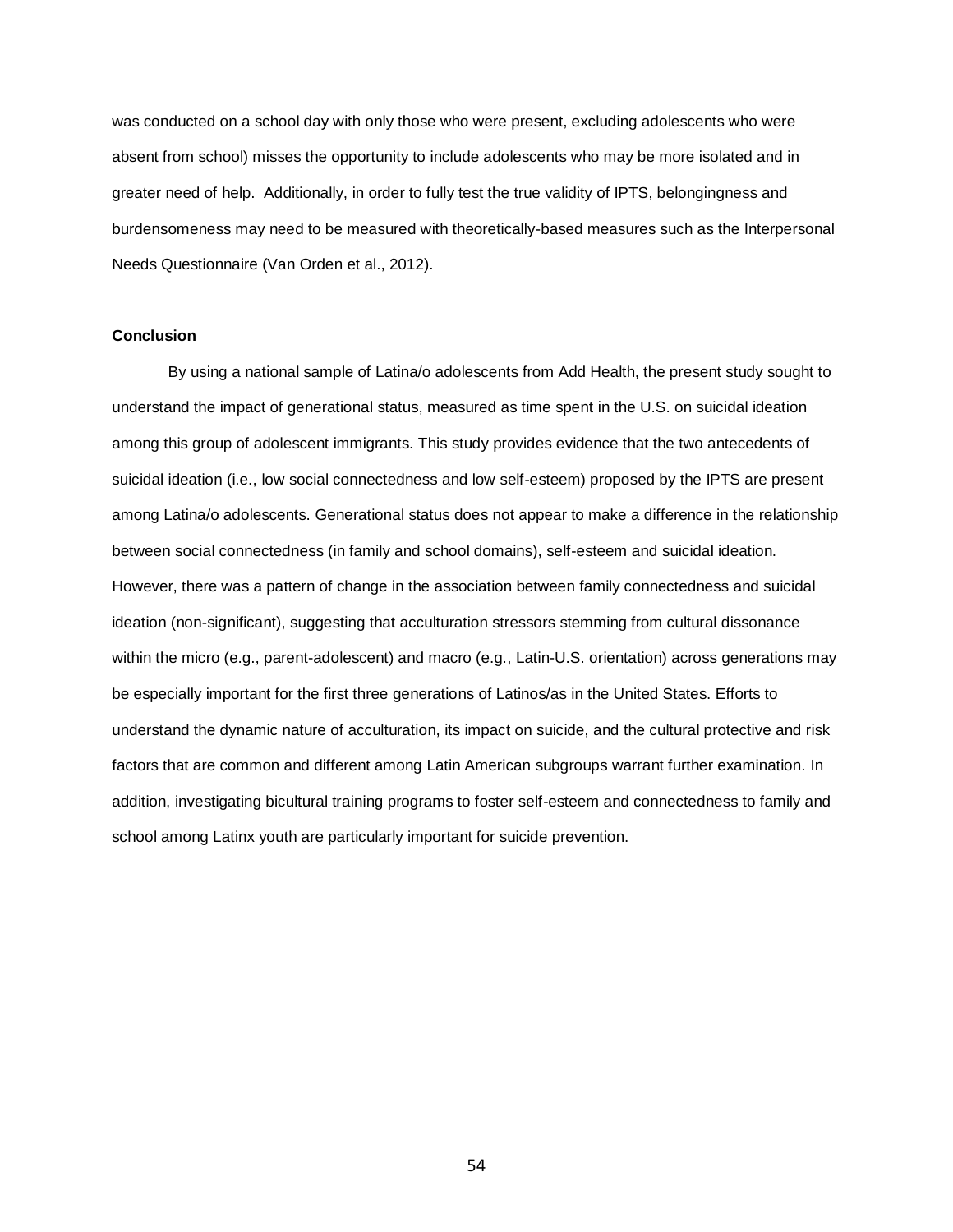### **Paper # 3**

**The role of social connectedness and self-esteem in the course of suicidal ideation and attempts among Latina/o adolescents living in the United States**

### **Background**

Adolescents who belong to a racial/ethnic minority groups are disproportionately affected by sadness, hopelessness, suicidal ideation and suicide attempts. Results from the most recent Youth Behavioral Risk Surveillance Survey (YRBSS) conducted in 2017 (Kann et al., 2018), indicated that nationwide, 17.2% of adolescents in high school considered attempting suicide and 7.4% of students made an actual attempt. In this same survey, 16.4% of Latinx adolescents seriously considered attempting suicide and 8.2% of them attempted suicide in the previous year (Kann et al., 2018). Latinx adolescents also reported high prevalence of depressive symptoms such as sadness and hopelessness, placing this group at high risk. Studies have shown an increased risk of suicidal ideation during adolescence (Curtin et al., 2016a) and suicidal ideation is the strongest predictor of suicide attempts among youth (Bridge et al., 2006; Nock et al., 2008). Approximately sixty percent of the transitions from suicidal ideation to plan and suicide attempt among adolescents occurred within the first year (Nock et al., 2008). In order to develop preventive and therapeutic interventions to decrease suicide risk among Latinx adolescents, there is a need to identify culturally-relevant, distinct factors that can lead to suicide attempts (O'Connor & Kirtley, 2018).

The use of theories that distinguish these factors is a starting point (Vélez-Grau, 2019). The Interpersonal Theory of Suicide (IPTS) (Joiner, 2005) provides distinct processes for suicidal ideation and the progression to attempts. IPTS postulates that a combination of perceived feelings of disconnection and burdensomeness (e.g. low self-esteem) result in suicidal ideation. However, not everyone moves from thinking to acting upon those thoughts; the acquired capability to enact self-harm is necessary for this transition to take place. This capability involves relative fearlessness about death, and it may be acquired through the exposure to painful emotional and physical experiences, which, in turn, desensitize individuals to pain, making them more likely to engage in self harmful behaviors. IPTS claims to be universal because it explains suicidal phenomena across phases of the lifespan, ethnicity, and cultures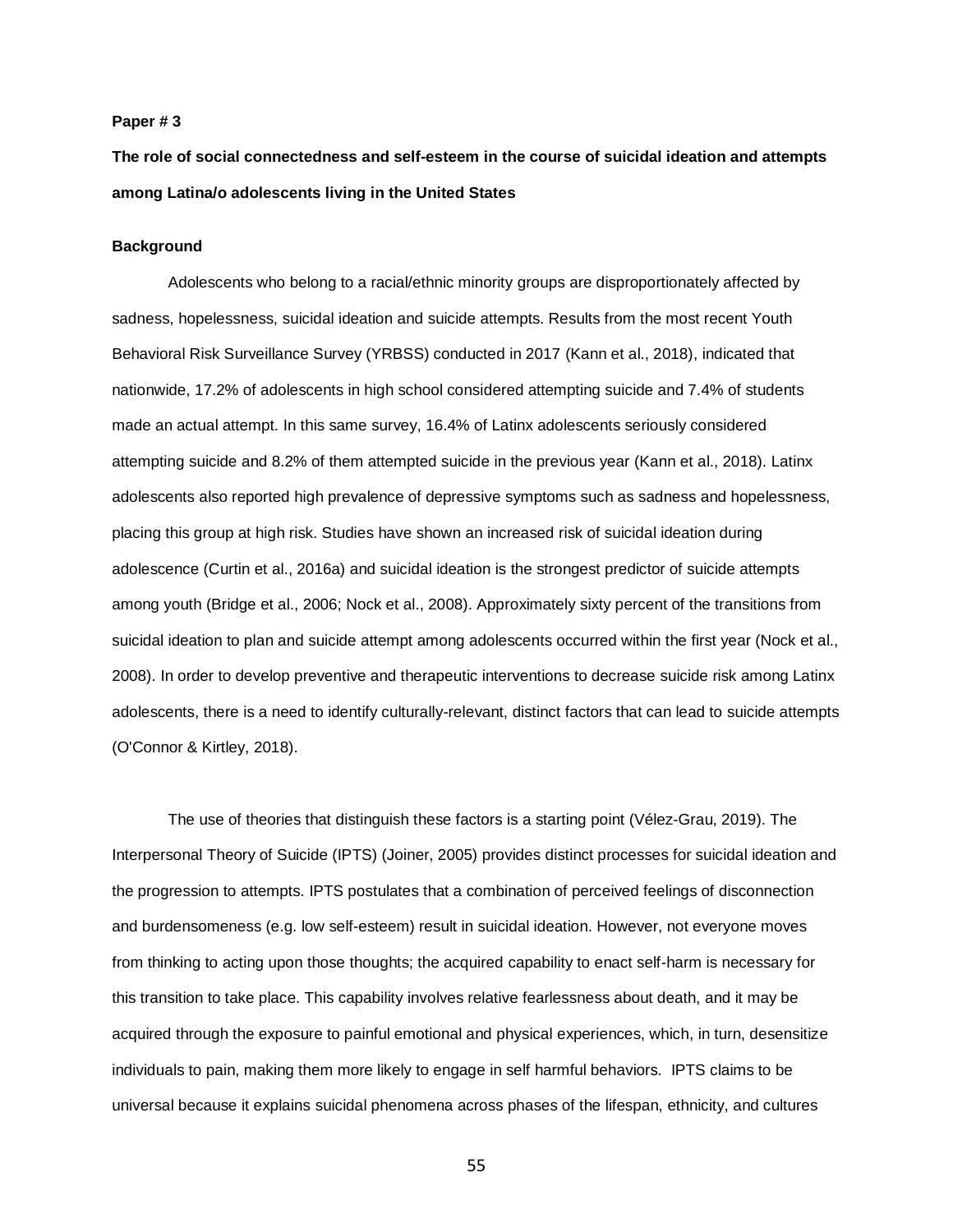(Joiner, 2005; Van Orden et al., 2010). Although empirical studies have found evidence of the association between these constructs with various populations (Ma, Batterham, Calear, & Han, 2016), there is still much to be done to understand suicide among minority populations, particularly Latinx adolescents. Sociocultural Model of Suicide (Zayas et al., 2005). This theory emphasizes an ecological approach (e.g., individual, micro, and mezzo systems) to understand suicide among Latinas in particular. It postulates that adolescent development, individual characteristics (i.e. emotional vulnerability), family functioning, and cultural factors all play a role in the development of suicide. Zayas underscored the parent-child conflict, resulting from cultural dissonance between U.S.-born adolescents and their foreign-born parents, coupled with the adolescents' emotional vulnerability, as the culprits for suicide attempts. This model is valuable because it focuses on the socio-cultural aspects related particularly to Latin American families. However, this model has been difficult to examine due to lack of specificity of the different dimensions and variables in the model (Gulbas, Hausmann-Stabile, Szlyk & Zayas, 2018).

Results from papers #1 and #2, indicated that lack of social connectedness and low self-esteem are associated with the emergence of suicidal ideation among Latinas and Latinos in this sample. The current paper builds upon the results of paper # 1 and #2, seeking to examine the relationship between lack of social connectedness in the family and school as well as low self-esteem, and whether adolescents with previously indicated suicidal ideation transition to suicide attempts. As in paper # 1 and #1, paper # 3 is guided by the IPTS and the Sociocultural Model of Suicide, explained above. The IPTS will provide empirical constructs associated with risk of suicidal ideation and the Sociocultural Model will provide a culturally relevant framework to examine the impact of social connectedness and self-esteem in the transition from ideation to attempts. Given the relevance of social connectedness, particularly familism for Latinx adolescents (Zayas & Pilat, 2008), it is hypothesized that adolescents who report low social connectedness in the family and school domains, as well as low self-esteem are more likely to transition from ideation to attempts a year later.

## **Methods**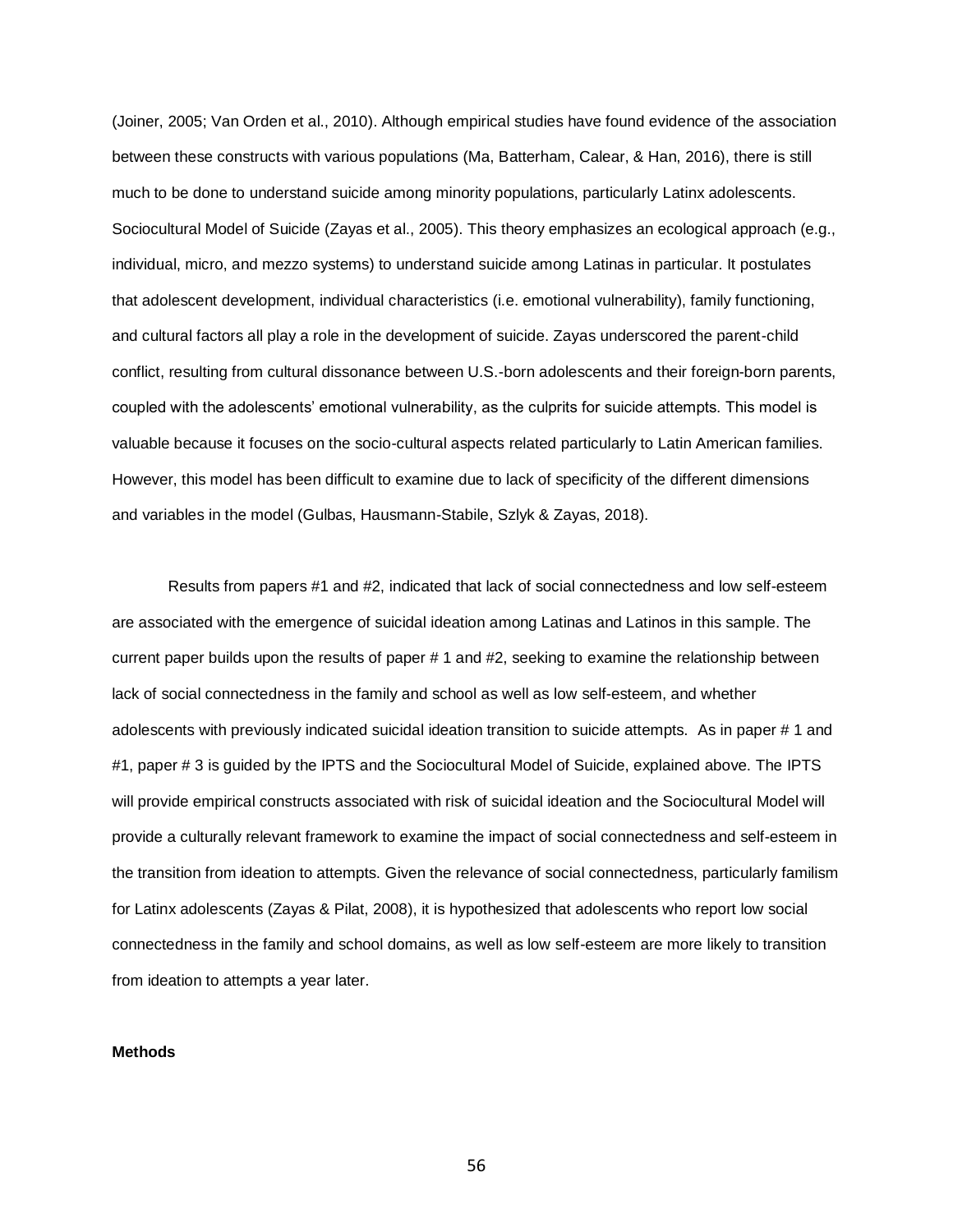The analysis employed data from in-home questionnaires conducted in the academic year of 1994-1995 (Wave 1) and a follow-up interview a year later in 1995-1996 (Wave 2), from the National Longitudinal Study of Adolescent Health (Add Health) (Harris & Udry, 2014). The sample included 308 Latina or Latino adolescents who reported suicidal ideation, but no suicide attempts at wave 1 and who: 1) self-identified as being of Latin American origin; 2) were between 13 and 19-years-old at wave 1; 3) answered the question about whether they had suicidal ideation in waves 1 and 2. Three groups of adolescents were classified (as described above) based on their reports of suicidal ideation and attempts at wave 2. This study was reviewed by Columbia University Institutional Review Board and determined to be exempt.

#### **Measures**

#### **Outcome measures**

# *Three groups of adolescents*

A multinomial variable (no suicidal ideation or attempts; persistent suicidal ideation; and transition to attempts) was created to examine behaviors based on adolescents reports about suicidal ideation and suicide attempts a year later (Wave 2). The questions of suicidal ideation "During the past 12 months, did you ever seriously think about committing suicide?" and suicide attempt, "During the past 12 months, how many times did you actually attempt suicide?" were used to classified the multinomial outcome as follows: 1) adolescents who reported "no" suicidal ideation and "no" to attempts were coded as 0, and labeled *no suicidal ideation, no attempts*; 2) adolescents who indicated "yes" to suicidal ideation, but "no" to suicide attempts were coded as 1 and labeled *persistent suicidal ideation*; and 3) adolescents who reported "yes" to suicidal ideation and "yes" to suicide attempts were coded as 2 and labeled as *transition to attempts*. It is important to clarify that in Add Health, only those adolescents who responded yes to the question about suicidal ideation, were asked the question about suicide attempts.

### **Independent variables**

### *Self-esteem*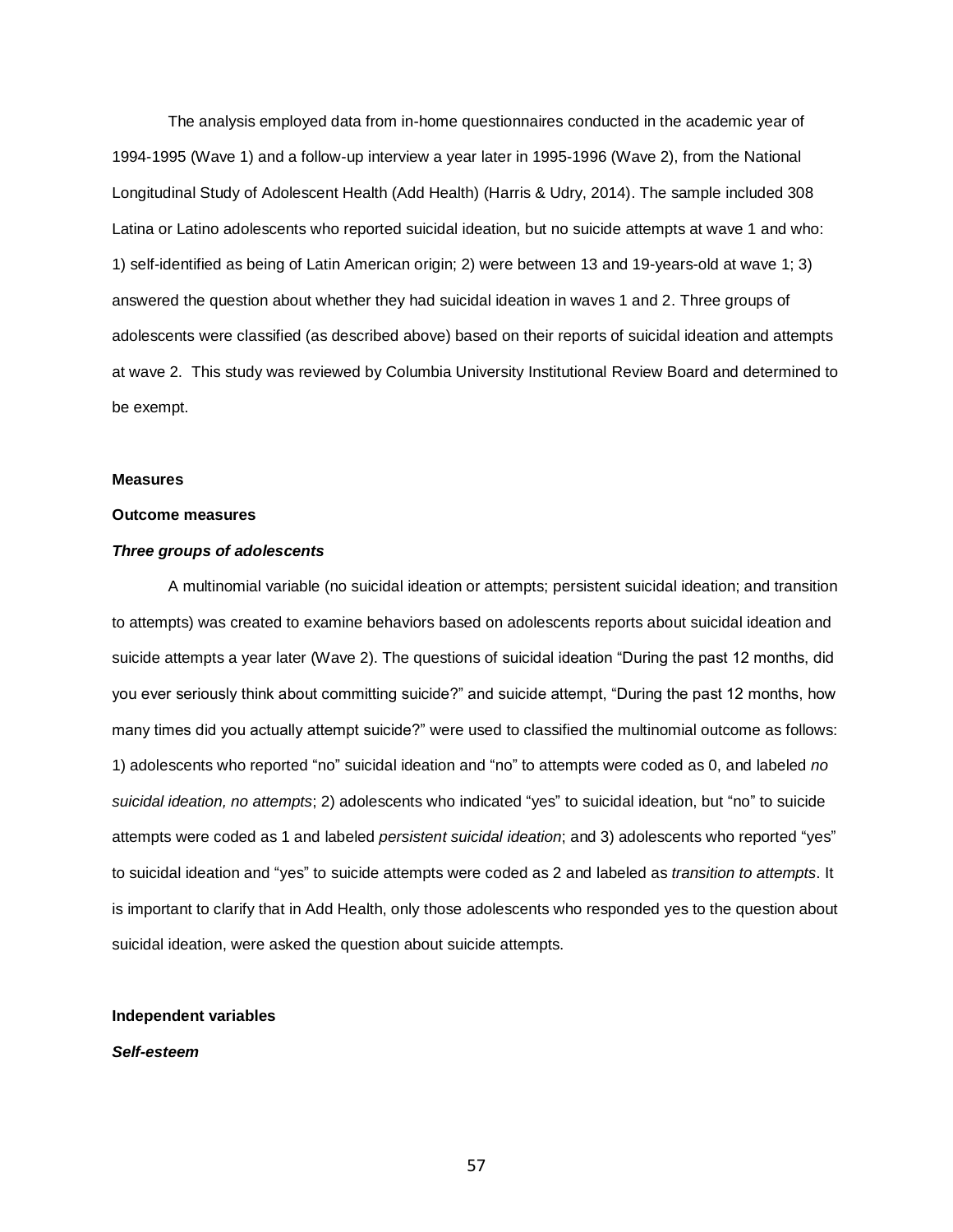Six-items from the Add Health survey that correspond to the Rosenberg Self-esteem Inventory (Rosenberg, 1965) were used to measure self-esteem. These items included, "You have a lot of good qualities," "You have a lot to be proud of," "You like your-self just the way you are," "You feel like you are doing everything just right," "You feel socially accepted," and "You feel loved and wanted." These items were assessed on a 5-point response scale with answers ranging from 1 (strongly agree) to 5 (strongly disagree). High scores represent higher self-esteem. In this study, Cronbach's alpha showed these items to reach acceptable reliability,  $\alpha = .84$ . These items were selected based on previous studies assessing adolescents self-esteem using Add Health (Costello et al., 2008; Resnick et al., 1997). Rosenberg's scale has been validated with diverse samples of ethnic minority adolescents (Umaña-Taylor & Updegraff, 2007) and has been found to have a strong relationship with global self-worth, a domain of self-esteem (Hagborg, 1993) and an important component of burdensomeness as suggested by the Interpersonal Theory of Suicide (Van Orden et al., 2012).

#### *Family and School connectedness*

Family and school connectedness were measured using items from the protective factors section of Add Health. The section contains 8 items on a 5-point Likert scale (ranging from "strongly disagree" to "strongly agree") assessing the extent to which adolescents perceived themselves as being supported by parents, teachers and friends. To measure family connectedness, four items were selected. These items included, "How much do you feel parents care about you," "How much do you feel that people in your family understand you," "How much do you feel that you and your family have fun together", and "How much do you feel that your family pay attention to you." A higher score corresponds to higher family and parental support or connectedness. These items were selected to capture the concept of belonginess (Van Orden et al., 2010) and were based on previous studies examining family support using Add Health (Borowsky et al., 2001). In the current study Cronbach's alpha showed these items to reach acceptable reliability,  $\alpha = 0.75$ .

School connectedness was measured with two items on a 5-point Likert scale (ranging from "strongly disagree" to "strongly agree") measuring adolescents' perceptions of school connectedness.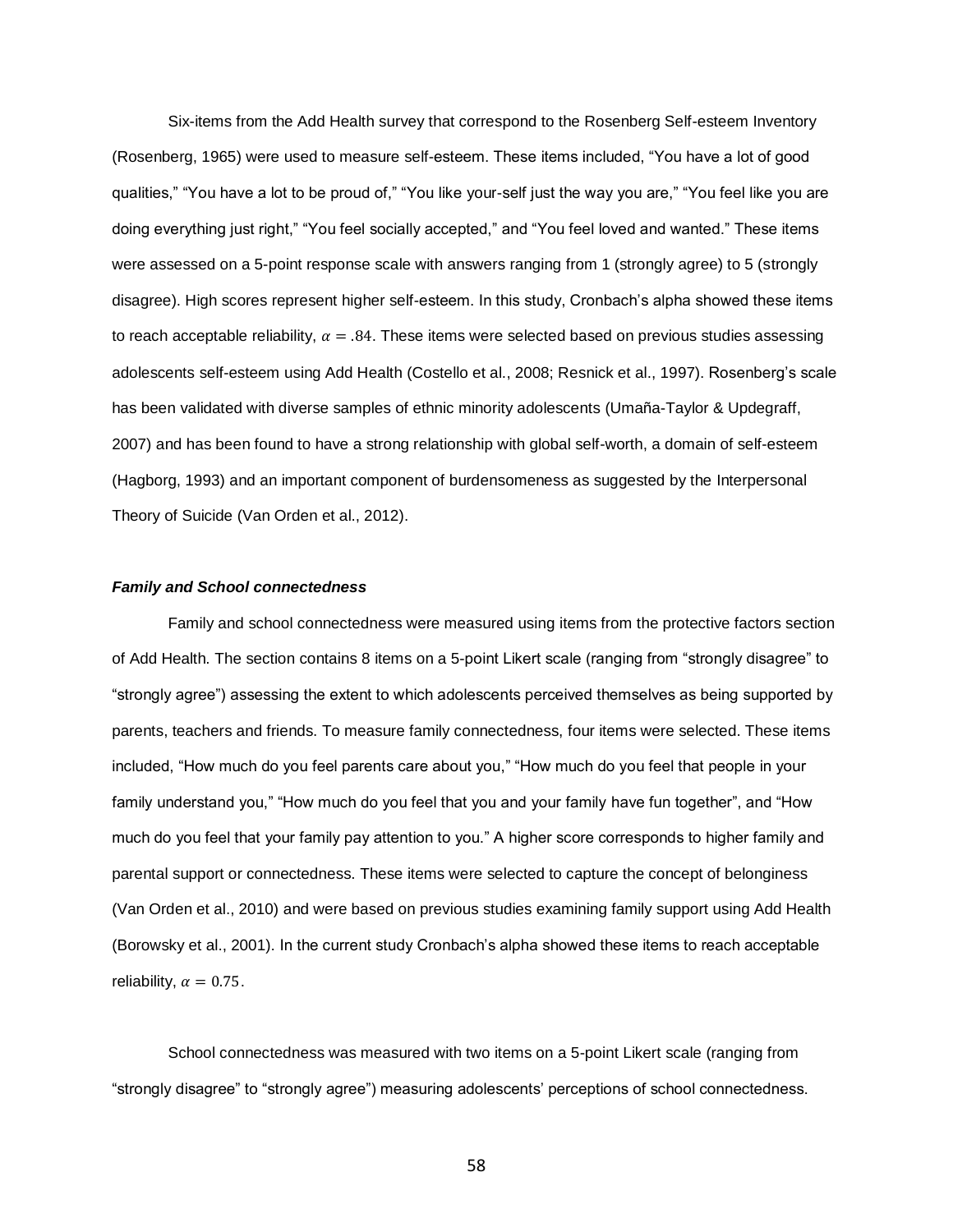These items include, ''You feel close to people at your school,'' and ''You feel like you are part of your school.'' Items were selected to capture belonginess (Van Orden et al., 2010) and based on previous studies examining school connectedness and suicidal behaviors using Add Health (Kidd et al., 2006; Resnick et al., 1997). In the present study, Cronbach's alpha showed these items to reach acceptable reliability,  $\alpha = 0.72$ 

The items of self-esteem, family and school connectedness were analyzed using factor analysis. Principal component analysis was selected as the extraction method and orthogonal rotation (Varimax) as the rotation method. Self-esteem, family connectedness, and school connectedness subscales formed three strong distinctive factors with eigenvalues higher than one. Factor loadings for the scales were high, with loadings ranging from 0.706 to 0.769; 0.561 to 0.831; and 0.833 to 0.870 on the three factors respectively. Previous studies have examined self-esteem, family and school connectedness as continuous variables, where higher scores correspond to higher levels in self-esteem, family and school connectedness respectively. To try to address the question about at which point perceptions of disconnectedness and burdensomeness result in suicidal ideation (Van Orden et al., 2010), self-esteem and connectedness to family and school variables were trichotomized, dividing the factors in tertiles (low, medium, and high) by using cutoffs of  $33.3<sup>rd</sup>$  percentile and 66.7<sup>th</sup> percentile. This decision was also made considering the advantage that categories offer for clinical interpretation of the results and the potential to understand useful cutoffs for low, medium, and high as thresholds of risk.

#### *Depressive symptoms*

In Add Health depressive symptoms (continuous) were measured by using the 19-item modified version of the original 20-item Center for Epidemiologic Studies Depressive Symptoms Scale (CES-D) instrument (Radloff, 1977), which has been used on adolescent populations to measure depressive symptoms (Garrison et al., 1991). Following previous studies examining Latinx adolescents (Peña et al., 2008), this study used 5 of these 19 items because they have been tested with multiple ethnicities among adolescents and across generations with good external validity (Perreira et al., 2005). These items include: 1) "You could not shake off blues even with help from your family and friends"; 2) "You felt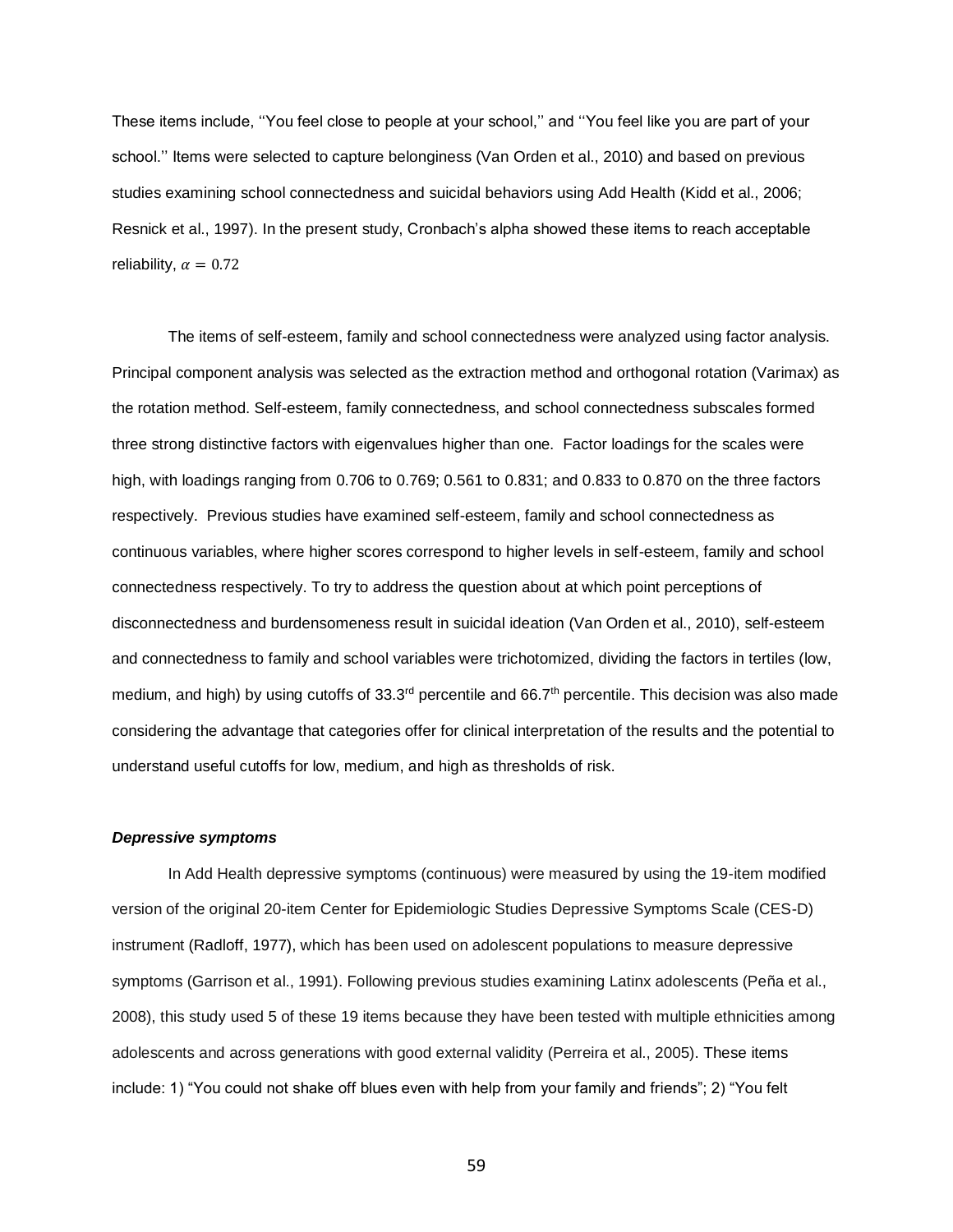depressed"; 3) "You were happy" (reversed code); 4) "You felt sad"; and 5) "You felt life was not worth living." Items were scored from 0 (never) to 3 (daily) with a range of possible score between 0 to 15. In the present study, Cronbach's alpha showed these items to reach acceptable reliability,  $\alpha = 0.77$ 

## *Demographic and contextual variables*

Four main Latin American-origin subgroups (i.e., Mexican, Puerto Rican, Cuban, Central/South American) were selected based on adolescents' self-reported responses to the questions, "Are you of Mexican-origin,", Are you Cuban-origin," "Are you Puerto-Rican-origin," "Are you Central or South American-origin," "Are you other." Responses provided were "yes" and "no". Those who responded "other", were coded in the same group as Central and South American. Age was calculated in years from the date of birth and interview. Gender was a binary option reported by adolescents and measured by the question, "Biological sex female or male". Income was based on parental self-report of annual household income using the question "about how much total income, before taxes did your family receive in 1994."

#### **Statistical Analysis**

Multinomial logistic regressions were used to explain the relationship between the independent variables and the dependent variables (Menard, 2002). Odds ratios and confidence intervals were examined for three different groups of adolescents with and without suicidal behaviors a year later (wave2) after entering the main variables (i.e., self-esteem, social connectedness in the family and school domains) and control for covariates (i.e., age, gender, income) (Model 1). Since depression is the most common mental health condition associated with suicide in individuals aged 10 and older (Stone et al., 2018) and it has been identified as an important predictor of suicidal ideation and attempts among Latinx adolescents (Duarté-Vélez et al., 2016; O'donnell, O'donnell, Wardlaw, & Stueve, 2004), depression was added to adjust for its effects (Model 2). All analyses were conducted using SPSS (BM Corp. Released 2016. IBM SPSS Statistics for Windows, Version 24.0. Armonk, NY: IBM Corp).

## *Missing data*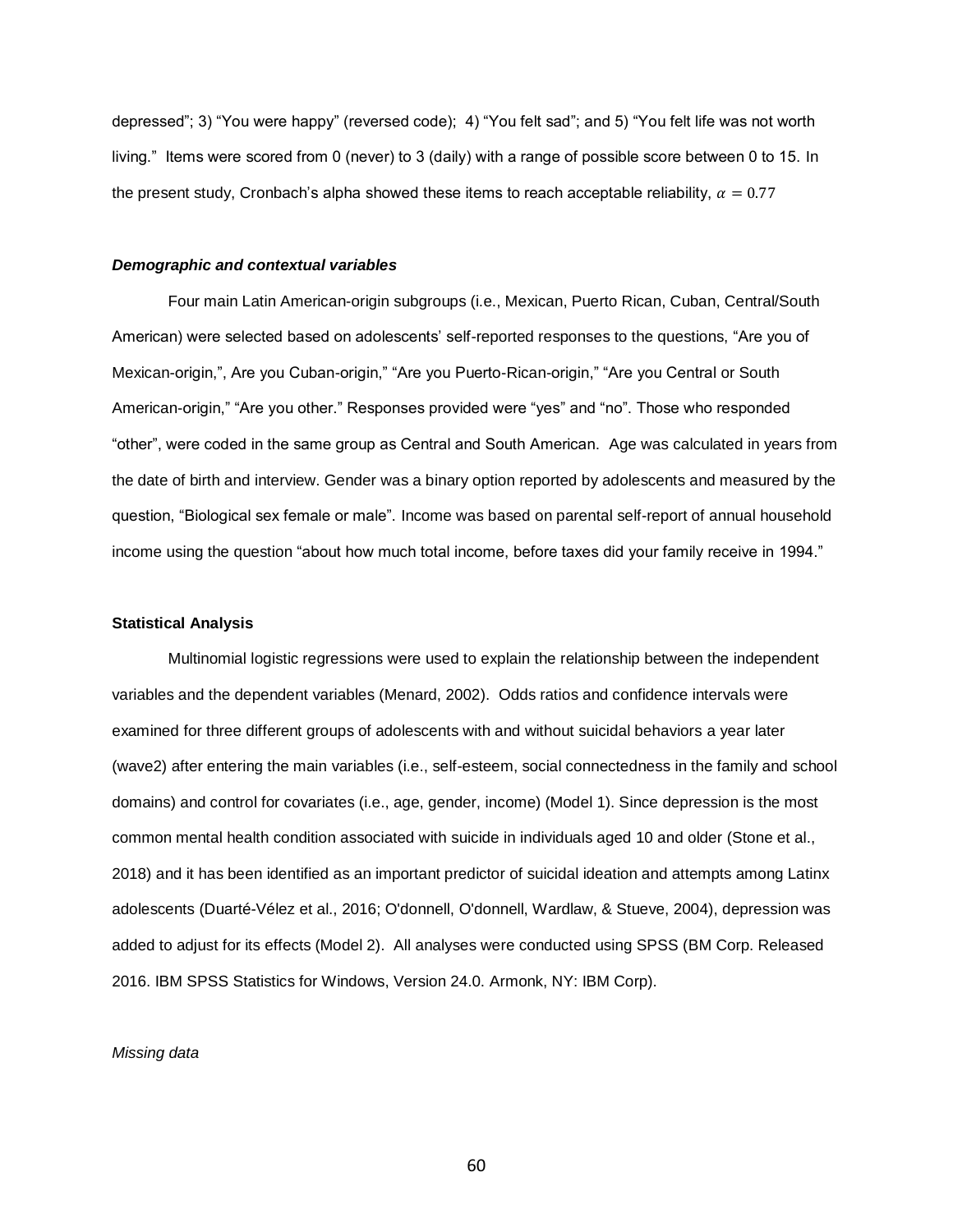Patterns of missing data were analyzed. The percentage of missing data ranged from 5.0% (family connectedness) to 22.1% (income). Multiple imputation for missing data was used as the recommended strategy to eliminate or minimize bias related to different causes of missing data (Allison, 2001). Variables used for imputation included the key main variables, as well as covariates in the model. Analyses were performed using Fully Conditional Specification, an iterative Markov chain Monte Carlo (MCMC) method that can be used when the pattern of missing data is at random, with twenty imputations, and model for scale variables was Predictive Mean Matching, all functions of SPSS (IBM knowledge center, 2018).

## **Results**

## *Sociodemographic Characteristics*

The mean age for this sample of 308 adolescents was 16 (wave 1) and 17 (wave 2). Half of the sample identified as Mexican-origin (50.3%), followed by Puerto Rican-origin (17.9%), other Latin American country (17.8%), and Cuban-origin (14%). Out of 308 adolescents, 202 (65.6%) Latinas reported suicidal ideation at Wave 1 compared to 106 (34.4%) Latinos. The same sample of 308 adolescents were followed a year later and 180 (58.4%) of these adolescents did not report any suicidal ideation or attempts a year later. Seventy-four (24%) reported persistent suicidal ideation a year later, and 54 (17.5%) transitioned to suicide attempts. Among these 54 adolescents who transitioned from ideation to attempts, 11.7% were females and 5.8% were males. Parents reported a mean annual income of \$32.443 (Wave 1). Mean depression score for this sample of adolescents was 5.3 in a scale ranging between 2 and 15.

## *Outcomes*

The results of the multinomial logistic regression of the course of suicidal ideation (no ideation, not attempts, persistent ideation, and transition to attempts) a year later (wave 2) on the main variables self-esteem, family and school connectedness and covariates age, gender, income (model 1) and depression (model 2) are presented in Table 3-1.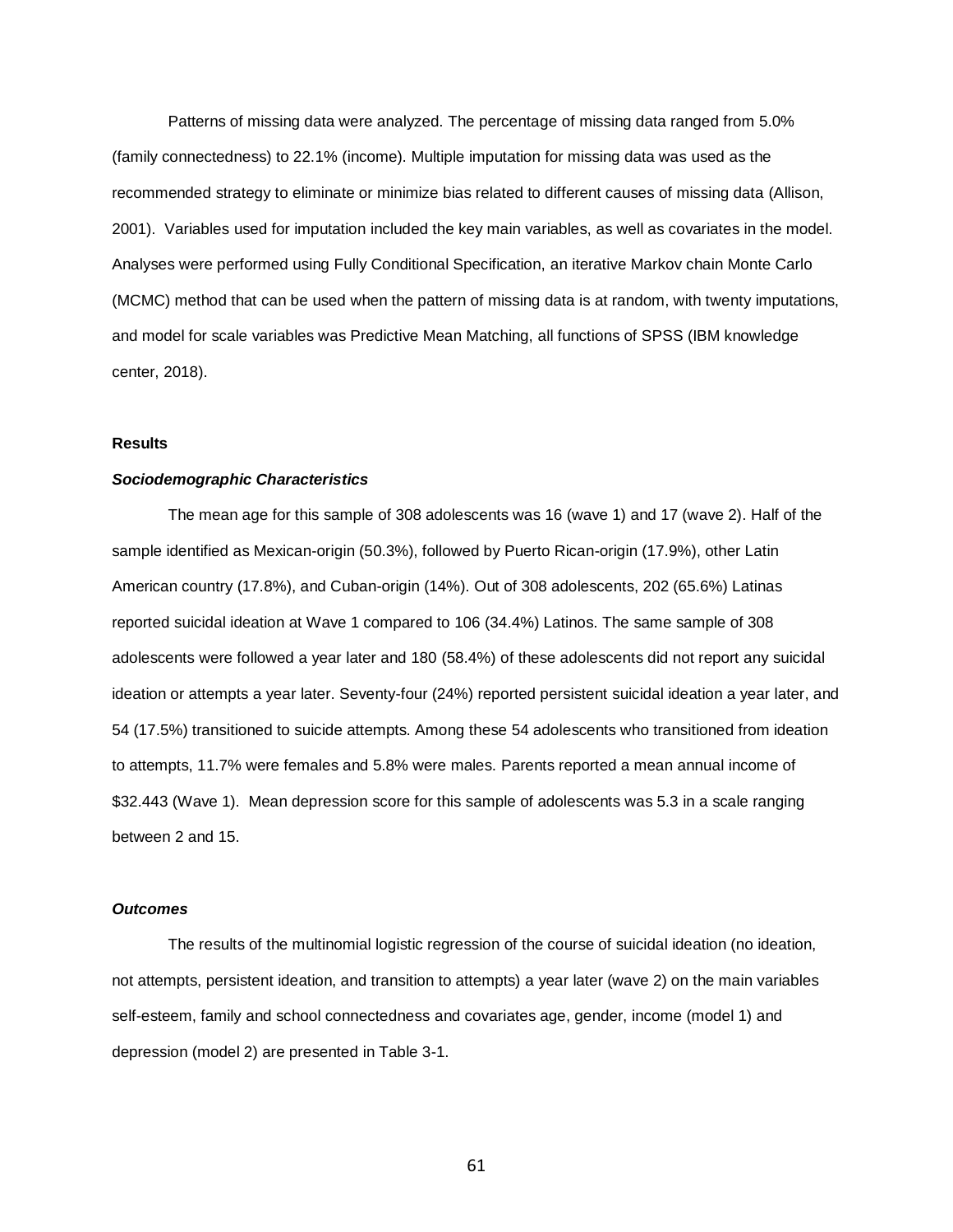|                           |                                |           | Model 1     |         |           | Model 2      |         |
|---------------------------|--------------------------------|-----------|-------------|---------|-----------|--------------|---------|
| Group*                    | Variable                       | <b>OR</b> | 95% CI      | p value | <b>OR</b> | 95% CI       | p value |
| Persist suicidal ideation | Low self-esteem (ref: high)    | 1.799     | .803, 4.030 | .154    | 2.129     | .912, 4.971  | .081    |
|                           | Medium self-esteem (ref: high) | 1.647     | .687, 3.948 | .263    | 1.666     | .693,4.004   | .254    |
|                           | Low Family (ref: high)         | .782      | .347, 1.752 | .550    | .817      | .362,1.842   | .626    |
|                           | Medium Family (ref: high)      | 1.059     | .458, 2.445 | .894    | 1.032     | .446, 2.389  | .940    |
|                           | Low School (ref: high)         | 1.101     | .558, 2.174 | .781    | 1.195     | .596, 2.396  | .615    |
|                           | Medium School (ref: high)      | 1.485     | .694, 3.117 | .308    | 1.480     | .691, 3.171  | .313    |
|                           | Age                            | 1.029     | .844, 1.254 | .777    | 1.036     | .849, 1.265  | .725    |
|                           | Gender (ref: females)          | 1.126     | .662, 2.041 | .695    | 1.059     | .580, 1.934  | .852    |
|                           | Income                         | 1.006     | .996, 1.017 | .253    | 1.006     | .996, 1.017  | .230    |
|                           | Depression                     |           |             |         | .937      | .851, 1.032  | .187    |
| Transitioned to attempts  | Low self-esteem (ref: high)    | 1.169     | .529, 2.585 | .700    | .796      | .334, 1.894  | .606    |
|                           | Medium self-esteem (ref: high) | .624      | .234, 1.663 | .346    | .606      | .226, 1.631  | .322    |
|                           | Low Family (ref: high)         | 1.318     | .475, 3.656 | .596    | 1.248     | .437, 3.560  | .679    |
|                           | Medium Family (ref: high)      | 1.514     | .525, 4.877 | .444    | 1.629     | .549, 4.831  | .379    |
|                           | Low School (ref: high)         | 1.038     | .493, 2.185 | .922    | .842      | .388, 1.826  | .663    |
|                           | Medium School (ref: high)      | .964      | .392, 2.368 | .936    | .971      | .390, 2.418  | .950    |
|                           | Age                            | 1.074     | .859, 1.343 | .532    | 1.050     | .838, 1.316  | .669    |
|                           | Gender (ref: females)          | 1.012     | .516, 1.987 | .972    | 1.195     | .595, 2.398  | .617    |
|                           | Income                         | 1.009     | .998, 1.019 | .097    | 1.008     | .997, 1.019  | .149    |
|                           | Depression                     |           |             |         | 1.137     | 1.028, 1.254 | .012    |

Table 3-1. Multinomial logistic regression of the main factors self-esteem, family, and school connectedness on suicidal ideation course  $(N=308)$ 

Note: OR=Odds ratio; CI= confidence interval

\*The reference group is no suicidal ideation or attempts at Wave 2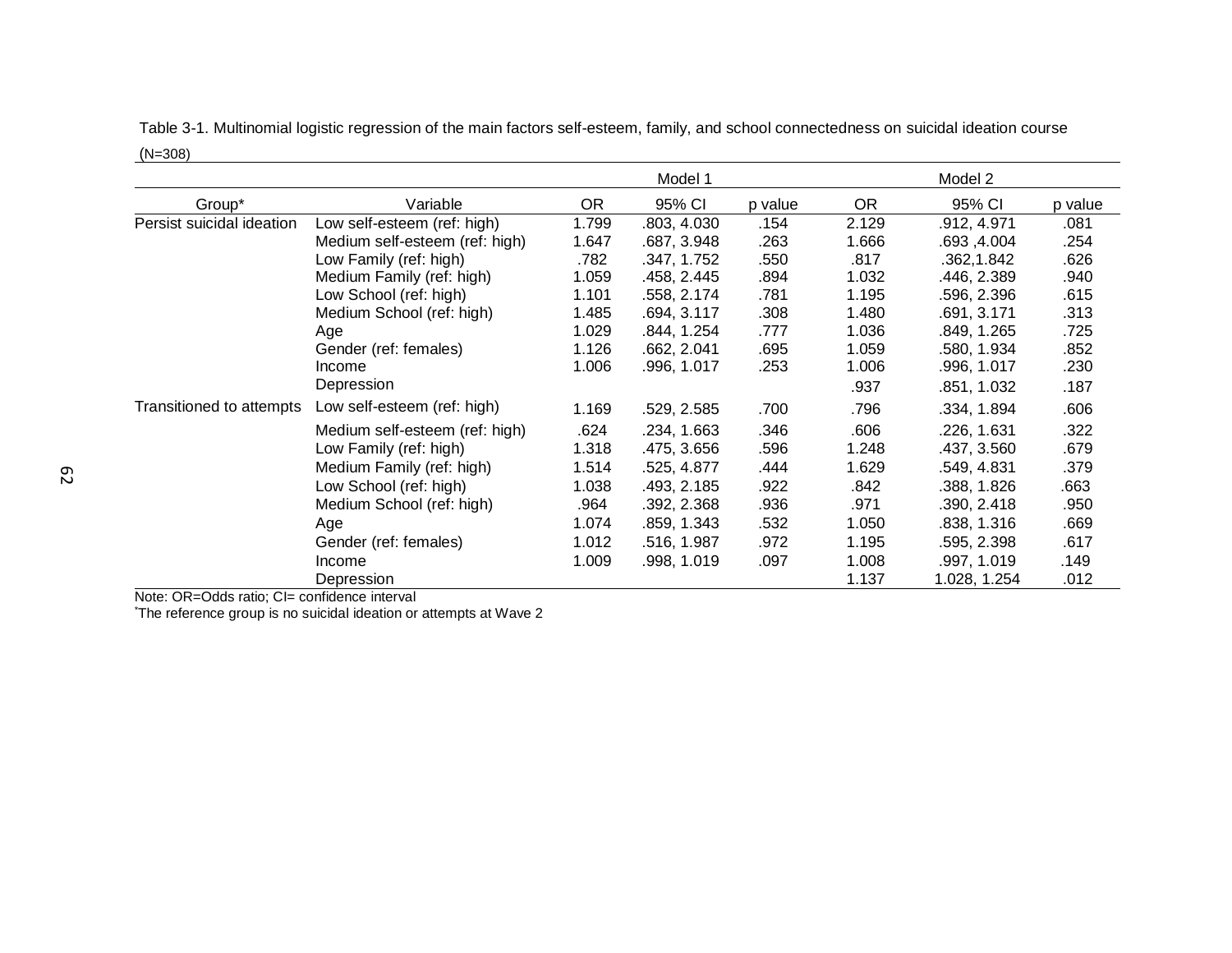Self-esteem and social connectedness in the family and school domains were not associated with the transition from ideation to attempts compared with no suicidal behaviors. Additionally, gender (OR=1.012; 95% CI 0.516, 1.987; p=0.972), age (OR=1.074; 95% CI .859, 1.343; p=0.532) and income (OR=1.009; 95% CI .998, 1.019; p=0.097) were not significantly associated with the transition from ideation to attempts among this sample of Latinx adolescents.

Adding depression to the model indicated that adolescents with higher depression were significantly more likely to transition from ideation to attempt (OR=1.13; 95% CI .1.028-1.254, p=0.012) compared with those who did not report suicidal ideation or attempts at Wave 2, but were not more likely to report persistent suicidal ideation (OR=.937; 95% CI .851, 1.032, p=0.187).

# **Discussion**

This paper examined the relationship between social connectedness and self-esteem, and whether Latinx adolescents with previously indicated suicidal ideation transitioned to suicide attempts a year later. The present study examined this distinction in an effort to understand specific components that can potentially be targets of interventions to decrease suicide risk among this group of adolescents. Consistent with the Interpersonal Theory of Suicide (IPTS) (Joiner, 2005), this study found that low or medium social connectedness (i.e., thwarted belonginess) and low or medium self-esteem (i.e., a dimension of burdensomeness) were not associated with the transition from ideation to attempts a year later. The IPTS postulates that capability or fearlessness is an important component in the transition from suicidal ideation to suicide attempts and a component that determines the lethality of the suicide (Van Orden, Witte, Gordon, Bender, & Joiner Jr, 2008). It is possible that this capability to self-harm is necessary for Latinx adolescents to transition from ideation to attempts; however, in the absence of measuring capability to self-harm in this study, this cannot be asserted, leaving room for future empirical examination. The degree of capability to harm oneself may be the factor that explains why, despite high rates of ideation and attempts, Latinx adolescents do not die of suicide (Bridge et al., 2006) an important question that deserves further investigation.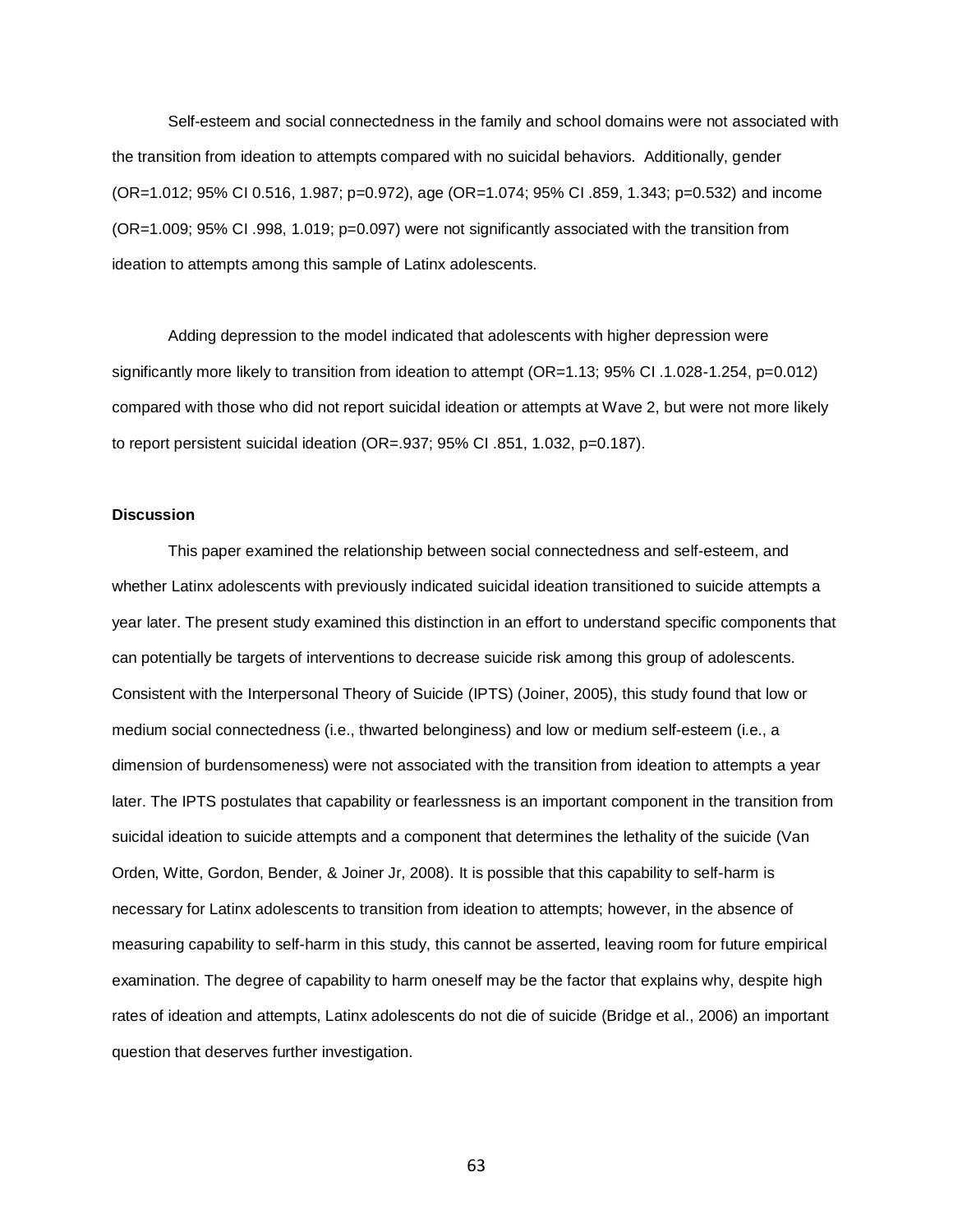Recognizing that this study did not examine acquired capability, the results of this paper suggest that depression is a key element in the transition from suicidal ideation to attempts among Latinx adolescents. This may have implications for suicide prevention. For instance, offering therapeutic support to adolescents who are displaying depressive symptoms may decrease risk of suicidal ideation and attempts. Both, IPTS and the Sociocultural Model of Suicide recognize mental health conditions, namely depression (Van Orden et al., 2010) and emotional vulnerability (Zayas et al., 2005) as factors impacting individuals' interpersonal experiences and social and emotional skills. However, it is not clear how depression exacerbates risk for Latinx adolescents and whether "emotional vulnerability" refers to mood disorders or the distress that Latinx adolescents experience due to cultural dissonance between the more acculturated adolescents and their less acculturated parents. In a review of epidemiological literature of the risks factors associated with suicide and suicidal behaviors, Borges, Benjet, Medina-Mora, Orozco, and Nock (2008) found that 40-80% of adolescents met diagnostic criteria for depression at the time they attempted. In the same review, depression was associated with suicidal ideation, plan, and attempts among Mexican adolescents; however, among adolescents with histories of suicidal ideation, only dysthymia was related to suicide attempts (Borges et al., 2008). Research in suicide prevention with Latinx youth, should focus on understanding the different cultural expressions of sadness and hopelessness, as well as the distress associated with social stressors, and the chronicity of these conditions in order to fully consider diagnostic criteria and the subsequent intervention. Another important factor to consider is that in the United States, Latinx youth are less likely to receive evidenced-based treatment (EBT) for depression, and more likely to drop out of treatment compared to their racial/ethnic counterparts (Kataoka, Zhang, & Wells, 2002). Given the burden of depression and suicide risk for Latinx adolescents, there is a need to continue investigating the role of depression in the transition from ideation to attempts, as well as culturally-appropriate engagement interventions and EBTs for Latinx adolescents with depression.

A salient finding in this paper is that half of the adolescents with previous history of suicidal ideation did not report suicidal ideation or attempts a year later. This may speak about unidentified factors that may protect adolescents from risk development. In view of the ample literature supporting the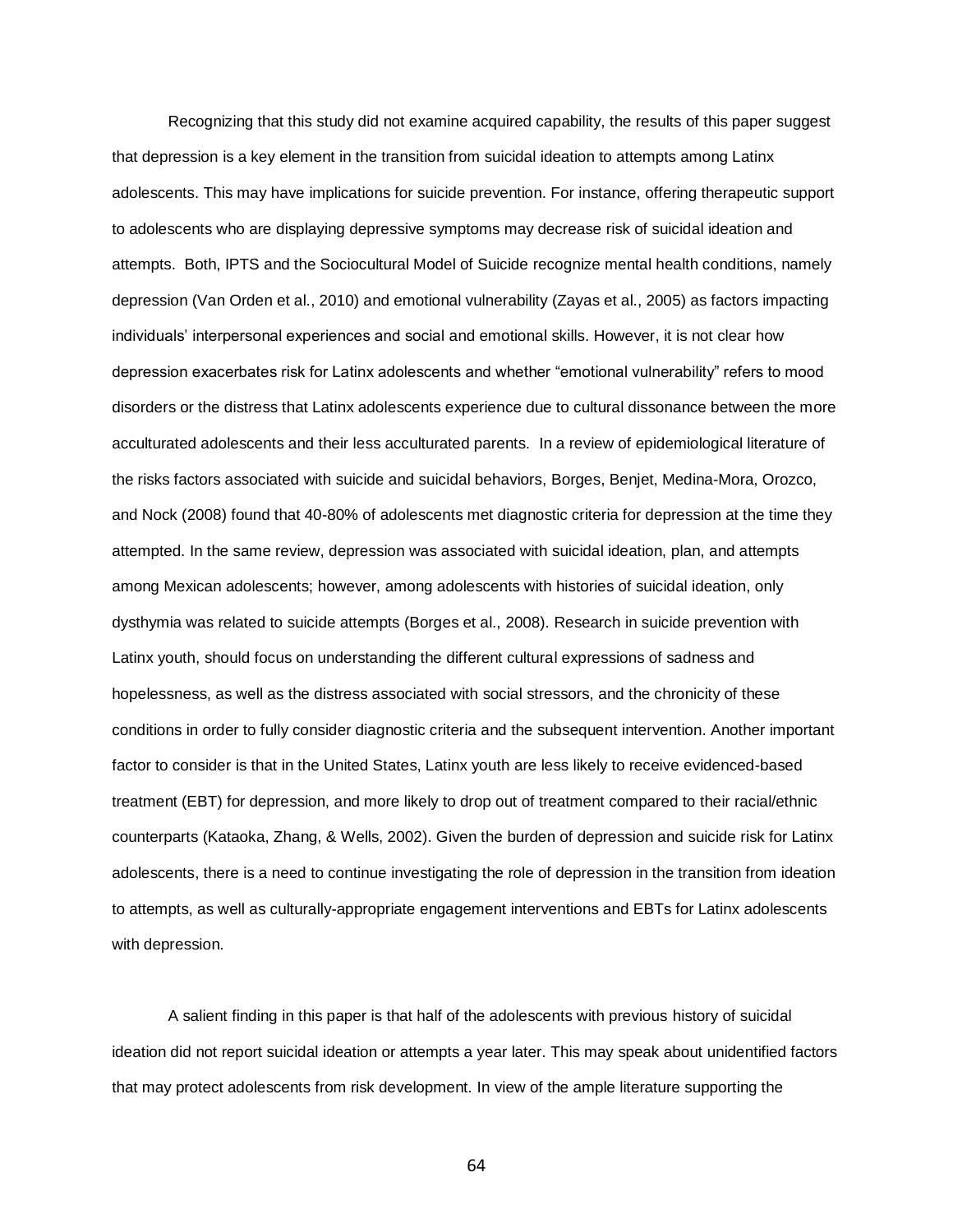protective effects of family connectedness for Latinx youth, the finding that family connectedness was not a significant factor was surprising. This may be due in part to the fact that most of the research assessing family and suicide among Latinx youth (Hoppe & Martin, 1986; Katiria Perez & Cruess, 2014; Peña et al., 2011), including papers #1 and #2, used cross-sectional data. Examining the course of suicidal ideation prospectively, may shed light on the protective factors over time such as internal cognitive and emotional characteristics of the adolescents and structural supports such as psychological counseling or improved socioeconomic conditions, which were not accounted for in the current paper.

#### **Implications for practice**

This study underscored the role of depression as a predictor of the transition from ideation to attempts among Latinx adolescents. In the absence of interventions specifically targeting suicide with minority adolescents, cultural adaptations of cognitive behavioral therapy to target depression and suicidal thoughts (Rosselló et al., 2011) may reduce risk for suicidal thoughts and prevent the transition from ideation to attempt among Latinx adolescents. Although, the present paper found that depression was significantly related to the transition from ideation to attempts; the mechanisms by which depression affected adolescents were not studied. Additionally, the role of hopelessness, which is a common feeling reported by Latinx adolescents (Kann et al., 2016; Kann et al., 2018) and associated with increased risk for the transition from ideation to attempts (Van Orden et al., 2010) should be studied.

#### **Implications for Research**

The present study examined factors associated with the transition from ideation to attempts among Latinx adolescents by using components of the IPTS, an empirical theory, and the Sociocultural Model of Suicide, a theory developed to understand suicide among young Latinas. Understanding empirical factors that precede the transition from ideation to attempts allow for the development of population-based interventions. This study did not include important theoretical IPTS components (i.e. capability for self-harm) necessary to fully understand the transition from ideation to attempts. It is recommended that future research investigate the four-way interaction among the three components of IPTS (thwarted belonginess, perceived burdensomeness, and capability to self-harm), including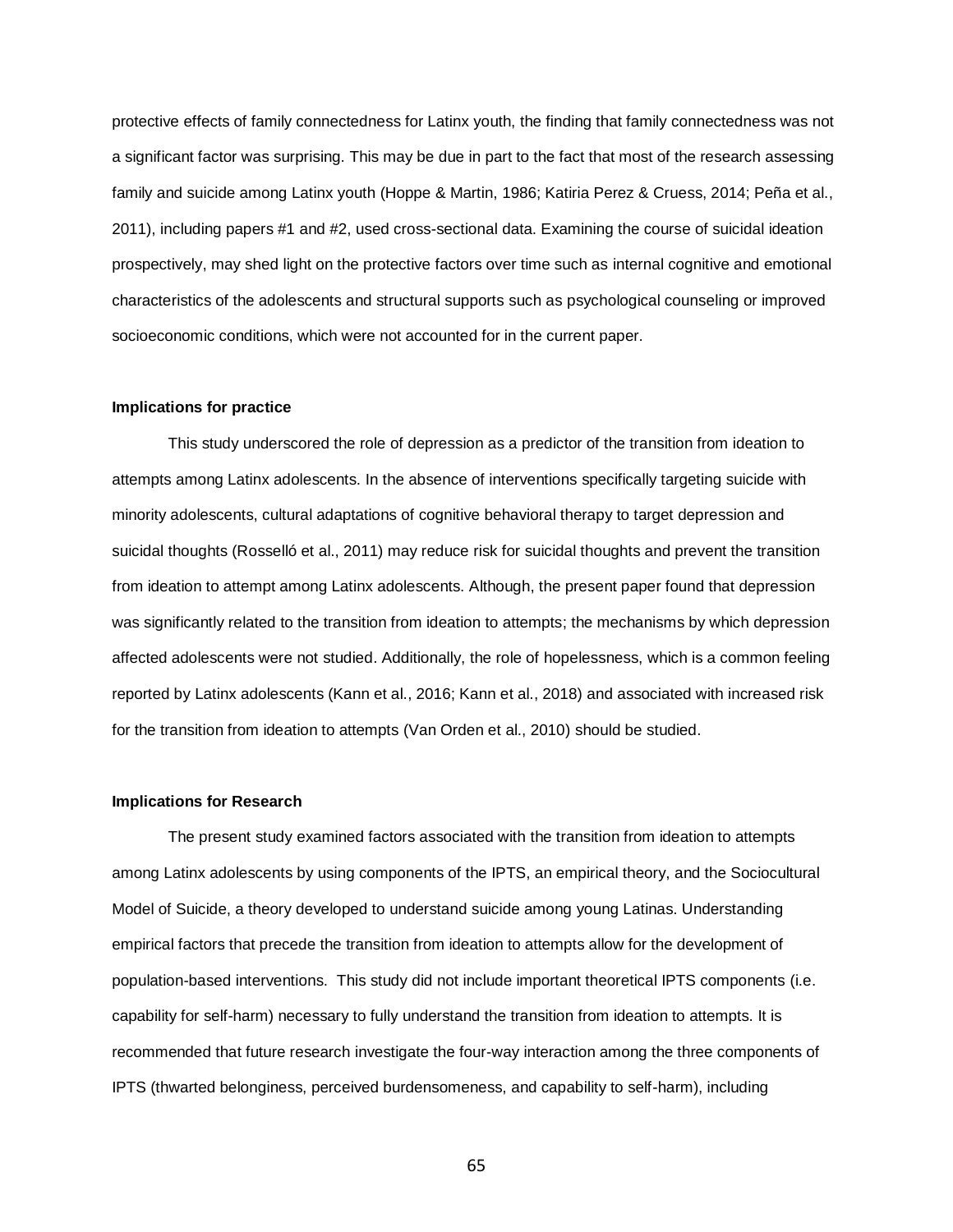hopelessness about thwarted belonginess and perceived burdensomeness to examine the true prediction associated with the IPTS among Latinx adolescents. Taking into consideration that Latinx adolescents have lower rates of engagement and high rates of treatment drop-out, it is important to study how to best engage these adolescents and their families, as well as the systemic issues that prevent them from accessing mental health treatment.

### **Limitations**

In addition to important limitations related to Add Health data mentioned in papers #1 and #2, the results of this paper are limited because the capability for self-harm was not included a variable of analysis, so the full prediction of IPTS could not be examined. Additionally, this paper did not include other contextual protective variables such as access to psychotherapy, or other school supports which could have potentially provided explanation to the results. Future research should include these protective factors to fully understand how to best intervene.

### **Conclusion**

This study contributes to the current literature by studying theoretically-based risk factors associated with suicidal ideation and attempts in an understudy population of Latinx adolescents. The results of this paper indicate that low social connectedness and low self-esteem (a dimension of burdensomeness) are not associated with the transition from ideation to attempts among this sample of adolescents. However, depression appears to be a key factor in the transition from suicidal ideation to attempts. Hence, it is important to investigate effective interventions that target depressive symptoms to decrease suicide risk among this population. This study did not include the capability to self-harm, one of the key IPTS constructs in the transition from ideation to attempts. Future studies should examine all the components of the IPTS, including the capability to self-harm, within a cultural framework to increase knowledge about the factors associated with the transition from suicidal ideation to attempts among minorities.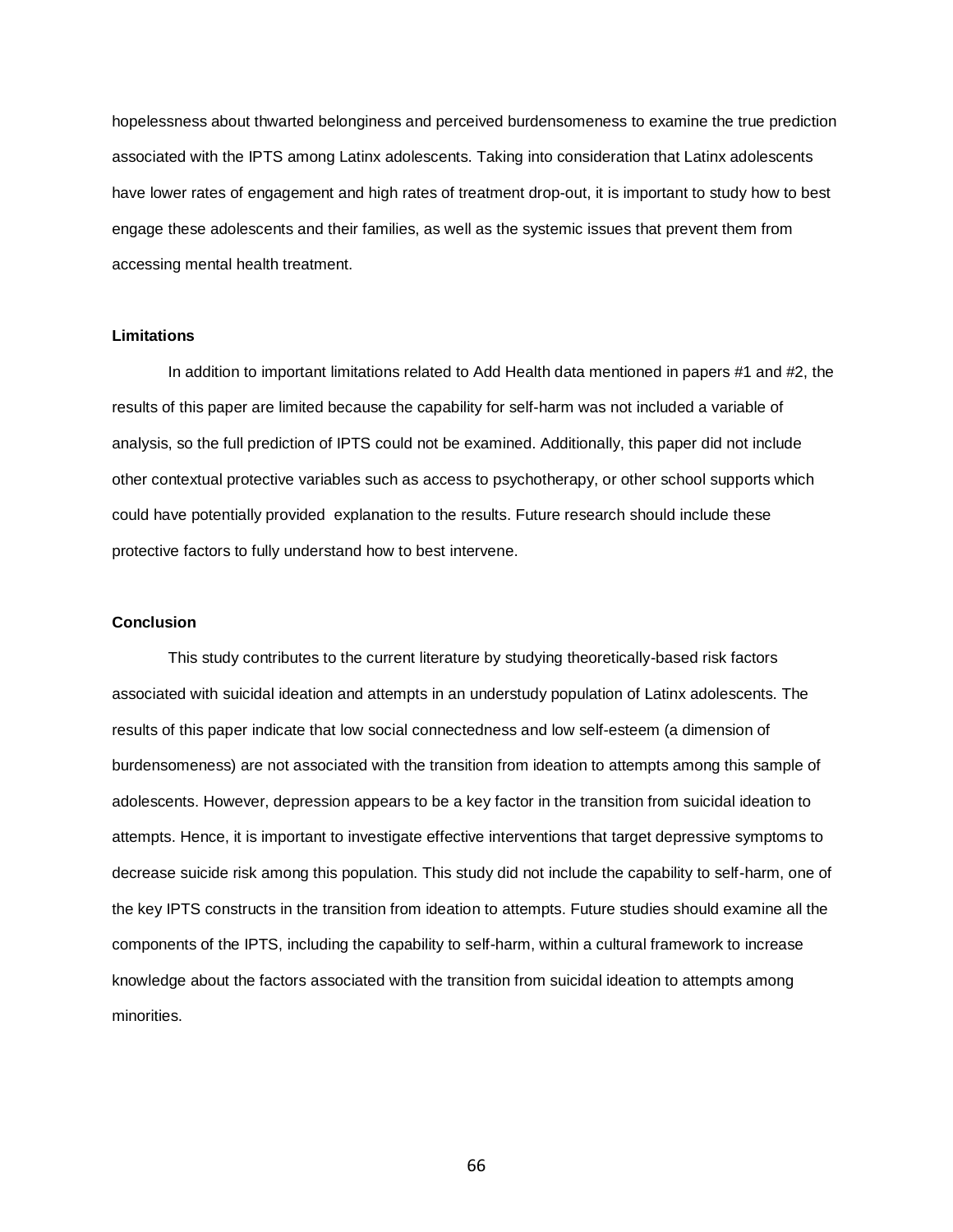## **References**

- Alegría, M., Canino, G., Shrout, P. E., Woo, M., Duan, N., Vila, D., Meng, X.-L. (2008). Prevalence of mental illness in immigrant and non-immigrant US Latino groups. *American Journal of Psychiatry, 165*(3), 359-369.
- Allison, P. D. (2001). *Missing data* (Vol. 136): Sage publications.
- Almeida, J., Molnar, B. E., Kawachi, I., & Subramanian, S. (2009). Ethnicity and nativity status as determinants of perceived social support: Testing the concept of familism. *Social Science & Medicine, 68*(10), 1852-1858.
- Bacallao, M. L., & Smokowski, P. R. (2005). "Entre dos mundos"(between two worlds): bicultural skills training with Latino immigrant families. *Journal of Primary Prevention, 26*(6), 485-509.
- Baumann, A. A., Kuhlberg, J. A., & Zayas, L. H. (2010). Familism, mother-daughter mutuality, and suicide attempts of adolescent Latinas. *Journal of Family Psychology, 24*(5), 616.
- Behnke, A. O., Plunkett, S. W., Sands, T., & Bámaca-Colbert, M. Y. (2011). The relationship between Latino adolescents' perceptions of discrimination, neighborhood risk, and parenting on selfesteem and depressive symptoms. *Journal of Cross-Cultural Psychology, 42*(7), 1179-1197.
- Benbenishty, R., Astor, R. A., & Roziner, I. (2018). A school-based multilevel study of adolescent suicide ideation in California high schools. *The Journal of pediatrics, 196*, 251-257.
- Borges, G., Benjet, C., Medina-Mora, M. E., Orozco, R., & Nock, M. (2008). Suicide ideation, plan, and attempt in the Mexican adolescent mental health survey. *Journal of the American Academy of Child & Adolescent Psychiatry, 47*(1), 41-52.
- Borges, G., Breslau, J., Su, M., Miller, M., Medina-Mora, M. E., & Aguilar-Gaxiola, S. (2009). Immigration and suicidal behavior among Mexicans and Mexican Americans. *American journal of public health, 99*(4), 728-733.
- Borowsky, I. W., Ireland, M., & Resnick, M. D. (2001). Adolescent suicide attempts: risks and protectors. *Pediatrics, 107*(3), 485-493.
- Bridge, J. A., Goldstein, T. R., & Brent, D. A. (2006). Adolescent suicide and suicidal behavior. *Journal of child psychology and psychiatry, 47*(3‐4), 372-394.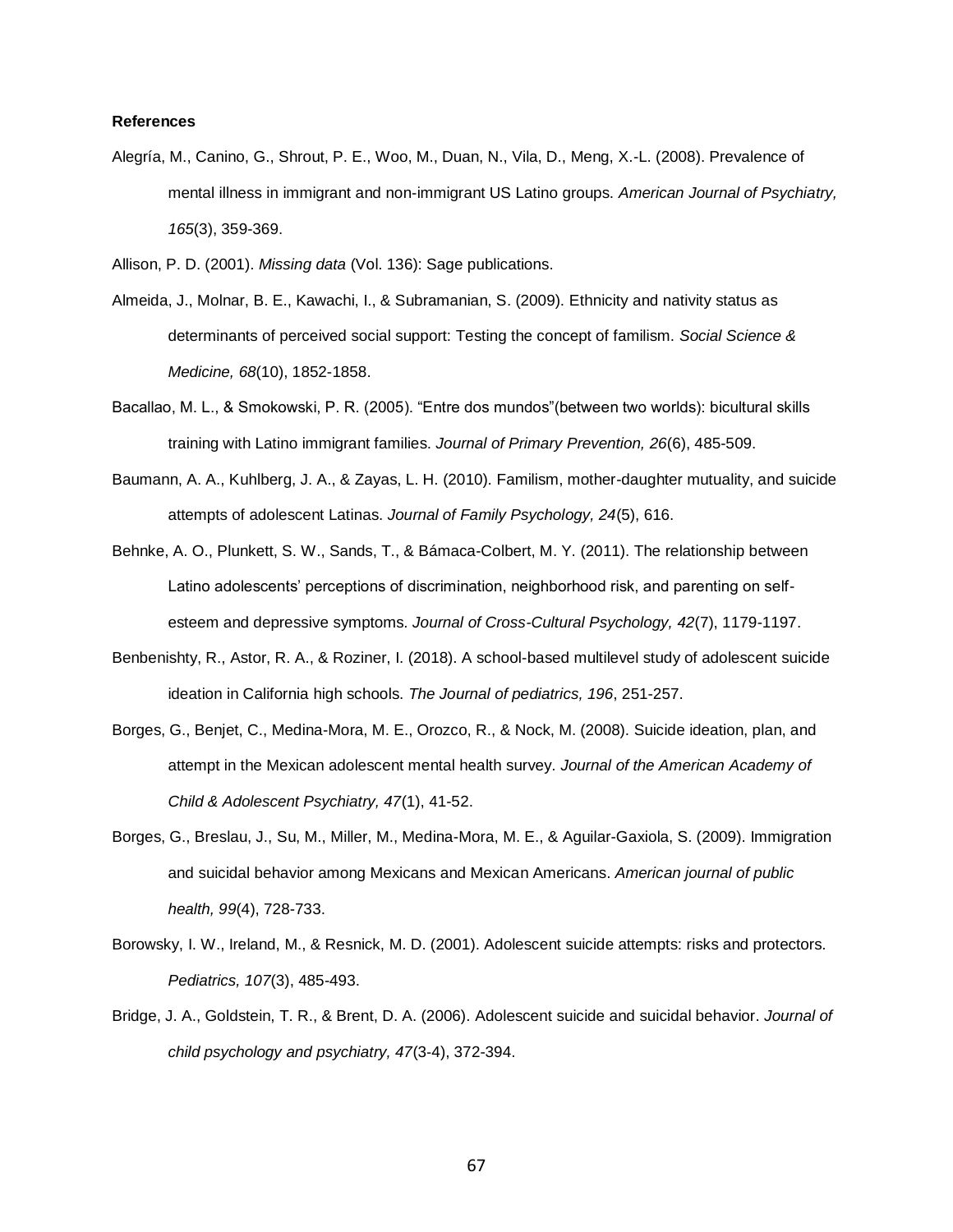- Brown, M. J., Cohen, S. A., & Mezuk, B. (2015). Duration of US residence and suicidality among racial/ethnic minority immigrants. *Social psychiatry and psychiatric epidemiology, 50*(2), 257-267.
- Cameron, J. J., & Granger, S. (2018). Does self-esteem have an interpersonal imprint beyond selfreports? A meta-analysis of self-esteem and objective interpersonal indicators. *Personality and Social Psychology Review*, 1088868318756532.
- Canino, G., & Roberts, R. E. (2001). Suicidal behavior among Latino youth. *Suicide and Life-Threatening Behavior, 31*(s1), 122-131.
- CDC. (2012). Strategic direction for the prevention of suicidal behavior: Promoting individual, family, and community connectedness to prevent suicidal behavior. *Atlanta, GA: Author. Available at: [http://www.](http://www/) cdc. gov/ViolencePrevention/pdf/Suicide\_Strategic\_Direction\_Full\_Version-a. pdf*.
- Cervantes, R. C., Padilla, A. M., Napper, L. E., & Goldbach, J. T. (2013). Acculturation-related stress and mental health outcomes among three generations of Hispanic adolescents. *Hispanic journal of behavioral sciences, 35*(4), 451-468.
- Costello, D. M., Swendsen, J., Rose, J. S., & Dierker, L. C. (2008). Risk and protective factors associated with trajectories of depressed mood from adolescence to early adulthood. *Journal of consulting and clinical psychology, 76*(2), 173.
- Curtin, S. C., Warner, M., & Hedegaard, H. (2016a). Increase in suicide in the United States, 1999-2014: US Department of Health and Human Services, Centers for Disease Control and Prevention, National Center for Health Statistics Hyattsville, MD.
- Curtin, S. C., Warner, M., & Hedegaard, H. (2016b). Suicide rates for females and males by race and ethnicity: United States, 1999 and 2014. *NCHS Health E-Stat: National Center for Health Statistics. Google Scholar*.
- Duarté-Vélez, Y., Lorenzo-Luaces, L., & Rosselló, J. (2016). Ideación suicida: Síntomas depresivos, pensamientos disfuncionales, autoconcepto, y estrategias de manejo en adolescentes puertorriqueños/as. *Revista Puertorriqueña de Psicología, 23*(2), 1-16.
- Escobar, J. I., & Vega, W. A. (2000). Mental health and immigration's AAAs: Where are we and where do we go from here? *The Journal of Nervous and Mental Disease, 188*(11), 736-740.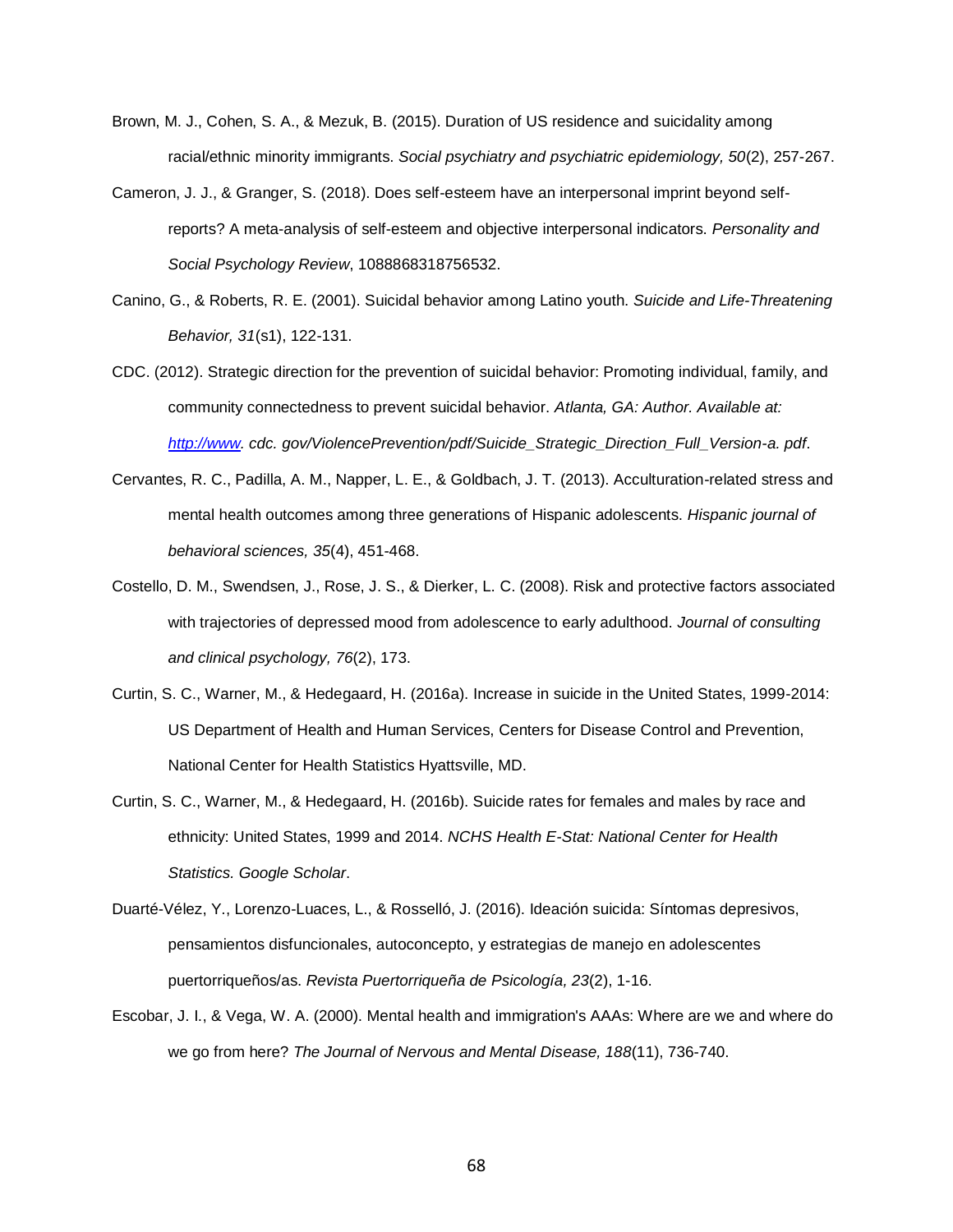- Feldman, E., Trupin, E., Walker, S., & Hansen, J. (2010). Evidence-based practices with Latino youth: A literature review. *Seattle, WA: Public Behavioral Health & Justice Policy, University of Washington School of Medicine*.
- Fortuna, L. R., Álvarez, K., Ortiz, Z. R., Wang, Y., Alegría, X. M., Cook, B., & Alegría, M. (2016). Mental health, migration stressors and suicidal ideation among Latino immigrants in Spain and the United States. *European psychiatry, 36*, 15-22.
- Fortuna, L. R., Perez, D. J., Canino, G., Sribney, W., & Alegria, M. (2007). Prevalence and correlates of lifetime suicidal ideation and attempts among Latino subgroups in the United States. *The Journal of clinical psychiatry, 68*(4), 572.
- Foster, C. E., Horwitz, A., Thomas, A., Opperman, K., Gipson, P., Burnside, A., . . . King, C. A. (2017). Connectedness to family, school, peers, and community in socially vulnerable adolescents. *Children and Youth Services Review, 81*, 321-331.
- Franklin, J. C., Ribeiro, J. D., Fox, K. R., Bentley, K. H., Kleiman, E. M., Huang, X., . . . Nock, M. K. (2017). Risk factors for suicidal thoughts and behaviors: A meta-analysis of 50 years of research. *Psychological bulletin, 143*(2), 187.
- Garrison, C. Z., Addy, C. L., Jackson, K. L., McKeown, R. E., & Waller, J. L. (1991). The CES-D as a screen for depression and other psychiatric disorders in adolescents. *Journal of the American Academy of Child & Adolescent Psychiatry, 30*(4), 636-641.
- Goforth, A. N., Pham, A. V., Chun, H., & Castro-Olivo, S. (2017). Acculturation and sociocultural factors in children's mental health services: Applying multicultural consultation frameworks: Taylor & Francis.
- Gould, M. S., Greenberg, T., Velting, D. M., & Shaffer, D. (2003). Youth suicide risk and preventive interventions: a review of the past 10 years. *Journal of the American Academy of Child & Adolescent Psychiatry, 42*(4), 386-405.
- Gould, M. S., Greenberg, T., Velting, D. M., & Shaffer, D. (2006). Youth Suicide: A Review. *Prevention Researcher, 13*(3), 3-7.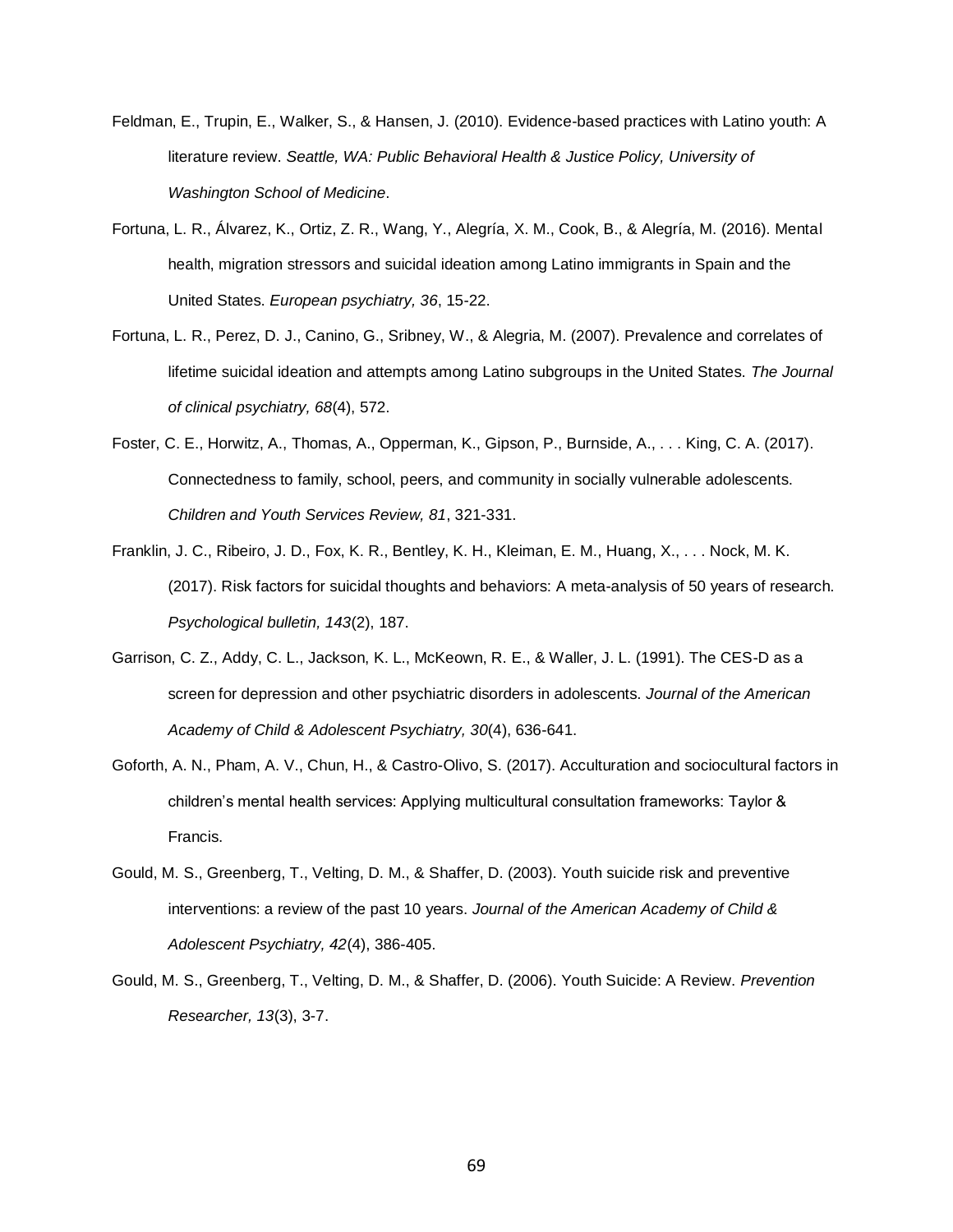- Gulbas, L., Zayas, L., Nolle, A., Hausmann-Stabile, C., Kuhlberg, J., Baumann, A., & Peña, J. (2011). Family relationships and Latina teen suicide attempts: Reciprocity, asymmetry, and detachment. *Families in Society: The Journal of Contemporary Social Services, 92*(3), 317-323.
- Gunn, J. F., & Lester, D. (2015). *Theories of suicide: past, present and future*: Charles C Thomas Publisher.
- Hagborg, W. J. (1993). The Rosenberg Self‐Esteem scale and Harter's Self‐Perception profile for adolescents: a concurrent validity study. *Psychology in the Schools, 30*(2), 132-136.
- Harris, K. M., & Udry, J. R. (2014). National longitudinal study of adolescent to adult health (add health), 1994-2008 [Public Use]. *Inter-university Consortium for Political and Social Research (ICPSR) distributor*.
- Hoppe, S. K., & Martin, H. (1986). Patterns of suicide among Mexican Americans and Anglos, 19602– 1980. *Social psychiatry, 21*(2), 83-88.
- Hovey, J. D., & King, C. A. (1996). Acculturative stress, depression, and suicidal ideation among immigrant and second-generation Latino adolescents. *Journal of the American Academy of Child & Adolescent Psychiatry, 35*(9), 1183-1192.
- Hovey, J. D., & King, C. A. (1997). Suicidality Among Acculturating Mexican Americans: Current Knowledge and Directions for Research. *Suicide and Life-Threatening Behavior, 27*(1), 92-103.
- Joiner, T. E. (2005). *Why people die by suicide*: Harvard University Press.
- Kann, L., McManus, T., Harris, W. A., Shanklin, S. L., Flint, K. H., Hawkins, J., . . . Chyen, D. (2016). Youth Risk Behavior Surveillance--United States, 2015. Morbidity and Mortality Weekly Report. Surveillance Summaries. Volume 65, Number 6. *Centers for Disease Control and Prevention*.
- Kann, L., McManus, T., Harris, W. A., Shanklin, S. L., Flint, K. H., Queen, B., . . . Thornton, J. (2018). Youth risk behavior surveillance—United States, 2017. *MMWR Surveillance Summaries, 67*(8), 1.
- Kataoka, S. H., Zhang, L., & Wells, K. B. (2002). Unmet need for mental health care among US children: Variation by ethnicity and insurance status. *American Journal of Psychiatry, 159*(9), 1548-1555.
- Katiria Perez, G., & Cruess, D. (2014). The impact of familism on physical and mental health among Hispanics in the United States. *Health psychology review, 8*(1), 95-127.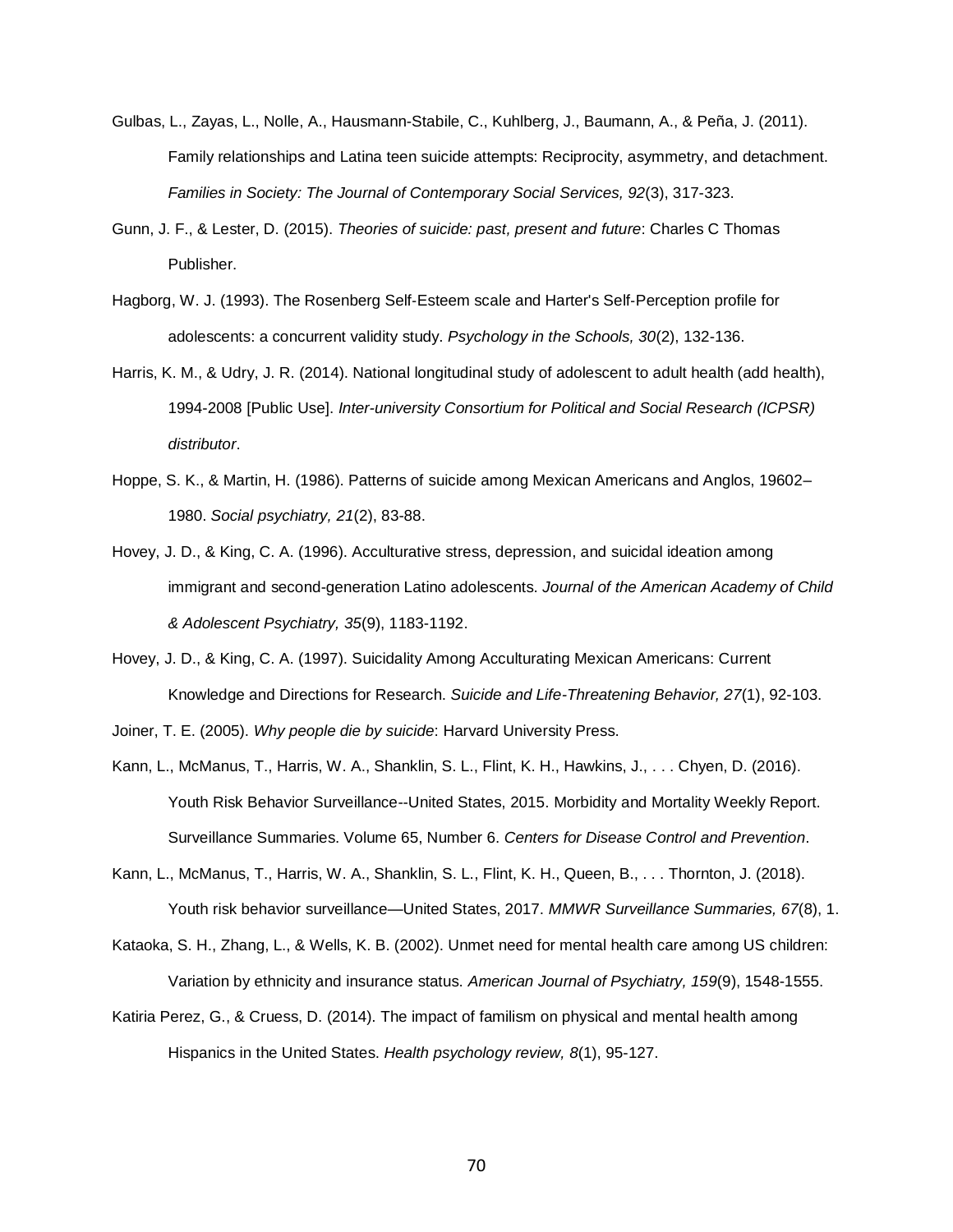- Kessler, R. C., Borges, G., & Walters, E. E. (1999). Prevalence of and risk factors for lifetime suicide attempts in the National Comorbidity Survey. *Archives of general psychiatry, 56*(7), 617-626.
- Kidd, S., Henrich, C. C., Brookmeyer, K. A., Davidson, L., King, R. A., & Shahar, G. (2006). The social context of adolescent suicide attempts: Interactive effects of parent, peer, and school social relations. *Suicide and Life-Threatening Behavior, 36*(4), 386-395.
- King, C. A., & Merchant, C. R. (2008). Social and interpersonal factors relating to adolescent suicidality: A review of the literature. *Archives of suicide research, 12*(3), 181-196.
- Kuhlberg, J. A., Peña, J. B., & Zayas, L. H. (2010). Familism, parent-adolescent conflict, self-esteem, internalizing behaviors and suicide attempts among adolescent Latinas. *Child Psychiatry & Human Development, 41*(4), 425-440.
- Leong, F. T., & Leach, M. M. (2010). *Suicide among racial and ethnic minority groups: Theory, research, and practice*: Taylor & Francis.
- Ma, J., Batterham, P. J., Calear, A. L., & Han, J. (2016). A systematic review of the predictions of the Interpersonal–Psychological Theory of Suicidal Behavior. *Clinical psychology review, 46*, 34-45.

Menard, S. (2002). *Applied logistic regression analysis* (Vol. 106): Sage.

- Miranda, R., Scott, M., Hicks, R., Wilcox, H. C., Munfakh, J. L. H., & Shaffer, D. (2008). Suicide attempt characteristics, diagnoses, and future attempts: comparing multiple attempters to single attempters and ideators. *Journal of the American Academy of Child & Adolescent Psychiatry, 47*(1), 32-40.
- Mufson, L., Dorta, K. P., Wickramaratne, P., Nomura, Y., Olfson, M., & Weissman, M. M. (2004). A randomized effectiveness trial of interpersonal psychotherapy fordepressed adolescents. *Archives of general psychiatry, 61*(6), 577-584.
- Nock, M. K., Borges, G., Bromet, E. J., Cha, C. B., Kessler, R. C., & Lee, S. (2008). Suicide and suicidal behavior. *Epidemiologic reviews, 30*(1), 133-154.
- Nolle, A. P., Gulbas, L., Kuhlberg, J. A., & Zayas, L. H. (2012). Sacrifice for the sake of the family: Expressions of familism by Latina teens in the context of suicide. *American Journal of Orthopsychiatry, 82*(3), 319-327.

O'connor, R. C. (2016). *The international handbook of suicide prevention*: John Wiley & Sons.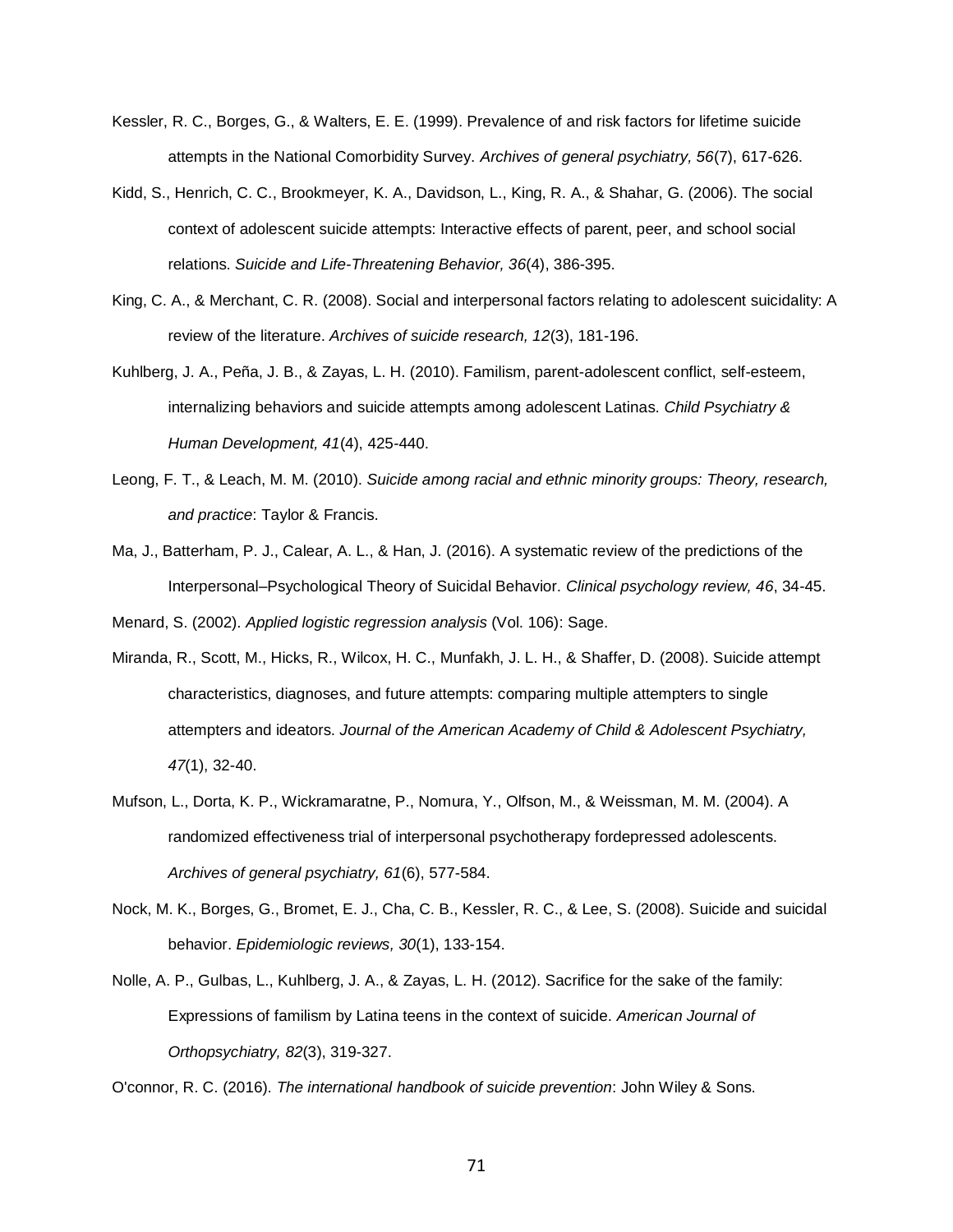- O'Connor, R. C., & Kirtley, O. J. (2018). The integrated motivational–volitional model of suicidal behaviour. *Philosophical Transactions of the Royal Society B: Biological Sciences, 373*(1754), 20170268.
- O'donnell, L., O'donnell, C., Wardlaw, D. M., & Stueve, A. (2004). Risk and resiliency factors influencing suicidality among urban African American and Latino youth. *American journal of community psychology, 33*(1-2), 37-49.
- Olcoń, K., Kim, Y., & Gulbas, L. E. (2017). Sense of belonging and youth suicidal behaviors: what do communities and schools have to do with it? *Social work in public health, 32*(7), 432-442.
- Opperman, K., Czyz, E. K., Gipson, P. Y., & King, C. A. (2015). Connectedness and perceived burdensomeness among adolescents at elevated suicide risk: An examination of the interpersonal theory of suicidal behavior. *Archives of suicide research, 19*(3), 385-400.
- Oquendo, M. A., Dragatsi, D., Harkavy-Friedman, J., Dervic, K., Currier, D., Burke, A. K., . . . Mann, J. J. (2005). Protective factors against suicidal behavior in Latinos. *The Journal of Nervous and Mental Disease, 193*(7), 438-443.
- Ortin, A., Miranda, R., Polanco-Roman, L., & Shaffer, D. (2018). Parent-Adolescent Acculturation Gap and Suicidal Ideation among Adolescents from an Emergency Department. *Archives of suicide research, 22*(4), 529-541.
- Overholser, J. C., Adams, D. M., Lehnert, K. L., & Brinkman, D. C. (1995). Self-esteem deficits and suicidal tendencies among adolescents. *Journal of the American Academy of Child & Adolescent Psychiatry, 34*(7), 919-928.
- Payne, S., Swami, V., & Stanistreet, D. L. (2008). The social construction of gender and its influence on suicide: a review of the literature. *Journal of Men's Health, 5*(1), 23-35.
- Peña, J. B., Kuhlberg, J. A., Zayas, L. H., Baumann, A. A., Gulbas, L., Hausmann‐Stabile, C., & Nolle, A. P. (2011). Familism, family environment, and suicide attempts among Latina youth. *Suicide and Life-Threatening Behavior, 41*(3), 330-341.
- Peña, J. B., Wyman, P. A., Brown, C. H., Matthieu, M. M., Olivares, T. E., Hartel, D., & Zayas, L. H. (2008). Immigration generation status and its association with suicide attempts, substance use,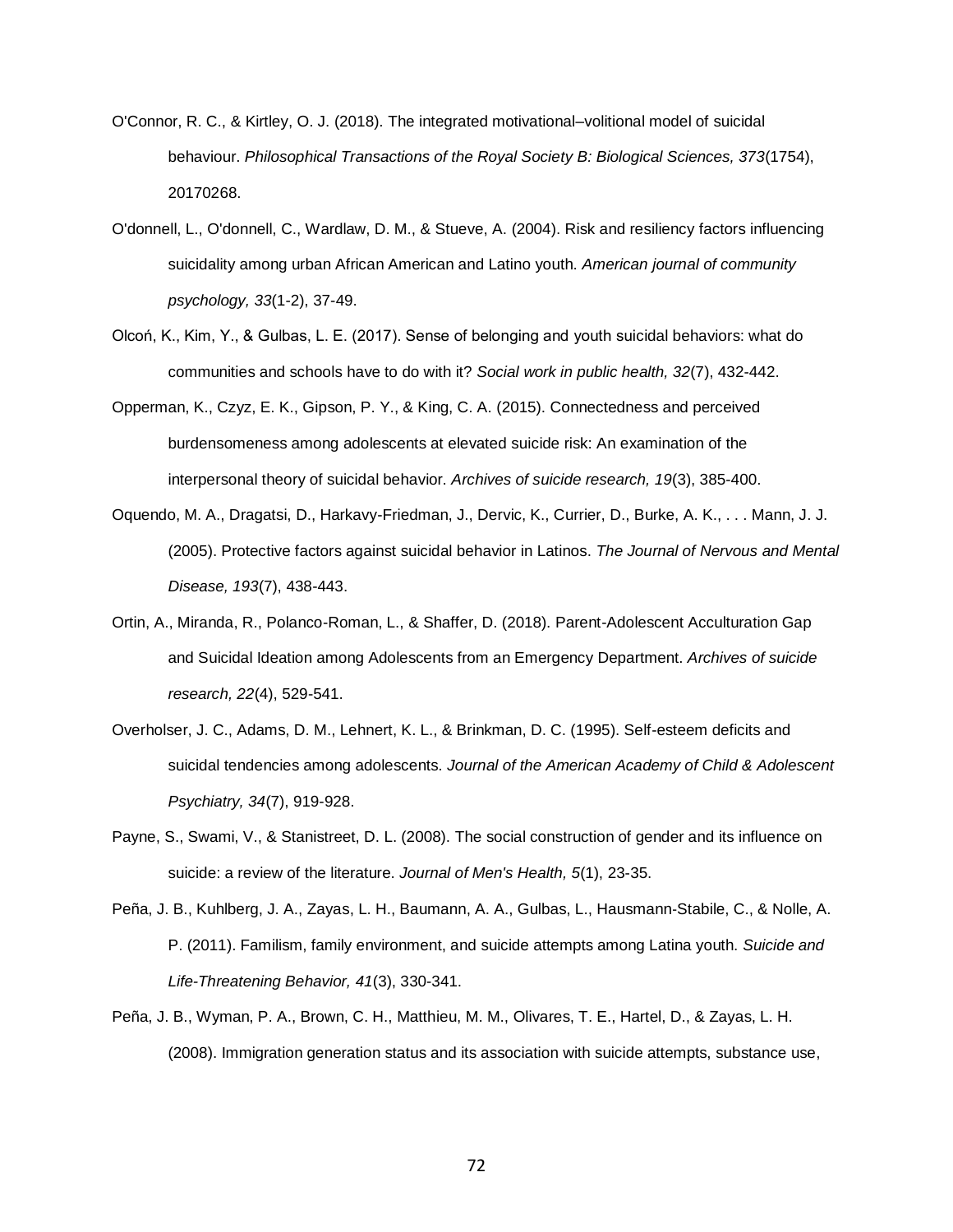and depressive symptoms among Latino adolescents in the USA. *Prevention science, 9*(4), 299- 310.

- Peña, J. B., Zayas, L. H., Cabrera-Nguyen, P., & Vega, W. A. (2012). US cultural involvement and its association with suicidal behavior among youths in the Dominican Republic. *American journal of public health, 102*(4), 664-671.
- Perez, W., & Padilla, A. M. (2000). Cultural orientation across three generations of Hispanic adolescents. *Hispanic journal of behavioral sciences, 22*(3), 390-398.
- Perreira, K. M., Deeb-Sossa, N., Harris, K. M., & Bollen, K. (2005). What are we measuring? An evaluation of the CES-D across race/ethnicity and immigrant generation. *Social Forces, 83*(4), 1567-1601.
- Piña-Watson, B., Castillo, L. G., Rodriguez, K. M., & Ray, S. (2014). Familial factors related to suicidal ideation of Latina adolescents in the United States. *Archives of suicide research, 18*(2), 213-220.
- Pisani, A. R., Wyman, P. A., Petrova, M., Schmeelk-Cone, K., Goldston, D. B., Xia, Y., & Gould, M. S. (2013). Emotion regulation difficulties, youth–adult relationships, and suicide attempts among high school students in underserved communities. *Journal of youth and adolescence, 42*(6), 807- 820.
- Posner, K., Brown, G. K., Stanley, B., Brent, D. A., Yershova, K. V., Oquendo, M. A., . . . Shen, S. (2011). The Columbia–Suicide Severity Rating Scale: initial validity and internal consistency findings from three multisite studies with adolescents and adults. *American Journal of Psychiatry, 168*(12), 1266-1277.
- Pottie, K., Dahal, G., Georgiades, K., Premji, K., & Hassan, G. (2015). Do first generation immigrant adolescents face higher rates of bullying, violence and suicidal behaviours than do third generation and native born? *Journal of immigrant and minority health, 17*(5), 1557-1566.
- Radloff, L. S. (1977). The CES-D scale: A self-report depression scale for research in the general population. *Applied psychological measurement, 1*(3), 385-401.
- Resnick, M. D., Bearman, P. S., Blum, R. W., Bauman, K. E., Harris, K. M., Jones, J., . . . Shew, M. (1997). Protecting adolescents from harm: findings from the National Longitudinal Study on Adolescent Health. *Jama, 278*(10), 823-832.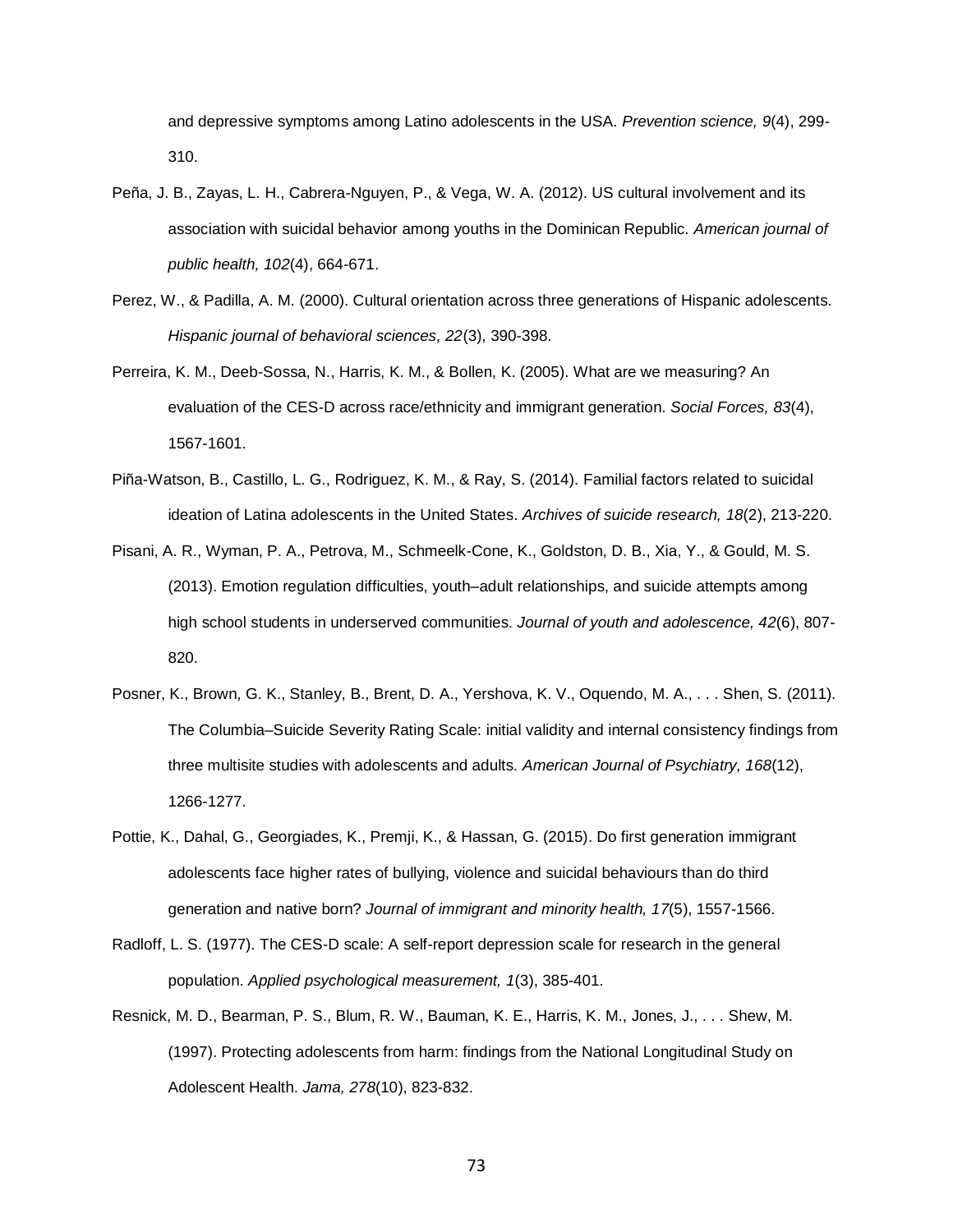- Rosenberg, M. (1965). Rosenberg self-esteem scale (RSE). *Acceptance and commitment therapy. Measures package, 61*, 52.
- Rosselló, J., Duarté-Vélez, Y., Bernal, G., & Zuluaga, M. G. (2011). Ideación suicida y respuesta a la terapia cognitiva conductual en adolescentes puertorriqueños/as con depresión mayor. *Interamerican Journal of Psychology, 45*(3).
- Rubalcava, L. N., Teruel, G. M., Thomas, D., & Goldman, N. (2008). The healthy migrant effect: new findings from the Mexican Family Life Survey. *American journal of public health, 98*(1), 78-84.
- Salas-Wright, C. P., Vaughn, M. G., Goings, T. C., Miller, D. P., & Schwartz, S. J. (2018). Immigrants and mental disorders in the united states: New evidence on the healthy migrant hypothesis. *Psychiatry research, 267*, 438-445.
- Santiago-Rivera, A. L., Arredondo, P., & Gallardo-Cooper, M. (2002). *Counseling Latinos and la familia: A practical guide* (Vol. 17): Sage Publications.
- Shain, B. (2016). Suicide and suicide attempts in adolescents. *Pediatrics, 138*(1), e20161420.
- Silva, C., & Van Orden, K. A. (2018). Suicide among Hispanics in the United States. *Current opinion in psychology, 22*, 44-49.
- Smokowski, P. R., & Bacallao, M. L. (2007). Acculturation, internalizing mental health symptoms, and self-esteem: Cultural experiences of Latino adolescents in North Carolina. *Child psychiatry and human development, 37*(3), 273-292.
- Smokowski, P. R., Rose, R., & Bacallao, M. L. (2008). Acculturation and Latino family processes: How cultural involvement, biculturalism, and acculturation gaps influence family dynamics. *Family Relations, 57*(3), 295-308.
- Sorenson, S. B., & Shen, H. (1996). Youth suicide trends in California: an examination of immigrant and ethnic group risk. *Suicide and Life*‐*Threatening Behavior, 26*(2), 143-154.
- Steidel, A. G. L., & Contreras, J. M. (2003). A new familism scale for use with Latino populations. *Hispanic journal of behavioral sciences, 25*(3), 312-330.
- Stone, D. M., Simon, T. R., Fowler, K. A., Kegler, S. R., Yuan, K., Holland, K. M., . . . Crosby, A. E. (2018). Vital signs: trends in state suicide rates—United States, 1999–2016 and circumstances contributing to suicide—27 states, 2015. *Morbidity and Mortality Weekly Report, 67*(22), 617.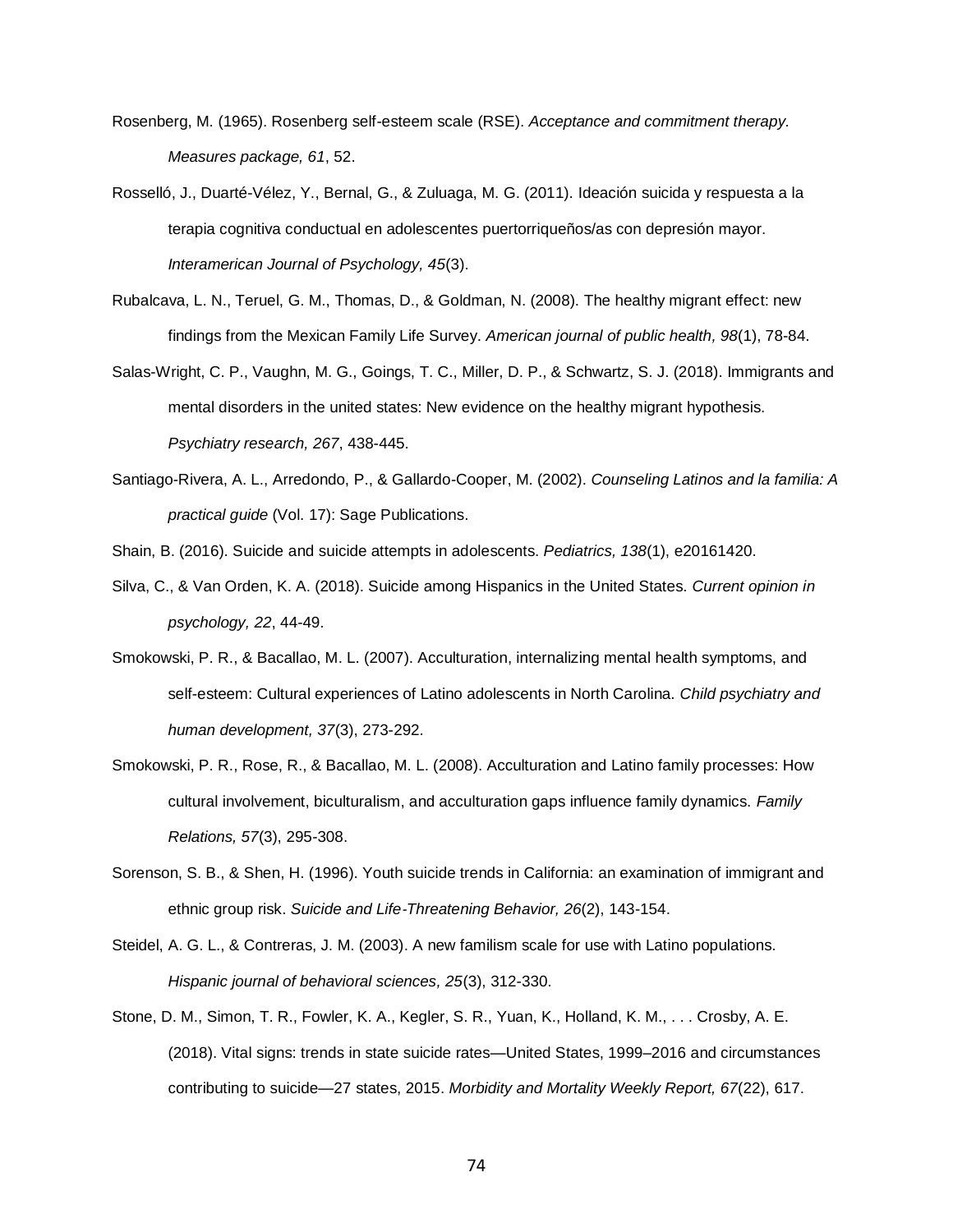Turecki, G., & Brent, D. A. (2016). Suicide and suicidal behaviour. *The Lancet, 387*(10024), 1227-1239.

- Turra, C. M., & Goldman, N. (2007). Socioeconomic differences in mortality among US adults: insights into the Hispanic paradox. *The Journals of Gerontology Series B: Psychological Sciences and Social Sciences, 62*(3), S184-S192.
- Umaña-Taylor, A. J., & Updegraff, K. A. (2007). Latino adolescents' mental health: Exploring the interrelations among discrimination, ethnic identity, cultural orientation, self-esteem, and depressive symptoms. *Journal of adolescence, 30*(4), 549-567.
- Van Orden, K. A., Cukrowicz, K. C., Witte, T. K., & Joiner Jr, T. E. (2012). Thwarted belongingness and perceived burdensomeness: Construct validity and psychometric properties of the Interpersonal Needs Questionnaire. *Psychological assessment, 24*(1), 197.
- Van Orden, K. A., Witte, T. K., Cukrowicz, K. C., Braithwaite, S. R., Selby, E. A., & Joiner Jr, T. E. (2010). The interpersonal theory of suicide. *Psychological review, 117*(2), 575.
- Van Orden, K. A., Witte, T. K., Gordon, K. H., Bender, T. W., & Joiner Jr, T. E. (2008). Suicidal desire and the capability for suicide: Tests of the interpersonal-psychological theory of suicidal behavior among adults. *Journal of consulting and clinical psychology, 76*(1), 72.
- Vidot, D. C., Huang, S., Poma, S., Estrada, Y., Lee, T. K., & Prado, G. (2016). Familias Unidas' crossover effects on suicidal behaviors among Hispanic adolescents: Results from an effectiveness trial. *Suicide and Life*‐*Threatening Behavior, 46*, S8-S14.
- Whitlock, J., Wyman, P. A., & Moore, S. R. (2014). Connectedness and suicide prevention in adolescents: Pathways and implications. *Suicide and Life-Threatening Behavior, 44*(3), 246-272.
- Wyman, P. A. (2014). Developmental approach to prevent adolescent suicides: research pathways to effective upstream preventive interventions. *American journal of preventive medicine, 47*(3), S251-S256.
- Wyman, P. A., Brown, C. H., LoMurray, M., Schmeelk-Cone, K., Petrova, M., Yu, Q., . . . Wang, W. (2010). An outcome evaluation of the Sources of Strength suicide prevention program delivered by adolescent peer leaders in high schools. *American journal of public health, 100*(9), 1653-1661.